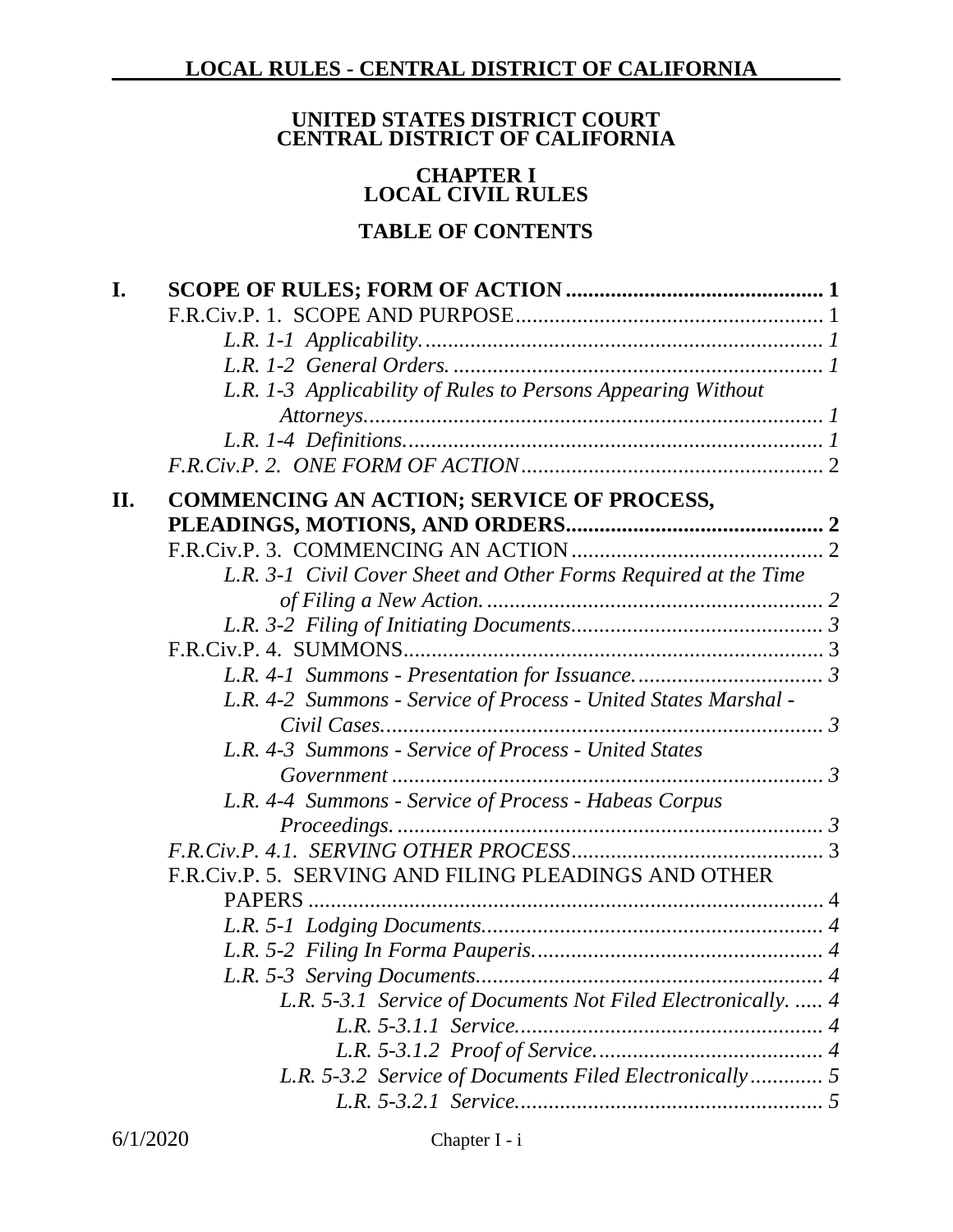| L.R. 5-3.2.2 Electronic Service for Pro Se Litigants 5      |
|-------------------------------------------------------------|
| L.R. 5-3.2.3 Consent to Electronic Service                  |
|                                                             |
|                                                             |
|                                                             |
|                                                             |
|                                                             |
|                                                             |
|                                                             |
| L.R. 5-4.2 Exceptions to Electronic Filing in Civil Cases 8 |
|                                                             |
| L.R. 5-4.3.1 Technical Requirements (File Format            |
|                                                             |
|                                                             |
|                                                             |
|                                                             |
| L.R. 5-4.4 Submission of Proposed Orders, Judgments, or     |
| Other Proposed Documents That Require a Judge's             |
|                                                             |
| L.R. 5-4.4.1 Electronic Lodging of Proposed Orders13        |
| L.R. 5-4.4.2 Submission of Word-Processing                  |
|                                                             |
|                                                             |
|                                                             |
|                                                             |
|                                                             |
|                                                             |
|                                                             |
| L.R. 5-4.7.2 Certification of Electronic Documents15        |
|                                                             |
| L.R. 5-4.8 Maintenance of Personal Contact Information16    |
| L.R. 5-4.8.1 Obligation to Maintain Personal                |
|                                                             |
| L.R. 5-4.8.2 Obligation to Maintain Electronic Post         |
|                                                             |
| F.R.Civ.P. 5.1. CONSTITUTIONAL CHALLENGE TO A STATUTE -     |
| NOTICE, CERTIFICATION, AND INTERVENTION17                   |
| F.R.Civ.P. 5.2. PRIVACY PROTECTION FOR FILINGS MADE         |
|                                                             |
|                                                             |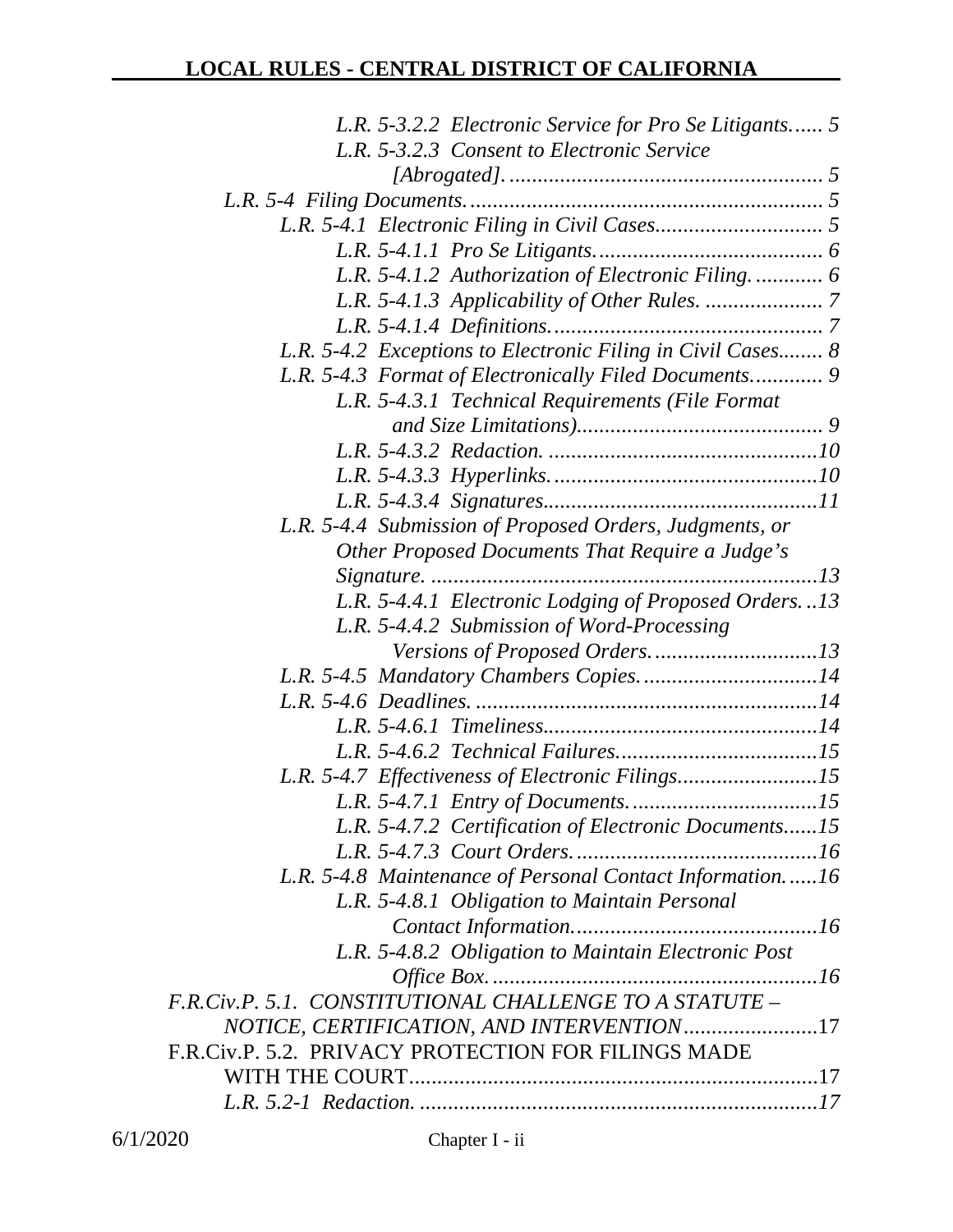|    | L.R. 5.2-2.2 Documents to Be Excluded from the Public       |  |
|----|-------------------------------------------------------------|--|
|    |                                                             |  |
|    | F.R.Civ.P. 6. COMPUTING AND EXTENDING TIME; TIME FOR        |  |
|    |                                                             |  |
|    |                                                             |  |
| Ш. |                                                             |  |
|    | F.R.Civ.P. 7. PLEADINGS ALLOWED; FORMS OF MOTIONS           |  |
|    |                                                             |  |
|    |                                                             |  |
|    |                                                             |  |
|    | L.R. 7-3 Conference of Counsel Prior to Filing of Motions19 |  |
|    |                                                             |  |
|    |                                                             |  |
|    |                                                             |  |
|    |                                                             |  |
|    |                                                             |  |
|    |                                                             |  |
|    |                                                             |  |
|    |                                                             |  |
|    |                                                             |  |
|    |                                                             |  |
|    |                                                             |  |
|    |                                                             |  |
|    | L.R. 7-16 Advance Notice of Withdrawal or Non-Opposition22  |  |
|    | L.R. 7-17 Resubmission of Motions Previously Acted Upon22   |  |
|    |                                                             |  |
|    |                                                             |  |
|    |                                                             |  |
|    |                                                             |  |
|    |                                                             |  |
|    |                                                             |  |
|    |                                                             |  |
|    |                                                             |  |
|    |                                                             |  |
|    | L.R. 8-2 Three-Judge Court - Identification in Pleading25   |  |
|    |                                                             |  |
|    |                                                             |  |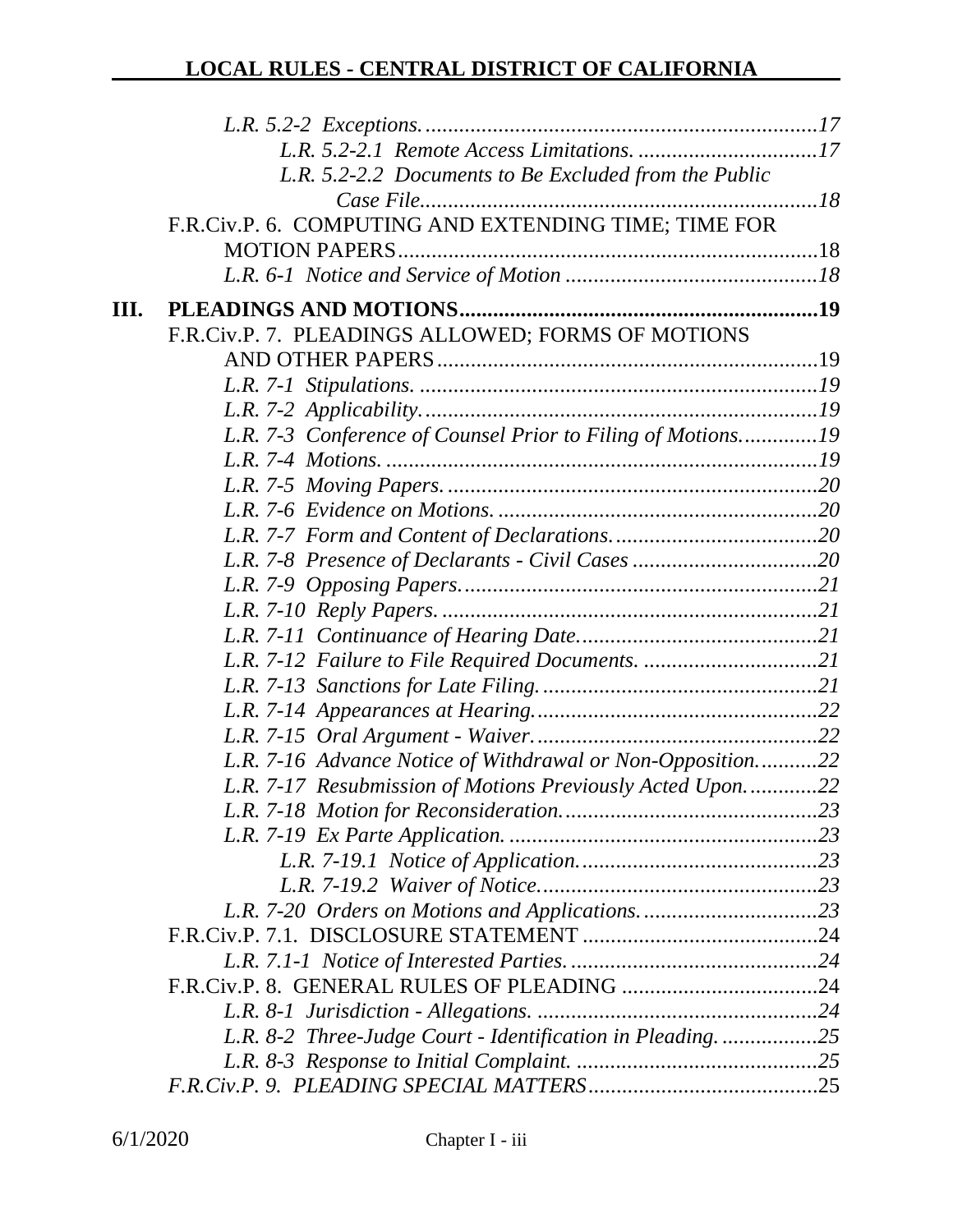|                                                         | 25 |
|---------------------------------------------------------|----|
| F.R.Civ.P. 11. SIGNING PLEADINGS, MOTIONS, AND OTHER    |    |
| PAPERS; REPRESENTATIONS TO THE COURT;                   |    |
|                                                         |    |
|                                                         |    |
|                                                         |    |
| L.R. 11-3 Documents Presented to the Court - Form and   |    |
|                                                         |    |
|                                                         |    |
|                                                         |    |
|                                                         |    |
|                                                         |    |
|                                                         |    |
|                                                         |    |
|                                                         |    |
|                                                         |    |
| L.R. 11-3.6.2 Real Property Description -               |    |
|                                                         |    |
| L.R. 11-3.6.3 Corporate Surety Bonds - Exception27      |    |
|                                                         |    |
|                                                         |    |
|                                                         |    |
|                                                         |    |
|                                                         |    |
|                                                         |    |
|                                                         |    |
|                                                         |    |
|                                                         |    |
| L.R. 11-4.1.1 Electronically Filed Documents29          |    |
| L.R. 11-4.1.2 Non-Electronically Filed Documents        |    |
|                                                         |    |
|                                                         |    |
|                                                         |    |
|                                                         |    |
|                                                         |    |
|                                                         |    |
|                                                         |    |
| L.R. 11-5.2 Paper Exhibits – Attachment and Numbering30 |    |
|                                                         |    |
|                                                         |    |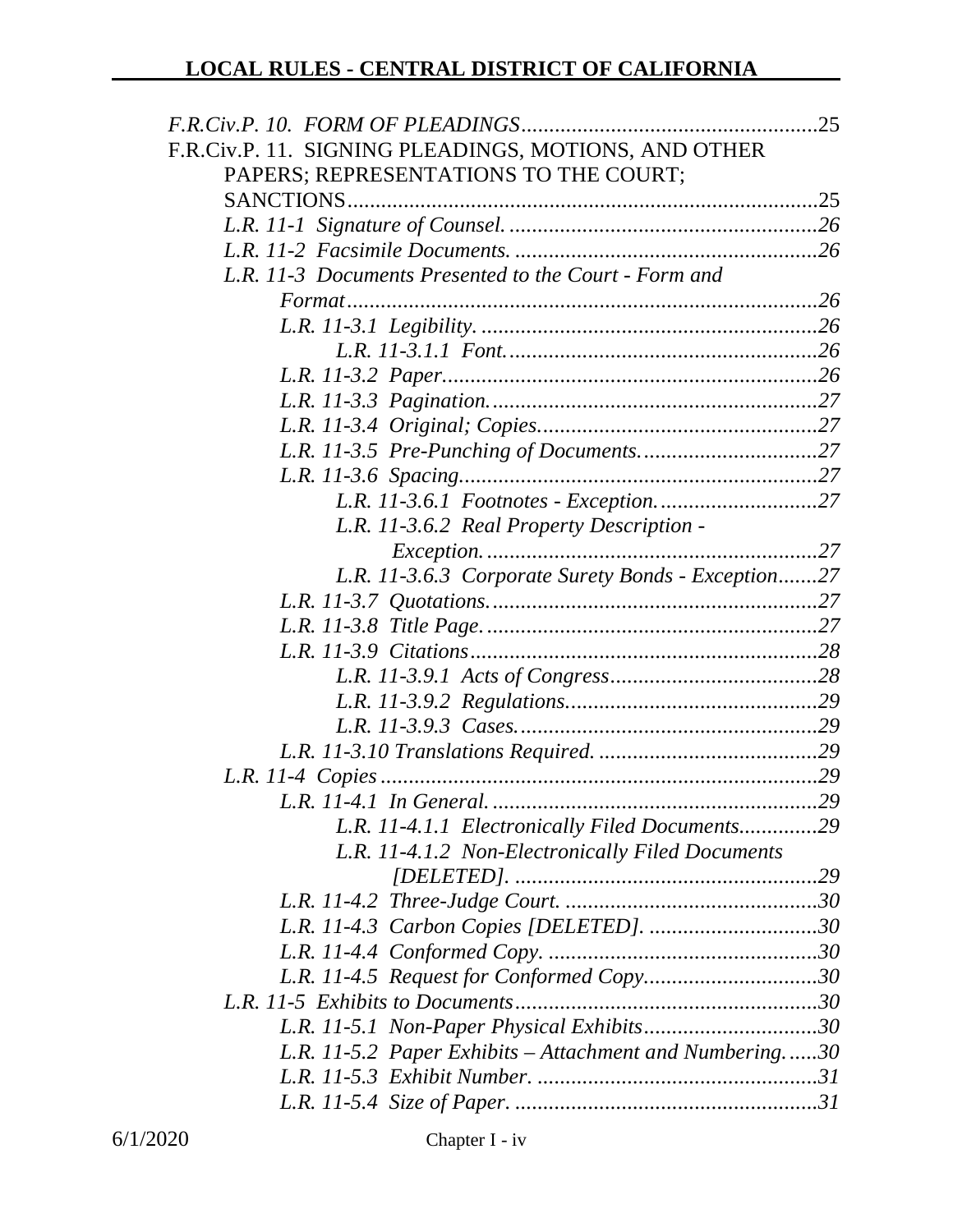| L.R. 11-6 Points and Authorities - Trial Briefs - Length31      |  |
|-----------------------------------------------------------------|--|
|                                                                 |  |
| L.R. 11-8 Table of Contents and Table of Authorities31          |  |
|                                                                 |  |
| F.R.Civ.P. 12. DEFENSES AND OBJECTIONS: WHEN AND HOW            |  |
| PRESENTED; MOTION FOR JUDGMENT ON THE                           |  |
| PLEADINGS; CONSOLIDATING MOTIONS; WAIVING                       |  |
|                                                                 |  |
| F.R.Civ.P. 13. COUNTERCLAIM AND CROSSCLAIM 32                   |  |
|                                                                 |  |
| F.R.Civ.P. 15. AMENDED AND SUPPLEMENTAL PLEADINGS32             |  |
|                                                                 |  |
|                                                                 |  |
|                                                                 |  |
| F.R.Civ.P. 16. PRETRIAL CONFERENCES; SCHEDULING;                |  |
|                                                                 |  |
|                                                                 |  |
| L.R. 16-2 Meeting of Counsel Before Final Pretrial Conference33 |  |
|                                                                 |  |
|                                                                 |  |
|                                                                 |  |
|                                                                 |  |
|                                                                 |  |
|                                                                 |  |
|                                                                 |  |
|                                                                 |  |
|                                                                 |  |
| L.R. 16-3 Disclosure of Graphic and Illustrative Material34     |  |
| L.R. 16-4 Memorandum of Contentions of Fact and Law34           |  |
|                                                                 |  |
|                                                                 |  |
|                                                                 |  |
|                                                                 |  |
|                                                                 |  |
|                                                                 |  |
|                                                                 |  |
|                                                                 |  |
|                                                                 |  |
|                                                                 |  |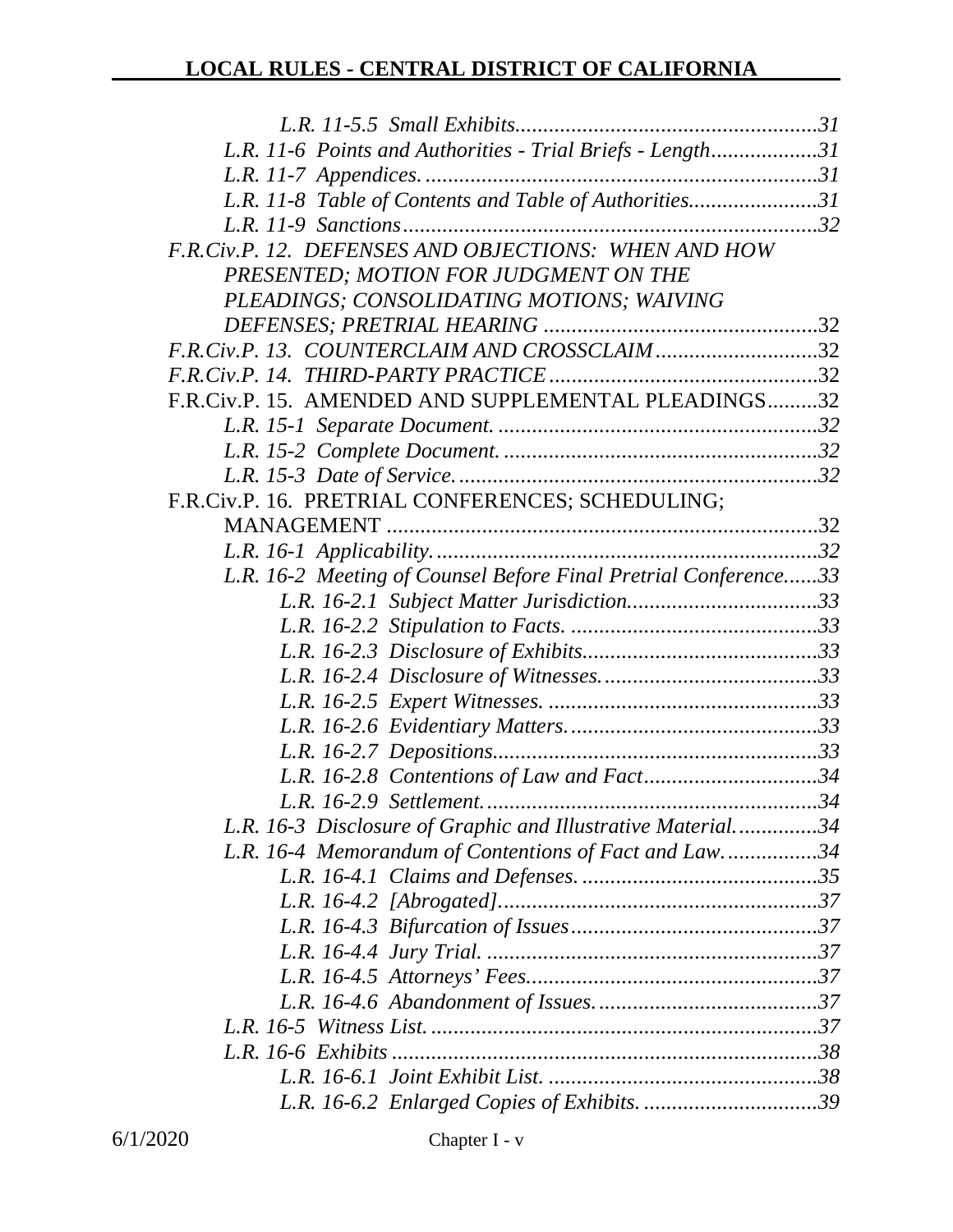|     | L.R. 16-14 Modification of Scheduling Orders and Pretrial |  |
|-----|-----------------------------------------------------------|--|
|     |                                                           |  |
|     |                                                           |  |
|     |                                                           |  |
|     |                                                           |  |
|     |                                                           |  |
|     |                                                           |  |
|     | L.R. 16-15.5 Requirements for ADR Procedures43            |  |
|     | L.R. 16-15.6 Optional Requirements for ADR Procedures44   |  |
|     |                                                           |  |
|     |                                                           |  |
|     |                                                           |  |
| IV. | PARTIES                                                   |  |
|     | F.R.Civ.P. 17. PLAINTIFF AND DEFENDANT; CAPACITY;         |  |
|     |                                                           |  |
|     |                                                           |  |
|     | L.R. 17-1.1 Minors or Incompetents - Appointment of       |  |
|     | 47                                                        |  |
|     | L.R. 17-1.2 Minors or Incompetents - Settlement of Claim  |  |
|     |                                                           |  |
|     | L.R. 17-1.3 Minors or Incompetents - Settlement of Claim  |  |
|     |                                                           |  |
|     |                                                           |  |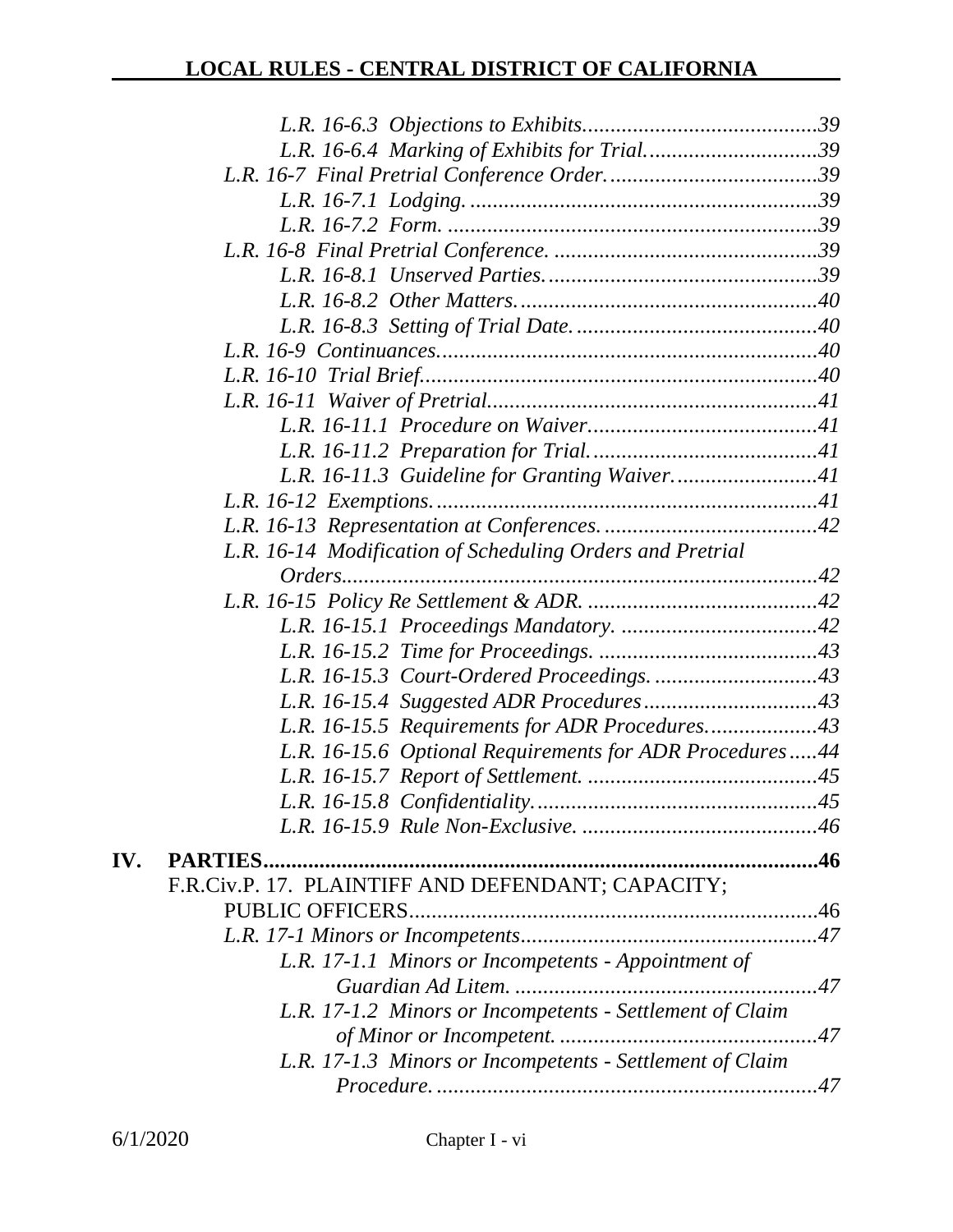|    | L.R. 17-1.4 Minors or Incompetents - Attorney's Fees47       |  |
|----|--------------------------------------------------------------|--|
|    | L.R. 17-1.5 Minors or Incompetents - Judgment or             |  |
|    |                                                              |  |
|    | L.R. 17-1.6 Minors or Incompetents - Disbursement of         |  |
|    |                                                              |  |
|    |                                                              |  |
|    | L.R. 17-1.7 Minors or Incompetents - Letters of              |  |
|    |                                                              |  |
|    |                                                              |  |
|    |                                                              |  |
|    |                                                              |  |
|    |                                                              |  |
|    |                                                              |  |
|    |                                                              |  |
|    | F.R.Civ.P. 21. MISJOINDER AND NONJOINDER OF PARTIES49        |  |
|    |                                                              |  |
|    |                                                              |  |
|    |                                                              |  |
|    |                                                              |  |
|    |                                                              |  |
|    |                                                              |  |
|    |                                                              |  |
|    |                                                              |  |
|    | F.R.Civ.P. 23.2. ACTIONS RELATING TO UNINCORPORATED          |  |
|    |                                                              |  |
|    |                                                              |  |
|    |                                                              |  |
|    |                                                              |  |
| V. | 50                                                           |  |
|    | F.R.Civ.P. 26. DUTY TO DISCLOSE; GENERAL PROVISIONS          |  |
|    |                                                              |  |
|    |                                                              |  |
|    |                                                              |  |
|    |                                                              |  |
|    |                                                              |  |
|    |                                                              |  |
|    | L.R. 26-3.3 Inadvertent Numbering of a Duplicate Exhibit  51 |  |
|    |                                                              |  |
|    | L.R. 26-3.5 Exhibits - Internal Control Numbering52          |  |
|    | F.R.Civ.P. 27. DEPOSITIONS TO PERPETUATE TESTIMONY52         |  |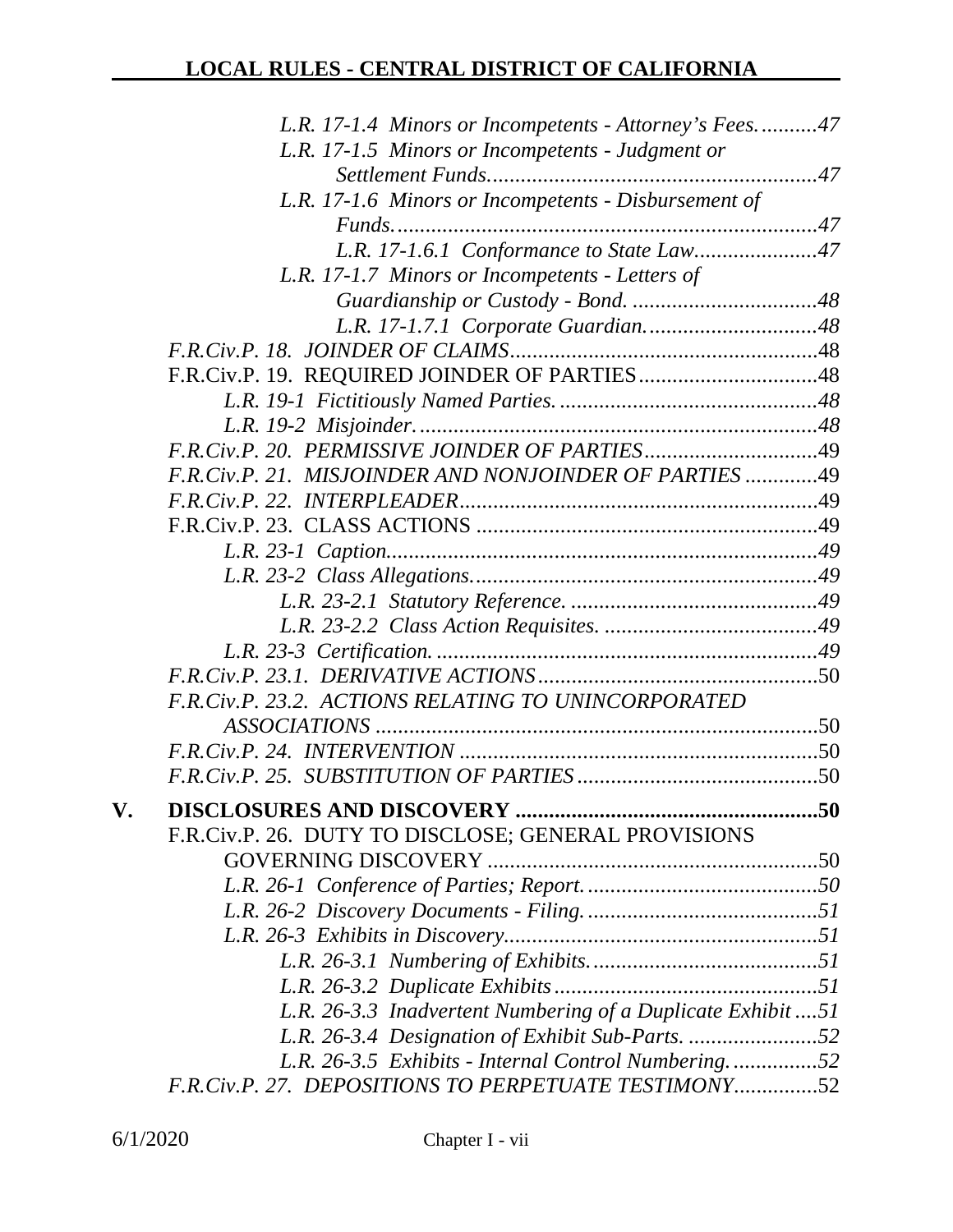|     | F.R.Civ.P. 28. PERSONS BEFORE WHOM DEPOSITIONS MAY BE    |  |
|-----|----------------------------------------------------------|--|
|     |                                                          |  |
|     | F.R.Civ.P. 29. STIPULATIONS ABOUT DISCOVERY PROCEDURE 52 |  |
|     | F.R.Civ.P. 30. DEPOSITIONS BY ORAL EXAMINATION 52        |  |
|     |                                                          |  |
|     | F.R.Civ.P. 32. USING DEPOSITIONS IN COURT PROCEEDINGS 52 |  |
|     | L.R. 32-1 Use at Trial or an Evidentiary Hearing52       |  |
|     |                                                          |  |
|     |                                                          |  |
|     |                                                          |  |
|     |                                                          |  |
|     |                                                          |  |
|     | F.R.Civ.P. 34. PRODUCING DOCUMENTS, ELECTRONICALLY       |  |
|     | STORED INFORMATION, AND TANGIBLE THINGS, OR              |  |
|     | ENTERING ONTO LAND, FOR INSPECTION AND OTHER             |  |
|     |                                                          |  |
|     |                                                          |  |
|     |                                                          |  |
|     |                                                          |  |
|     |                                                          |  |
|     |                                                          |  |
|     |                                                          |  |
|     |                                                          |  |
|     |                                                          |  |
|     | F.R.Civ.P. 37. FAILURE TO MAKE DISCLOSURES OR TO         |  |
|     |                                                          |  |
|     |                                                          |  |
|     |                                                          |  |
|     |                                                          |  |
|     |                                                          |  |
|     |                                                          |  |
|     |                                                          |  |
|     |                                                          |  |
|     |                                                          |  |
| VI. | <b>TRIALS.</b>                                           |  |
|     |                                                          |  |
|     | L.R. 38-1 Jury Trial Demand - Included in Pleading. 57   |  |
|     | L.R. 38-2 Jury Trial Demand - Removed Cases Where Jury   |  |
|     |                                                          |  |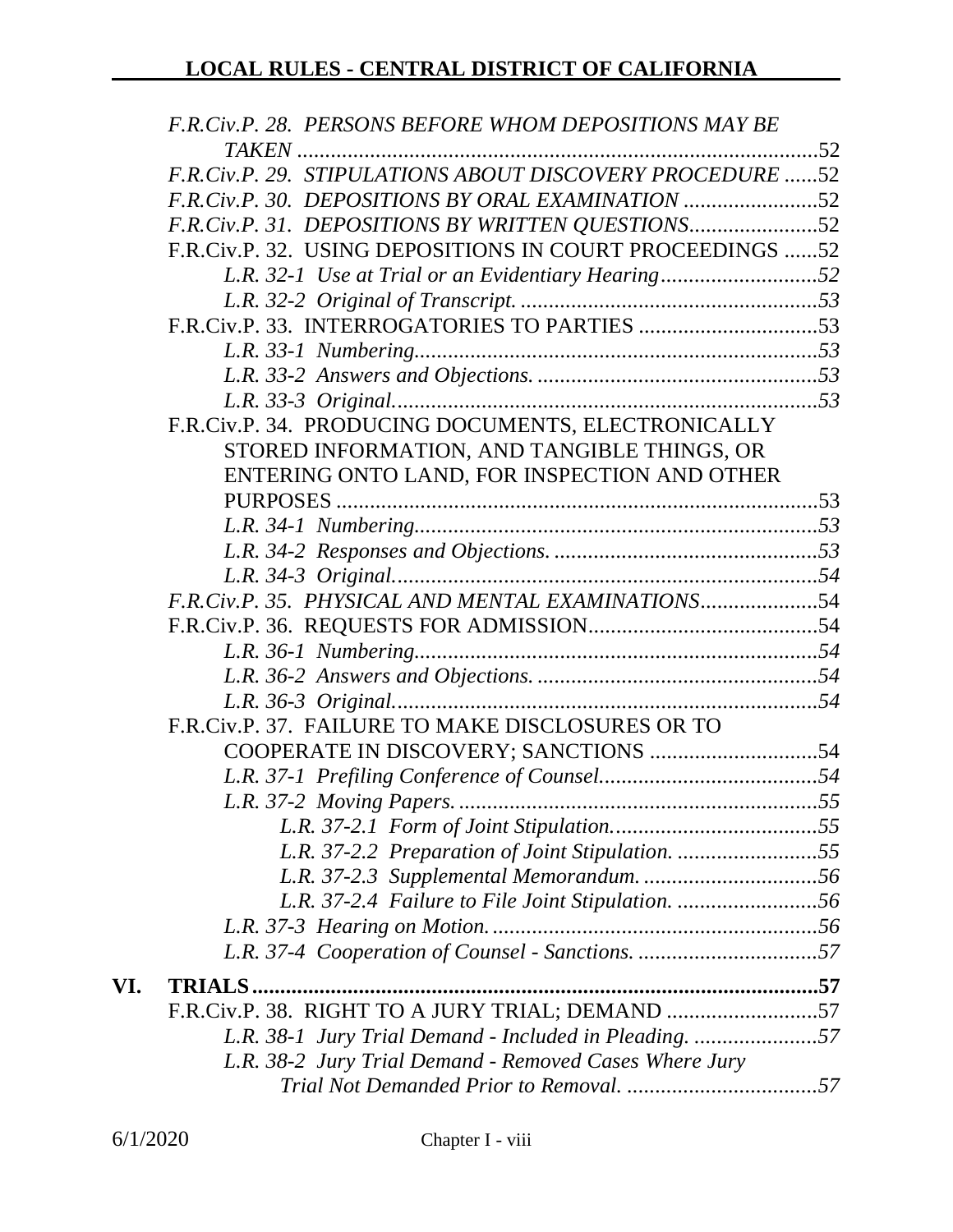| L.R. 38-3 Jury Trial Demand - Marking Civil Cover Sheet         |  |
|-----------------------------------------------------------------|--|
|                                                                 |  |
|                                                                 |  |
|                                                                 |  |
|                                                                 |  |
|                                                                 |  |
| L.R. 40-1.1 Notice of Application for Continuance58             |  |
| L.R. 40-1.2 Application for Continuance - Approval of the       |  |
|                                                                 |  |
|                                                                 |  |
|                                                                 |  |
|                                                                 |  |
|                                                                 |  |
|                                                                 |  |
|                                                                 |  |
|                                                                 |  |
|                                                                 |  |
| L.R. 41-6 Dismissal - Failure of Pro Se Plaintiff to Keep Court |  |
|                                                                 |  |
| F.R.Civ.P. 42. CONSOLIDATION; SEPARATE TRIALS 59                |  |
|                                                                 |  |
| L.R. 43-1 Non-Jury Trial - Narrative Statements. 59             |  |
|                                                                 |  |
|                                                                 |  |
|                                                                 |  |
|                                                                 |  |
|                                                                 |  |
|                                                                 |  |
|                                                                 |  |
| F.R.Civ.P. 49. SPECIAL VERDICT; GENERAL VERDICT AND             |  |
|                                                                 |  |
|                                                                 |  |
|                                                                 |  |
| F.R.Civ.P. 50. JUDGMENT AS A MATTER OF LAW IN A JURY            |  |
| TRIAL; RELATED MOTION FOR A NEW TRIAL;                          |  |
|                                                                 |  |
| F.R.Civ.P. 51. INSTRUCTIONS TO THE JURY; OBJECTIONS;            |  |
|                                                                 |  |
|                                                                 |  |
|                                                                 |  |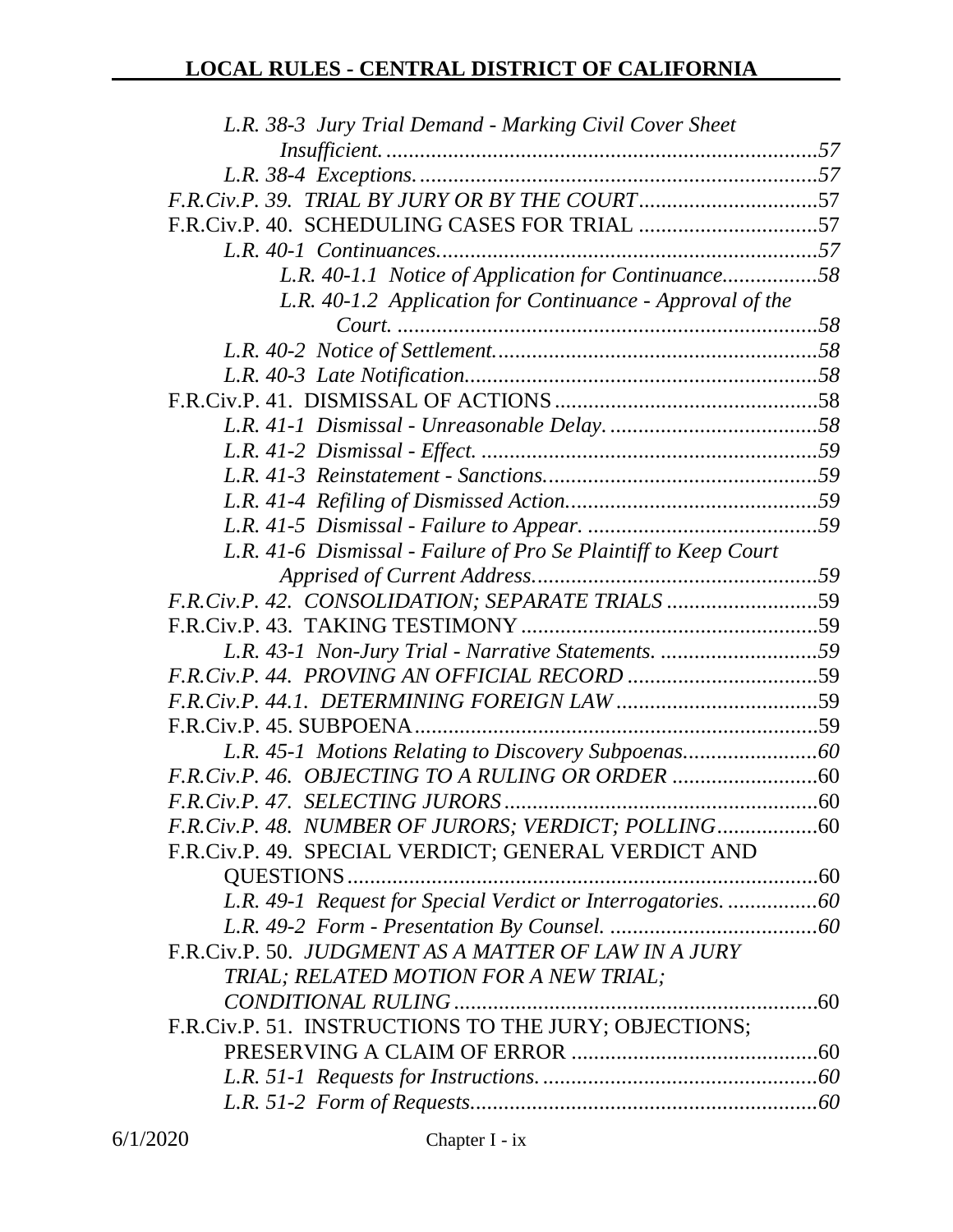|      | F.R.Civ.P. 52. FINDINGS AND CONCLUSIONS BY THE COURT;           |  |
|------|-----------------------------------------------------------------|--|
|      |                                                                 |  |
|      | L.R. 52-1 Non-Jury Trial - Findings of Fact and Conclusions of  |  |
|      |                                                                 |  |
|      |                                                                 |  |
|      |                                                                 |  |
|      |                                                                 |  |
|      |                                                                 |  |
|      |                                                                 |  |
|      |                                                                 |  |
|      |                                                                 |  |
|      |                                                                 |  |
|      |                                                                 |  |
|      |                                                                 |  |
|      |                                                                 |  |
|      |                                                                 |  |
|      |                                                                 |  |
| VII. |                                                                 |  |
|      |                                                                 |  |
|      |                                                                 |  |
|      |                                                                 |  |
|      | L.R. 54-2 Application to Tax Costs Under F.R.Civ.P. 54(d); Bill |  |
|      |                                                                 |  |
|      |                                                                 |  |
|      |                                                                 |  |
|      |                                                                 |  |
|      |                                                                 |  |
|      |                                                                 |  |
|      |                                                                 |  |
|      |                                                                 |  |
|      |                                                                 |  |
|      |                                                                 |  |
|      |                                                                 |  |
|      |                                                                 |  |
|      |                                                                 |  |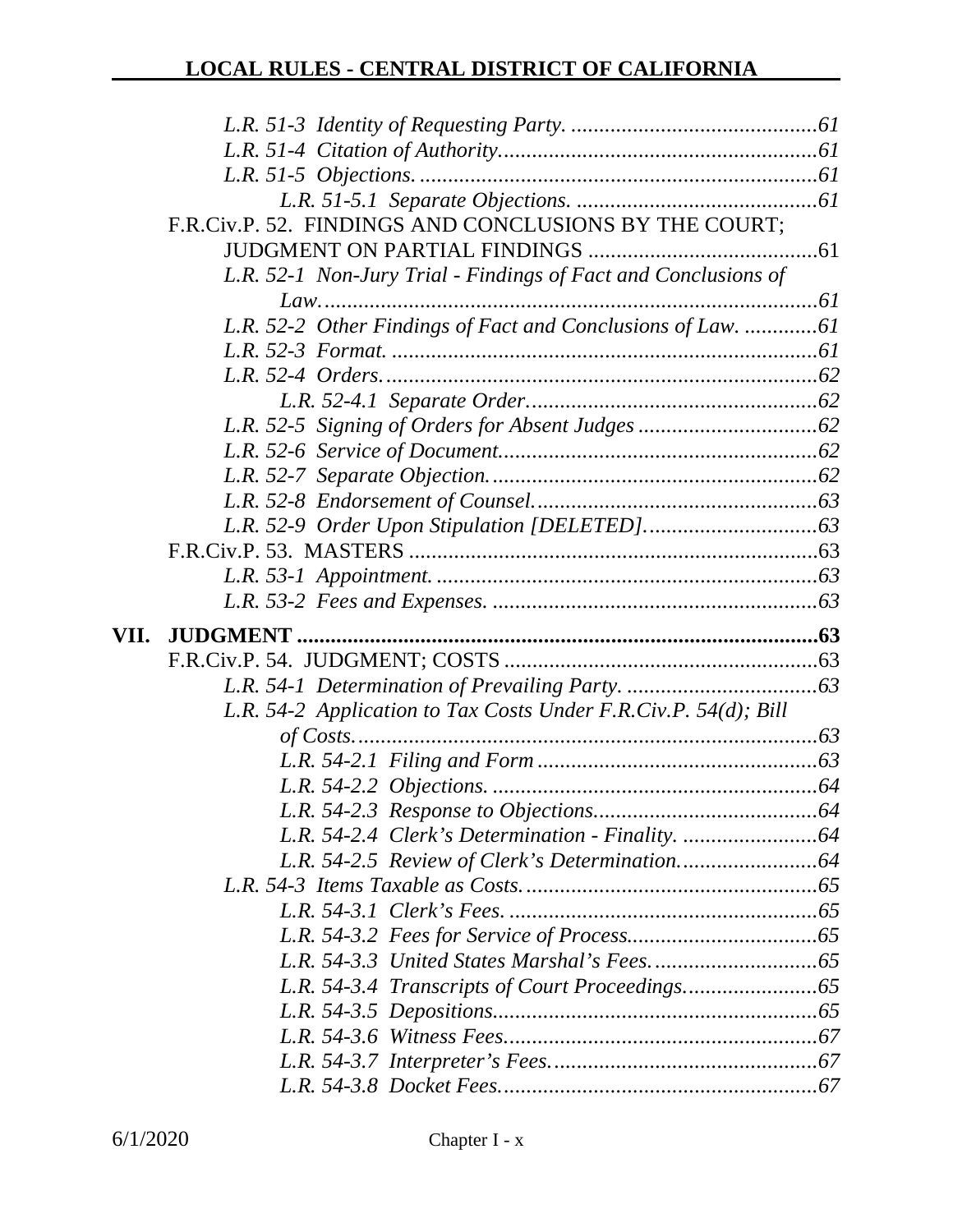| L.R. 54-3.9 Court-Appointed Experts, Masters,                  |  |
|----------------------------------------------------------------|--|
|                                                                |  |
| L.R. 54-3.10 Certification, Exemplification and                |  |
|                                                                |  |
| L.R. 54-3.11 Premiums on Undertakings and Bonds69              |  |
|                                                                |  |
|                                                                |  |
|                                                                |  |
| L.R. 54-5 Items Taxable as Costs on a Bankruptcy Appeal to the |  |
|                                                                |  |
| L.R. 54-6 Writ of Execution for Attorney's Fees and Costs. 70  |  |
|                                                                |  |
| L.R. 54-8 Filing Date for Motions to Award Costs Not Governed  |  |
|                                                                |  |
|                                                                |  |
|                                                                |  |
| L.R. 55-2 Default Judgment - Unliquidated Damages              |  |
| L.R. 55-3 Default Judgment - Schedule of Attorneys' Fees71     |  |
|                                                                |  |
|                                                                |  |
| L.R. 56-2 Statement of Genuine Disputes of Material Fact by    |  |
|                                                                |  |
|                                                                |  |
| L.R. 56-4 Motions Under F.R.Civ.P. 56(d) [ABROGATED]. 72       |  |
|                                                                |  |
|                                                                |  |
|                                                                |  |
|                                                                |  |
| L.R. 58-3 Entry of Judgments and Orders - Clerk's Orders and   |  |
|                                                                |  |
| L.R. 58-4 Entry of Judgments and Orders - Settlement of Orders |  |
|                                                                |  |
|                                                                |  |
| L.R. 58-6 Entry of Judgment - Memorandum of Decision,          |  |
|                                                                |  |
|                                                                |  |
|                                                                |  |
| L.R. 58-9 Judgment, Order, Decree - United States a Party -    |  |
|                                                                |  |
|                                                                |  |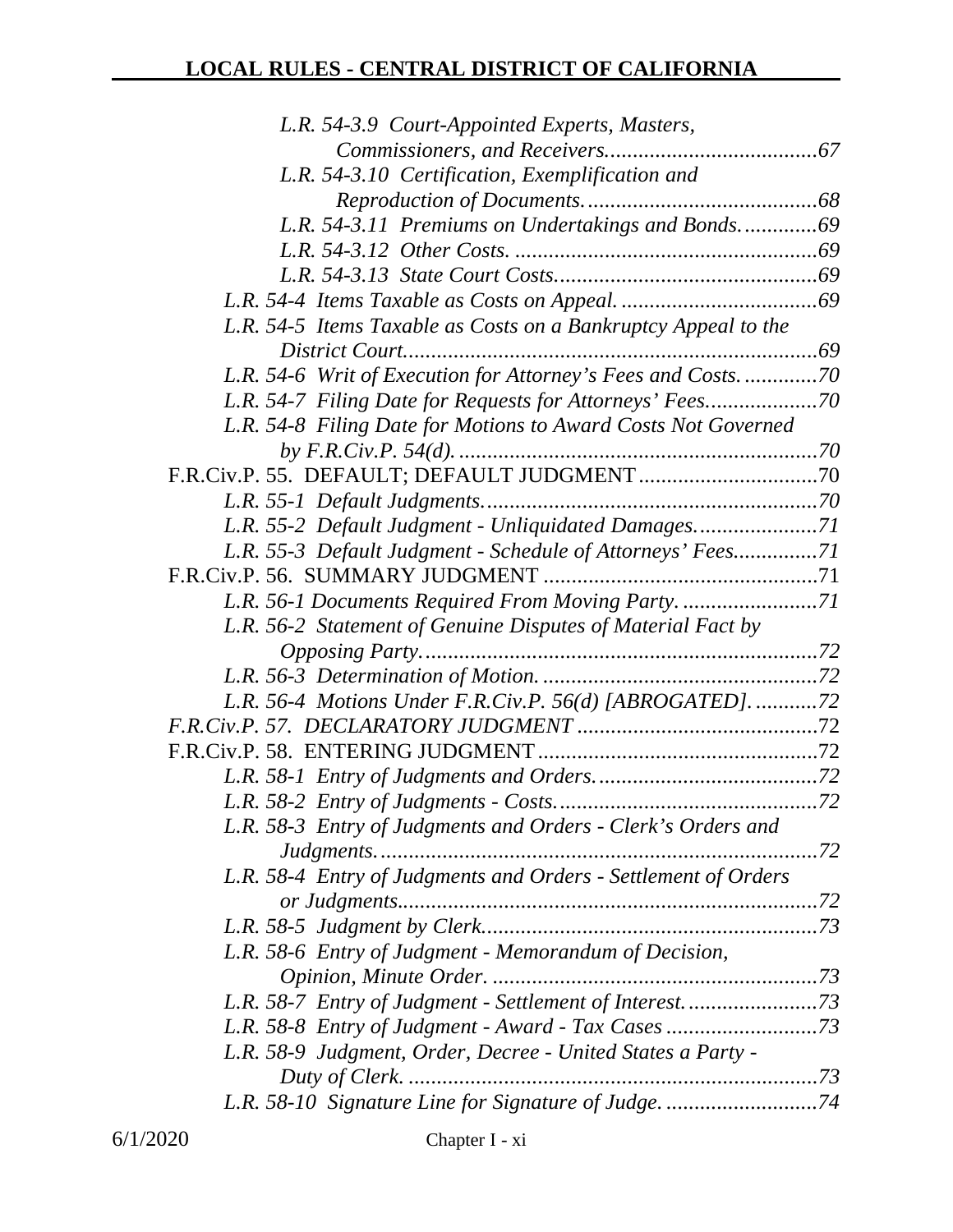| L.R. 58-11 Default Judgment - Separate Document 74                                                               |  |
|------------------------------------------------------------------------------------------------------------------|--|
| F.R.Civ.P. 59. NEW TRIAL; ALTERING OR AMENDING A                                                                 |  |
|                                                                                                                  |  |
|                                                                                                                  |  |
| L.R. 59-1.1 Specification of Ground - Error of Law74                                                             |  |
| L.R. 59-1.2 Specification of Ground - Insufficiency of                                                           |  |
|                                                                                                                  |  |
| L.R. 59-1.3 Specification of Ground - Newly Discovered                                                           |  |
|                                                                                                                  |  |
|                                                                                                                  |  |
| L.R. 59-1.5 New Trial - Declarations - Time for Filing75                                                         |  |
|                                                                                                                  |  |
|                                                                                                                  |  |
|                                                                                                                  |  |
| F.R.Civ.P. 62. STAY OF PROCEEDINGS TO ENFORCE A                                                                  |  |
|                                                                                                                  |  |
| F.R.Civ.P. 62.1. INDICATIVE RULING ON A MOTION FOR RELIEF                                                        |  |
|                                                                                                                  |  |
|                                                                                                                  |  |
|                                                                                                                  |  |
|                                                                                                                  |  |
|                                                                                                                  |  |
|                                                                                                                  |  |
|                                                                                                                  |  |
| L.R. 64-2 Writs or Other Process of Seizure - Civil Cases -                                                      |  |
|                                                                                                                  |  |
|                                                                                                                  |  |
| L.R. 64-4 Applications Concerning Provisional Remedies76<br>F.R.Civ.P. 65. INJUNCTIONS AND RESTRAINING ORDERS 76 |  |
|                                                                                                                  |  |
| L.R. 65-1 Temporary Restraining Orders and Preliminary                                                           |  |
| L.R. 65-2 Approval of Bonds, Undertakings and Stipulations of                                                    |  |
|                                                                                                                  |  |
| L.R. 65-3 Bonds or Undertakings - Sureties - Qualifications. 76                                                  |  |
| L.R. 65-4 Bonds or Undertakings - Corporate Surety. 77                                                           |  |
| L.R. 65-5 Bonds or Undertakings - Certificate by Attorney77                                                      |  |
|                                                                                                                  |  |
|                                                                                                                  |  |
| L.R. 65-8 Bonds or Undertakings - Summary Adjudication of                                                        |  |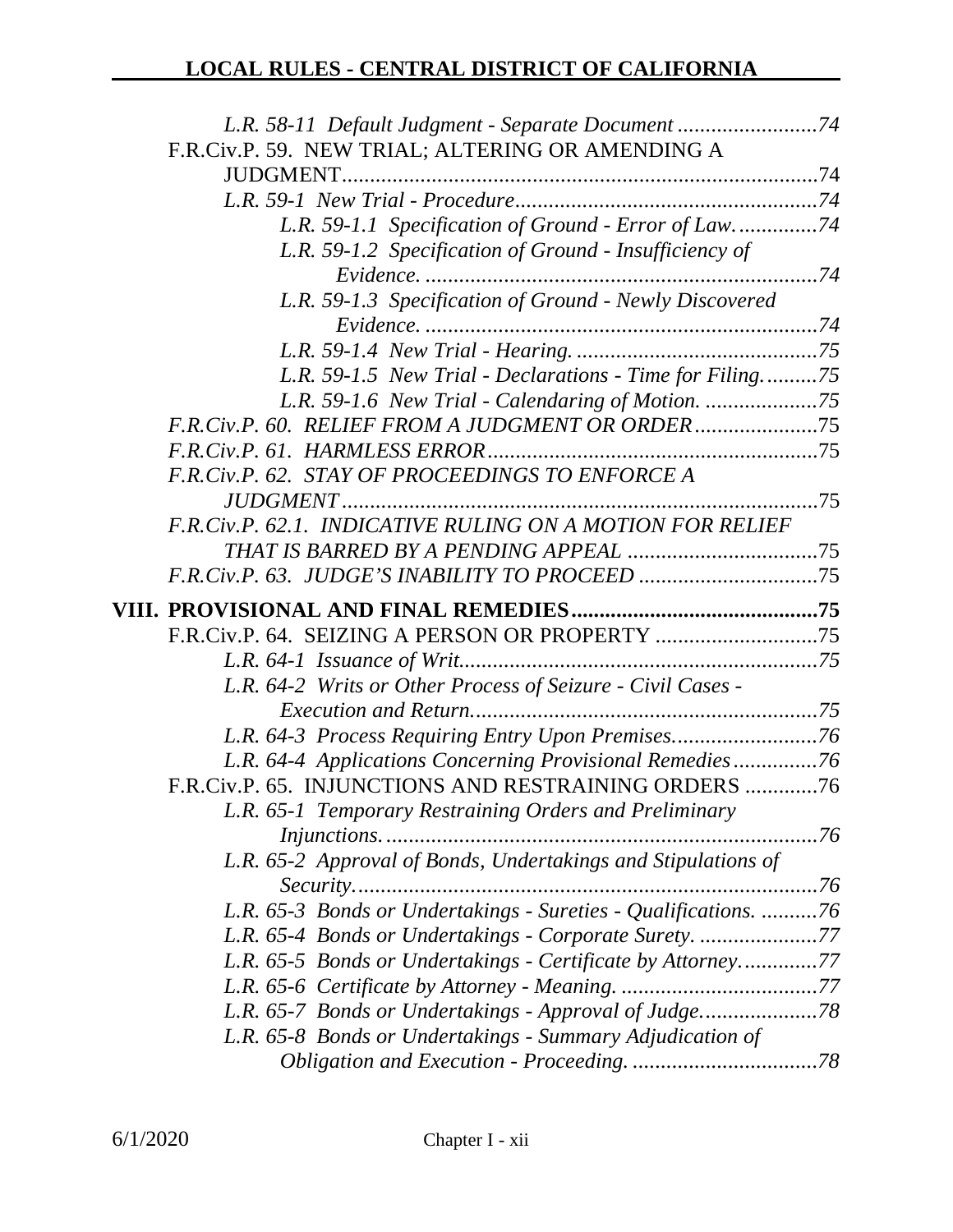|     | L.R. 65-9 Bonds or Undertakings - Surety - Judges and        |  |
|-----|--------------------------------------------------------------|--|
|     |                                                              |  |
|     |                                                              |  |
|     | F.R.Civ.P. 65.1. PROCEEDINGS AGAINST A SECURITY PROVIDER78   |  |
|     |                                                              |  |
|     |                                                              |  |
|     |                                                              |  |
|     |                                                              |  |
|     |                                                              |  |
|     |                                                              |  |
|     |                                                              |  |
|     |                                                              |  |
|     |                                                              |  |
|     |                                                              |  |
|     | L.R. 66-7 Permanent Receivers - Notice of Hearing79          |  |
|     | L.R. 66-8 Permanent and Temporary Receivers - Administration |  |
|     |                                                              |  |
|     | L.R. 66-8.1 Permanent Receivers - Attorney - Records. 80     |  |
|     | L.R. 66-8.2 Failure to Maintain Itemized Record80            |  |
|     |                                                              |  |
|     |                                                              |  |
|     |                                                              |  |
|     | L.R. 67-3 Financial Institution Fee on Funds Deposited80     |  |
|     |                                                              |  |
|     |                                                              |  |
|     |                                                              |  |
|     | F.R.Civ.P. 70. ENFORCING A JUDGMENT FOR A SPECIFIC ACT81     |  |
|     | F.R.Civ.P. 71. ENFORCING RELIEF FOR OR AGAINST A             |  |
|     |                                                              |  |
| IX. |                                                              |  |
|     | F.R.Civ.P. 71.1. CONDEMNING REAL OR PERSONAL                 |  |
|     |                                                              |  |
|     | F.R.Civ.P. 72. MAGISTRATE JUDGES: PRETRIAL ORDER             |  |
|     | L.R. 72-1 Duties and Functions of Magistrate Judges81        |  |
|     | L.R. 72-2 Nondispositive Rulings on Pretrial Matters81       |  |
|     | L.R. 72-2.1 Motions for Review of Nondispositive Rulings81   |  |
|     | L.R. 72-2.2 Effectiveness of Magistrate Judge's Ruling       |  |
|     |                                                              |  |
|     |                                                              |  |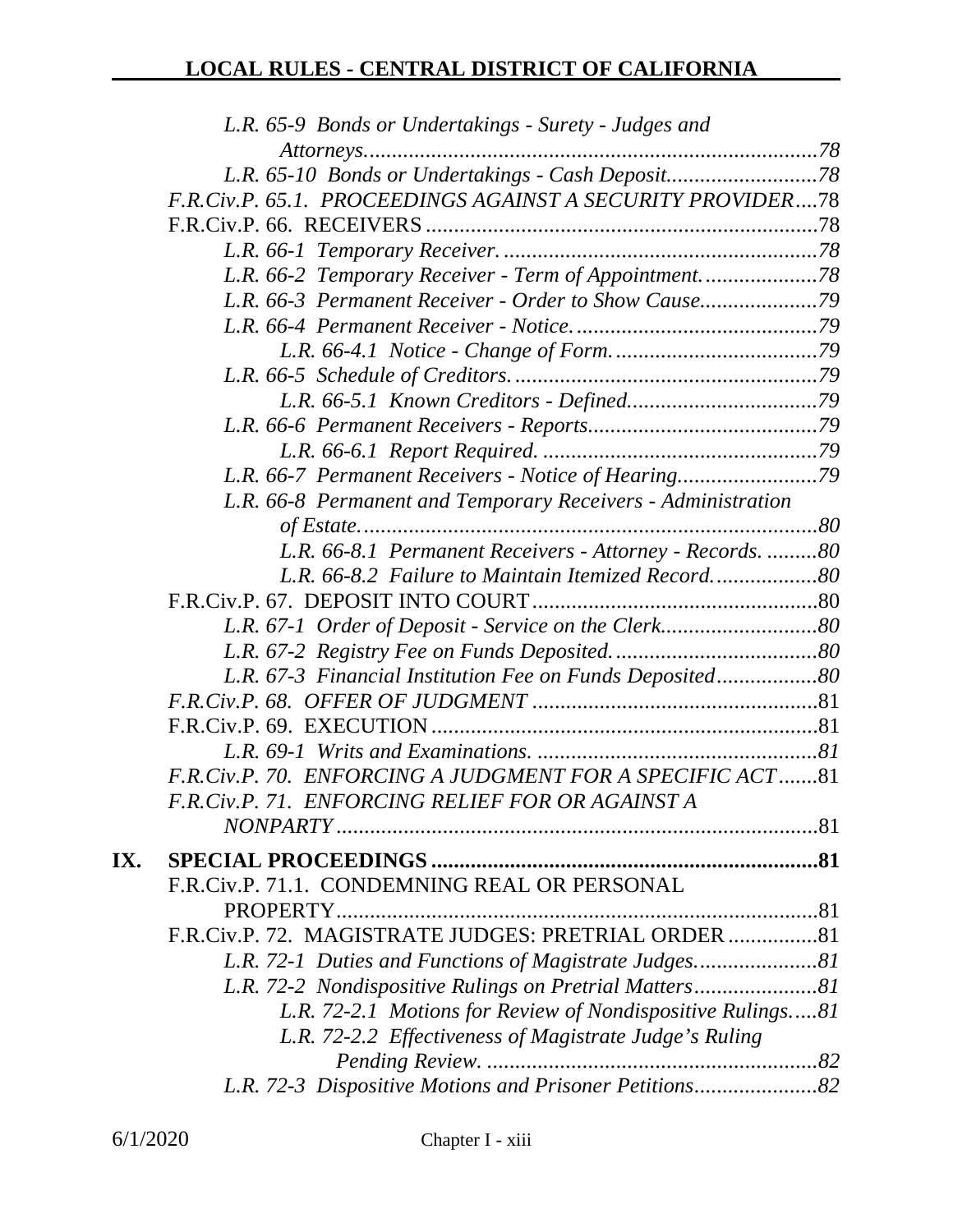|    | L.R. 72-3.2 Summary Dismissal of Habeas Corpus             |     |
|----|------------------------------------------------------------|-----|
|    |                                                            |     |
|    |                                                            |     |
|    | L.R. 72-3.4 Objections to Report Where Party In Custody82  |     |
|    | L.R. 72-3.5 Determination of Objections by District        |     |
|    |                                                            |     |
|    |                                                            |     |
|    |                                                            |     |
|    |                                                            |     |
|    | F.R.Civ.P. 73. MAGISTRATE JUDGES: TRIAL BY CONSENT;        |     |
|    |                                                            |     |
|    |                                                            |     |
|    | L.R. 73-2 Direct Assignment of Cases to Magistrate Judge83 |     |
|    |                                                            |     |
|    |                                                            |     |
|    |                                                            |     |
|    |                                                            |     |
|    | L.R. 73-2.4.1 Cases Originally Filed in District           |     |
|    |                                                            |     |
|    | L.R. 73-2.4.1.1 Exception for United States,               |     |
|    | its Agencies, Officers and Employees84                     |     |
|    | L.R. 73-2.4.2 Cases Removed from State Court85             |     |
|    | L.R. 73-2.5 Party Added After Election to Proceed Before   |     |
|    |                                                            |     |
|    |                                                            |     |
|    | L.R. 73-3 Consent in Cases Assigned for Report and         |     |
|    |                                                            | .85 |
|    |                                                            |     |
|    |                                                            |     |
|    |                                                            |     |
| Х. | DISTRICT COURTS AND CLERKS; CONDUCTING                     |     |
|    |                                                            |     |
|    | F.R.Civ.P. 77. CONDUCTING BUSINESS; CLERK'S                |     |
|    | AUTHORITY; NOTICE OF AN ORDER OR JUDGMENT86                |     |
|    |                                                            |     |
|    | F.R.Civ.P. 78. HEARING MOTIONS; SUBMISSION ON BRIEFS87     |     |
|    |                                                            |     |
|    |                                                            |     |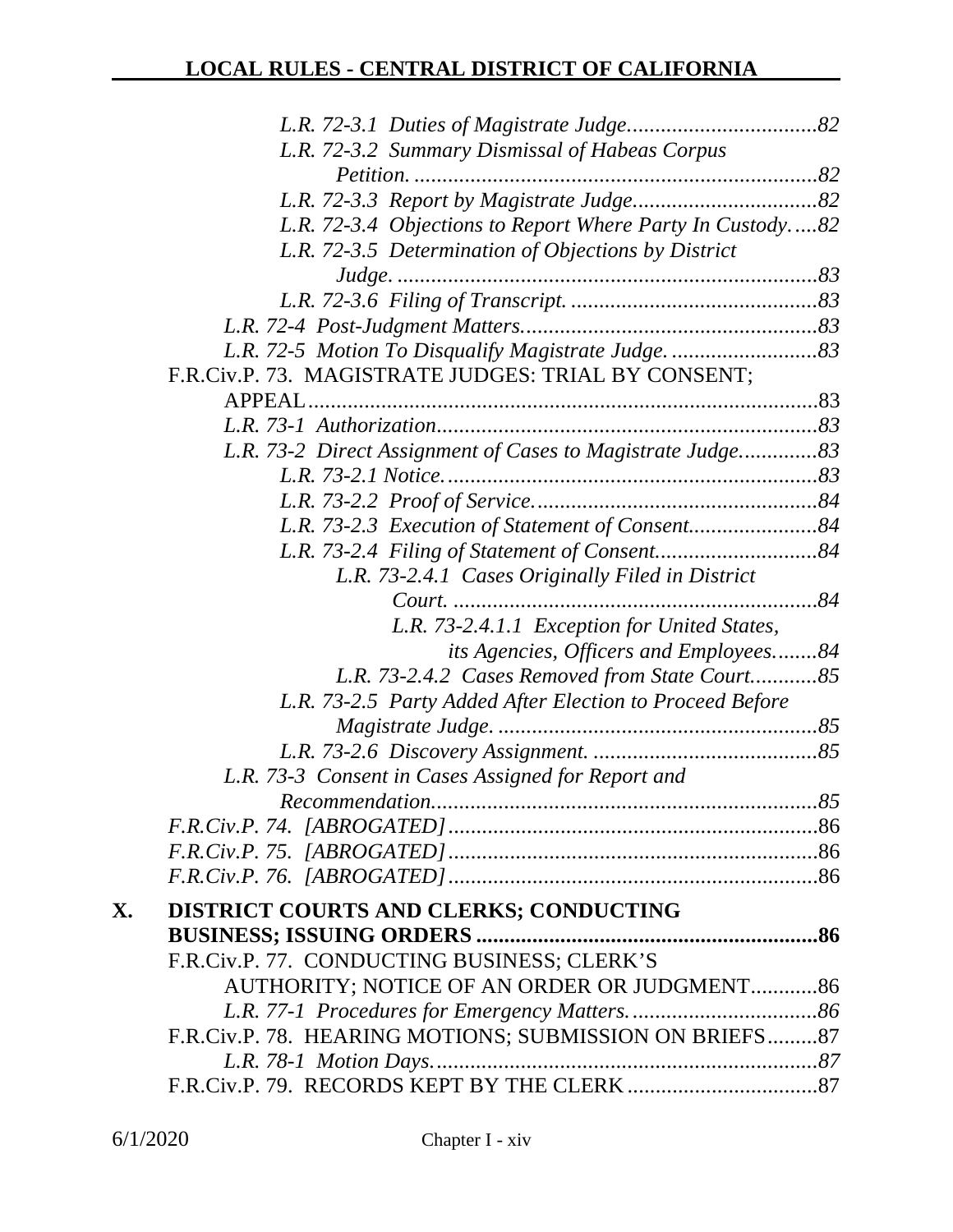|     | L.R. 79-2.1 Clerk's Office - Removal of Records and                      |  |
|-----|--------------------------------------------------------------------------|--|
|     |                                                                          |  |
|     | L.R. 79-3 Clerk's Office - Disposition of Exhibits - Civil Cases.  87    |  |
|     |                                                                          |  |
|     |                                                                          |  |
|     |                                                                          |  |
|     |                                                                          |  |
|     | L.R. 79-5.2.2 Under-Seal Documents in Non-Sealed                         |  |
|     |                                                                          |  |
|     | L.R. 79-5.3 Service of Documents Filed Under Seal. 93                    |  |
|     | L.R. 79-6 Confidential Court Records - In Camera Review94                |  |
|     |                                                                          |  |
|     |                                                                          |  |
|     |                                                                          |  |
|     | L.R. 79-7 Confidential Court Records - Disclosure94                      |  |
|     | L.R. 79-7.1 Non-Disclosure of Confidential Court                         |  |
|     |                                                                          |  |
|     | L.R. 79-7.2 Procedure for Disclosure of Confidential                     |  |
|     |                                                                          |  |
|     | F.R.Civ.P. 80. STENOGRAPHIC TRANSCRIPT AS EVIDENCE95                     |  |
| XI. | <b>GENERAL PROVISIONS </b>                                               |  |
|     | F.R.Civ.P. 81. Applicability of the Rules in General; Removed Actions 95 |  |
|     |                                                                          |  |
|     |                                                                          |  |
|     | L.R. 83-1 Assignment of Cases - Notice of Related Cases in               |  |
|     | Central District, Other Actions, or Petitions to Multidistrict           |  |
|     | $Panel$                                                                  |  |
|     |                                                                          |  |
|     |                                                                          |  |
|     | L.R. 83-1.2.1 Improper Refiling of Actions95                             |  |
|     |                                                                          |  |
|     |                                                                          |  |
|     | L.R. 83-1.3.1 Notice of Related Civil Cases. 96                          |  |
|     | L.R. 83-1.3.2 Notice of Related Civil Forfeiture and                     |  |
|     |                                                                          |  |
|     |                                                                          |  |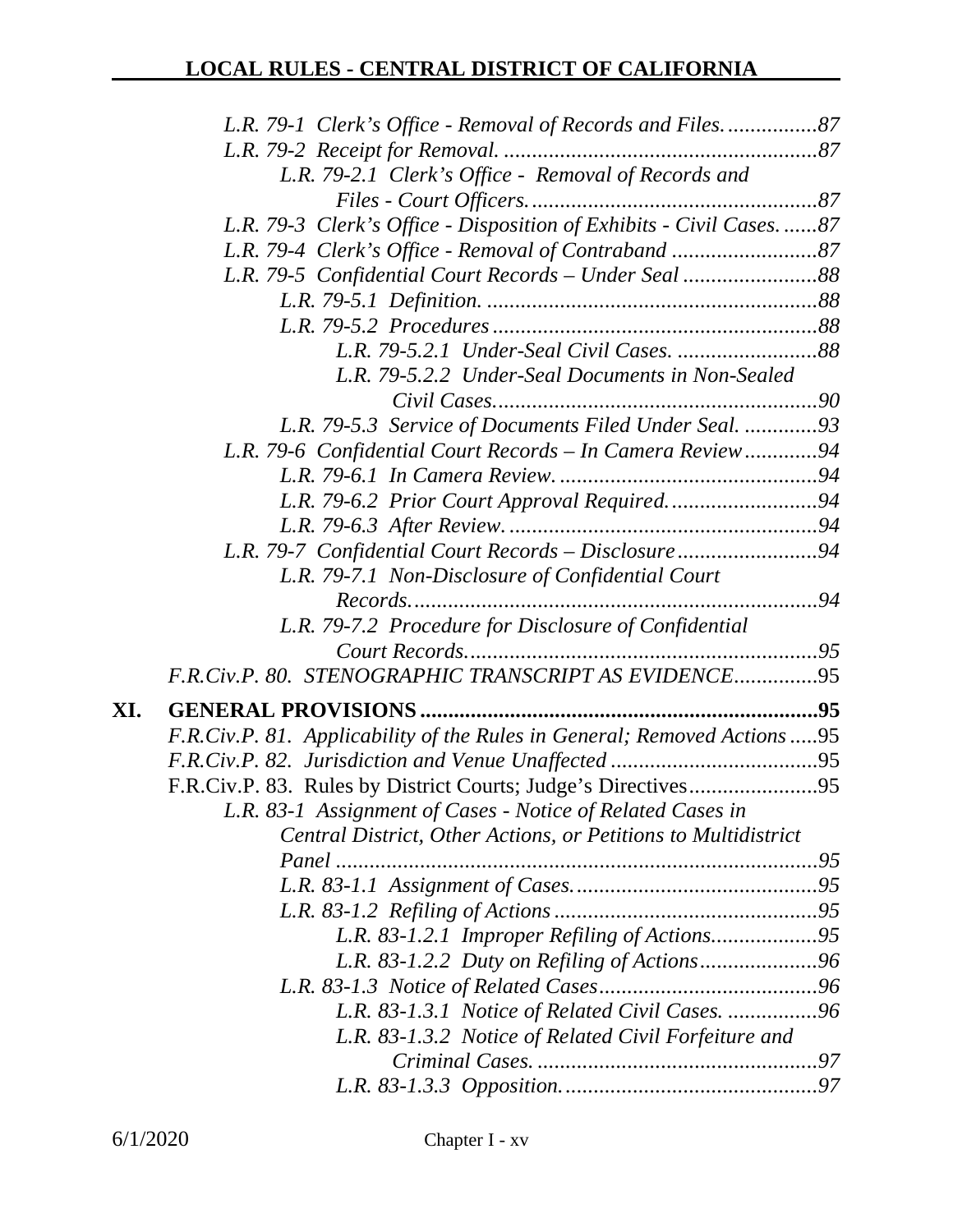| L.R. 83-1.4 Notice of Pendency of Other Actions or     |  |
|--------------------------------------------------------|--|
|                                                        |  |
|                                                        |  |
|                                                        |  |
| L.R. 83-1.4.3 Notice of Petition to the Judicial Panel |  |
| on Multidistrict Litigation - Duty of Counsel. 98      |  |
|                                                        |  |
|                                                        |  |
|                                                        |  |
|                                                        |  |
|                                                        |  |
| L.R. $83-2.1.1.3$ Form of Appearance -                 |  |
| Professional Corporations and                          |  |
| Unincorporated Law Firms99                             |  |
|                                                        |  |
|                                                        |  |
| L.R. 83-2.1.2.2 Admission to the Bar of this           |  |
|                                                        |  |
|                                                        |  |
| L.R. 83-2.1.3.1 Who May Apply for                      |  |
| Permission to Practice Pro Hac Vice100                 |  |
| L.R. 83-2.1.3.2 Disqualification from Pro              |  |
|                                                        |  |
| L.R. 83-2.1.3.3 How to Apply for Permission            |  |
|                                                        |  |
| L.R. 83-2.1.3.4 Designation of Local                   |  |
|                                                        |  |
| L.R. 83-2.1.3.5 Designation of Co-Counsel102           |  |
| L.R. 83-2.1.4 Attorneys for the United States, or Its  |  |
|                                                        |  |
| L.R. 83-2.1.4.1 Attorney for the United States,        |  |
| or its Departments or Agencies102                      |  |
| L.R. 83-2.1.4.2 Special Assistant United               |  |
|                                                        |  |
| L.R. 83-2.1.5 Registered Legal Services Attorney. 103  |  |
|                                                        |  |
|                                                        |  |
|                                                        |  |
| L.R. 83-2.2.3 Compliance With Federal Rules. 105       |  |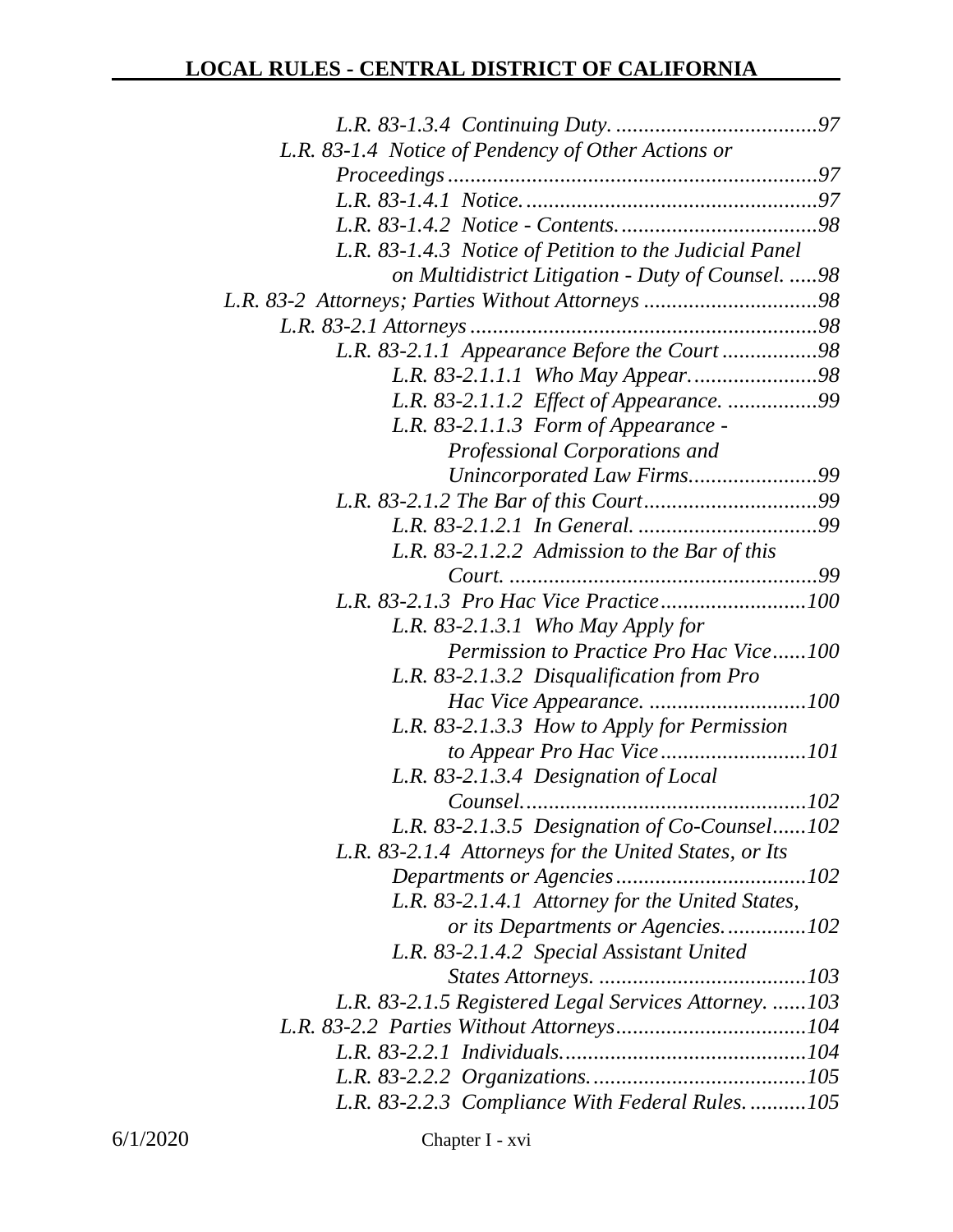| L.R. 83-2.3 Withdrawal and Substitution of Attorneys 105 |
|----------------------------------------------------------|
|                                                          |
|                                                          |
|                                                          |
|                                                          |
| L.R. 83-2.3.5 Delays by Substitution of Attorneys. 106   |
| L.R. 83-2.4 Notification of Change of Name, Address,     |
| Firm Association, Telephone Number, Facsimile            |
|                                                          |
| L.R. 83-2.5 Communications with the Judge106             |
|                                                          |
|                                                          |
| L.R. 83-3.1.1 The Standing Committee on                  |
|                                                          |
| L.R. 83-3.1.2 Standards of Professional Conduct -        |
|                                                          |
| L.R. 83-3.1.3 Possible Disciplinary Penalties. 108       |
| L.R. 83-3.1.4 Who May Originate Complaints -             |
| Initial and Further Investigation - Hearing              |
| and Opportunity for Attorney Involved to                 |
|                                                          |
| L.R. 83-3.1.4.1 Appointment of Prosecutor110             |
| L.R. 83-3.1.4.2 Duties of the Chief Judge111             |
| L.R. 83-3.1.4.3 Indemnification of                       |
| Prosecutor, Section, and Committee111                    |
| L.R. 83-3.1.5 Right of Attorney Involved to a            |
| Hearing and to Present Evidence111                       |
| L.R. 83-3.1.6 Confidentiality of Proceedings112          |
| L.R. 83-3.1.7 Presentation of Disciplinary               |
|                                                          |
| L.R. 83-3.1.8 Application For Reinstatement. 113         |
| L.R. 83-3.2 Enforcement of Attorney Discipline113        |
| L.R. 83-3.2.1 Disbarment or Suspension by Other          |
| Courts or Conviction of a Crime113                       |
|                                                          |
|                                                          |
|                                                          |
|                                                          |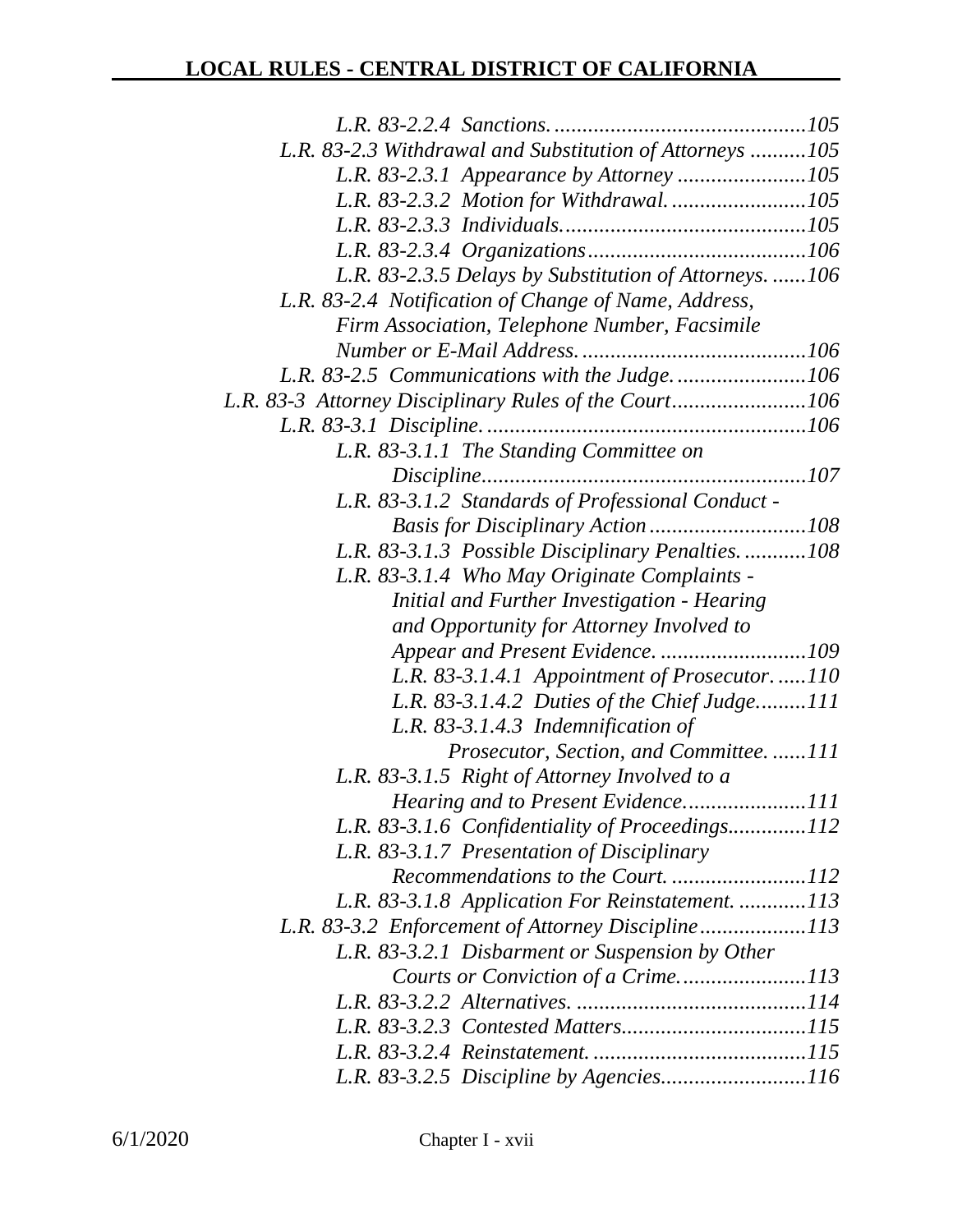| L.R. 83-3.2.6 Notice of Disciplinary Action to State        |
|-------------------------------------------------------------|
|                                                             |
| L.R. 83-3.2.7 Powers of an Individual Judge to              |
| Deal with Contempt or Other Misconduct Not                  |
|                                                             |
| L.R. 83-3.3 Practice Prohibited While on Inactive Status117 |
| L.R. 83-3.4 Obligation to Notify Court of Felony            |
|                                                             |
|                                                             |
|                                                             |
|                                                             |
|                                                             |
|                                                             |
|                                                             |
|                                                             |
| L.R. 83-6 Possession and Use of Electronic Devices120       |
|                                                             |
|                                                             |
|                                                             |
| L.R. 83-6.1.3 Permissible Uses [AMENDED AND                 |
|                                                             |
| L.R. 83-6.1.4 Prohibited Uses [AMENDED AND                  |
|                                                             |
| L.R. 83-6.1.5 Restricted Areas [AMENDED AND                 |
|                                                             |
|                                                             |
|                                                             |
|                                                             |
|                                                             |
| L.R. 83-6.3 Permissible Uses of Electronic Devices121       |
| L.R. 83-6.3.1 Official Recordings [AMENDED                  |
| AND RENUMBERED TO L.R. 83-6.8.1]. 121                       |
| L.R. 83-6.3.2 Video Testimony [AMENDED AND                  |
|                                                             |
| L.R. 83-6.3.3 Ceremonial Functions [AMENDED]                |
| AND RENUMBERED TO L.R. 83-6.8.3]. 121                       |
| L.R. 83-6.3.4 Press Conferences [AMENDED AND                |
| RENUMBERED TO L.R. 83-6.8.4]122                             |
| L.R. 83-6.3.5 Dictating Equipment [AMENDED                  |
| AND RENUMBERED TO L.R. 83-6.8.5]. 122                       |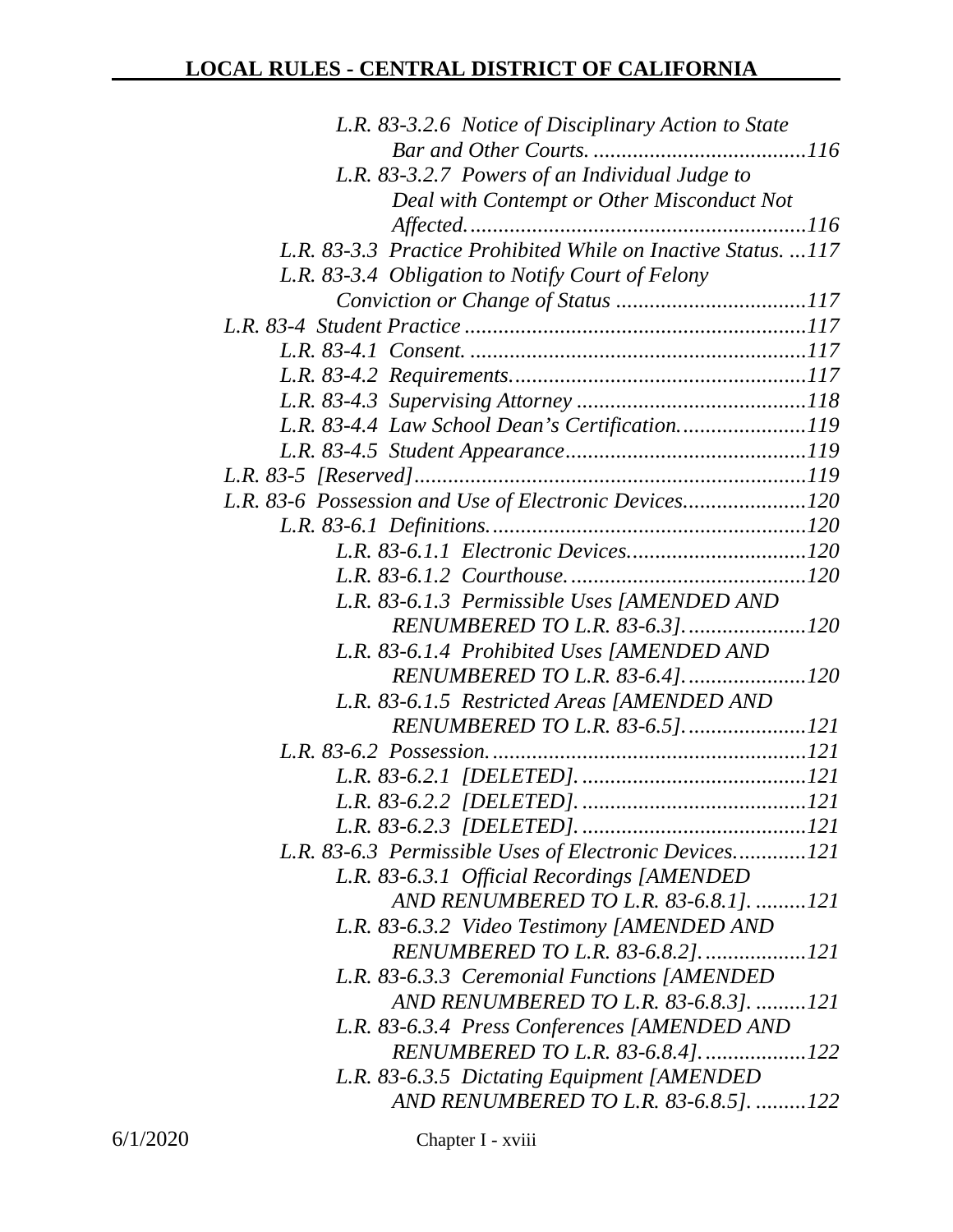|                                                              | $\ldots \ldots \ldots 122$ |
|--------------------------------------------------------------|----------------------------|
| L.R. 83-6.4.1 Violations of Rule [AMENDED AND                |                            |
|                                                              |                            |
| L.R. 83-6.4.2 Contempt [AMENDED AND                          |                            |
|                                                              |                            |
|                                                              |                            |
| L.R. 83-6.6 Use of Electronic Devices from Remote            |                            |
|                                                              |                            |
| L.R. 83-6.7 Use of Electronic Devices by Jurors123           |                            |
|                                                              |                            |
|                                                              |                            |
|                                                              |                            |
| L.R. 83-6.8.3 Ceremonial and Educational                     |                            |
|                                                              |                            |
|                                                              |                            |
|                                                              |                            |
|                                                              |                            |
|                                                              |                            |
|                                                              |                            |
|                                                              |                            |
|                                                              |                            |
|                                                              |                            |
|                                                              |                            |
|                                                              |                            |
|                                                              |                            |
|                                                              |                            |
|                                                              |                            |
|                                                              |                            |
|                                                              |                            |
|                                                              |                            |
|                                                              |                            |
|                                                              |                            |
| L.R. 83-10 Appeals - Designation of Reporter's Transcript127 |                            |
|                                                              |                            |
| L.R. 83-16 Habeas Corpus Petitions and Motions Under         |                            |
|                                                              |                            |
|                                                              |                            |
| L.R. 83-16.2 Verification - Other Than By Person in          |                            |
|                                                              |                            |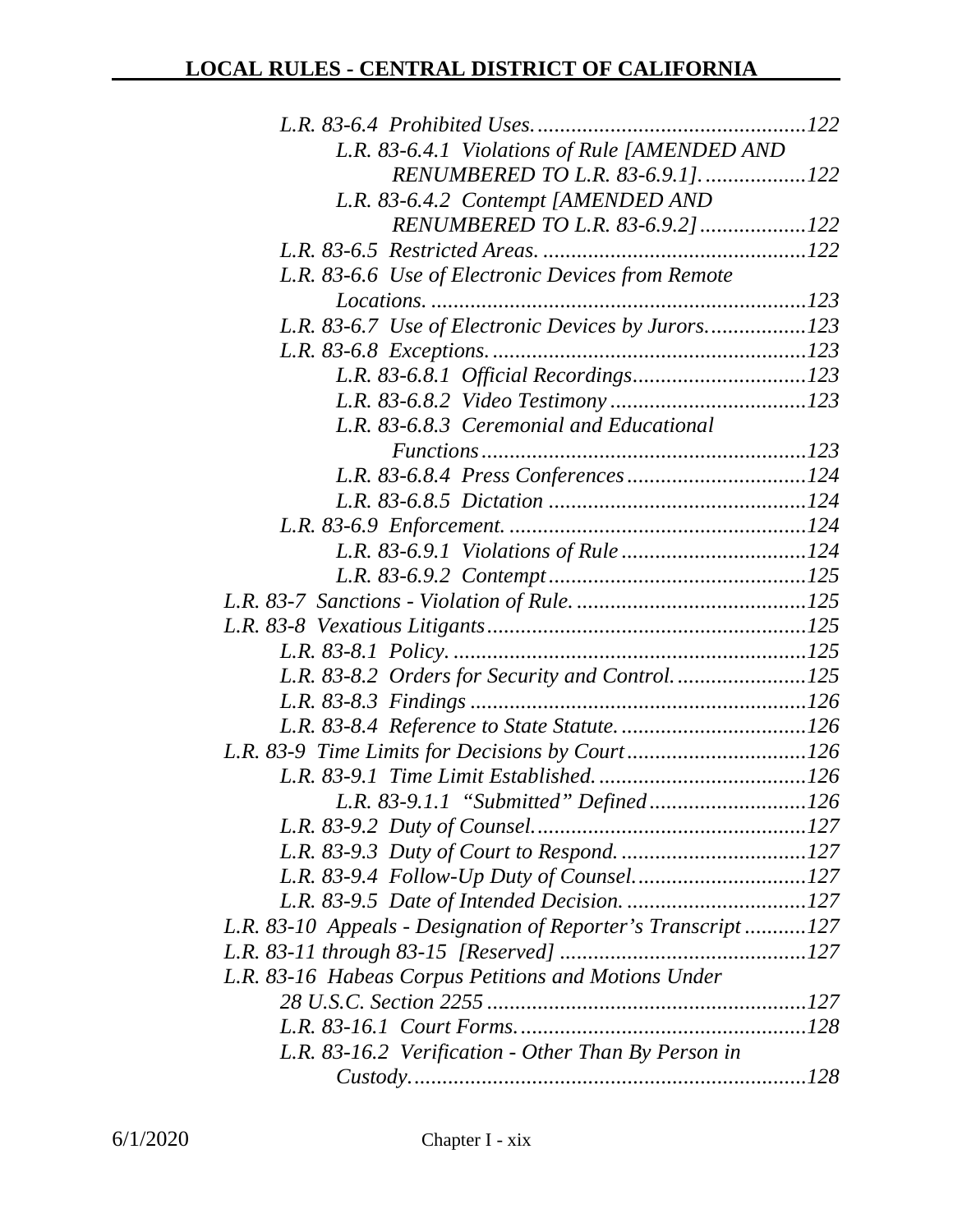| L.R. 83-16.3 Habeas Corpus - Exclusion, Deportation         |      |
|-------------------------------------------------------------|------|
|                                                             |      |
| L.R. 83-17 Special Requirements for Habeas Corpus Petitions |      |
|                                                             |      |
|                                                             |      |
| L.R. 83-17.2 Timely Notice of Execution Dates From          |      |
|                                                             |      |
|                                                             |      |
|                                                             |      |
|                                                             |      |
|                                                             |      |
| L.R. 83-17.7 Procedures for Considering the Petition131     |      |
|                                                             |      |
| L.R. 83-17.9 Budgeting Capital Habeas Cases. 134            |      |
|                                                             |      |
|                                                             |      |
|                                                             |      |
|                                                             |      |
|                                                             |      |
|                                                             |      |
|                                                             |      |
|                                                             | .143 |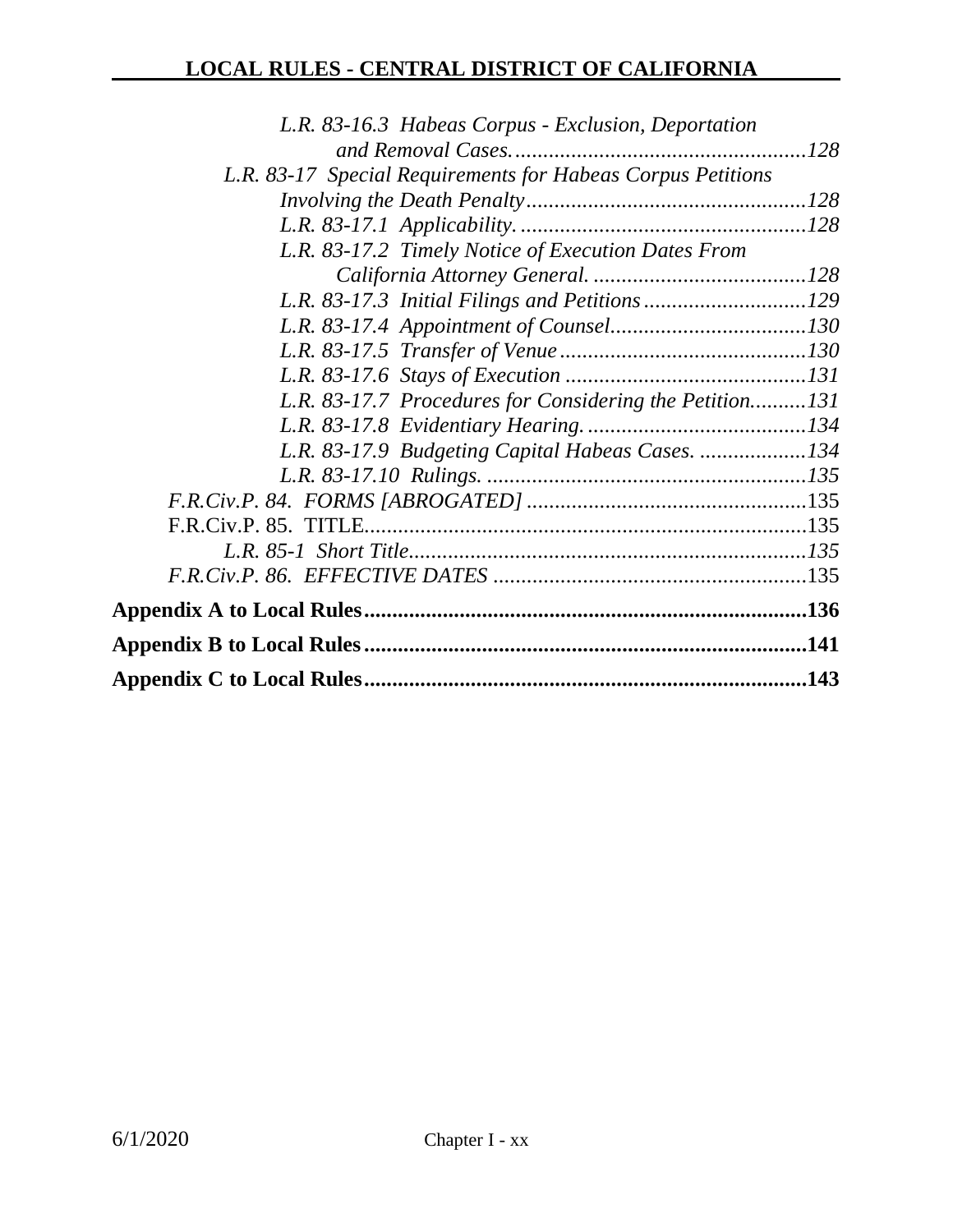### **CHAPTER I LOCAL CIVIL RULES, INTEGRATED WITH TITLES OF FEDERAL RULES OF CIVIL PROCEDURE[1](#page-20-6)**

# <span id="page-20-0"></span>**I. SCOPE OF RULES; FORM OF ACTION**

### <span id="page-20-2"></span><span id="page-20-1"></span>**F.R.Civ.P. 1. SCOPE AND PURPOSE**

*L.R. 1-1 Applicability.* These Local Rules apply to all civil actions and proceedings in the United States District Court for the Central District of California.

<span id="page-20-3"></span>*L.R. 1-2 General Orders.* The Clerk shall maintain a file of General Orders of the Court which shall be available for inspection by the public during regular office hours.

<span id="page-20-4"></span>*L.R. 1-3 Applicability of Rules to Persons Appearing Without Attorneys.* Persons appearing pro se are bound by these rules, and any reference in these rules to "attorney" or "counsel" applies to parties pro se unless the context requires otherwise.

<span id="page-20-5"></span>*L.R. 1-4 Definitions.* Unless the context requires otherwise, as used in these Local Rules:

- (a) "Court" includes the judge or magistrate judge to whom a civil or criminal action, proceeding, case or matter has been assigned;
- (b) "Declaration" includes any declaration under penalty of perjury executed in conformance with 28 U.S.C. § 1746, and any properly executed affidavit;
- (c) "Defendant" means any party against whom a claim for relief is made or against whom an indictment or information is pending in a criminal case;
- (d) "F.R.App.P." means the Federal Rules of Appellate Procedure;

<span id="page-20-6"></span><sup>&</sup>lt;sup>1</sup> Federal Rules of Civil Procedure for which no corresponding Local Rule has been adopted are listed in *ITALICS.*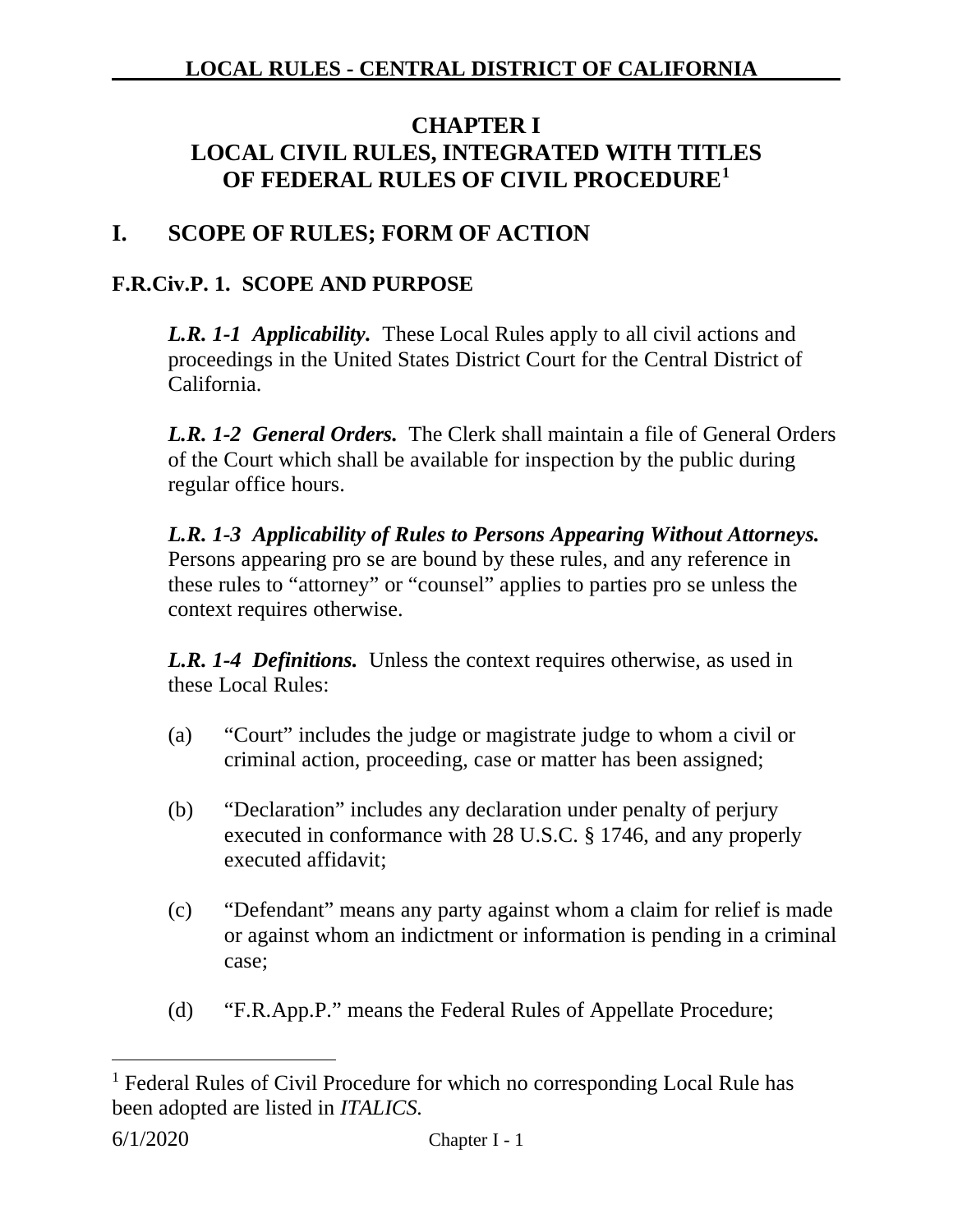- (e) "F.R.Civ.P." means the Federal Rules of Civil Procedure;
- (f) "F.R.Crim.P." means the Federal Rules of Criminal Procedure;
- (g) "F.R.Evid." means the Federal Rules of Evidence;
- (h) "Judge" refers to a United States District Judge or other judicial officer acting in any matter assigned to a United States District Judge;
- (i) "Person" includes natural person, corporation, partnership or other association of individuals;
- (j) "Plaintiff" means any party claiming affirmative relief by complaint, counterclaim or cross-claim;

Wherever applicable, each gender includes the other gender and the singular includes the plural.

### <span id="page-21-0"></span>*F.R.Civ.P. 2. ONE FORM OF ACTION*

### <span id="page-21-1"></span>**II. COMMENCING AN ACTION; SERVICE OF PROCESS, PLEADINGS, MOTIONS, AND ORDERS**

### <span id="page-21-3"></span><span id="page-21-2"></span>**F.R.Civ.P. 3. COMMENCING AN ACTION**

*L.R. 3-1 Civil Cover Sheet and Other Forms Required at the Time of Filing a New Action.* All civil actions presented to the Clerk for filing must be accompanied by a Civil Cover Sheet (Form CV-071) completed and signed by the attorney or party presenting the matter. In all cases where jurisdiction is invoked in whole or in part under 28 U.S.C. § 1338 (regarding patents, plant variety protection, copyrights and trademarks), the attorney or party presenting the matter must also provide at the time of filing the required notice to the Patent and Trademark Office in patent, plant variety protection and trademark matters (Form AO-120) and the required notice to the Copyright Office in copyright matters (Form AO-121). Copies of the Civil Cover Sheet and other forms are available from the Court's website, www.cacd.uscourts.gov.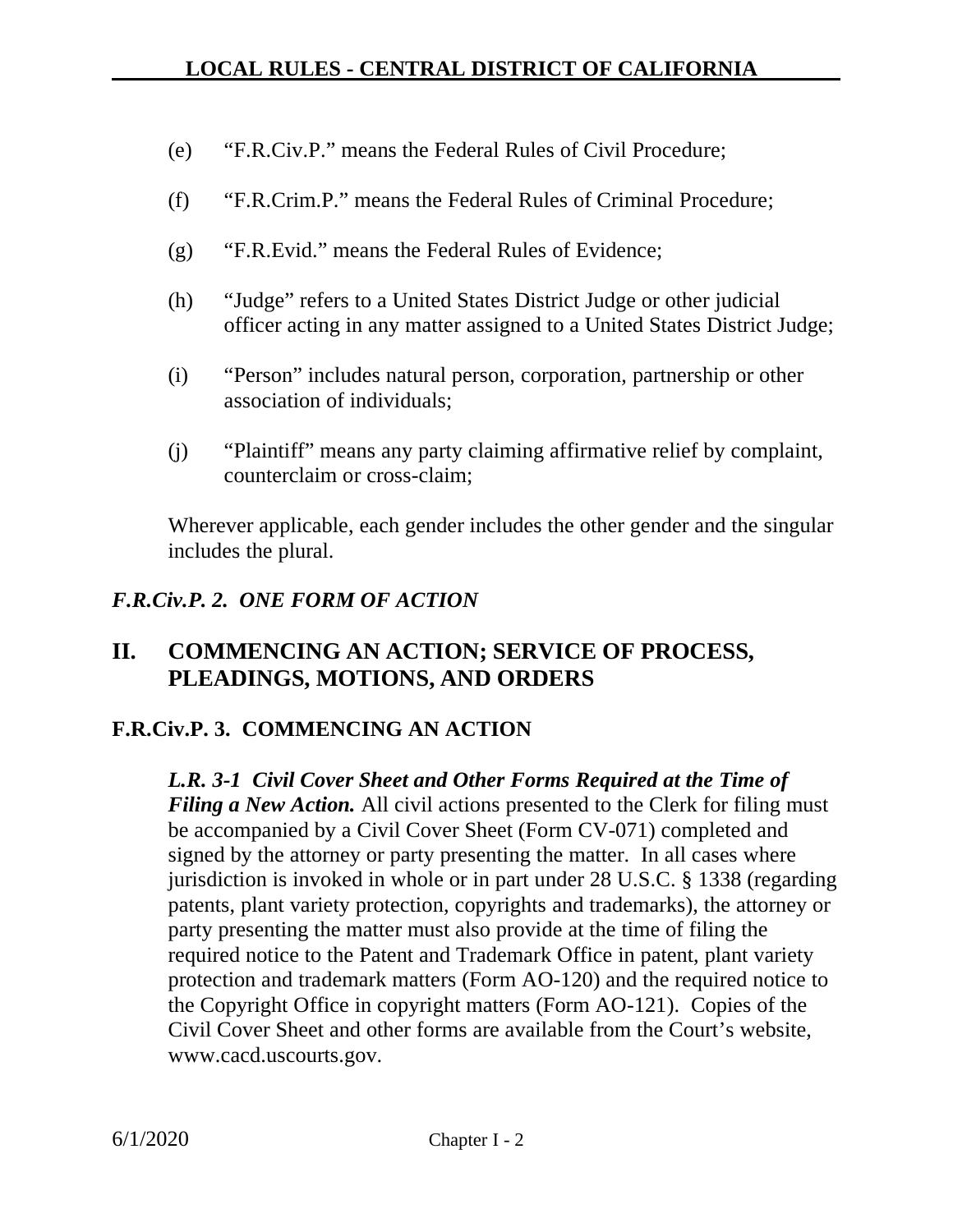<span id="page-22-0"></span>*L.R. 3-2 Filing of Initiating Documents*. Unless exempted from electronic filing pursuant to L.R. 5-4.2, case-initiating documents, such as complaints and notices of removal, and all concurrently filed documents must be prepared in the English language and must be filed electronically using the Court's CM/ECF System, in accordance with the applicable Federal Rules of Civil Procedure and the Local Rules of this Court.

## <span id="page-22-2"></span><span id="page-22-1"></span>**F.R.Civ.P. 4. SUMMONS**

*L.R. 4-1 Summons - Presentation for Issuance.* The summons must be prepared using an approved form of summons, available from the Court's website, [www.cacd.uscourts.gov.](http://www.cacd.uscourts.gov/) Unless exempted from electronic filing pursuant to L.R. 5-4.2, the summons must be presented electronically for issuance by the Clerk, using the Court's CM/ECF System.

<span id="page-22-3"></span>*L.R. 4-2 Summons - Service of Process - United States Marshal - Civil Cases.* Except as otherwise provided by order of the Court, or when required by the treaties or statutes of the United States, process shall not be presented to the United States Marshal for service.

<span id="page-22-4"></span>*L.R. 4-3 Summons - Service of Process - United States Government*. Civil process on behalf of the United States government or an officer or agency thereof shall be made by the United States Marshal upon request by the government.

<span id="page-22-5"></span>*L.R. 4-4 Summons - Service of Process - Habeas Corpus Proceedings.* In all cases where a petitioner has filed a habeas corpus petition under 28 U.S.C. § 2241 or § 2254, which challenges the judgment of a state court or the decision of a state agency, the procedures for service of the petitions and related orders will be pursuant to the agreement between the Attorney General of California and the Court set forth in Appendix B to these Local Rules. In all cases where a petitioner has filed a habeas corpus petition under 28 U.S.C. § 2241 or a motion under 28 U.S.C. § 2255, which challenges the judgment of a federal court or a decision of a federal agency, the procedures for service of the petitions, motions, and related orders will be pursuant to the agreement between the United States Attorneys' Office and the Court set forth in Appendix C to these Local Rules.

# <span id="page-22-6"></span>*F.R.Civ.P. 4.1. SERVING OTHER PROCESS*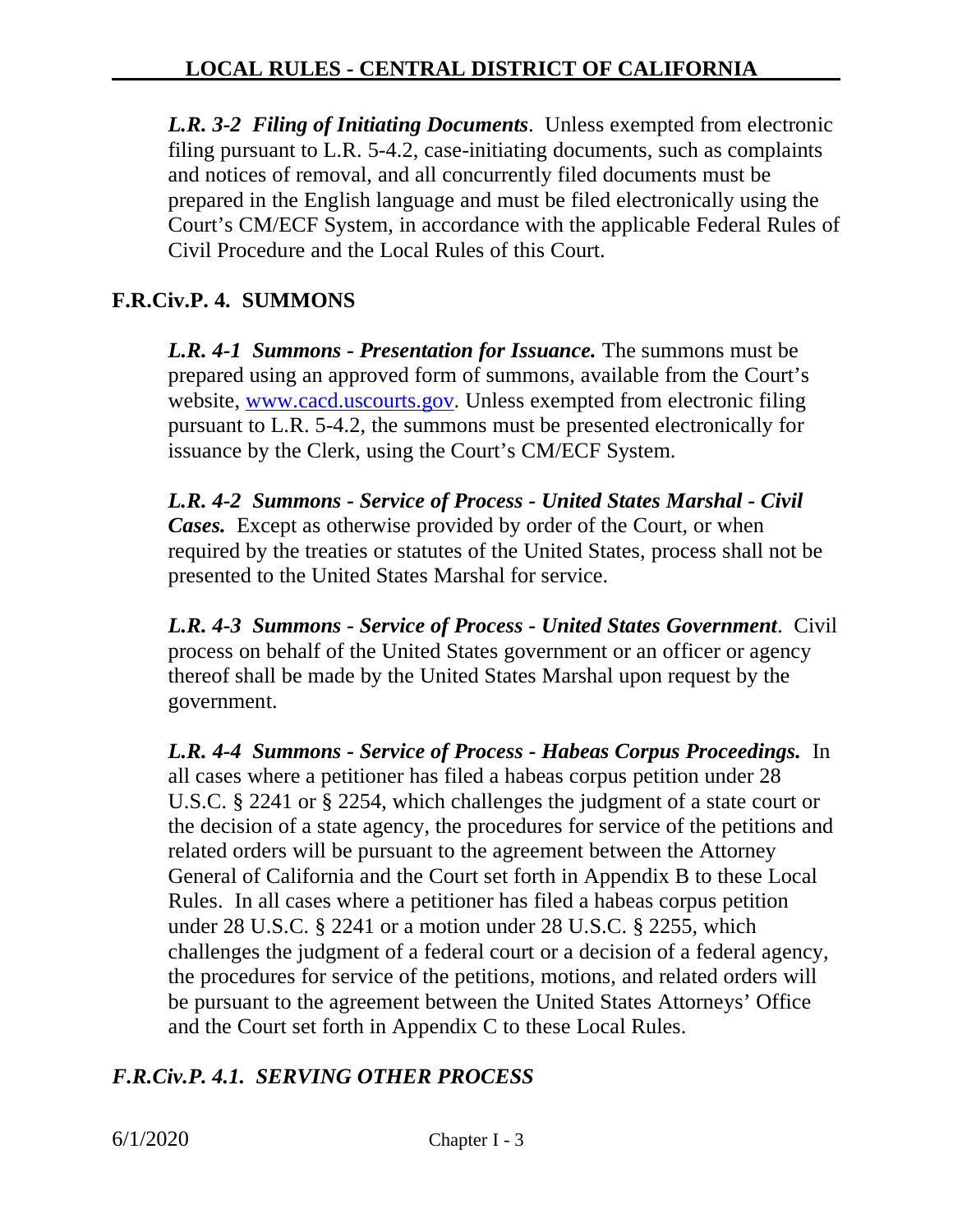### <span id="page-23-1"></span><span id="page-23-0"></span>**F.R.Civ.P. 5. SERVING AND FILING PLEADINGS AND OTHER PAPERS**

*L.R. 5-1 Lodging Documents.* "Lodge" means to deliver to the Clerk a document which is tendered to the Court but is not approved for filing, such as depositions, exhibits, or a proposed form of order. Unless excluded from electronic filing pursuant to L.R. 5-4.2, all lodged documents shall be submitted electronically, in the same manner as documents that are electronically filed. Parties electronically lodging proposed orders or other proposed documents that require a judge's signature must comply with L.R. 5-4.4.

<span id="page-23-2"></span>*L.R. 5-2 Filing In Forma Pauperis.* An action to be filed *in forma pauperis* shall be accompanied by a motion, with supporting declaration. The declaration shall set forth information sufficient to establish that the movant will be unable to pay the fees and costs or give security therefor. The Clerk shall supply forms which may be used for an application to proceed *in forma pauperis.*

<span id="page-23-3"></span>*L.R. 5-3 Serving Documents.* Unless service is governed by F.R.Civ.P. 4, documents must be served as follows:

### <span id="page-23-5"></span><span id="page-23-4"></span>*L.R. 5-3.1 Service of Documents Not Filed Electronically.*

*L.R. 5-3.1.1 Service.* Documents presented to the Clerk for filing or lodging in paper format pursuant to L.R. 5-4.2 must be served in accordance with F.R.Civ.P. 5. All documents served under this L.R. 5-3.1.1 must be accompanied by a proof of service in the form required by L.R. 5-3.1.2.

<span id="page-23-6"></span>*L.R. 5-3.1.2 Proof of Service.* Proof of service for documents served pursuant to L.R. 5-3.1.1 must be made by declaration of the person accomplishing the service. If the proof of service declaration is attached to the original document, it must be attached as the last page(s) of the document. The proof of service declaration must include the following information:

- (a) The day and manner of service;
- (b) Each person and/or entity served;
- (c) The title of each document served; and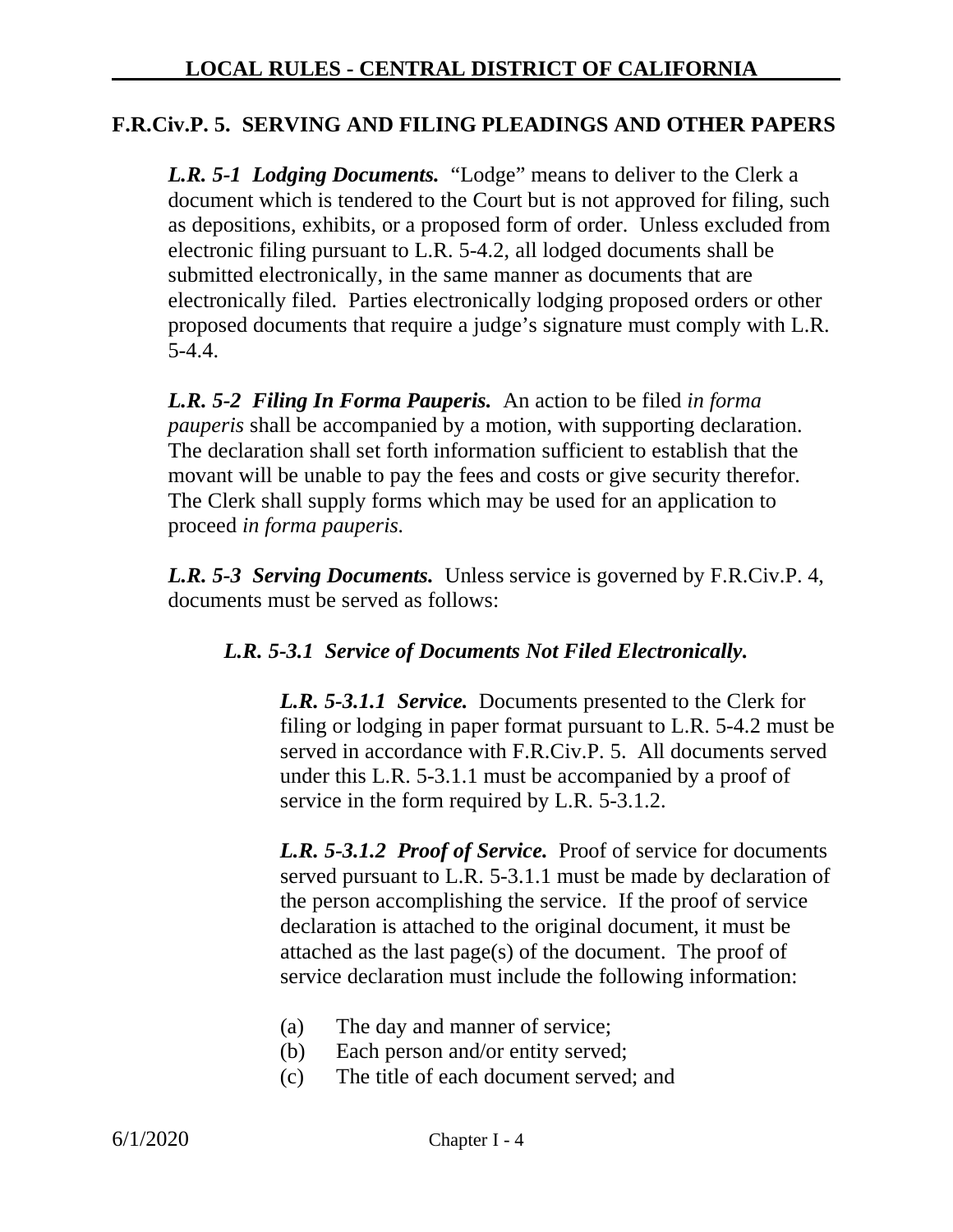(d) The method of service employed (e.g., personal, mail, substituted, etc.).

### <span id="page-24-1"></span><span id="page-24-0"></span>*L.R. 5-3.2 Service of Documents Filed Electronically*.

*L.R. 5-3.2.1 Service***.** Upon the electronic filing of a document, a "Notice of Electronic Filing" ("NEF") will be automatically generated by the CM/ECF System and sent by e-mail to: (1) all attorneys who have appeared in the case in this Court and (2) all *pro se* parties who have been granted leave to file documents electronically in the case pursuant to L.R. 5-4.1.1 or who have appeared in the case and are registered to receive service through the CM/ECF System pursuant to L.R. 5-3.2.2. Unless service is governed by F.R.Civ.P. 4 or L.R. 79-5.3, service with this electronic NEF will constitute service pursuant to the Federal Rules of Civil and Criminal Procedure, and the NEF itself will constitute proof of service for individuals so served.

Individuals who have not appeared in the case in this Court or who are not registered for the CM/ECF System must be served in accordance with F.R.Civ.P. 5, and proof of service on such individuals must be made by declaration in the form required by L.R. 5-3.1.2.

<span id="page-24-2"></span>*L.R. 5-3.2.2 Electronic Service for Pro Se Litigants***.** A nonincarcerated pro se litigant who has not been granted leave to file documents electronically in a particular case pursuant to L.R. 5-4.1.1 may nevertheless register to receive electronic service of documents through the Court's CM/ECF System.

# *L.R. 5-3.2.3 Consent to Electronic Service [Abrogated].*

### <span id="page-24-5"></span><span id="page-24-4"></span><span id="page-24-3"></span>*L.R. 5-4 Filing Documents.*

*L.R. 5-4.1 Electronic Filing in Civil Cases.* [2](#page-24-6) Except as provided in L.R. 5-4.2, all documents filed in civil cases must be filed electronically using the Court's CM/ECF System. Sending a document by email does not constitute an electronic filing. To file

<span id="page-24-6"></span> $^{2}$  L.R. 5-4.1 amended, effective 6/1/2020.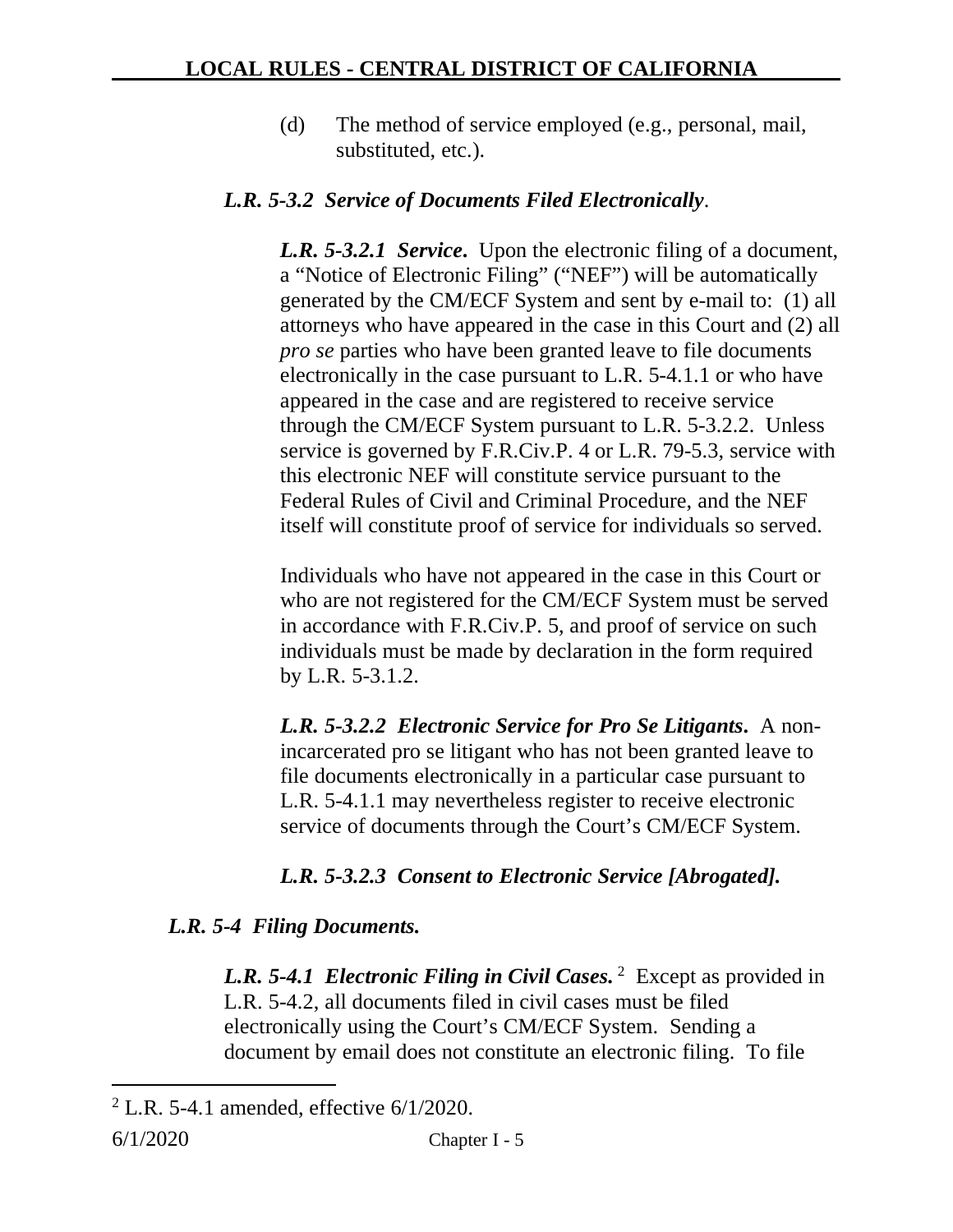documents using the CM/ECF System, an attorney must obtain an individual account login and password from the federal judiciary's national Public Access to Court Electronic Records ("PACER") system (www.pacer.gov) and link this account to the Court's CM/ECF System. After the attorney's PACER account has been linked to the Court's CM/ECF System, the attorney must use the PACER-issued login and password to file documents through the Court's CM/ECF System.

<span id="page-25-0"></span>L.R. 5-4.1.1 Pro Se Litigants.<sup>[3](#page-25-2)</sup> After entering an appearance in a civil case, any non-incarcerated pro se litigant may seek leave of Court to use the CM/ECF System to file documents electronically in that particular case. Leave to file electronically must be sought by motion, which must demonstrate that the pro se litigant has access to the equipment and software necessary to prepare documents for filing in PDF format and to connect to the Court's CM/ECF System.

If granted leave to file electronically, the pro se litigant must register to use the Court's CM/ECF System within five days of being served with the order granting leave. Registration must be initiated online through the Court's website and will require the litigant to have an active PACER account. After the registration process has been completed, the litigant will be able to file documents electronically only in the case in which leave to do so was granted. Leave to file electronically must be separately sought and granted, and the registration process separately completed, in each case in which the pro se litigant wishes to file electronically.

<span id="page-25-1"></span>*L.R. 5-4.1.2 Authorization of Electronic Filing.* The Clerk will accept documents filed, signed, or verified by electronic means in compliance with these Local Rules. Any such document constitutes a written document for the purposes of applying these Local Rules and the Federal Rules of Civil Procedure.

<span id="page-25-2"></span> $3$  L.R. 5-4.1.1 amended, effective  $6/1/2020$ .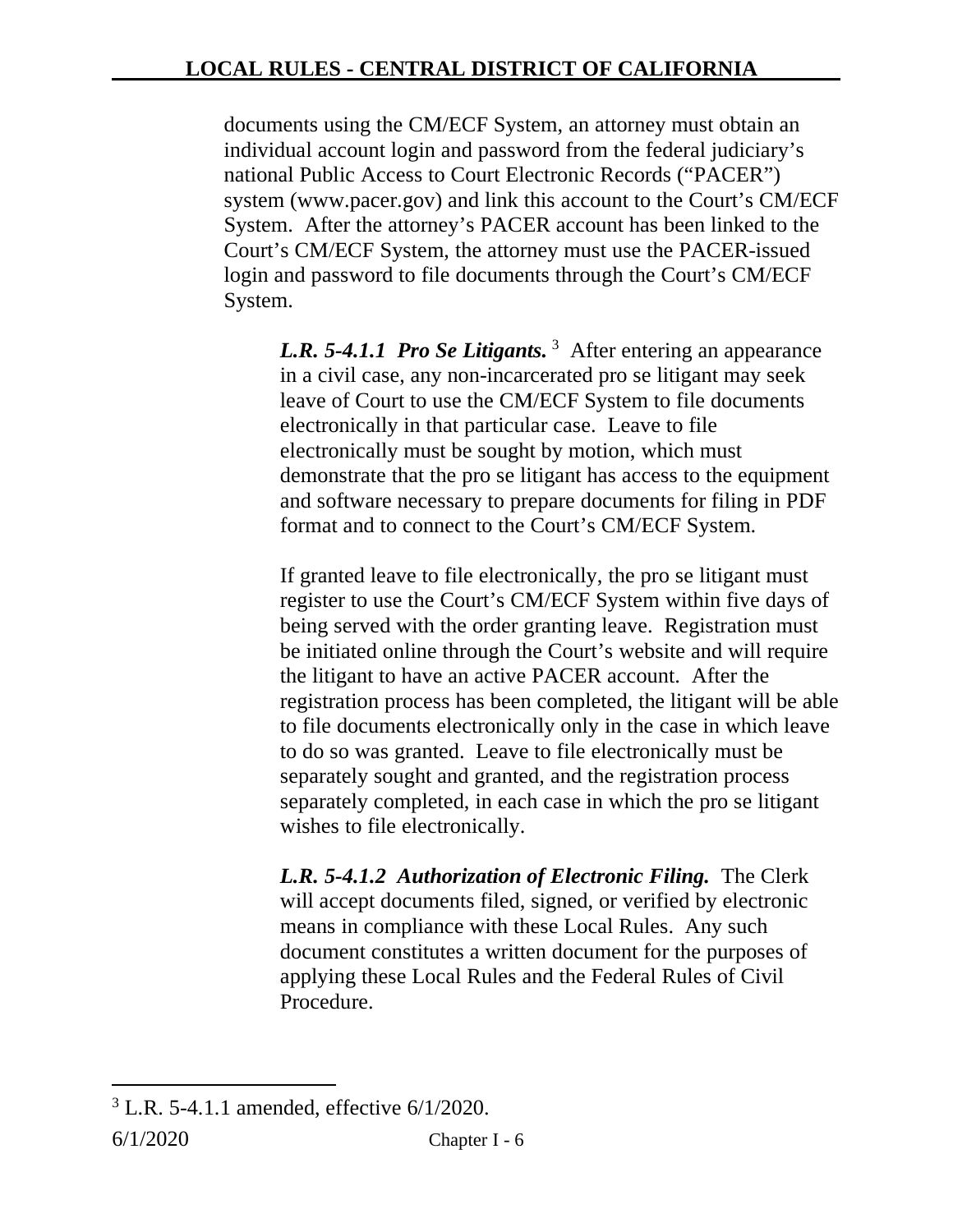<span id="page-26-0"></span>*L.R. 5-4.1.3 Applicability of Other Rules.* Except as otherwise ordered in accordance with applicable statutes and rules, all Federal Rules of Civil Procedure and Local Rules shall continue to apply to cases that are subject to electronic filing.

## <span id="page-26-1"></span>*L.R. 5-4.1.4 Definitions.*

- (1) "CM/ECF System" refers to the automated Case Management/Electronic Case Filing system implemented by the Court. The CM/ECF System is available at https://ecf.cacd.uscourts.gov or at such other web address as may be specified by the Clerk on the Court's website.
- (2) "CM/ECF Website" refers to the CM/ECF Website operated by this Court to provide information regarding the CM/ECF System, including procedures and instructions for using the system. The CM/ECF Website is available at www.cacd.uscourts.gov/cmecf or at such other web address as may be specified by the Clerk on the Court's website.
- (3) "Notice of CM/ECF Unavailability" refers to a Public Notice from the Clerk regarding scheduled maintenance that will make the CM/ECF System unavailable. Such Notices are placed on the CM/ECF Website. In the event of an unscheduled system outage not preceded by a Notice of CM/ECF Unavailability, refer to L.R. 5-4.6.2.
- (4) The "Notice of Electronic Filing" ("NEF") generated pursuant to L.R. 5-3.2 for each electronically filed document will include the time of filing, the name of the parties and attorney(s) filing the document, the type of document, the text of the docket entry, the name of parties and/or attorney(s) receiving the NEF, a hyperlink to the filed document that allows recipients to retrieve the document automatically, and the names of any attorneys or parties who have appeared in the case but who are not registered to receive service through the CM/ECF System.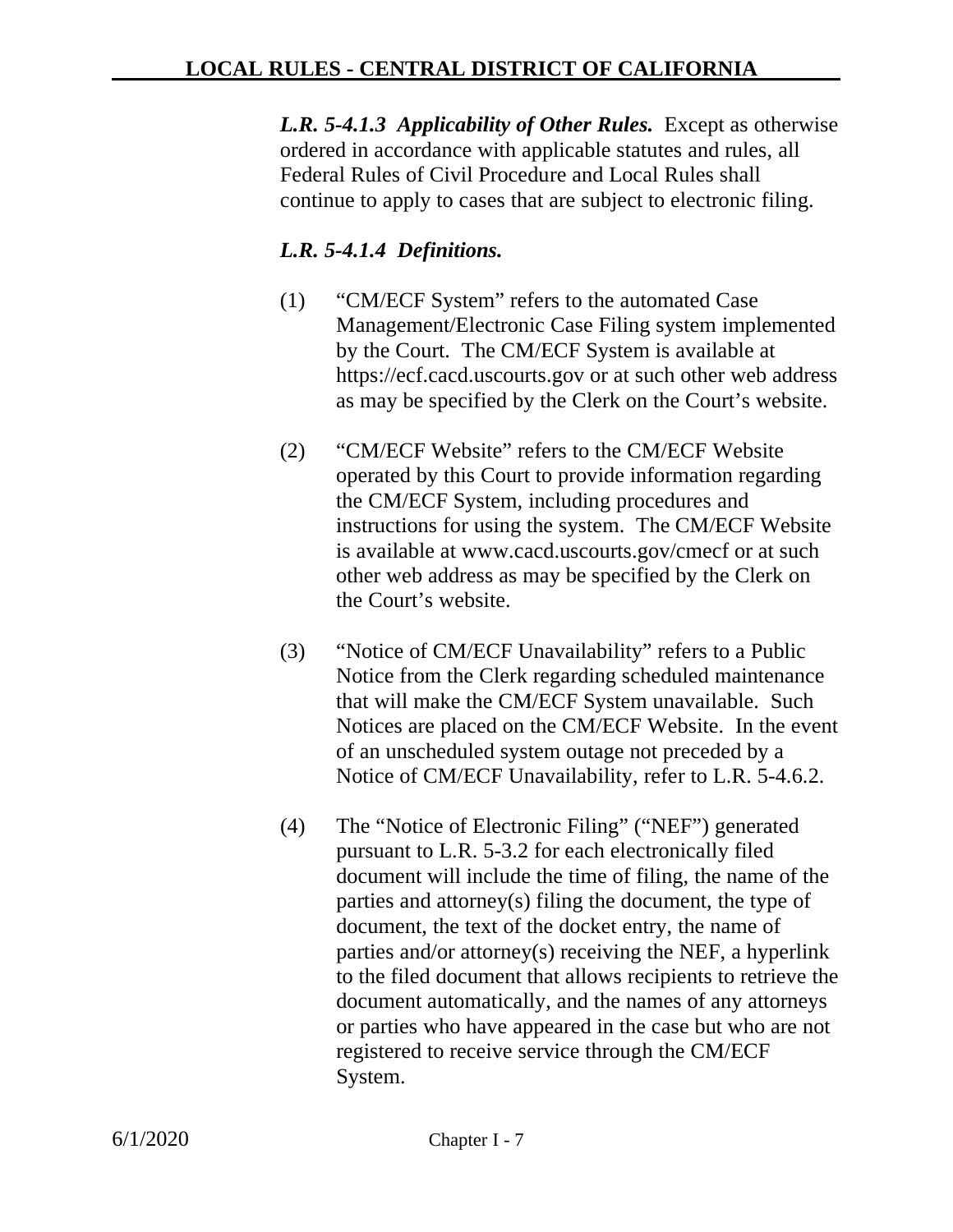(5) "PDF" refers to Portable Document Format, a specific computer file format that is the only format in which a document may be electronically filed.

### <span id="page-27-0"></span>*L.R. 5-4.2 Exceptions to Electronic Filing in Civil Cases.*

Documents exempted from electronic filing pursuant to one of the subsections listed below shall be presented to the Clerk for filing or lodging in paper format, and shall comply with the requirements of L.R. 11 and all other applicable Local and Federal Rules.

- (a) *Exemptions for Particular Filers.* The following filers are exempt from the requirement to file documents electronically:
	- (1) *Pro Se Litigants.* Unless otherwise ordered by the Court (*see* L.R. 5-4.1.1), pro se litigants shall continue to present all documents to the Clerk for filing in paper format. Documents received by the Clerk from pro se litigants under this rule will be scanned by the Clerk into the CM/ECF System. Once scanned, the original documents will be destroyed.
	- (2) *Other Exceptional Cases Involving Unregistered Filers.* For good cause shown, the Court may grant an exemption from the obligation to file electronically to an attorney who is not registered to file documents through the CM/ECF System. Any such exemption will not exceed one calendar year, but may be renewed upon good cause shown. If an attorney granted such an exemption thereafter registers to file documents through the CM/ECF System, that registration will abrogate any exemption granted under this rule. Documents received by the Clerk from an attorney granted an exemption pursuant this rule will be scanned by the Clerk into the CM/ECF System. Once scanned, the original documents will be destroyed.
- (b) *Documents Excluded from Electronic Filing.* The following documents are excluded from the electronic filing requirement of L.R. 5-4.1: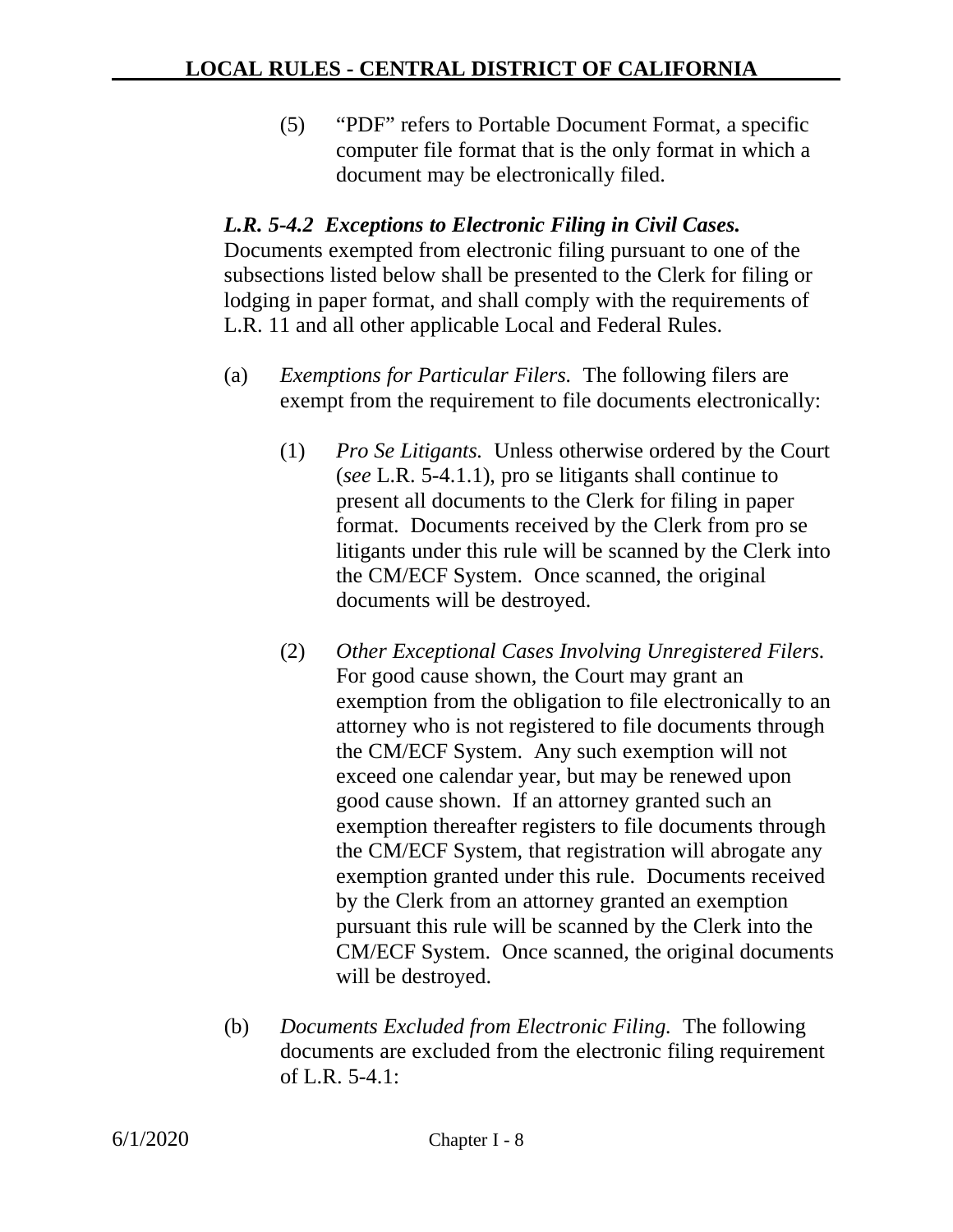- (1) *Non-paper or Other Unusual Exhibits.* Non-paper physical exhibits and any exhibit on a sheet of paper that is too large or irregularly shaped to be scanned into PDF format shall be filed or lodged with the Clerk in paper or physical format in accordance with L.R. 11-5.
- (2) [*Abrogated*]
- (3) *Under-Seal and Other Documents Excluded from the Public Case File.* Documents filed under seal or otherwise excluded from the public case file (such as documents filed pursuant to L.R. 5.2-2.2) shall be filed electronically if required by L.R. 79-5. Otherwise, such documents shall be filed in paper form, in accordance with the Federal Rules of Civil and Criminal Procedure and the Local Rules of this Court.
- (4) *Other Exceptions.* For good cause shown, the Court may permit a particular document or exhibit to be filed or lodged in paper format, rather than electronically. If permission to file or lodge a document or exhibit in paper format is obtained, the document or exhibit shall be filed or lodged in compliance with L.R. 11-4. Unless the filer is exempted from electronic filing pursuant to L.R. 5- 4.2(a), the filer shall first file electronically a Notice of Manual Filing or Lodging describing the document or exhibit being filed or lodged in paper format, and present a copy of the Notice of Manual Filing or Lodging, together with its NEF (see L.R. 5-3.2.1), with the document to be filed or lodged.

<span id="page-28-0"></span>*L.R. 5-4.3 Format of Electronically Filed Documents.* In addition to the specific requirements for electronically filed documents set forth below, all documents subject to electronic filing shall comply with the general format requirements of L.Rs. 11-3, 11-5, 11-6, 11-7, and 11-8.

<span id="page-28-1"></span>*L.R. 5-4.3.1 Technical Requirements (File Format and Size Limitations).* Documents filed electronically must be submitted in PDF. Except as provided elsewhere in this L.R. 5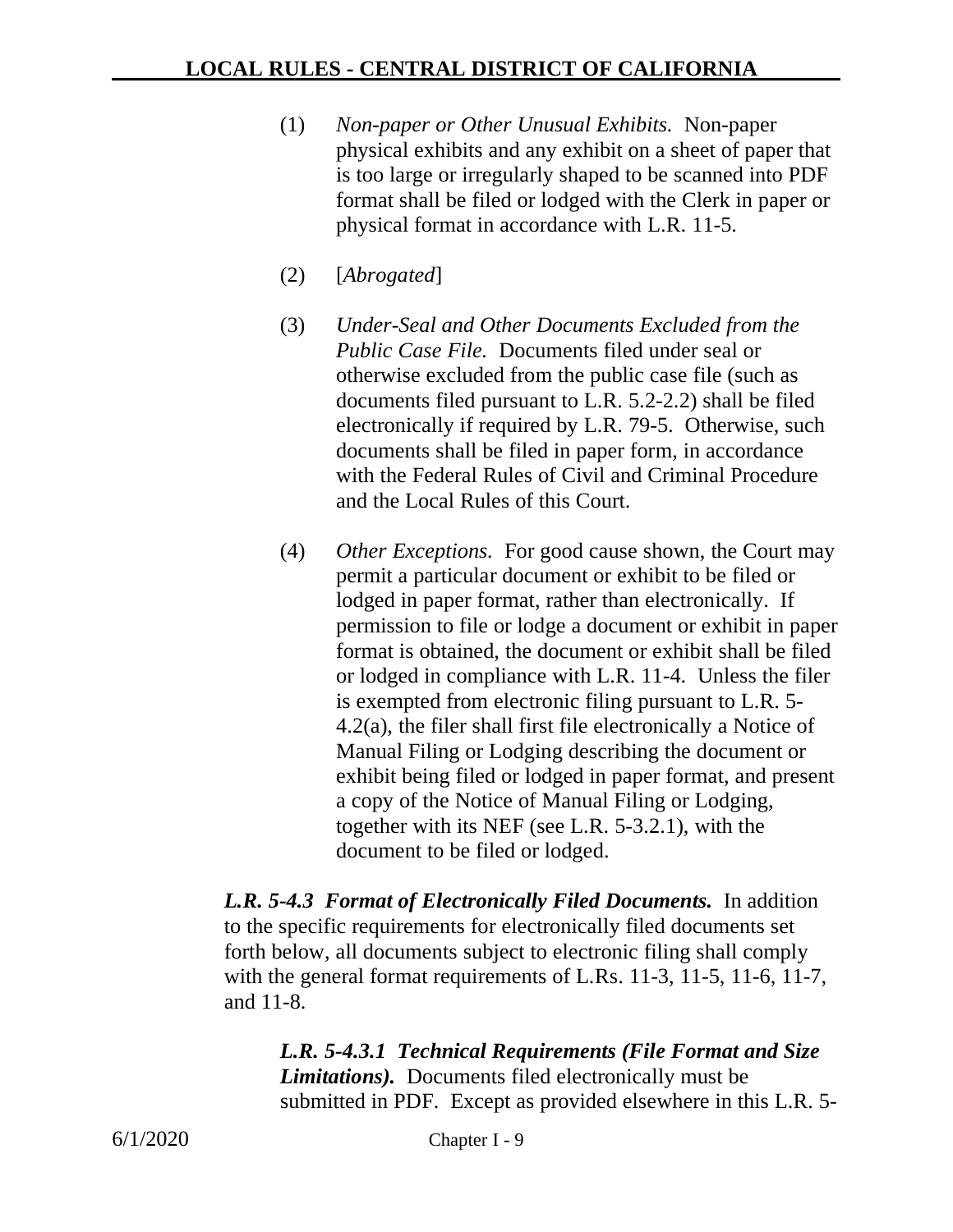4, the document filed with the Court must be created using word-processing software, then published to PDF from the original word-processing file (to permit the electronic version of the document to be searched). PDF IMAGES CREATED BY SCANNING PAPER DOCUMENTS ARE PROHIBITED, except that exhibits submitted as attachments to a document and records in bankruptcy appeals, habeas corpus proceedings, and administrative review cases such as Social Security appeals, ERISA, and IDEA cases may be scanned and attached, in textsearchable PDF form, if the filer does not possess a wordprocessing-file version of the attachment. Individual PDF files shall not exceed 35 MB in size, and shall contain no more than one document or portion of one document per file. PDF files that exceed 35 MB must be divided into sub-volumes.

Where scanned signature pages are authorized under L.R. 5- 4.3.4(a), only the signature pages may be scanned; the remainder of the document must be generated by publishing to PDF from the original word-processing file.

<span id="page-29-0"></span>*L.R. 5-4.3.2 Redaction.* It is the responsibility of the filer to ensure full compliance with the redaction requirements of Federal Rule of Civil Procedure 5.2 and L.R. 5.2-1.

<span id="page-29-1"></span>*L.R. 5-4.3.3 Hyperlinks*. Electronically filed documents may contain the following types of hyperlinks:

- (1) Hyperlinks to other portions of the same document;
- (2) Hyperlinks to other documents filed within the CM/ECF system; and
- (3) Hyperlinks to a location on the Internet that contains a source document for a citation.

Hyperlinks may not be used to link to sealed or restricted documents. Hyperlinks to cited authority may not replace standard citation format. Complete citations must be included in the text of the filed document. Neither a hyperlink, nor any site to which it refers, shall be considered part of the record, but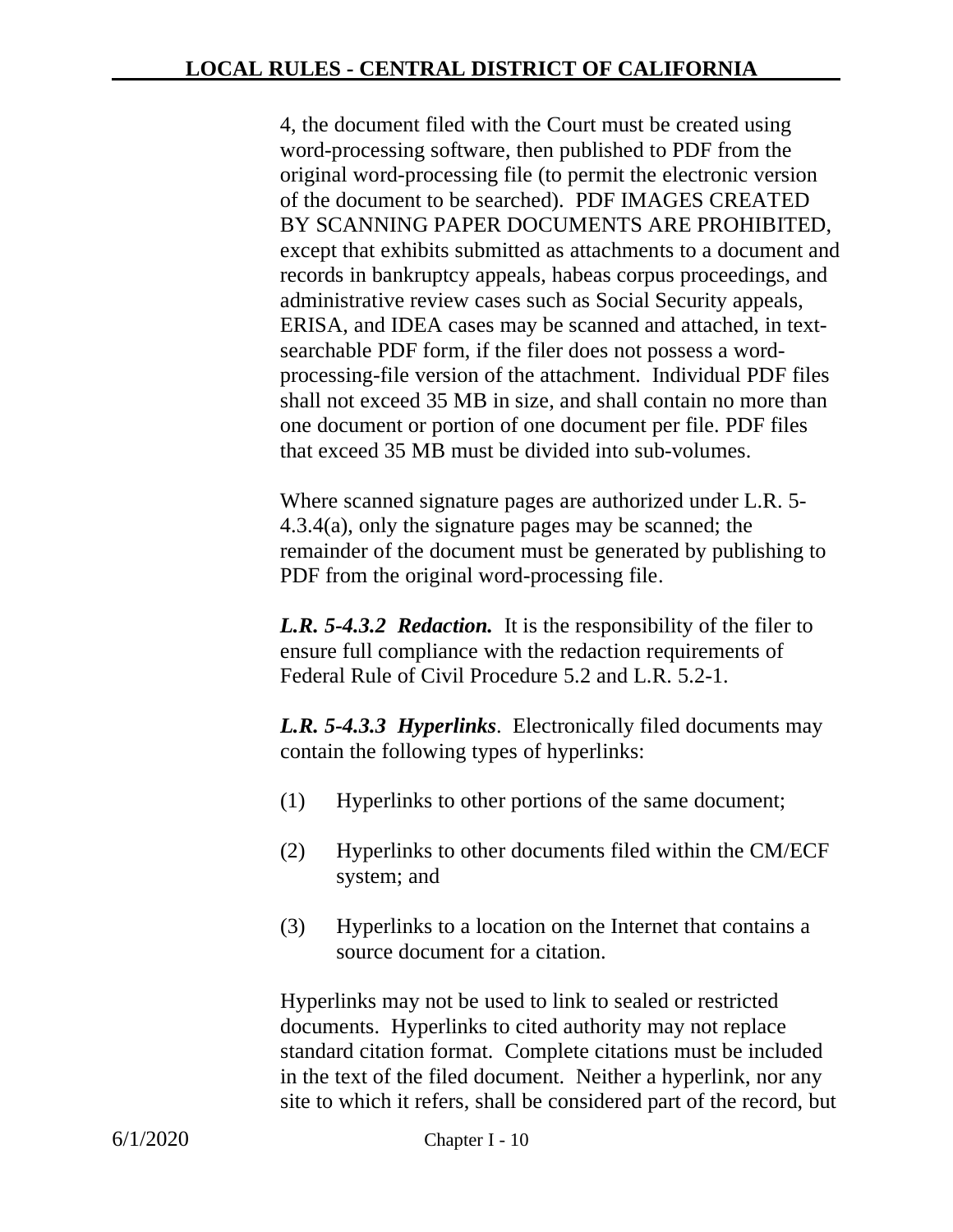are simply mechanisms for accessing material cited in a filed document.

The court accepts no responsibility for, and does not endorse, any product, organization, or content at any hyperlinked site, or at any site to which that site may be linked. The court accepts no responsibility for the availability or functionality of any hyperlink. Court staff cannot assist counsel or parties in preparing hyperlinked documents, and should not be contacted for any such purpose.

### <span id="page-30-0"></span>*L.R. 5-4.3.4 Signatures.* [4](#page-30-1)

- (a) *Signatures on Electronically Filed Documents.* An electronically filed document must be signed using one of the following methods:
	- (1) *Documents Requiring the Signature of a Single Registered CM/ECF Filer.* In the case of a document in which there is only one signatory, who is a registered CM/ECF filer, the document must be filed using that signatory's PACER login and password, which will function as the signatory's signature. Electronically filed documents must also include a signature block as provided in L.R. 11-1, and the signature must be represented on the signature line with either an "/s/" or a digitized personalized signature.
	- (2) *Documents Requiring the Signatures of Multiple Registered CM/ECF Filers.* In the case of a single document (such as a stipulation) in which there are multiple signatories, all of whom are registered CM/ECF filers, the document must be filed using the PACER login and password of one of those signatories and must include signature blocks for each required signatory, with the signatures

<span id="page-30-1"></span> $^{4}$  L.R. 5-4.3.4 amended, effective 6/1/2020.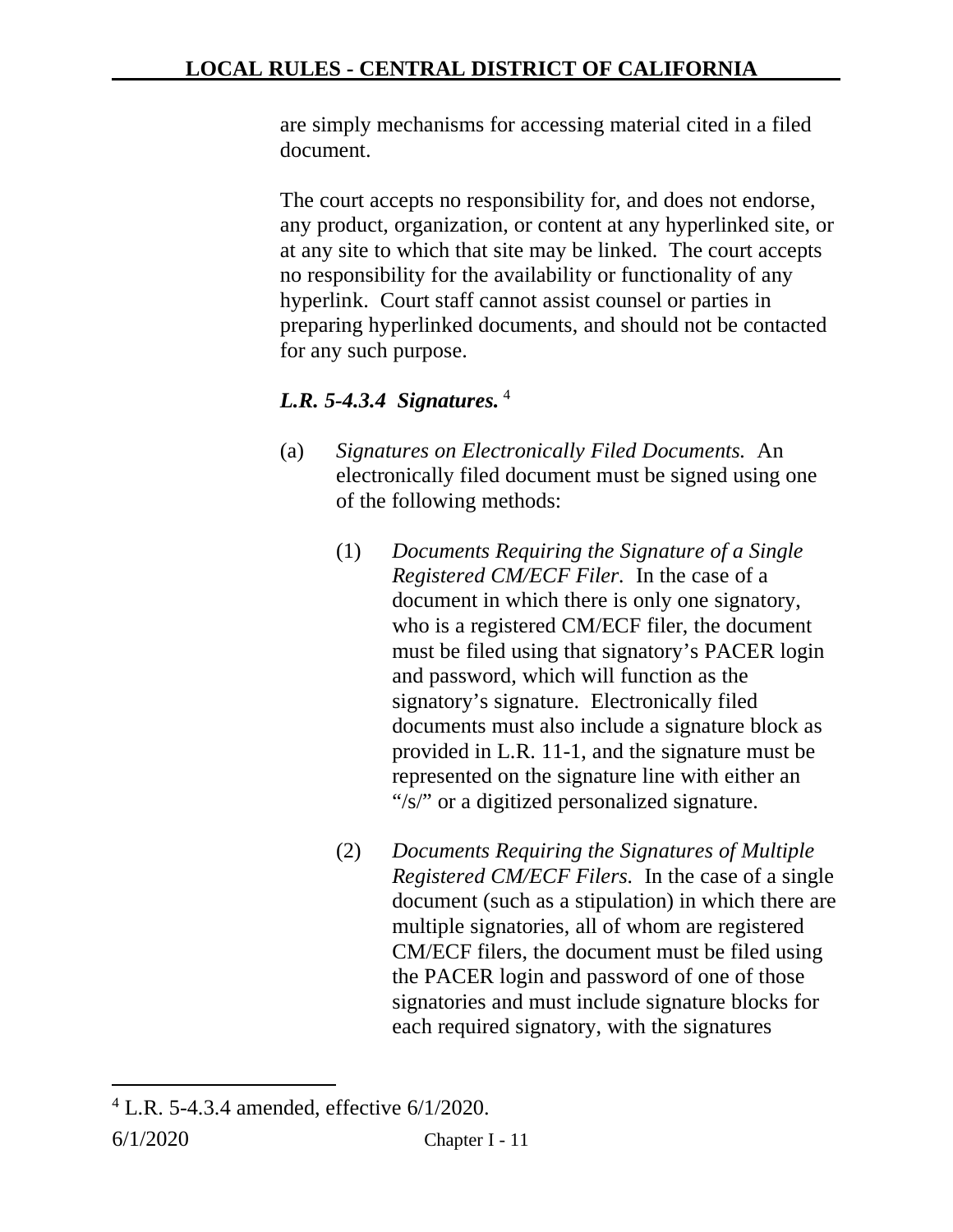indicated on each signature line using one of the following methods:

- (i) the signatures of all signatories may be indicated on the document with an "/s/," and the filer must attest on the signature page of the document that all other signatories listed, and on whose behalf the filing is submitted, concur in the filing's content and have authorized the filing; or
- (ii) the signatures of all signatories may be indicated using digitized personalized signatures.
- (3) *Documents Requiring Signatures Other Than Those of CM/ECF Filers.* In the case of documents requiring signatures other than those of registered CM/ECF filers (such as declarations), the filer must scan the hand-signed signature page(s) of the document in PDF format and electronically file the document as required by L.R. 5-4.3.1.
- (b) *Maintenance of Original Hand-signed Documents.* For any electronically filed document containing a scanned copy of a hand-signed page, the filer must maintain the original, signed document. The original must be available for subsequent production to the assigned judge, whether ordered upon request by a party or the judge's own motion, until one year after final resolution of the action (including the appeal, if any).
- (c) *Effect of Signatures on Electronically Filed Documents.* Any filing under this L.R. 5-4.3.4 will bind the signatories as if the document were physically signed and filed, whether for purposes of Rule 11 of the Federal Rules of Civil Procedure, to attest to the truthfulness of an affidavit or declaration, or for any other purpose.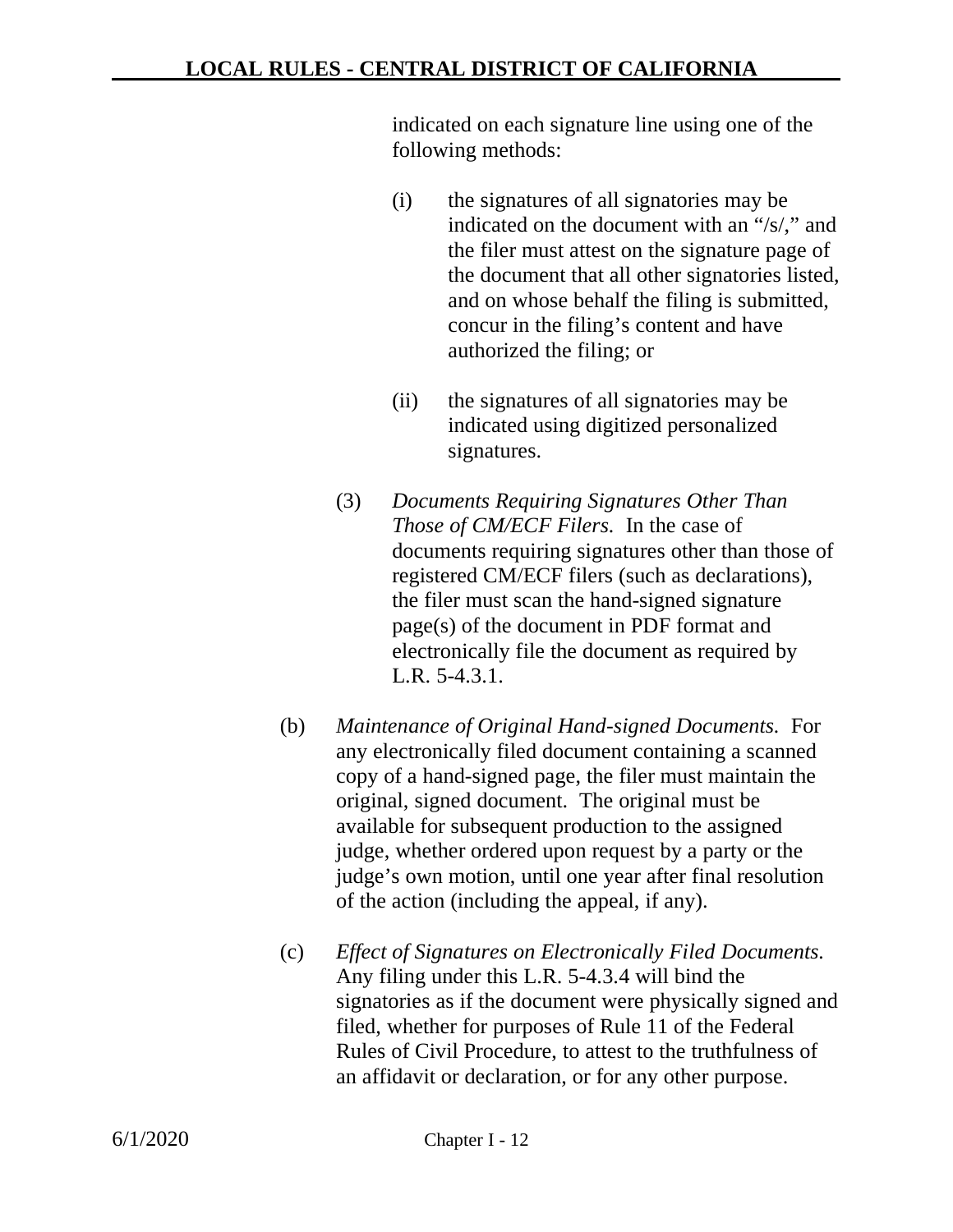- (d) *Responsibility for Use of Login and Password.* A person registered to file documents through the CM/ECF System may authorize another to file a document using his or her PACER login and password if the document is filed on behalf of a party represented by the person registered to file. The person registered will be responsible for any document so filed. If at any time a registered CM/ECF filer believes that the security of his or her password has been compromised, he or she must immediately notify the PACER Service Center.
- (e) *Prohibition Against Filing on Behalf of Party Not Represented by the Registered CM/ECF Filer.* Unless otherwise ordered by the Court, a registered CM/ECF filer's PACER login and password may not be used to file a document on behalf of a party not represented by that registered CM/ECF filer.

### <span id="page-32-1"></span><span id="page-32-0"></span>*L.R. 5-4.4 Submission of Proposed Orders, Judgments, or Other Proposed Documents That Require a Judge's Signature.*

*L.R. 5-4.4.1 Electronic Lodging of Proposed Orders.* Parties submitting proposed orders or other proposed documents that require a judge's signature must comply with both this L.R. 5- 4.4.1 and L.R. 5-4.4.2, unless exempted from electronic filing pursuant to L.R. 5-4.2. When a proposed order or other proposed document accompanies an electronic filing, the proposed order or other proposed document shall be in PDF format and included, as an attachment, with the main electronically filed document (e.g., stipulations, applications, motions). Proposed orders or other proposed documents (such as a proposed judgment or proposed findings of fact) that are not lodged with a main document shall be electronically lodged as an attachment to a Notice of Lodging; if the proposed document is being submitted in response to a court order, the filer shall link the Notice of Lodging to that court order.

<span id="page-32-2"></span>*L.R. 5-4.4.2 Submission of Word-Processing Versions of Proposed Orders.* After a document requiring a judge's signature has been lodged in accordance with L.R. 5-4.4.1, a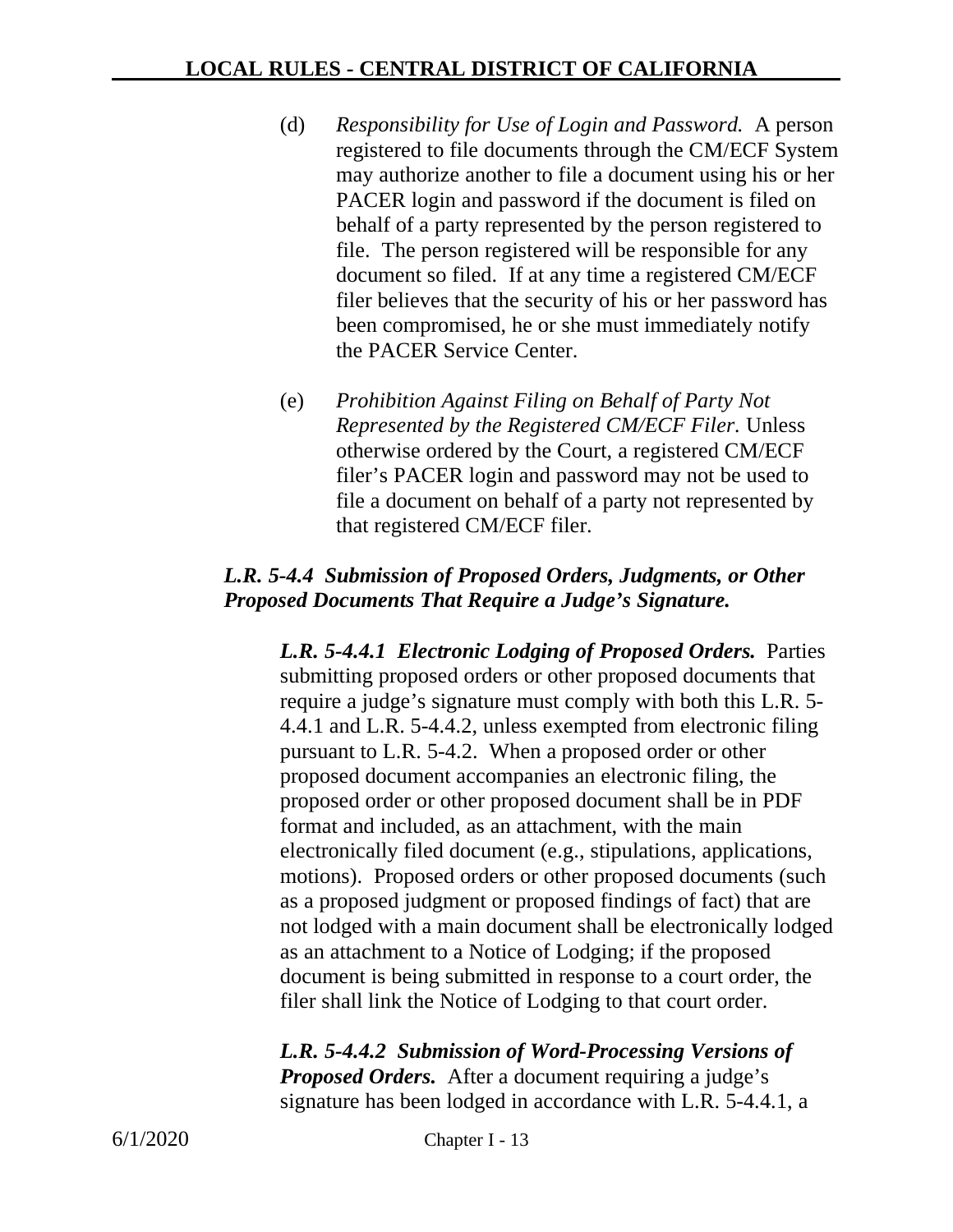WordPerfect or Microsoft Word copy of the proposed document, along with a PDF copy of the electronically filed main document, shall be e-mailed to the assigned judge's generic chambers e-mail address using the CM/ECF System. The subject line of the e-mail shall be in the following format: Court's divisional office, year, case type, case number, document control number assigned to the main document at the time of filing, judge's initials and filer (party) type and name (e.g., for Los Angeles: LA08CV00123-6-ABC-Defendant and Counter Plaintiff Corp. A; for Santa Ana: SA08CV00124-8- DEF-Defendant and Counter Plaintiff Corp. B; for Riverside: ED08CV00125-10-GHI-Defendant and Counter Plaintiff Corp. C).

<span id="page-33-0"></span>*L.R. 5-4.5 Mandatory Chambers Copies.* A "mandatory chambers copy" is an exact duplicate of an electronically filed document submitted in paper format directly to the assigned judge. Unless otherwise ordered by the assigned judge, one mandatory chambers copy of every electronically filed document must be delivered to the chambers of the assigned judge, or other designated location, no later than 12:00 noon on the following business day. Mandatory chambers copies must comply with L.R. 11-3, *et seq.* (i.e., blue-backing, font size, page-numbering, tabbing of exhibits, etc.), unless otherwise directed by the assigned judge. Mandatory chambers copies must be prominently labeled MANDATORY CHAMBERS COPY on the face page. Mandatory chambers copies must be printed from CM/ECF, and must include: (1) the CM/ECF-generated header (consisting of the case number, document control number, date of filing, page number, etc.) at the top of each page; and (2) the NEF (see L.R. 5-3.2.1) as the last page of the document. The Court's CM/ECF Website contains additional instructions by judges for delivery of mandatory chambers copies, including each judge's designated delivery location, and any differences in the required number of copies or delivery deadline.

### <span id="page-33-2"></span><span id="page-33-1"></span>*L.R. 5-4.6 Deadlines.*

*L.R. 5-4.6.1 Timeliness.* Unless otherwise provided by order of the assigned judge, all electronic transmissions of documents must be completed prior to midnight Pacific Standard Time or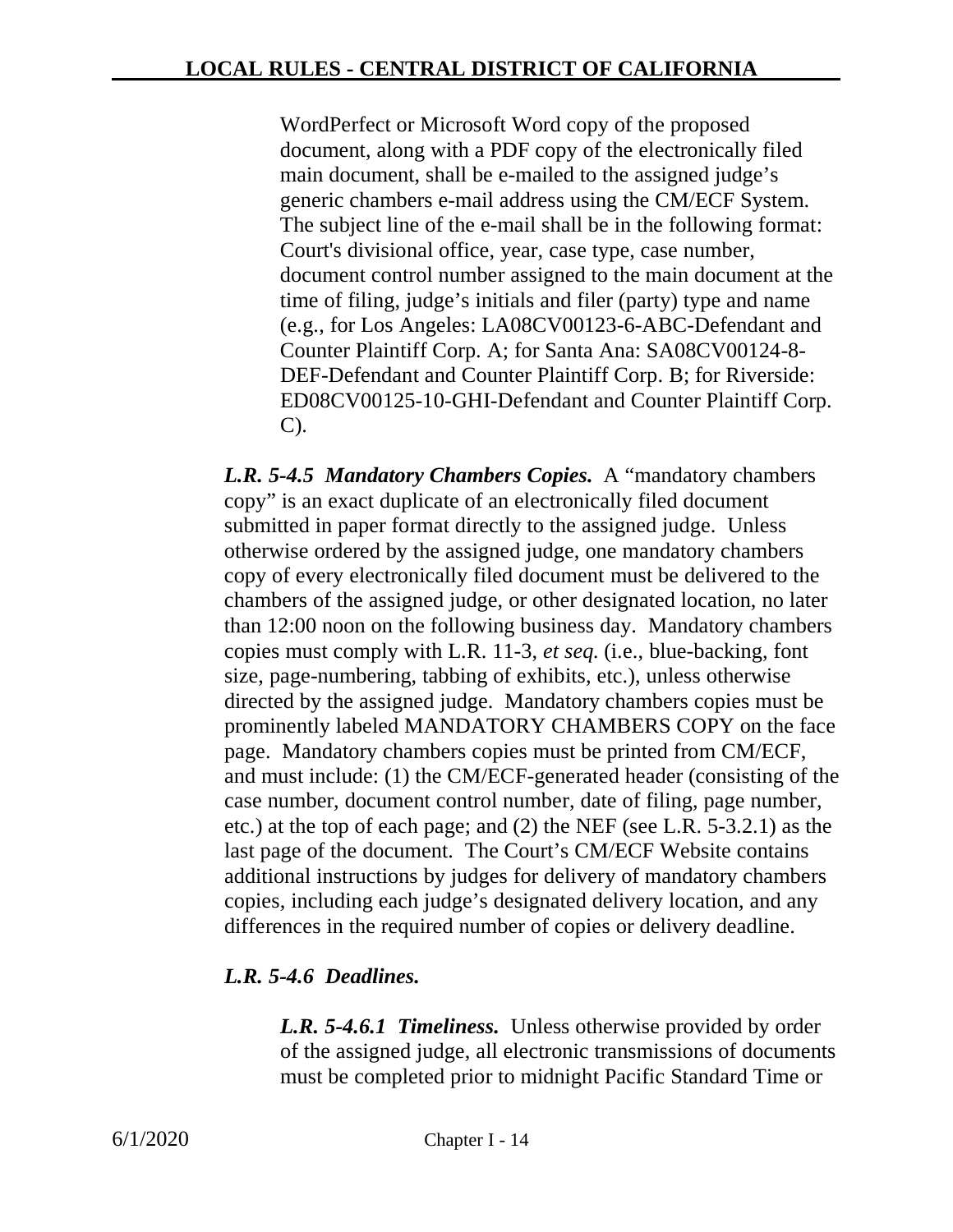Pacific Daylight Time, whichever is in effect at the time, in order to be considered timely filed on that day.

<span id="page-34-0"></span>*L.R. 5-4.6.2 Technical Failures.* If a registered CM/ECF filer needs to file a document electronically, but is unable to do so, the filer must immediately contact the CM/ECF Help Desk by e-mail or telephone as posted on the CM/ECF Website, unless a "Notice of CM/ECF Unavailability" covering that time period has been posted on the Court's CM/ECF Website. If no Notice of CM/ECF Unavailability has been posted, the filer shall attempt to file the document electronically at least two times, separated by at least one hour. If, after at least two attempts, the filer cannot electronically file the document, the document will be accepted for filing by the Clerk in paper format that same day, if time permits. If a filer has complied with this section, and the delay of being unable to file a document electronically causes the document to be untimely, the filing shall be accompanied by a declaration or affidavit setting forth the facts of the filer's failed attempts to file electronically, together with an appropriate application for leave to file the document. Nothing in this Local Rule authorizes the Court to extend a deadline that, by statute or rule, may not be extended.

A history of technical failures lasting longer than one hour will be posted on the CM/ECF Website.

### <span id="page-34-2"></span><span id="page-34-1"></span>*L.R. 5-4.7 Effectiveness of Electronic Filings.*

*L.R. 5-4.7.1 Entry of Documents.* Except as otherwise provided in this L.R. 5-4, the acceptance by the Clerk of a document electronically filed shall constitute entry of that pleading or other document on the docket maintained by the Clerk under Federal Rules of Civil Procedure 58, 77, and 79.

<span id="page-34-3"></span>*L.R. 5-4.7.2 Certification of Electronic Documents.* Pursuant to Federal Rules of Civil Procedure 44(a)(1) and 44(c), the method of electronic certification described herein is deemed proof of an official court record maintained by the Clerk of Court. The NEF (see L.R. 5-3.2.1) contains the date of electronic distribution and identification of the United States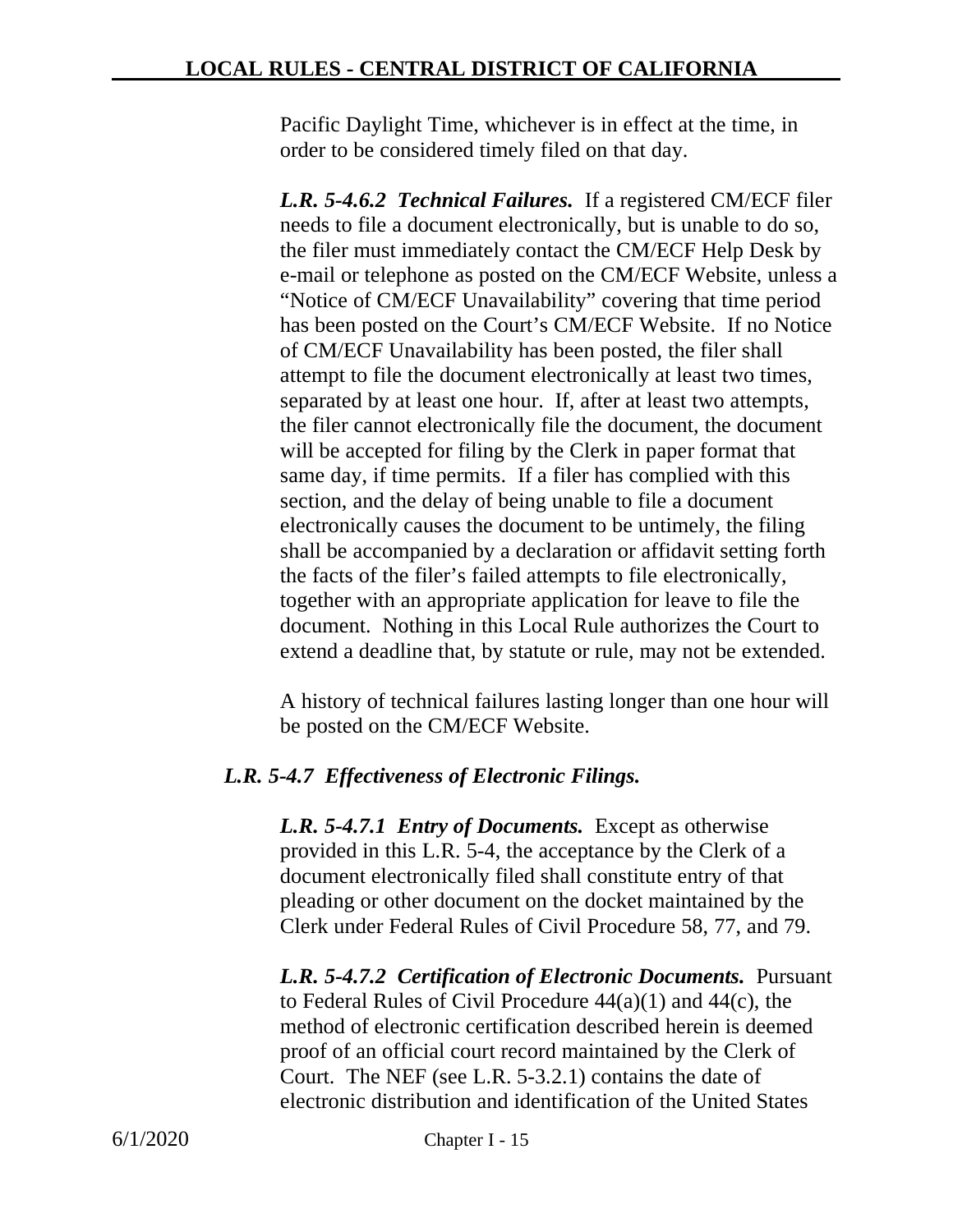District Court for the Central District of California as the sender. An encrypted verification code appears in the electronic document stamp section of the NEF. The electronic document stamp shall be used for the purpose of confirming the authenticity of the transmission and associated document(s) with the Clerk of Court, as necessary. When a document has been electronically filed in the CM/ECF System, the official record is the electronic recording of the document kept in the custody of the Clerk of Court. The NEF provides certification that the associated document(s) is a true and correct copy of the original filed with the Court.

*L.R. 5-4.7.3 Court Orders.* Any order or other Court-issued document filed electronically without the original signature of a judge or clerk has the same force and effect as if the judge or clerk had signed a paper copy of the order.

## <span id="page-35-2"></span><span id="page-35-1"></span><span id="page-35-0"></span>*L.R. 5-4.8 Maintenance of Personal Contact Information.*

*L.R. 5-4.8.1 Obligation to Maintain Personal Contact Information.*<sup>[5](#page-35-4)</sup> Attorneys and pro se parties registered to file or receive service of documents through the CM/ECF System are required to maintain and update their personal contact account information through PACER, including name, law firm or other affiliation, business address, telephone number, facsimile number, and email address. Attorneys and pro se parties with pending cases must also separately file and serve notice of the change in contact information as required by L.R. 83-2.4.

<span id="page-35-3"></span>*L.R. 5-4.8.2 Obligation to Maintain Electronic Post Office Box*. Every attorney and pro se party registered to file or receive service of documents through the CM/ECF System will be responsible for maintaining an "electronic post office box," or storage area in the attorney's or party's computer system, that is adequate to handle all documents that will be sent electronically; for making certain that the e-mail service provider used does not limit the size of attachments; and for

<span id="page-35-4"></span> $5$  L.R. 5-4.8.1 amended, effective  $6/1/2020$ .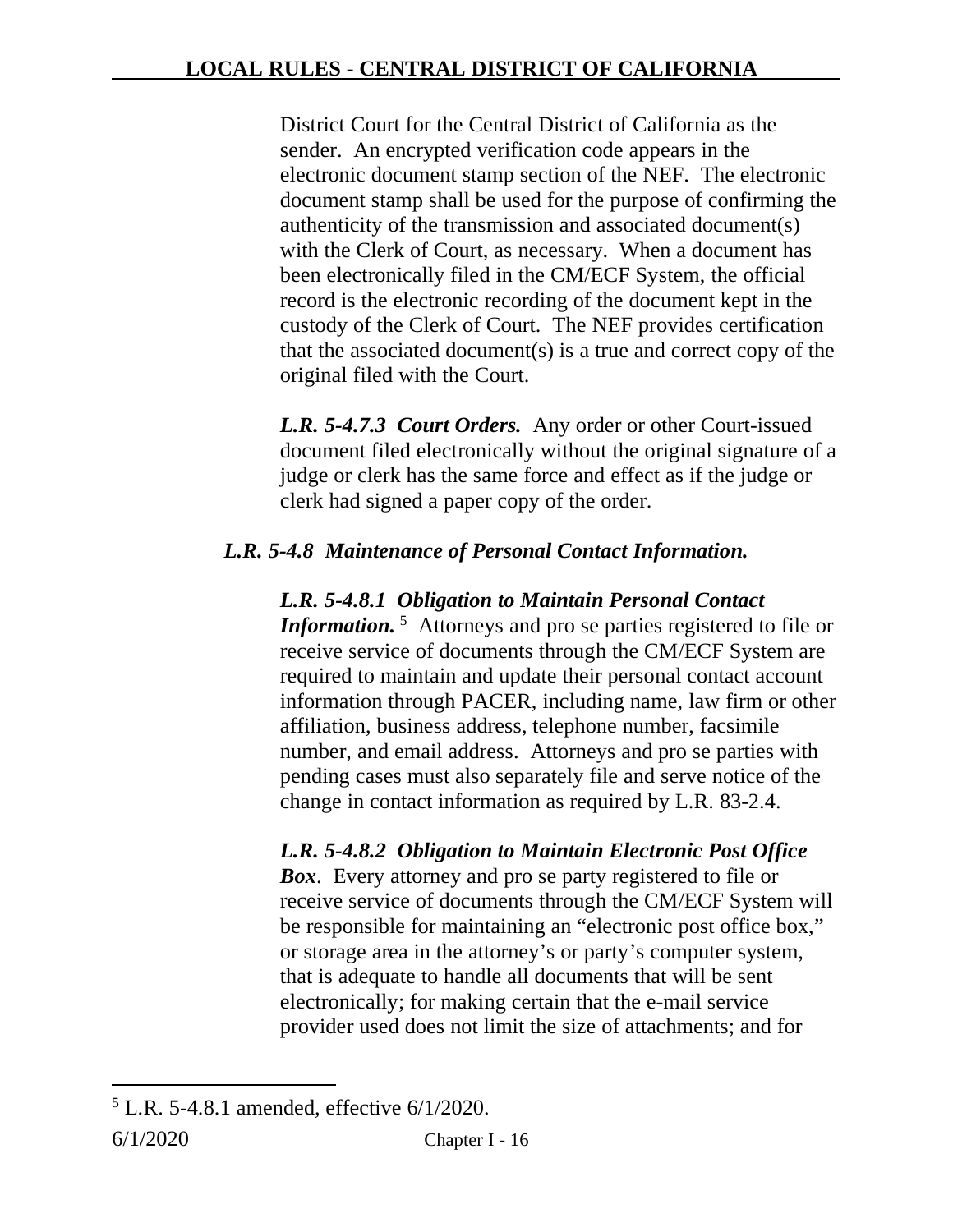ensuring that the Court's NEF transmissions (see L.R. 5-3.2.1) are not blocked.

#### *F.R.Civ.P. 5.1. CONSTITUTIONAL CHALLENGE TO A STATUTE – NOTICE, CERTIFICATION, AND INTERVENTION*

#### **F.R.Civ.P. 5.2. PRIVACY PROTECTION FOR FILINGS MADE WITH THE COURT**

*L.R. 5.2-1 Redaction***.** It is the responsibility of the filer to ensure full compliance with the redaction requirements of Federal Rule of Civil Procedure 5.2. In addition, the filer shall redact passport numbers and driver license numbers in their entirety, and shall ensure that any document that contains a home address (except any proof of service filed as required by Federal Rule of Civil Procedure 4(l)) shall include only the city and state. This restriction on including passport numbers, driver license numbers, and full home addresses shall not apply to a filing exempted by Federal Rule of Civil Procedure 5.2(b); to an under-seal filing as set forth in Federal Rule of Civil Procedure 5.2(d), (f), or (g); or where the redaction requirement with respect to that information has been waived as provided in Federal Rule of Civil Procedure 5.2(h).

Parties shall carefully examine the documents, exhibits, or attachments to be filed with the Court in order to protect any sensitive and private information. The responsibility for redacting or placing under seal protected personal data identifiers rests solely with counsel and the parties. The Clerk will not review any pleadings or documents for compliance.

Counsel and the parties are cautioned that failure to redact or place under seal protected personal data identifiers may subject them to the disciplinary power of the Court. If a redacted version of the document is filed, counsel shall maintain possession of the unredacted document pending further order of the Court or resolution of the action (including the appeal, if any) and shall, at the request of opposing counsel or parties, provide a copy of the complete document.

### *L.R. 5.2-2 Exceptions.*

*L.R. 5.2-2.1 Remote Access Limitations.* Cases subject to the limitations on remote access to electronic files set forth in F.R.Civ.P.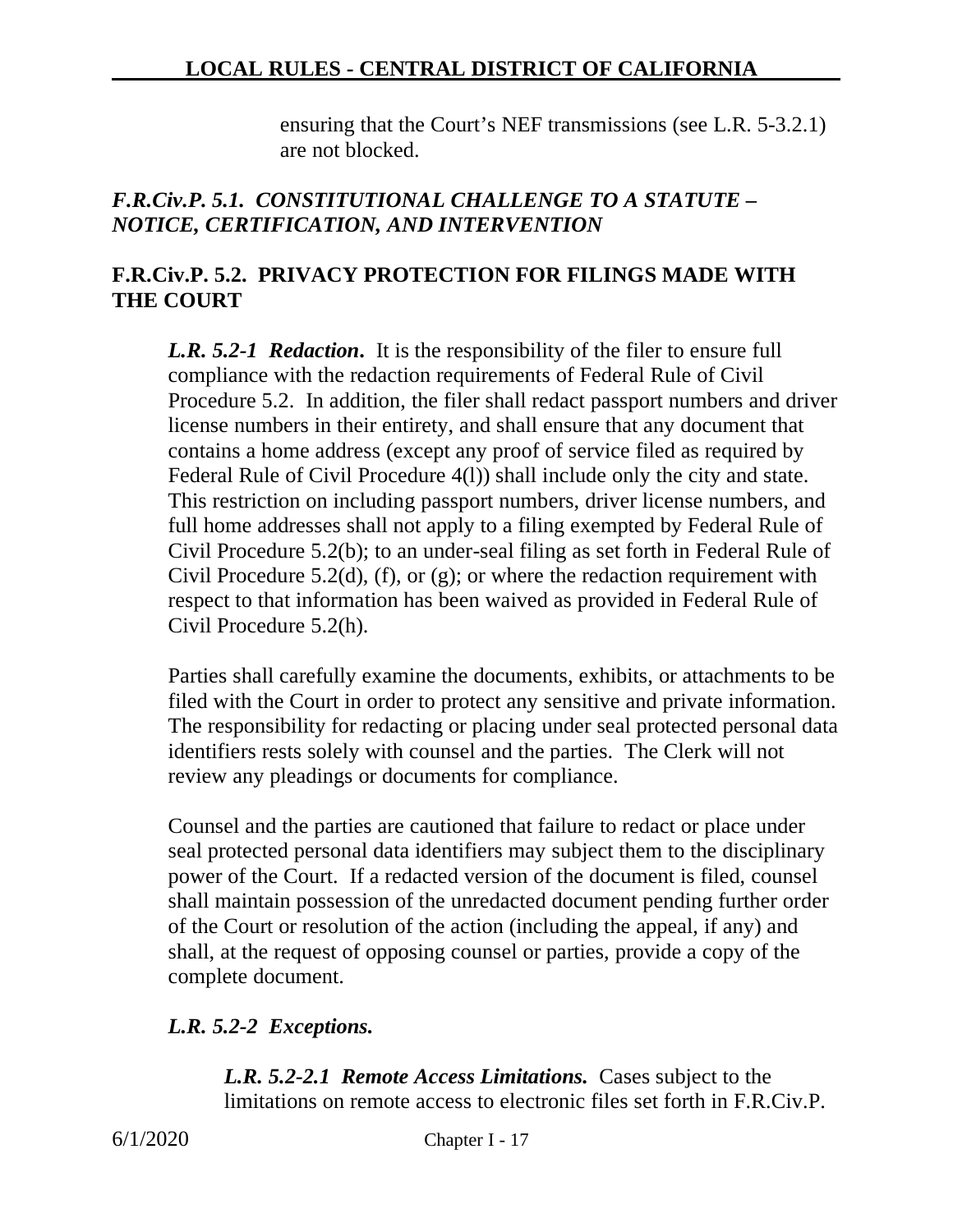5.2(c) are exempted from the redaction requirements of F.R.Civ.P. 5.2(a) and of L.R. 5.2-1.

*L.R. 5.2-2.2 Documents to Be Excluded from the Public Case File.* The documents listed below are not to be included in the public case file, and are therefore excluded from the redaction requirements of F.R.Civ.P. 5.2 and L.R. 5.2-1:

- (1) Unexecuted summonses or warrants, supporting applications, and affidavits;
- (2) Pretrial bail reports;
- (3) Presentence investigation reports;
- (4) Statements of reasons in the judgment of conviction;
- (5) Juvenile records;
- (6) Documents containing identifying information about jurors or potential jurors;
- (7) Financial affidavits filed in seeking representation pursuant to the Criminal Justice Act;
- (8) Ex parte requests for authorization of investigative, expert, or other services pursuant to the Criminal Justice Act; and
- (9) Sealed documents.

### **F.R.Civ.P. 6. COMPUTING AND EXTENDING TIME; TIME FOR MOTION PAPERS**

*L.R. 6-1 Notice and Service of Motion*. Unless otherwise provided by rule or order of the Court, no oral motions will be recognized and every motion shall be presented by written notice of motion. The notice of motion shall be filed with the Clerk not later than twenty-eight (28) days before the date set for hearing, and shall be served on each of the parties electronically or, if excepted from electronic filing, either by deposit in the mail or by personal service. If mailed, the notice of motion shall be served not later than thirtyone (31) days before the Motion Day designated in the notice. If served personally, or electronically, the notice of motion shall be served not later than twenty-eight (28) days before the Motion Day designated in the notice. The Court may order a shorter time. Unless otherwise ordered by the Court, the Clerk shall place each motion on the Motion Day calendar for the date designated in the written notice of motion.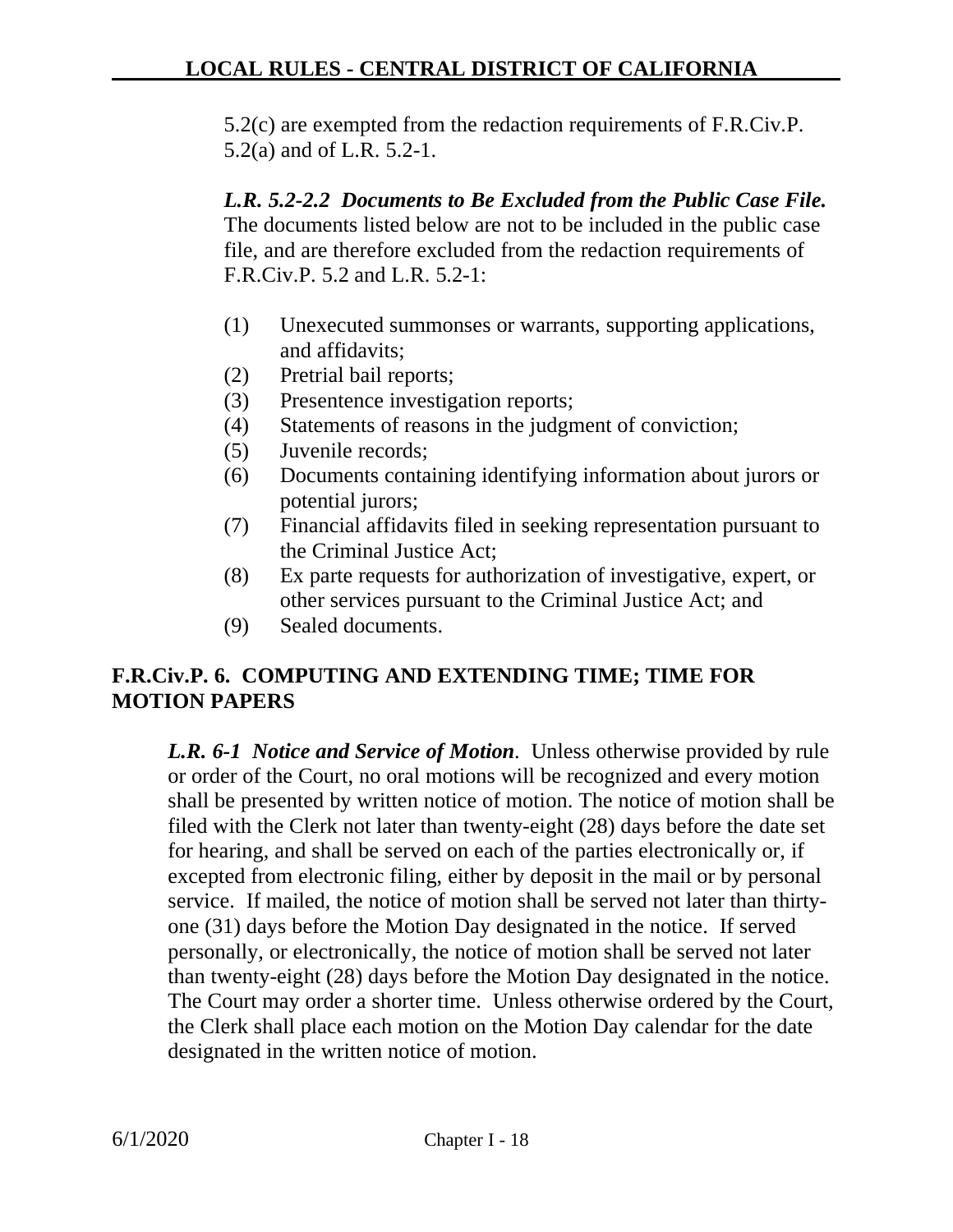# **III. PLEADINGS AND MOTIONS**

### **F.R.Civ.P. 7. PLEADINGS ALLOWED; FORMS OF MOTIONS AND OTHER PAPERS**

*L.R. 7-1 Stipulations.* Stipulations will be recognized as binding only when made in open court, on the record at a deposition, or when filed in the proceeding. Written stipulations affecting the progress of the case shall be filed with the Court, be accompanied by a separate order as provided in L.R. 52-4.1, and will not be effective until approved by the judge, except as authorized by statute or the F.R.Civ.P.

*L.R. 7-2 Applicability.* The provisions of this rule shall apply to motions, applications, petitions, orders to show cause, and all other proceedings except a trial on the merits (all such being included within the term "motion" as used herein) unless otherwise ordered by the Court or provided by statute, the F.R.Civ.P., or the Local Rules.

*L.R. 7-3 Conference of Counsel Prior to Filing of Motions.* In all cases not listed as exempt in L.R. 16-12, and except in connection with discovery motions (which are governed by L.R. 37-1 through 37-4) and applications for temporary restraining orders or preliminary injunctions, counsel contemplating the filing of any motion shall first contact opposing counsel to discuss thoroughly, preferably in person, the substance of the contemplated motion and any potential resolution. The conference shall take place at least seven (7) days prior to the filing of the motion. If the parties are unable to reach a resolution which eliminates the necessity for a hearing, counsel for the moving party shall include in the notice of motion a statement to the following effect:

"This motion is made following the conference of counsel pursuant to L.R. 7-3 which took place on (date)."

*L.R. 7-4 Motions.* The Court may decline to consider a motion unless it meets the requirements of L.R. 7-3 through 7-8. On the first page of the notice of motion and every other document filed in connection with any motion, there shall be included, under the title of the document, the date and time of the motion hearing, and the name of the judicial officer before whom the motion has been noticed. The notice of motion shall contain a concise statement of the relief or Court action the movant seeks.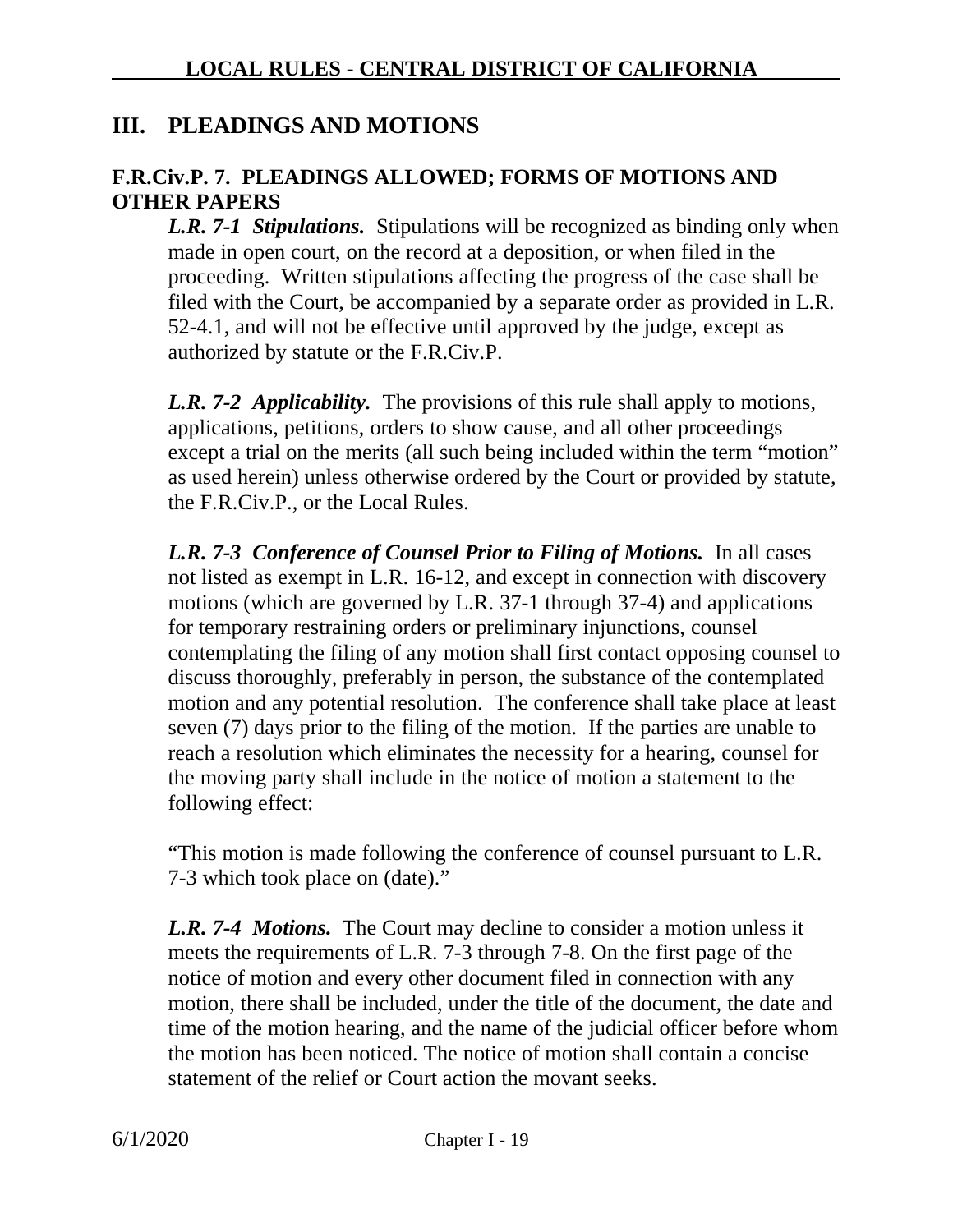*L.R. 7-5 Moving Papers.* There shall be served and filed with the notice of motion:

- (a) A brief but complete memorandum in support thereof and the points and authorities upon which the moving party will rely; and
- (b) The evidence upon which the moving party will rely in support of the motion.

*L.R. 7-6 Evidence on Motions.* Factual contentions involved in any motion and opposition to motions shall be presented, heard, and determined upon declarations and other written evidence (including documents, photographs, deposition excerpts, etc.) alone, except that the Court may, in its discretion, require or allow oral examination of any declarant or any other witness.

*L.R. 7-7 Form and Content of Declarations.* Declarations shall contain only factual, evidentiary matter and shall conform as far as possible to the requirements of F.R.Civ.P.  $56(c)(4)$ .

*L.R. 7-8 Presence of Declarants - Civil Cases*. On motions for and orders to show cause re preliminary injunctions, motions to be relieved from default and other motions where an issue of fact is to be determined (e.g., civil contempt, but excluding motions contesting venue and personal jurisdiction), not later than fourteen (14) days prior to the hearing, a party desiring to cross-examine any declarant who is not beyond the subpoena power of the Court and who is reasonably available to the party offering the declaration may serve by hand (or facsimile or by electronic filing) and file a notice of request to cross-examine such declarant. If the party offering the declaration disputes that the declarant is within the subpoena power of the Court and reasonably available to the offering party, such party shall serve and file an objection to the notice of request to cross-examine not later than eleven (11) days prior to the hearing. The offering party shall be under no obligation to produce the declarant unless the Court has granted the request to cross-examine by written order not later than three (3) days prior to the hearing. No declaration of a declarant with respect to whom such a request has been granted shall be considered unless such declarant is personally present and available at the hearing for such cross-examination as the Court may permit. The Court may, in the alternative, order that the crossexamination be done by deposition taken on two (2) days' notice with the transcript being lodged five (5) days prior to the hearing. The Court may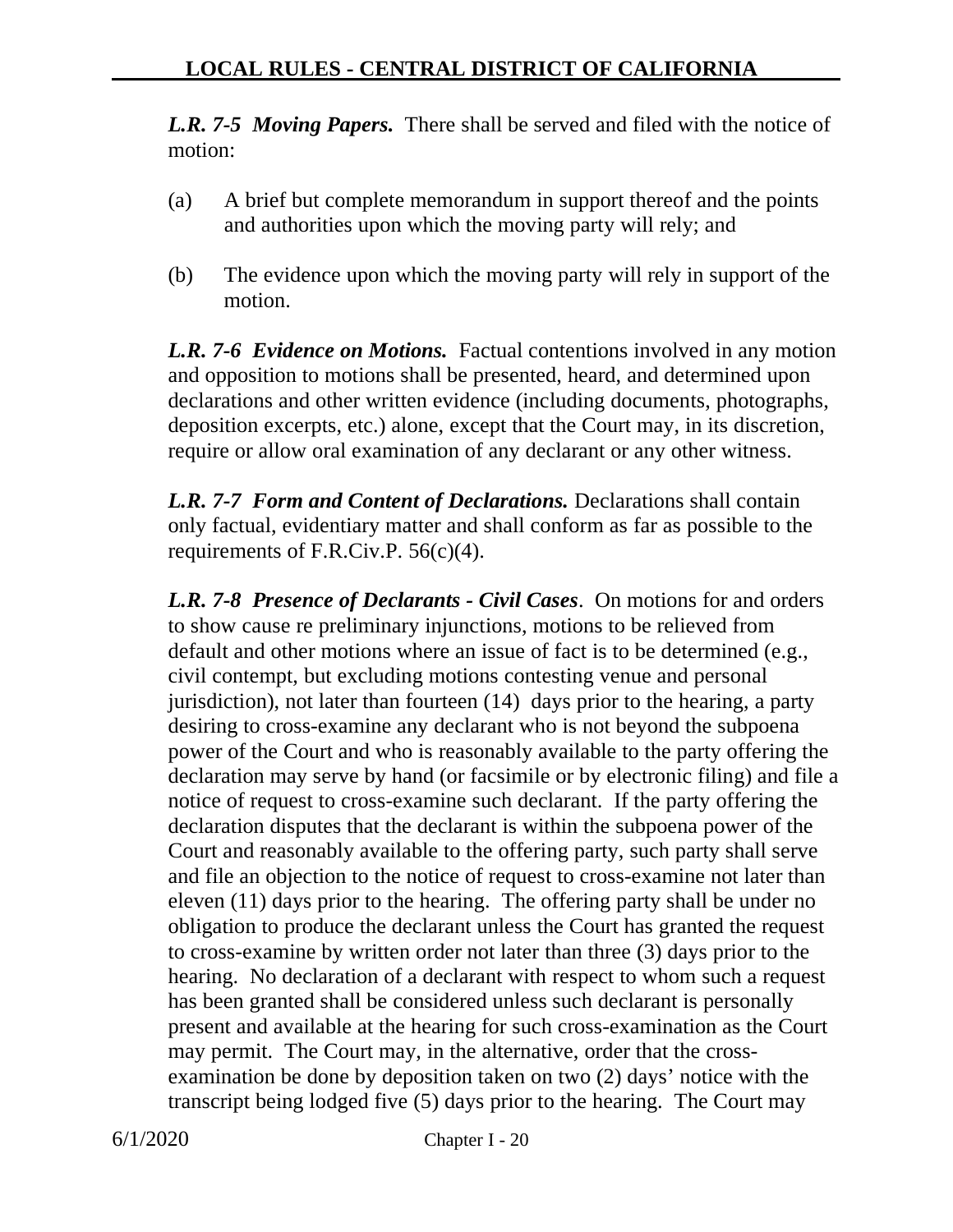impose sanctions pursuant to these Local Rules against any party or counsel who requests the presence of any declarant without a good-faith intention to cross-examine the declarant.

*L.R. 7-9 Opposing Papers.* Each opposing party shall, not later than ten (10) days after service of the motion in the instance of a new trial motion and not later than twenty-one (21) days before the date designated for the hearing of the motion in all other instances, serve upon all other parties and file with the Clerk either (a) the evidence upon which the opposing party will rely in opposition to the motion and a brief but complete memorandum which shall contain a statement of all the reasons in opposition thereto and the points and authorities upon which the opposing party will rely, or (b) a written statement that that party will not oppose the motion. Evidence presented in all opposing papers shall comply with the requirements of L.R. 7-6, 7-7 and 7-8.

*L.R. 7-10 Reply Papers.* A moving party may, not later than fourteen (14) days before the date designated for the hearing of the motion, serve and file a reply memorandum, and declarations or other rebuttal evidence. Absent prior written order of the Court, the opposing party shall not file a response to the reply.

*L.R. 7-11 Continuance of Hearing Date.* Unless the order for continuance shall specify otherwise, the entry of an order continuing the hearing of a motion automatically extends the time for filing and serving opposing papers and reply papers to twenty-one (21) days and fourteen (14) days, respectively, preceding the new hearing date. A stipulation to continue shall provide the date the opposition and reply papers are due to be filed with the Court.

*L.R. 7-12 Failure to File Required Documents.* The Court may decline to consider any memorandum or other document not filed within the deadline set by order or local rule. The failure to file any required document, or the failure to file it within the deadline, may be deemed consent to the granting or denial of the motion, with the exception that a motion pursuant to F.R.Civ.P. 56 may not be granted solely based on the failure to file an opposition.

*L.R. 7-13 Sanctions for Late Filing.* A party filing any document in support of, or in opposition to, any motion noticed for hearing as above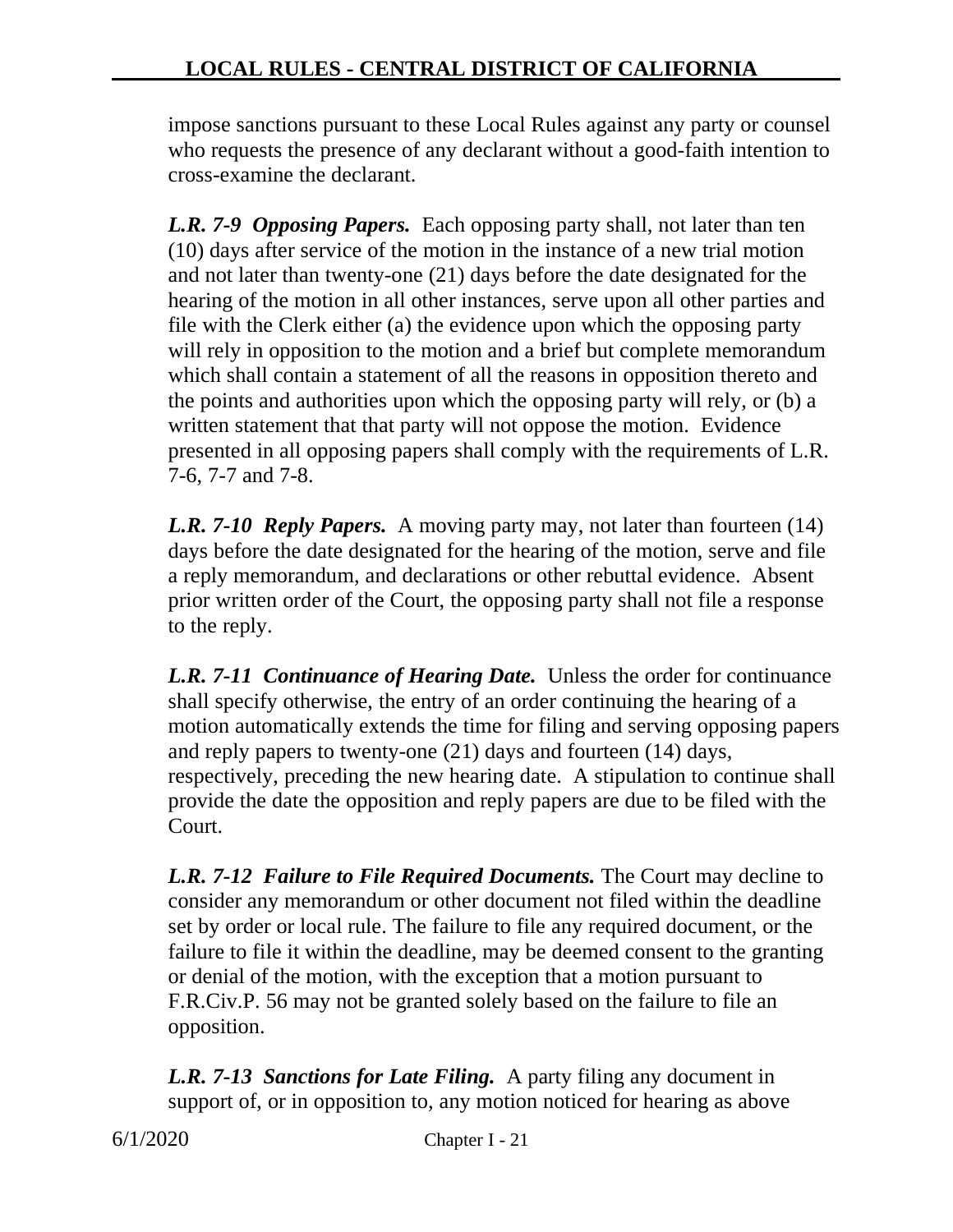provided after the time for filing the same shall have expired, also shall be subject to the sanctions of L.R. 83-7 and the F.R.Civ.P.

*L.R. 7-14 Appearances at Hearing.* Counsel for the moving party and the opposing party shall be present on the hearing date and shall have such familiarity with the case as to permit informed discussion and argument of the motion. Failure of any counsel to appear, unless excused by the Court in advance pursuant to L.R. 7-15 or otherwise, may be deemed consent to a ruling upon the motion adverse to that counsel's position.

*L.R. 7-15 Oral Argument - Waiver.* Counsel may, with the consent of the Court, waive oral argument. Counsel who have agreed to waive oral argument shall advise the court clerk of such agreement by no later than noon on the fifth day preceding the hearing date. The court clerk shall advise the parties by no later than noon on the court day preceding the hearing date as to whether the Court has consented to the waiver of oral argument. The Court may dispense with oral argument on any motion except where an oral hearing is required by statute, the F.R.Civ.P. or these Local Rules.

L.R. 7-1[6](#page-41-0) Advance Notice of Withdrawal or Non-Opposition. <sup>6</sup> Any moving party who intends to withdraw a motion before the hearing date, and any opposing party who no longer intends to oppose a motion, must file and serve a notice of withdrawal of the motion or opposition immediately, preferably no later than 7 days before the hearing.

*L.R. 7-17 Resubmission of Motions Previously Acted Upon.* If any motion, application or petition has been made to any judge of this Court and has been denied in whole or in part or has been granted conditionally or on terms, any subsequent motion for the same relief in whole or in part, whether upon the same or any allegedly different state of facts, shall be presented to the same judge whenever possible. If presented to a different judge, it shall be the duty of the moving party to file and serve a declaration setting forth the material facts and circumstances as to each prior motion, including the date and judge involved in the prior motion, the ruling, decision, or order made, and the new or different facts or circumstances claimed to warrant relief and why such facts or circumstances were not shown to the judge who ruled on the motion. Any failure to comply with the foregoing requirements

<span id="page-41-0"></span> $6$  L.R. 7-16 amended, effective  $6/1/2020$ .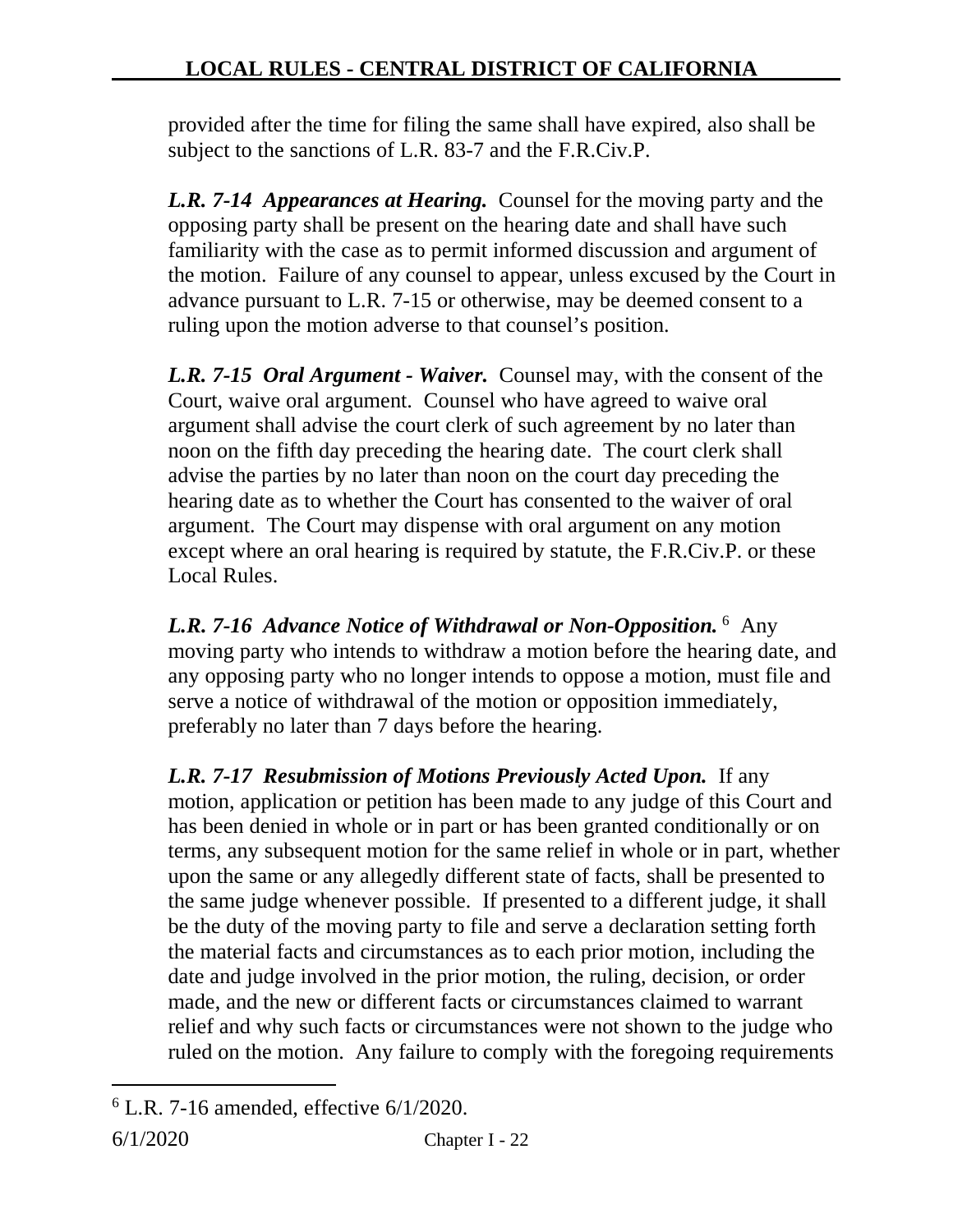shall be the basis for setting aside any order made on such subsequent motion, either sua sponte or on motion or application, and the offending party or attorney may be subject to the sanctions provided by L.R. 83-7.

*L.R. 7-18 Motion for Reconsideration.* A motion for reconsideration of the decision on any motion may be made only on the grounds of (a) a material difference in fact or law from that presented to the Court before such decision that in the exercise of reasonable diligence could not have been known to the party moving for reconsideration at the time of such decision, or (b) the emergence of new material facts or a change of law occurring after the time of such decision, or (c) a manifest showing of a failure to consider material facts presented to the Court before such decision. No motion for reconsideration shall in any manner repeat any oral or written argument made in support of or in opposition to the original motion.

*L.R. 7-19 Ex Parte Application.* An application for an ex parte order shall be accompanied by a memorandum containing, if known, the name, address, telephone number and e-mail address of counsel for the opposing party, the reasons for the seeking of an ex parte order, and points and authorities in support thereof. An applicant also shall lodge the proposed ex parte order.

*L.R. 7-19.1 Notice of Application.* It shall be the duty of the attorney so applying (a) to make reasonable, good faith efforts orally to advise counsel for all other parties, if known, of the date and substance of the proposed ex parte application and (b) to advise the Court in writing and under oath of efforts to contact other counsel and whether any other counsel, after such advice, opposes the application.

*L.R. 7-19.2 Waiver of Notice.* If the judge to whom the application is made finds that the interest of justice requires that the ex parte application be heard without notice (which in the instance of a TRO means that the requisite showing under F.R.Civ.P. 65(b) has been made), the judge may waive the notice requirement of L.R. 7-19.1.

*L.R. 7-20 Orders on Motions and Applications.* A separate proposed order shall be lodged with any motion or application requiring an order of the Court, pursuant to L.R. 52-4.1. Unless exempted from electronic filing pursuant to L.R. 5-4.2, each proposed order shall comply with L.R. 5-4.4.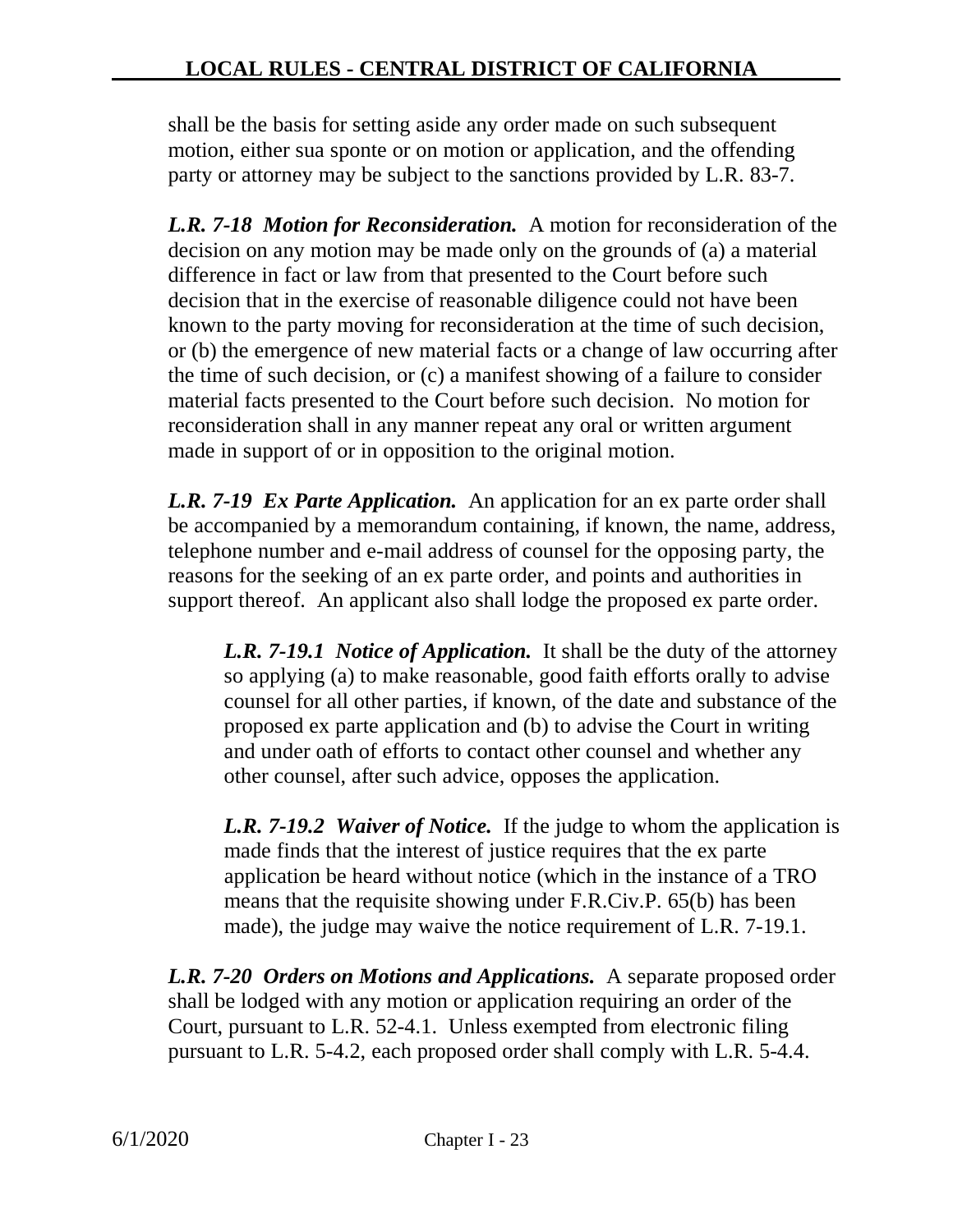### **F.R.Civ.P. 7.1. DISCLOSURE STATEMENT**

*L.R. 7.1-1 Notice of Interested Parties.* To enable the Court to evaluate possible disqualification or recusal, counsel for all non-governmental parties must file with their first appearance a Notice of Interested Parties, which must list all persons, associations of persons, firms, partnerships, and corporations (including parent corporations, clearly identified as such) that may have a pecuniary interest in the outcome of the case, including any insurance carrier that may be liable in whole or in part (directly or indirectly) for a judgment in the action or for the cost of defense. A corporate party may include in the Notice filed under this L.R. 7.1-1 any disclosures required under F.R.Civ.P. 7.1; if this information is included in the corporation's Notice of Interested Parties, the corporation is not required to file a separate Disclosure Statement under F.R.Civ.P. 7.1.

If the Notice of Interested Parties is filed with the Clerk in paper format under L.R. 5-4.2, an original and two copies must be filed. If the Notice of Interested Parties is filed electronically, Mandatory Chambers Copies must be delivered to the assigned district and magistrate judges. Counsel must promptly file an amended Notice if any material change occurs in the status of interested parties, as through merger or acquisition or a change in the carrier that may be liable for any part of a judgment.

The Notice must include the following certification:

"The undersigned, counsel of record for \_\_\_\_\_\_\_\_\_\_, certifies that the following listed party (or parties) may have a pecuniary interest in the outcome of this case. These representations are made to enable the Court to evaluate possible disqualification or recusal.

(Here list the names of all such parties and identify their connection and interest.)

Signature, Attorney of Record for:"

# **F.R.Civ.P. 8. GENERAL RULES OF PLEADING**

*L.R. 8-1 Jurisdiction - Allegations.* The statutory or other basis for the exercise of jurisdiction by this Court shall be plainly stated in the first paragraph of any document invoking this Court's jurisdiction.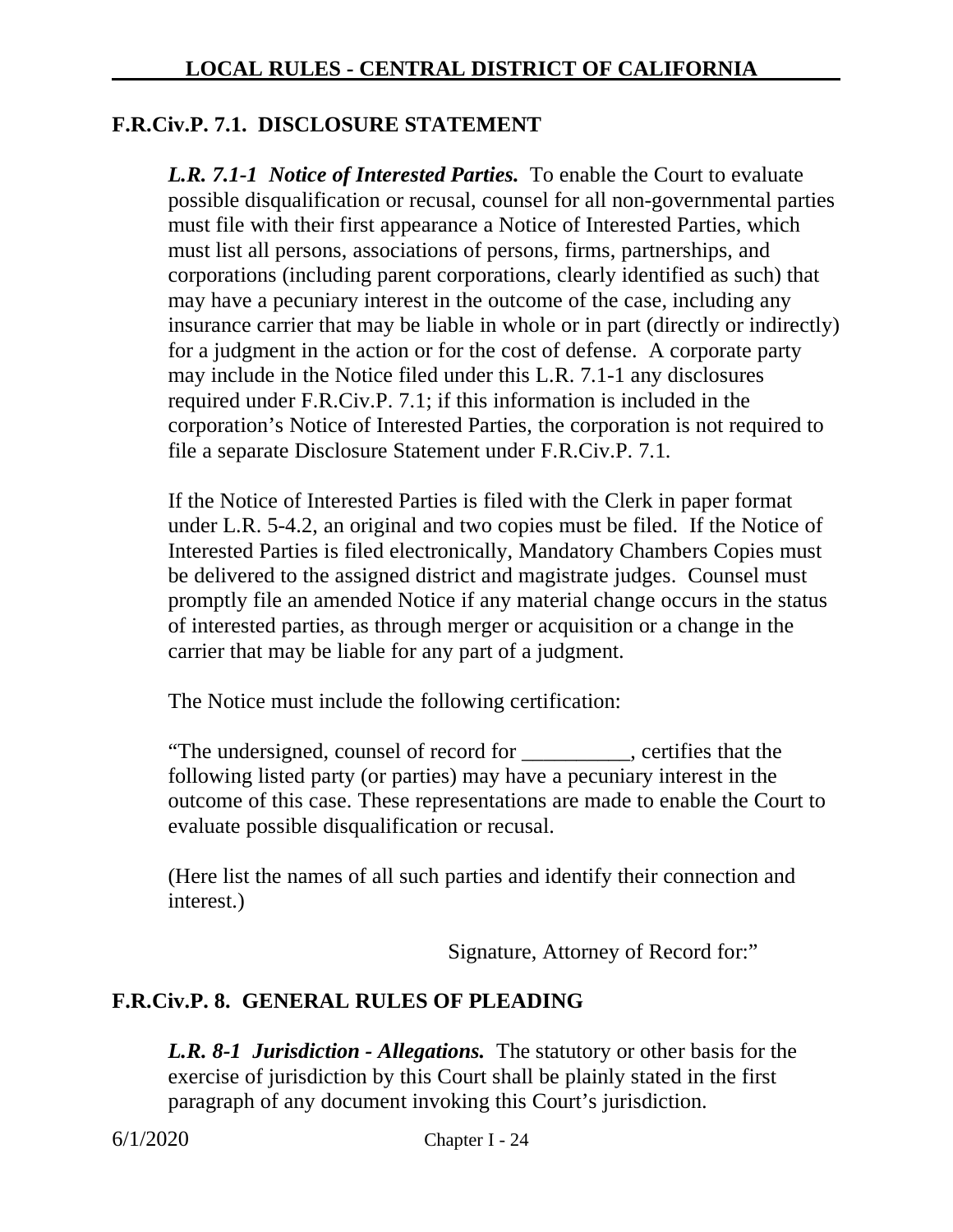*L.R. 8-2 Three-Judge Court - Identification in Pleading.* If a party contends that the matter filed requires hearing by a court composed of three judges, the words "Three-Judge Court" shall be typed immediately below the docket number.

*L.R. 8-3 Response to Initial Complaint.* A stipulation extending the time to respond to the initial complaint shall be filed with the Clerk. If the stipulation, together with any prior stipulations, does not extend the time for more than a cumulative total of thirty (30) days from the date the response initially would have been due, the stipulation need not be approved by the judge. Any such stipulation must have as its title "Stipulation to Extend Time to Respond to Initial Complaint By Not More than 30 days (L.R. 8- 3)". Directly beneath the title, the parties shall state when the Complaint was served, when a response currently is due, and when it will be due following the filing of the stipulation. For example:

| John Smith  | $CV 08-20000-ABC (RZx)$                  |  |
|-------------|------------------------------------------|--|
|             |                                          |  |
|             | Stipulation to Extend Time to Respond to |  |
| $V_{\cdot}$ | Initial Complaint By Not More Than 30    |  |
|             | Days $(L.R. 8-3)$                        |  |
|             |                                          |  |
| James Jones | Complaint served: September 15, 2008     |  |
|             | Current response date: October 6, 2008   |  |
|             | New response date: November 5, 2008      |  |

This rule shall not apply to answers, replies or other responses to crossclaims, counterclaims, third-party complaints or any amended or supplemental pleadings.

### *F.R.Civ.P. 9. PLEADING SPECIAL MATTERS F.R.Civ.P. 10. FORM OF PLEADINGS*

### **F.R.Civ.P. 11. SIGNING PLEADINGS, MOTIONS, AND OTHER PAPERS; REPRESENTATIONS TO THE COURT; SANCTIONS**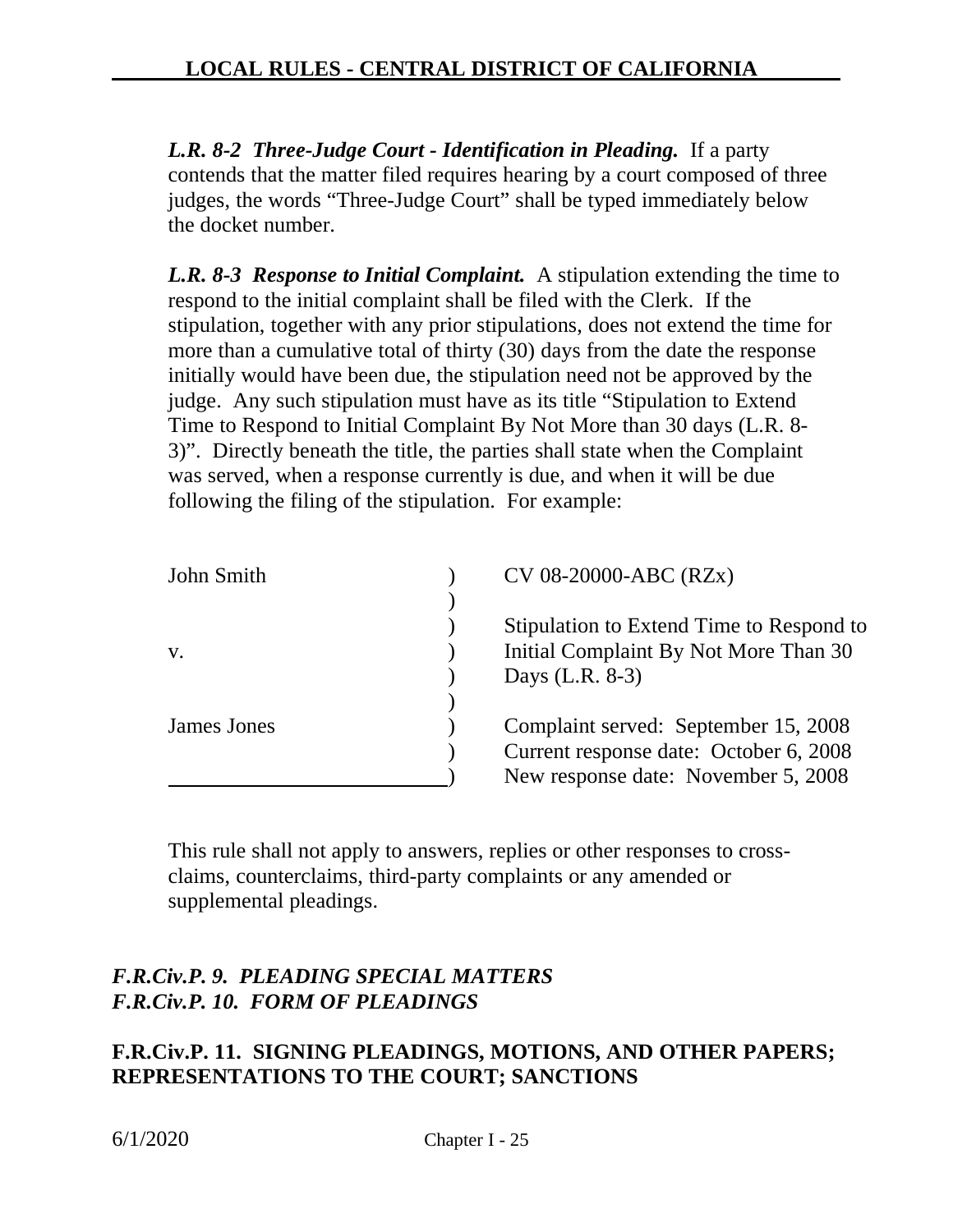*L.R. 11-1 Signature of Counsel.* All documents, except declarations, shall be signed by the attorney for the party or the party appearing pro se. The name of the person signing the document shall be clearly typed below the signature line.

*L.R. 11-2 Facsimile Documents.* Documents may not be transmitted by facsimile directly to the Clerk's office for filing. However, copies of facsimile documents shall be accepted for filing, provided that they are legible. The original of any faxed document, including the original signature of the attorney, party or declarant, shall be maintained by the filing party until the conclusion of the case, including any applicable appeal period, subject to being produced upon order of the Court.

### *L.R. 11-3 Documents Presented to the Court - Form and Format*

*L.R. 11-3.1 Legibility.* All pleadings, motions, affidavits, declarations, briefs, points and authorities, and other documents, including all exhibits thereto (hereinafter collectively referred to as "documents"), presented for filing or lodging with the Clerk shall be typewritten or printed, or prepared by a photocopying or other duplicating process that will produce clear and permanent copies equally legible to printing, in black or dark blue ink.

*L.R. 11-3.1.1 Font.* Either a proportionally spaced or a monospaced font may be used. A proportionally spaced font must be standard (e.g., non-condensed) 14-point or larger, or as the Court may otherwise order. A monospaced font may not contain more than 10-1/2 characters per inch.

*L.R. 11-3.2 Paper.* All documents shall be formatted for 8 ½ x 11 inch paper, and shall be numbered on the left margin with not more than 28 lines per page. The lines on each page shall be double-spaced and numbered consecutively with line 1 beginning at least one inch below the top edge of the paper. All documents presented to the Clerk for filing or lodging in paper format, and all mandatory chambers copies, shall be submitted on opaque, unglazed, white paper (including recycled paper) not less than 13-pound weight; only one side of the paper shall be used.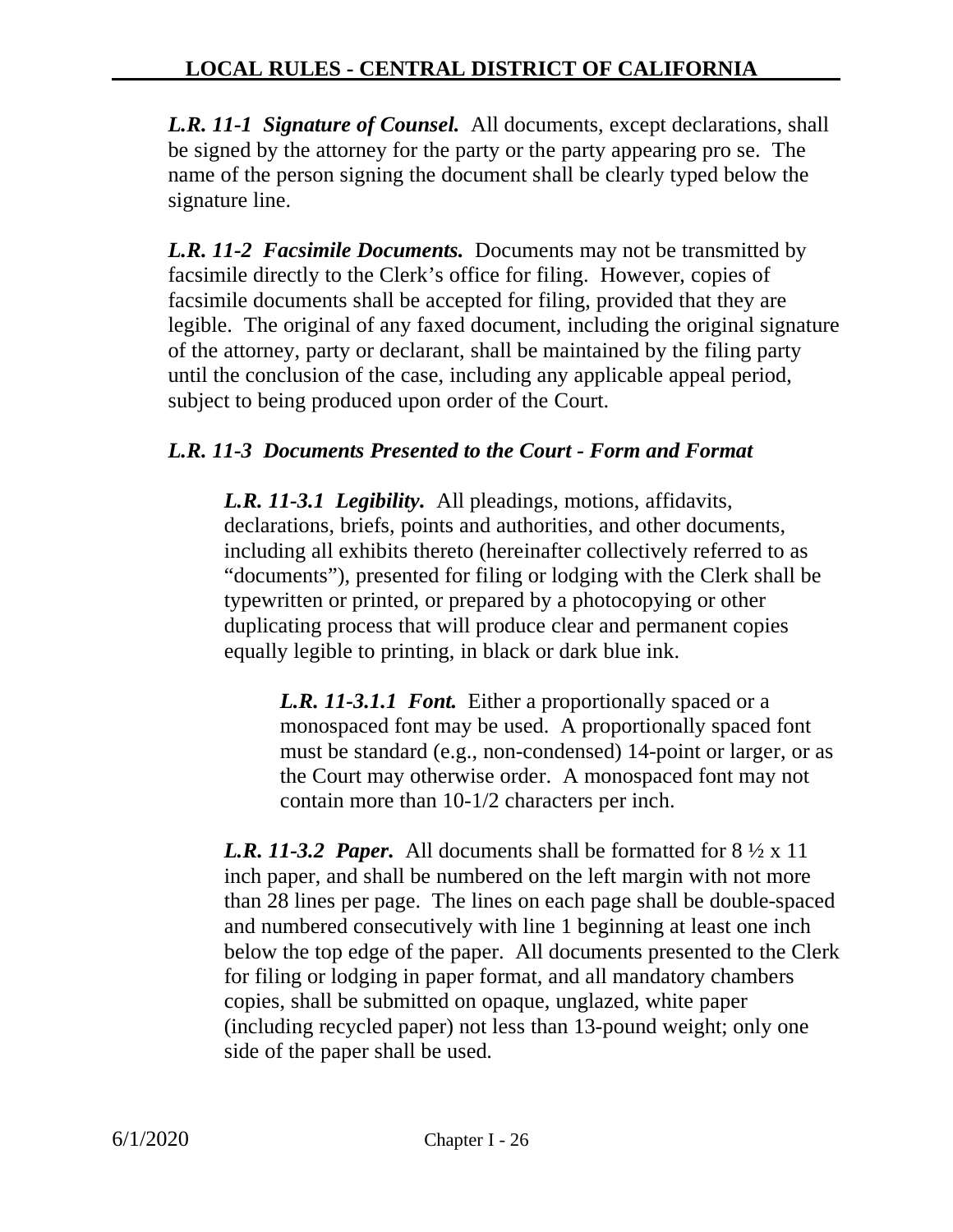*L.R. 11-3.3 Pagination.* All documents shall be numbered consecutively at the bottom of each page.

*L.R. 11-3.4 Original; Copies.* The original of a document shall be labeled as the original and shall consist entirely of the original pages, except as otherwise allowed by these rules. All copies, including mandatory chambers copies if required by the assigned judge's orders or written procedures, are to be clearly identified as such.

*L.R. 11-3.5 Pre-Punching of Documents.* All documents presented for filing or lodging with the Clerk in paper format, and all mandatory chambers copies, if required by the assigned judge's orders or written procedures, shall be pre-punched with two (2) normal-size holes (approximately 1/4" diameter), centered 2-3/4 inches apart, 1/2 to 5/8 inches from the top edge of the document. All pages shall be firmly bound at the top.

*L.R. 11-3.6 Spacing.* The typing or printing on the document shall be double spaced, including citations and quotations.

*L.R. 11-3.6.1 Footnotes - Exception.* Footnotes may be single spaced.

*L.R. 11-3.6.2 Real Property Description - Exception.* The description of real property may be single spaced.

*L.R. 11-3.6.3 Corporate Surety Bonds - Exception*. Printed forms of corporate surety bonds and undertakings may be single spaced and have unnumbered lines if they comply generally with the space requirements of this rule.

*L.R. 11-3.7 Quotations.* Quotations from cited cases or other authorities more than one sentence in length shall be clearly indented not less than 5 spaces nor more than 20 spaces.

*L.R. 11-3.8 Title Page.* On the first page of all documents:

(a) The name, California bar number, office address (or residence address if no office is maintained), the telephone and facsimile numbers, and the e-mail address of the attorney or a party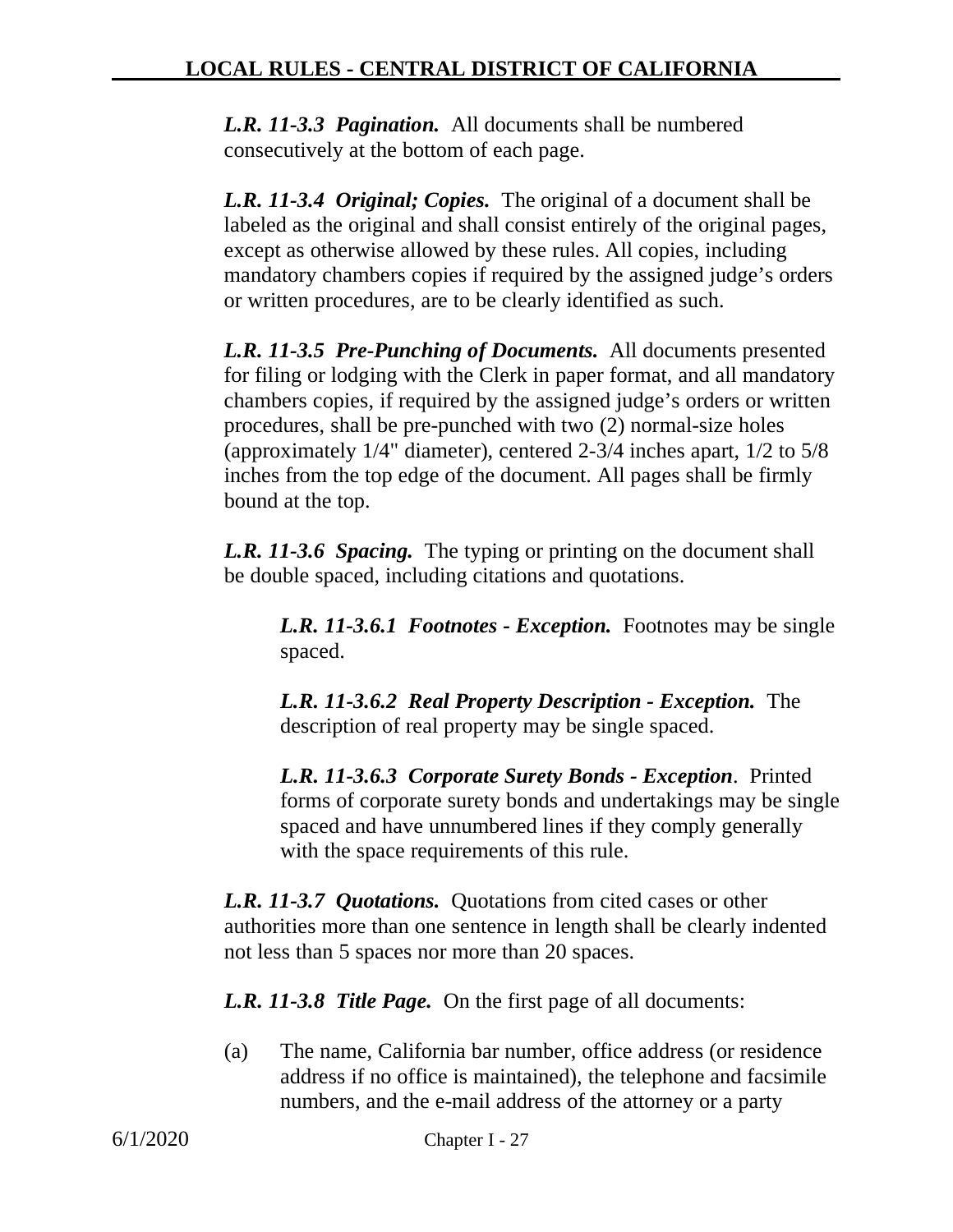appearing pro se presenting the document shall be placed commencing with line 1 at the left margin. The e-mail address shall be placed immediately beneath the name of the attorney. Immediately beneath, the party on whose behalf the document is presented shall be identified. All this information shall be single spaced. When a document is presented, the information set forth in this paragraph shall be supplied for each attorney or party appearing pro se who joins in the presentation of that document.

- (b) The space between lines 1 and 7 to the right of the center of the page shall be left blank for use by the Clerk.
- (c) The title of the Court shall be centered on or below line 8.
- (d) The names of the parties shall be placed below the title of the Court and to the left of center, and single spaced. If the parties are too numerous, the names may be continued on the second or successive pages in the same space. In all documents, after the initial pleadings, the names of the first-named party only on each side shall appear.
- (e) The docket number of the case shall be placed to the right of the center of the page and immediately opposite the names of the parties on the first page. Immediately below the docket number shall appear a concise description of the nature of the document (e.g., notice of motion, memorandum in support or opposition). Immediately below the description shall appear the time and date of the hearing on the matter to which the document is addressed.
- (f) The title of a complaint or petition shall state the nature of the action or proceeding.

# *L.R. 11-3.9 Citations*

*L.R. 11-3.9.1 Acts of Congress*. All citations to Acts of Congress shall include a parallel citation to the United States Code by title and section.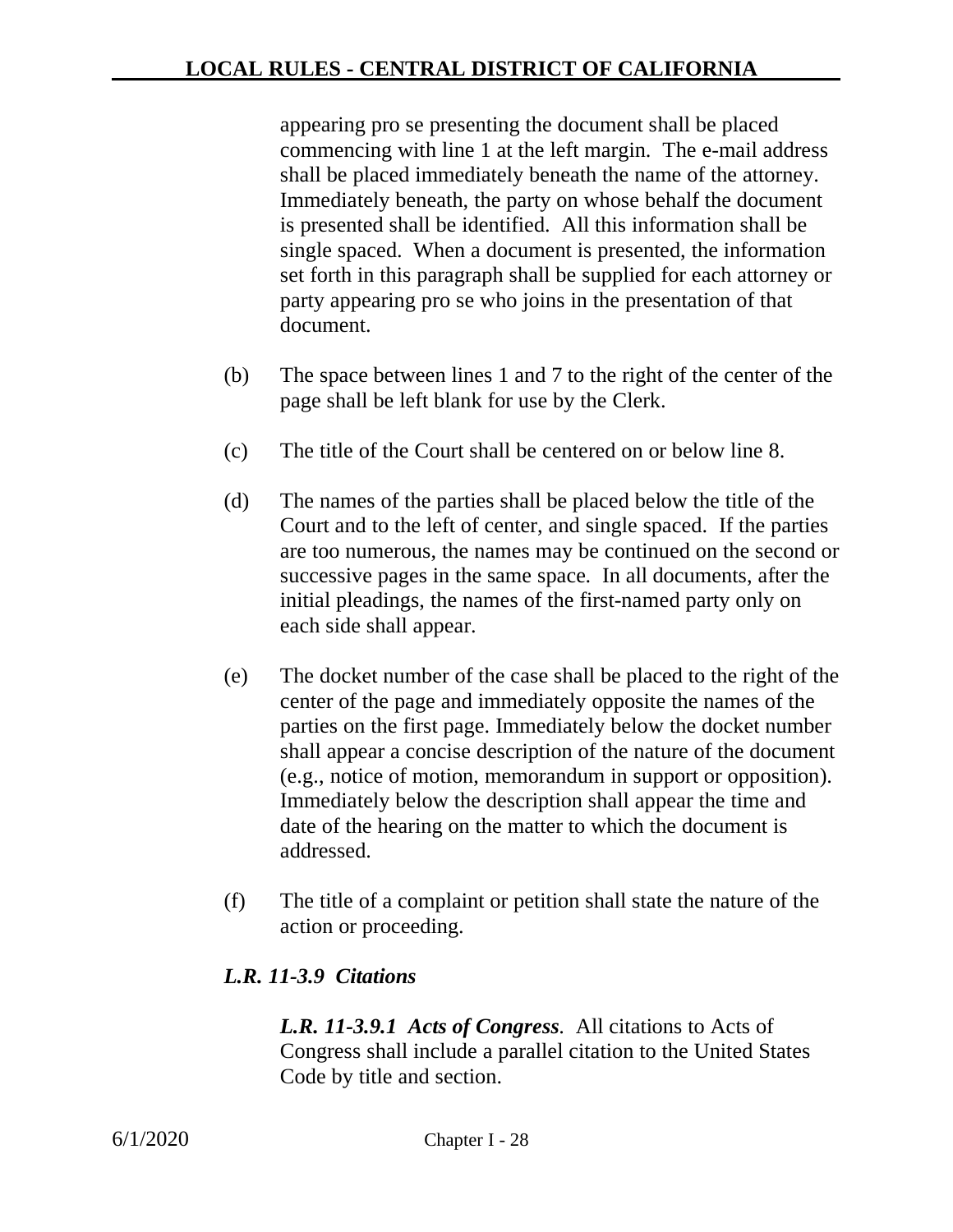*L.R. 11-3.9.2 Regulations.* All citations to regulations shall include a citation to the Code of Federal Regulations by title and section, and the date of promulgation of the regulation.

*L.R. 11-3.9.3 Cases.* Citation to a U.S. Supreme Court case must be to the United States Reports, Lawyers' Edition, or Supreme Court Reporter if available. Citation to a case from any other federal court must be to the Federal Reporter, Federal Supplement, or Federal Rules Decisions if available. Citation to a state court case must be to the official state reporter or any regional reporter published by West Publishing Company if available. If a case is not available in the foregoing sources, but is available on an electronic database (e.g., LEXIS or Westlaw), citation to the case must include the case name, the database identifier, the court, the date of decision, any code or number used by the database to identify the case, and any screen or page numbers assigned.

*L.R. 11-3.10 Translations Required.* Claim-Initiating Documents, as defined in L.R. 3-2, must be presented for filing in the English language. All other documents must be presented in English unless: (a) an English translation is concurrently provided; or (b) the Court orders otherwise upon a showing of good cause.

# *L.R. 11-4 Copies*

# *L.R. 11-4.1 In General.*

*L.R. 11-4.1.1 Electronically Filed Documents.* Mandatory chambers copies of all electronically filed documents must be provided in accordance with L.R. 5-4.5. Unless otherwise ordered by the judge, all mandatory chambers copies must include the Notice of Electronic Filing (NEF) as the last page of the document, and must be blue-backed. The backing must extend no more than one inch below the bound pages, and the short title of the document must be typed on its lower righthand corner.

#### *L.R. 11-4.1.2 Non-Electronically Filed Documents [DELETED].*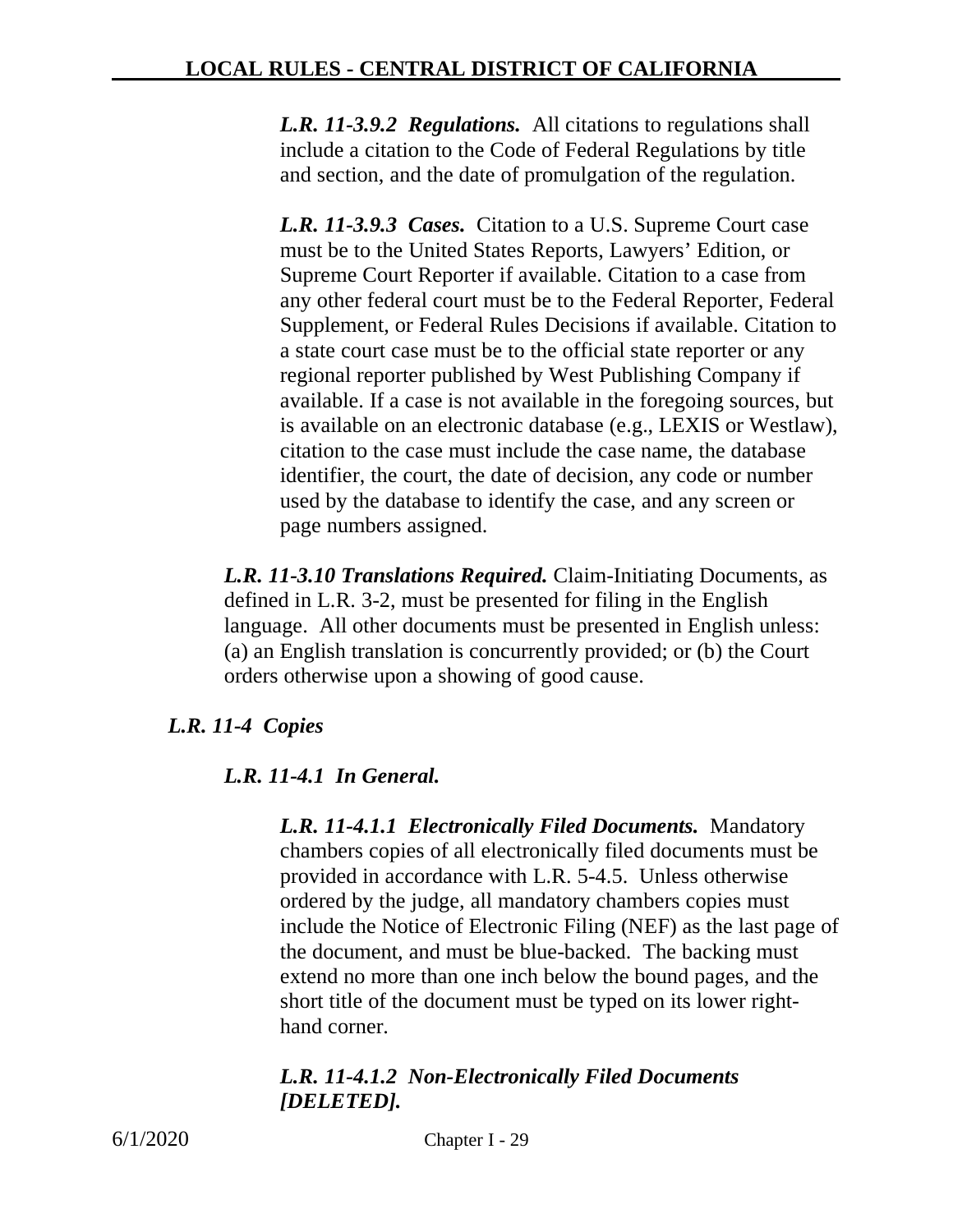*L.R. 11-4.2 Three-Judge Court.* If the matter is one that is to be heard by a three-judge court, mandatory chambers copies of all electronically filed documents shall be provided to each assigned judge in accordance with L.R. 5-4.5. For documents exempted from electronic filing pursuant to 5-4.2 and filed with the Clerk in paper format, three clear, conformed, and legible copies of the original shall be provided to the Clerk (one for the use of each of the assigned judges).

# *L.R. 11-4.3 Carbon Copies [DELETED].*

*L.R. 11-4.4 Conformed Copy.* Copies shall be conformed to the original but need not be executed. Conformed copies shall be identical to the original in content, pagination, additions, deletions and interlineations.

*L.R. 11-4.5 Request for Conformed Copy.* If the party presenting a document for filing in paper format requests the Clerk to return a conformed copy by United States mail, an extra copy shall be submitted by the party for that purpose accompanied by a postagepaid, self-addressed envelope.

# *L.R. 11-5 Exhibits to Documents*

*L.R. 11-5.1 Non-Paper Physical Exhibits*. Non-paper physical exhibits shall not be attached to any document. A non-paper physical exhibit shall be placed in a secure container identified by the case name and number and the name, address, and telephone number of the submitting party and lodged with a separately filed Notice of Lodging, which shall include a description of the exhibit and an explanation for why it is not possible to attach the exhibit to the document to which it relates. Unless the filer is exempted from electronic filing pursuant to L.R. 5-4.2(a), the Notice of Lodging shall be filed electronically prior to lodging the exhibit, and the Notice of Lodging, together with its NEF (see L.R. 5-3.2.1), shall be presented with the exhibit to be lodged.

*L.R. 11-5.2 Paper Exhibits – Attachment and Numbering.* Unless compliance is impracticable, a paper exhibit shall be filed as an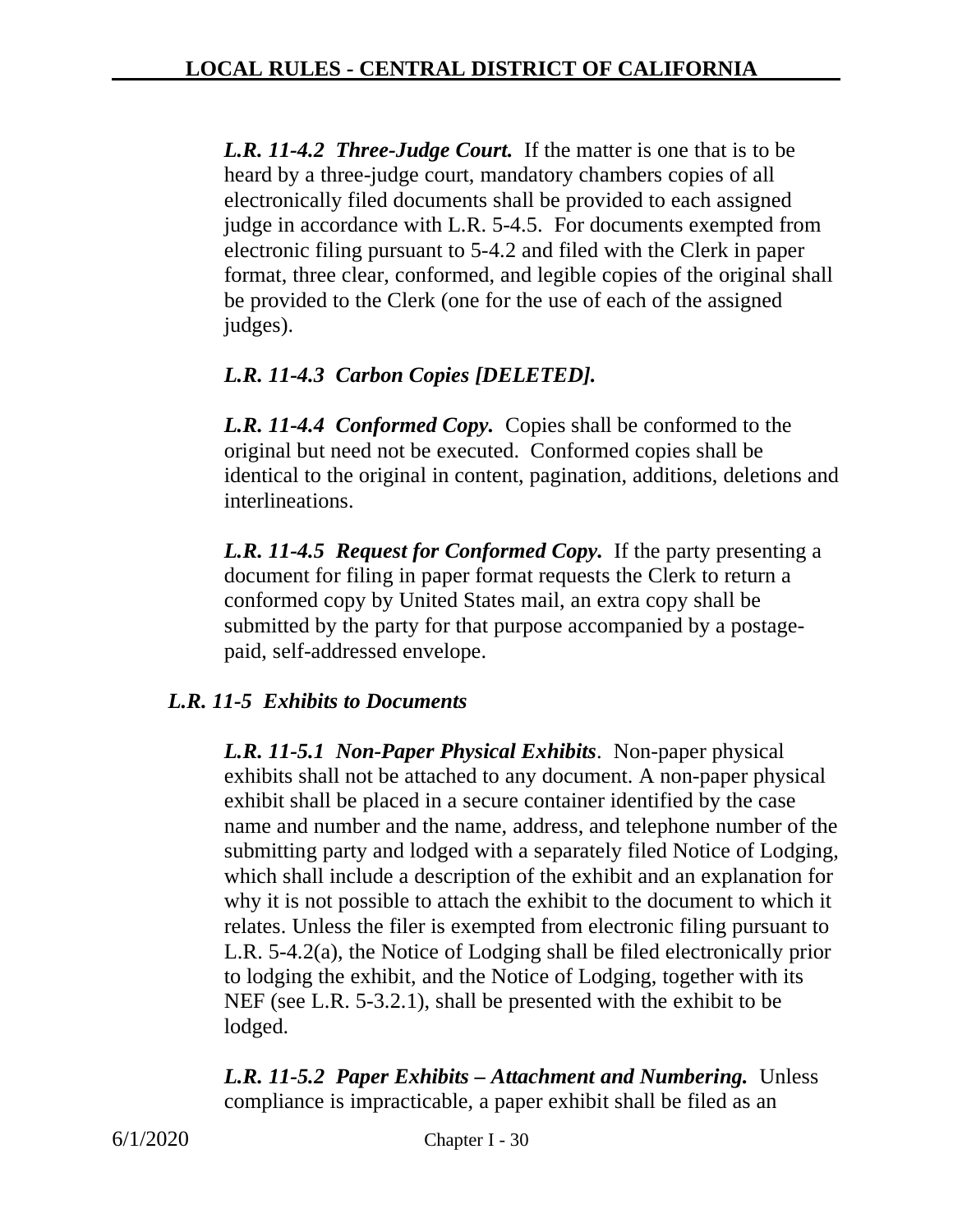attachment to the document to which it relates and shall be numbered at the bottom of each page consecutively to the principal document. Exhibits filed electronically shall comply with this rule unless precluded by L.R. 5-4.3.1.

*L.R. 11-5.3 Exhibit Number.* The exhibit number shall be placed immediately above or below the page number on each page of the exhibit. Exhibits shall be tabbed in sequential order.

*L.R. 11-5.4 Size of Paper.* Whenever possible, exhibits shall be formatted for  $8\frac{1}{2}$  x 11 inch paper, and should be filed in accordance with L.R. 11-5.2. Exhibits that are too large to scan shall be folded in such a manner as not to exceed an  $8\frac{1}{2} \times 11$  inch sheet, and filed with the Clerk in paper format. Unless otherwise exempted from electronic filing pursuant to L.R. 5-4.2(a), the party presenting the exhibits to the Clerk for filing in paper format shall first electronically file a Notice of Manual Filing setting forth the reason(s) why the exhibit cannot be filed electronically. The Notice of Manual Filing, together with its NEF (see L.R. 5-3.2.1), shall be presented with the exhibits to be filed.

*L.R. 11-5.5 Small Exhibits.* An exhibit smaller than 8 ½ x 11 inches shall be attached to an  $8\frac{1}{2} \times 11$  inch sheet.

*L.R. 11-6 Points and Authorities - Trial Briefs - Length*. No memorandum of points and authorities, pre-trial brief, trial brief, or post-trial brief shall exceed 25 pages in length, excluding indices and exhibits, unless permitted by order of the judge.

*L.R. 11-7 Appendices.* Appendices shall not include any matters which properly belong in the body of the memorandum of points and authorities or pre-trial or post-trial brief.

*L.R. 11-8 Table of Contents and Table of Authorities.* Any memorandum of points and authorities or any brief exceeding ten (10) pages in length, excluding exhibits, shall be accompanied by an indexed table of contents setting forth the headings or subheadings contained in the body thereof, and by an indexed table of the cases, statutes, rules, and other authorities cited.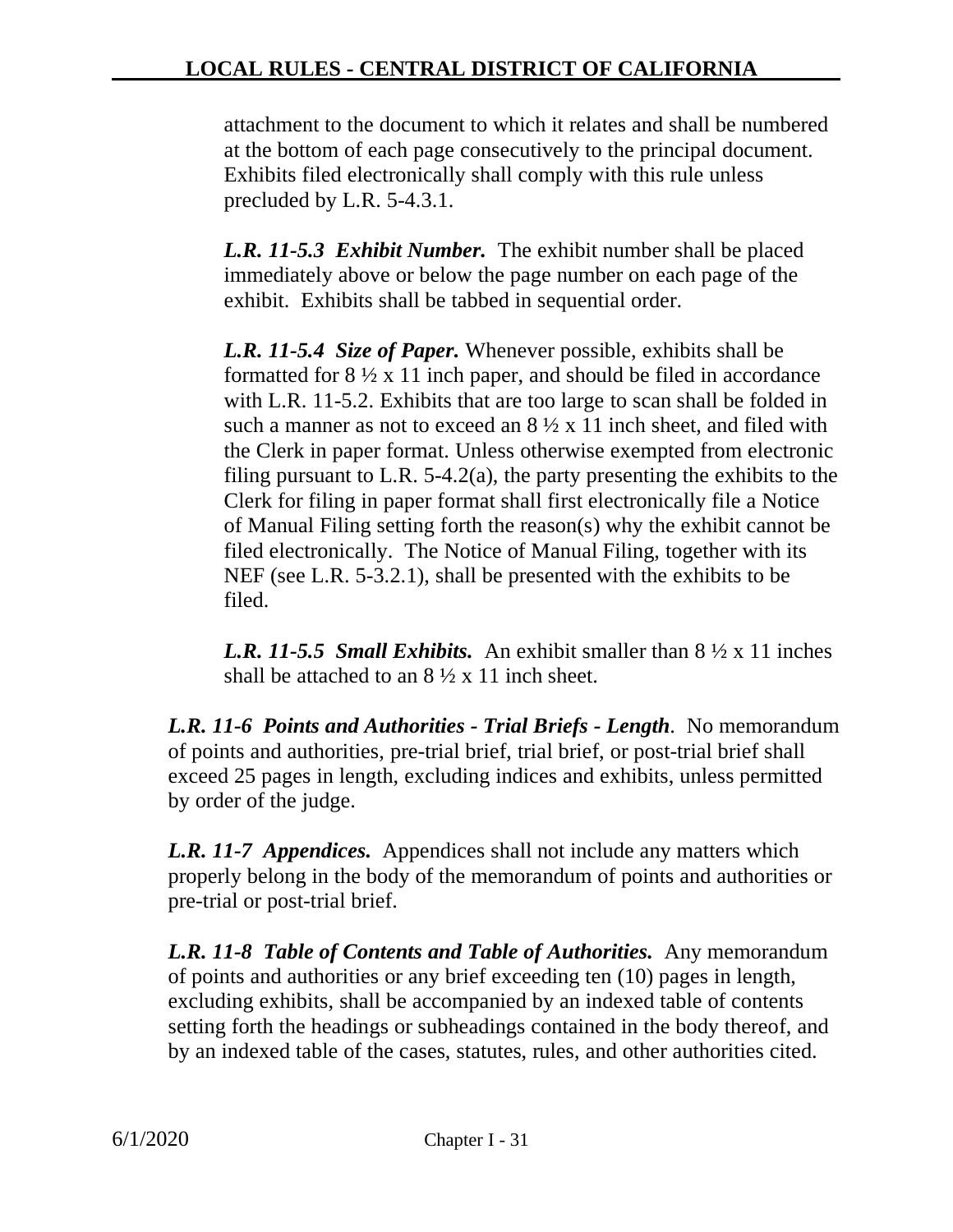*L.R. 11-9 Sanctions*. The presentation to the Court of frivolous motions or opposition to motions (or the failure to comply fully with this rule) subjects the offender at the discretion of the Court to the sanctions of L.R. 83-7.

#### *F.R.Civ.P. 12. DEFENSES AND OBJECTIONS: WHEN AND HOW PRESENTED; MOTION FOR JUDGMENT ON THE PLEADINGS; CONSOLIDATING MOTIONS; WAIVING DEFENSES; PRETRIAL HEARING F.R.Civ.P. 13. COUNTERCLAIM AND CROSSCLAIM F.R.Civ.P. 14. THIRD-PARTY PRACTICE*

# **F.R.Civ.P. 15. AMENDED AND SUPPLEMENTAL PLEADINGS**

*L.R. 15-1 Separate Document.* Any proposed amended pleading must be filed as an attachment to the related motion or stipulation. In addition, unless exempted from electronic filing by L.R.  $5-4.2(a)(1)$ , a party who obtains leave of Court to file an amended pleading must promptly thereafter file the pleading approved by the Court as a separate document in the Court's CM/ECF System.

*L.R. 15-2 Complete Document.* Every amended pleading filed as a matter of right or allowed by order of the Court shall be complete including exhibits. The amended pleading shall not refer to the prior, superseded pleading.

*L.R. 15-3 Date of Service.* An amended pleading allowed by order of the Court shall be deemed served upon the parties who have previously appeared on the date the motion to amend is granted or the stipulation therefor is approved. Service of amended pleadings on a party who has not previously appeared shall be made as provided in L.R. 4.

# *L.R. 15-4 [Deleted]*

### **F.R.Civ.P. 16. PRETRIAL CONFERENCES; SCHEDULING; MANAGEMENT**

*L.R. 16-1 Applicability.* All civil actions or proceedings (including Admiralty) shall be pre-tried pursuant to F.R.Civ.P. 16 unless exempted by this rule or expressly waived in whole or in part by order of the Court.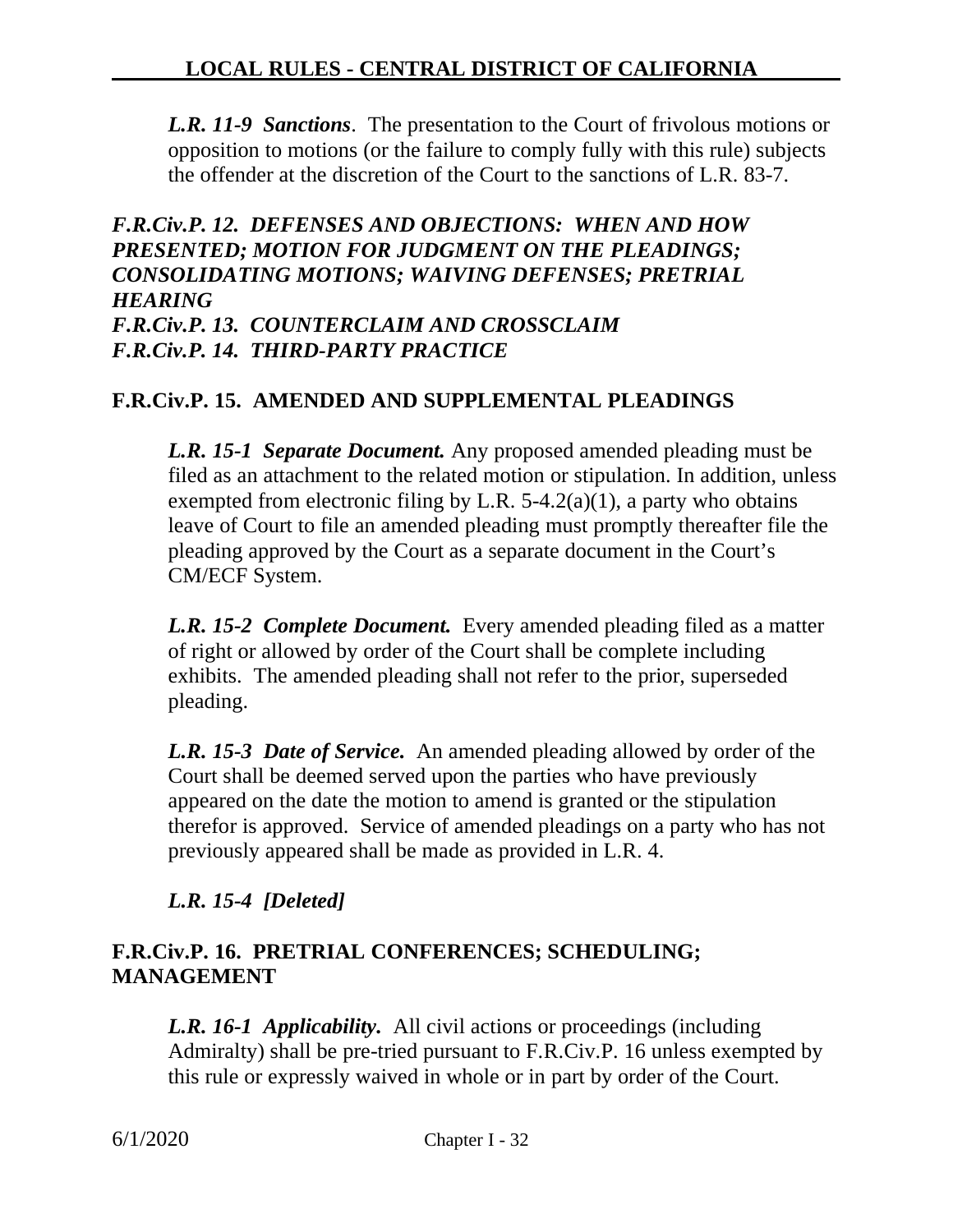*L.R. 16-2 Meeting of Counsel Before Final Pretrial Conference.* At least forty (40) days before the date set for the Final Pretrial Conference, lead trial counsel for the parties shall meet in person and shall accomplish the following:

*L.R. 16-2.1 Subject Matter Jurisdiction.* The parties shall assure themselves that this Court has jurisdiction of the subject matter. If any party questions the existence of subject matter jurisdiction, that party shall raise the issue by motion to be heard prior to the Final Pretrial Conference.

*L.R. 16-2.2 Stipulation to Facts.* The parties shall make every effort to stipulate to facts upon which the parties know or have reason to know there can be no dispute. A stipulation to the existence of a fact does not, unless expressly stated, stipulate to its admissibility in evidence.

*L.R. 16-2.3 Disclosure of Exhibits.* The parties shall disclose all exhibits to be used at trial other than those contemplated to be used solely for impeachment, as set forth in F.R.Civ.P. 26(a)(3)(A)(iii). The disclosures of exhibits shall be filed with the Court as provided in L.R. 16-6. Exhibits shall be marked in accordance with the procedures set forth in L.R. 26-3.

*L.R. 16-2.4 Disclosure of Witnesses.* The parties shall disclose the information required by F.R.Civ.P.  $26(a)(3)(A)(i)$  and (ii) as to witnesses (including expert witnesses) to be called at trial other than those contemplated to be used solely for impeachment. The information shall be filed with the Court as provided in L.R. 16-5.

*L.R. 16-2.5 Expert Witnesses.* The parties shall discuss the status of expert witness designations, expert witnesses, and any issues concerning experts to be raised at the Final Pretrial Conference.

*L.R. 16-2.6 Evidentiary Matters.* The parties shall attempt to resolve any objections to the admission of testimony, documents, or other evidence.

*L.R. 16-2.7 Depositions.* Each party intending to present any evidence by way of deposition testimony shall: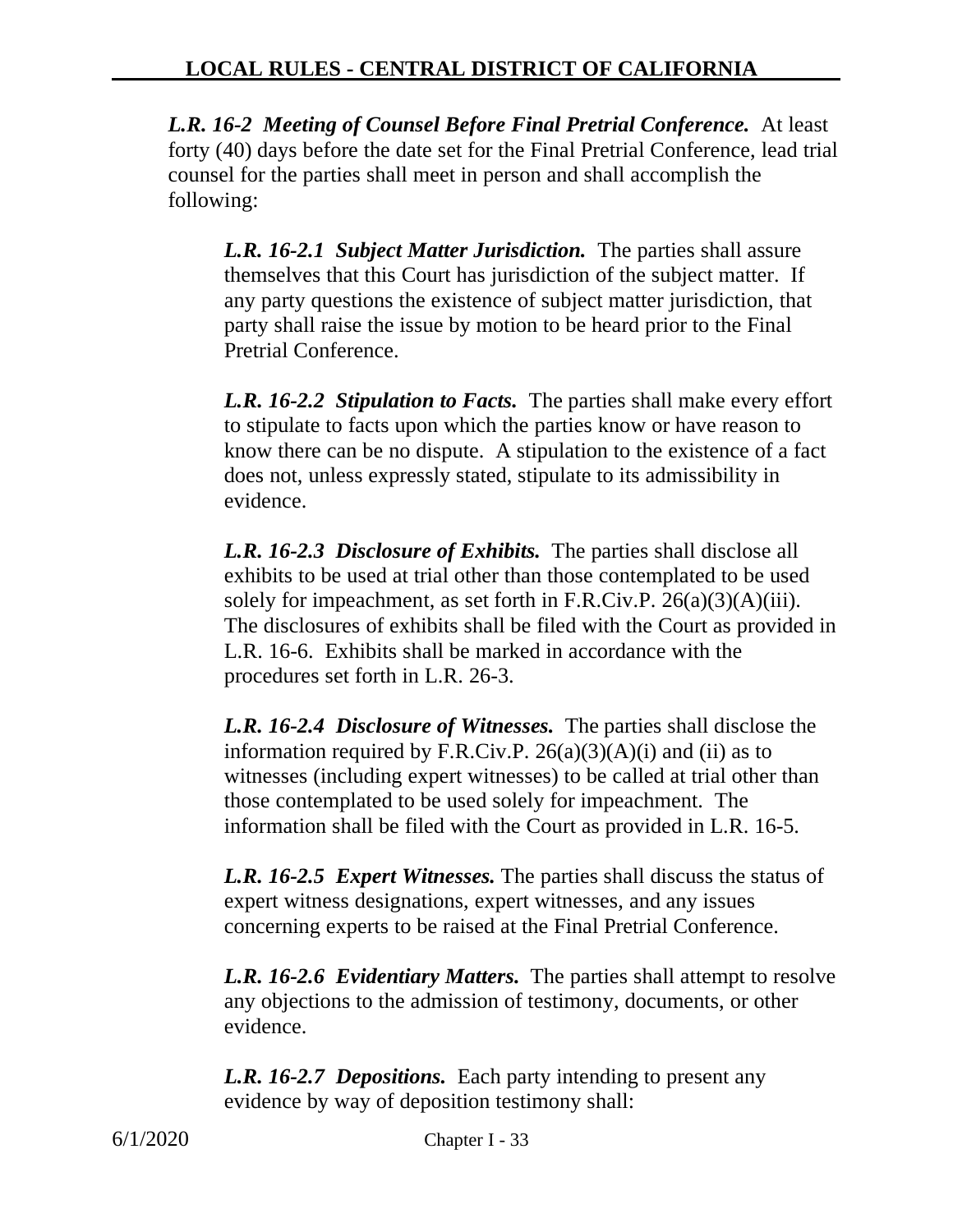- (a) Identify on the original transcript the testimony the party intends to offer by bracketing the questions and answers in the margins. The opposing party shall likewise countermark any testimony that it plans to offer. The parties shall agree between themselves on a separate color to be used by each party which shall be consistently used by that party for all depositions offered in the case.
- (b) Identify any objections to the proffered evidence in the margins of the deposition by briefly stating the ground for the objection.
- (c) At the time of lodging under L.R. 32-1, also serve and file an index of the portions of the deposition offered, stating the pages and lines offered, objections, and the grounds for the objections.

*L.R. 16-2.8 Contentions of Law and Fact*. Each party shall disclose to every other party which of the party's pleaded claims and defenses the party plans to pursue, together with the party's contentions regarding the applicable facts and law.

*L.R. 16-2.9 Settlement.* The parties shall exhaust all possibilities of settlement.

*L.R. 16-3 Disclosure of Graphic and Illustrative Material.* If not already disclosed as a part of the exhibits in accordance with L.R. 16-2.3, the parties shall disclose copies of all graphic or illustrative material to be shown the trier of fact as illustrating the testimony of a witness at least eleven (11) days before trial. Graphic or illustrative material not so disclosed may not be used at trial except by order of the Court on a finding of good cause for the failure to disclose.

*L.R. 16-4 Memorandum of Contentions of Fact and Law.* Not later than twenty-one (21) days before the Final Pretrial Conference, each party shall serve and file a Memorandum of Contentions of Fact and Law. The Memorandum shall include the following parts: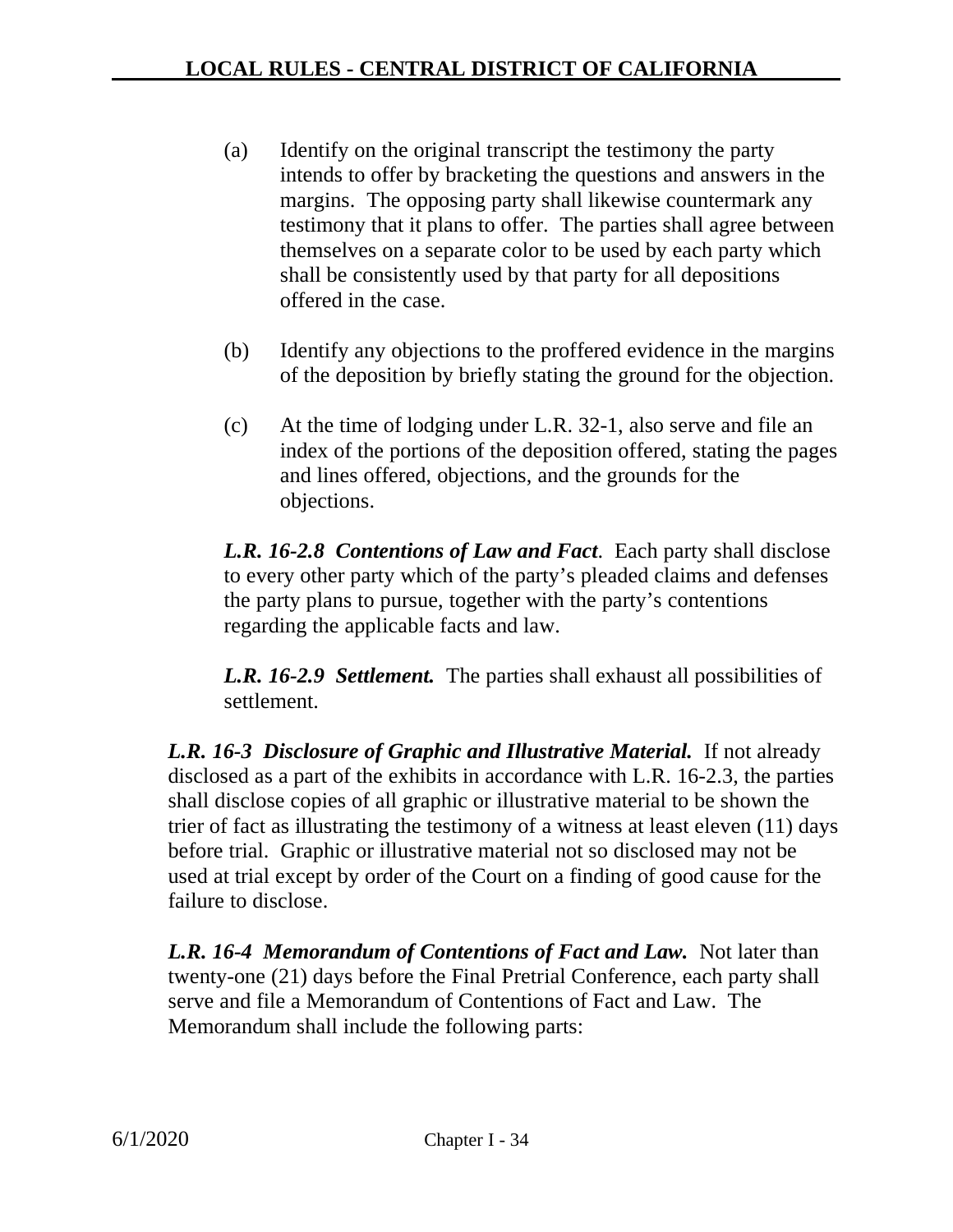#### *L.R. 16-4.1 Claims and Defenses.* The Memorandum shall contain:

(a) A summary statement of the claims Plaintiff has pleaded and plans to pursue. For example:

Claim 1: Defendant A breached his contract with Plaintiff;

Claim 2: Defendant A violated the Americans with Disabilities Act, 42 U.S.C. § 12101 et seq.

(b) The elements required to establish Plaintiff's claims. The elements shall be listed separately for each claim, as found in standard jury instructions or case law. For example:

#### Elements Required to Establish Plaintiff's Claim for Violation of the Americans with Disabilities Act

- 1. Plaintiff has a disability within the meaning of the Americans with Disabilities Act;
- 2. Plaintiff was a qualified individual; and
- 3. Plaintiff's disability was a motivating factor in the decision not to hire Plaintiff.

*See* Ninth Circuit Manual of Model Civil Jury Instructions § 12.1C (2007).

- (c) In Plaintiff's Memorandum, a brief description of the key evidence in support of each of the claims. In Defendant's Memorandum, a brief description of the key evidence in opposition to each of the claims. The evidence should be listed separately for each claim.
- (d) A summary statement of the counterclaims and affirmative defenses Defendant has pleaded and plans to pursue. For example:

Counterclaim 1: Plaintiff conspired with Third Party Defendant C to violate the Sherman Antitrust Act, 15 U.S.C. § 1;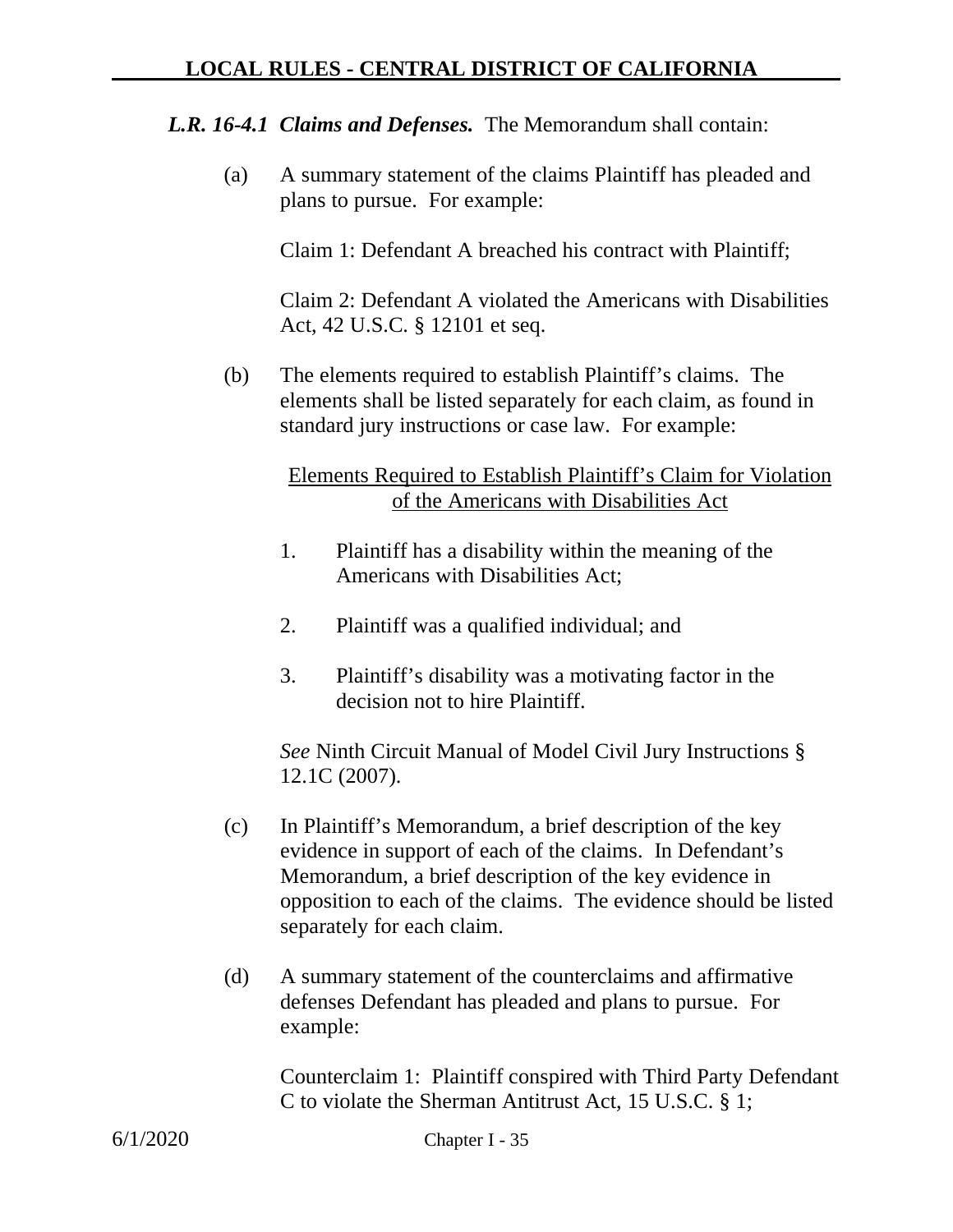Counterclaim 2: Plaintiff breached his fiduciary duty to Defendant.

First Affirmative Defense: Plaintiff's claim for breach of contract is barred by the four-year statute of limitations found in Cal. Civ. Proc. Code § 337.

Second Affirmative Defense: Under the doctrine of *res judicata*, Plaintiff's Complaint is barred by the final judgment entered in Plaintiff v. Smith, Los Angeles Superior Court Case No. 123456 (Judgment entered February 10, 1998).

Third Affirmative Defense: Defendant's decision not to hire Plaintiff was justified by business necessity.

(e) The elements required to establish Defendant's counterclaims and affirmative defenses. The elements shall be listed separately for each claim, as found, for example, in standard jury instructions or case law. For example:

#### Elements Required to Establish Defendant's Affirmative Defense of Business Necessity

- 1. The criterion by which the hiring decision was made was uniformly applied;
- 2. The criterion by which the hiring decision was made is job-related;
- 3. The criterion by which the hiring decision was made is consistent with business necessity;
- 4. The criterion cannot be met by a person with Plaintiff's disability, even with a reasonable accommodation.

*See* Ninth Circuit Manual of Model Civil Jury Instructions § 12.11 (2007).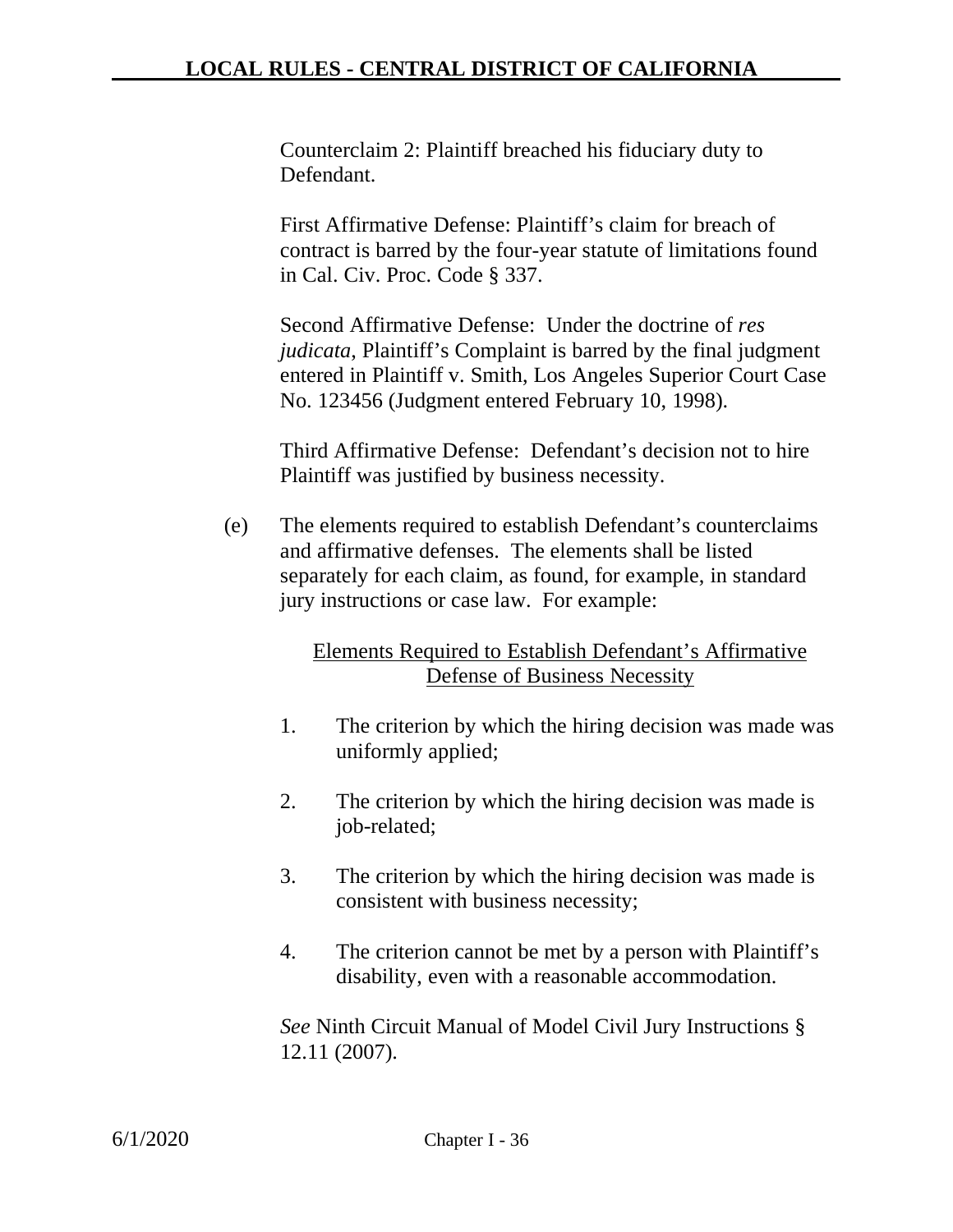- (f) In Defendant's Memorandum, a brief description of the key evidence relied on in support of each counterclaim and affirmative defense. In Plaintiff's Memorandum, a brief description of the key evidence relied on in opposition to each counterclaim and affirmative defense. The evidence should be listed separately for each element of each counterclaim and affirmative defense.
- (g) Similar statements for all third parties.
- (h) Identification of any anticipated evidentiary issues, together with the party's position on those issues; and
- (i) Identification of any issues of law, such as the proper interpretation of a governing statute, which are germane to the case, together with the party's position on those issues.

# *L.R. 16-4.2 [Abrogated].*

*L.R. 16-4.3 Bifurcation of Issues*. The Memorandum shall contain any request for bifurcation of issues and an explanation for the request.

*L.R. 16-4.4 Jury Trial.* The Memorandum shall state whether any issues are triable to a jury as a matter of right and, if so, whether a timely demand for jury has been made, or whether the matter will be tried to the Court (F.R.Civ.P. 38, L.R. 38). If less than all issues are triable to a jury, the issues triable to a jury and to the Court shall be listed separately, with appropriate citation of authorities.

*L.R. 16-4.5 Attorneys' Fees.* If a party claims that attorneys' fees are recoverable, the Memorandum shall discuss the factual and legal basis of such claim.

*L.R. 16-4.6 Abandonment of Issues.* The Memorandum shall identify any pleaded claims or affirmative defenses which have been abandoned.

*L.R. 16-5 Witness List.* Each party shall serve and file under separate cover, at the same time as the Memorandum of Contentions of Fact and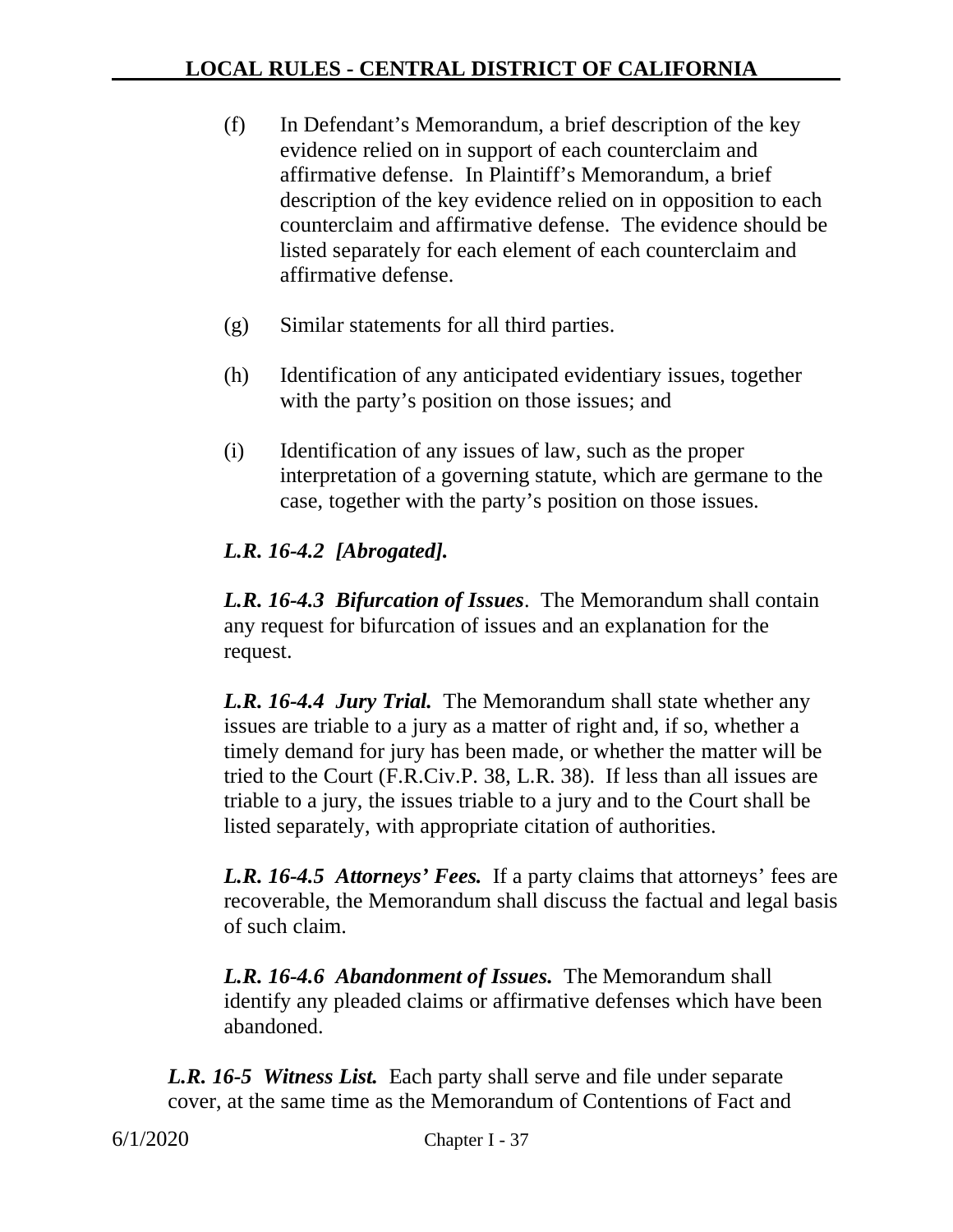Law, a witness list containing the information required by F.R.Civ.P.  $26(a)(3)(A)$ . An asterisk shall be placed next to the names of those witnesses whom the party may call only if the need arises. Any objections to the use under F.R.Civ.P. 32 of a deposition designated under F.R.Civ.P. 26(a)(3)(A) shall be stated in the Final Pretrial Conference Order.

# *L.R. 16-6 Exhibits*

*L.R. 16-6.1 Joint Exhibit List.* Not later than twenty-one (21) days before the Final Pretrial Conference, all parties shall file a joint list of exhibits containing the information required by F.R.Civ.P.  $26(a)(3)(A)(iii)$ . The exhibits shall be listed in numerical order. When an exhibit has been numbered at a deposition, the same number shall be used for that exhibit at trial. If an exhibit has not been marked at a deposition, it shall be given the appropriate number in accordance with the requirements of L.R. 26-3. It is recognized that not all exhibits marked at depositions may be offered at trial so that there may be gaps in the numerical sequence on the exhibit list. An asterisk shall be placed next to the exhibits which a party may offer only if the need arises.

The exhibit list shall be substantially in the form indicated by the following example:

| Case Title:    | Case No.                                                     |            |          |  |
|----------------|--------------------------------------------------------------|------------|----------|--|
|                |                                                              | Date       | Date     |  |
| No. of Exhibit | Description                                                  | Identified | Admitted |  |
| 3              | $1/30/80$ letter<br>from Doe to Roe                          |            |          |  |
| 105            | \$500 check dated<br>$2/3/82$ drawn on<br>Roe payable to Doe |            |          |  |
| $1002*$        | Handwritten notes<br>dated $1/16/80$                         |            |          |  |

[\* An asterisk shall be placed next to the exhibits which a party may offer if the need arises.]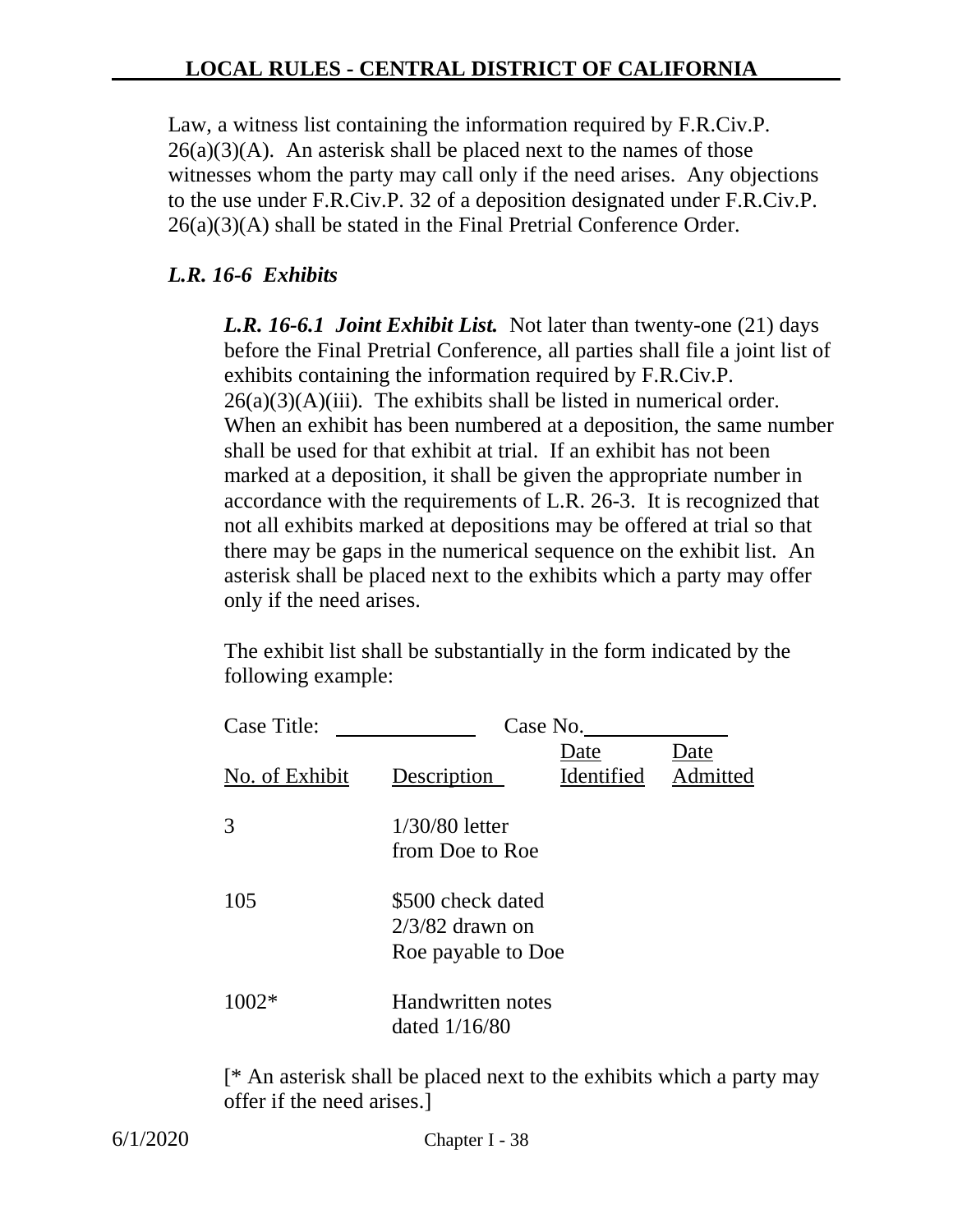*L.R. 16-6.2 Enlarged Copies of Exhibits.* At trial, an enlarged copy of an exhibit may be used with the original exhibit. The enlarged copy shall be given the same number as the original exhibit, with a subdesignation (e.g., Exh. 24A) and shall be returned to counsel by the Clerk at the conclusion of the trial.

*L.R. 16-6.3 Objections to Exhibits.* The list of objections required by F.R.Civ.P. 26(a)(3)(B) shall be included in the proposed Final Pretrial Conference Order. The grounds for all objections shall be stated separately as to each exhibit.

*L.R. 16-6.4 Marking of Exhibits for Trial.* Counsel shall prepare official exhibit tags to be placed on all exhibits for trial. These exhibit tags may be obtained from the Clerk.

*L.R. 16-7 Final Pretrial Conference Order.* A Final Pretrial Conference Order shall be prepared by plaintiff's counsel and signed by all counsel. It is the duty of all counsel to cooperate with plaintiff's counsel in the preparation and submission of the Final Pretrial Conference Order as required by this rule. Failure of counsel to comply shall subject counsel to the sanctions provided by L.R. 83-7 and 28 U.S.C. § 1927.

*L.R. 16-7.1 Lodging.* Plaintiff shall lodge the Final Pretrial Conference Order with the Clerk eleven (11) days before the date set for the Final Pretrial Conference.

*L.R. 16-7.2 Form.* The Final Pretrial Conference Order shall be substantially in the form shown in Pretrial Form No. 1 set forth in Appendix A to these Local Rules.

*L.R. 16-8 Final Pretrial Conference.* Each party appearing at the Final Pretrial Conference shall be represented by the attorney (or the party, if appearing *pro se*) who is then contemplated to have charge of the conduct of the trial on behalf of such party. At the Final Pretrial Conference the Court will consider:

*L.R. 16-8.1 Unserved Parties.* Any party not theretofore dismissed who is unserved at the time of the Final Pretrial Conference will be dismissed from the action without prejudice.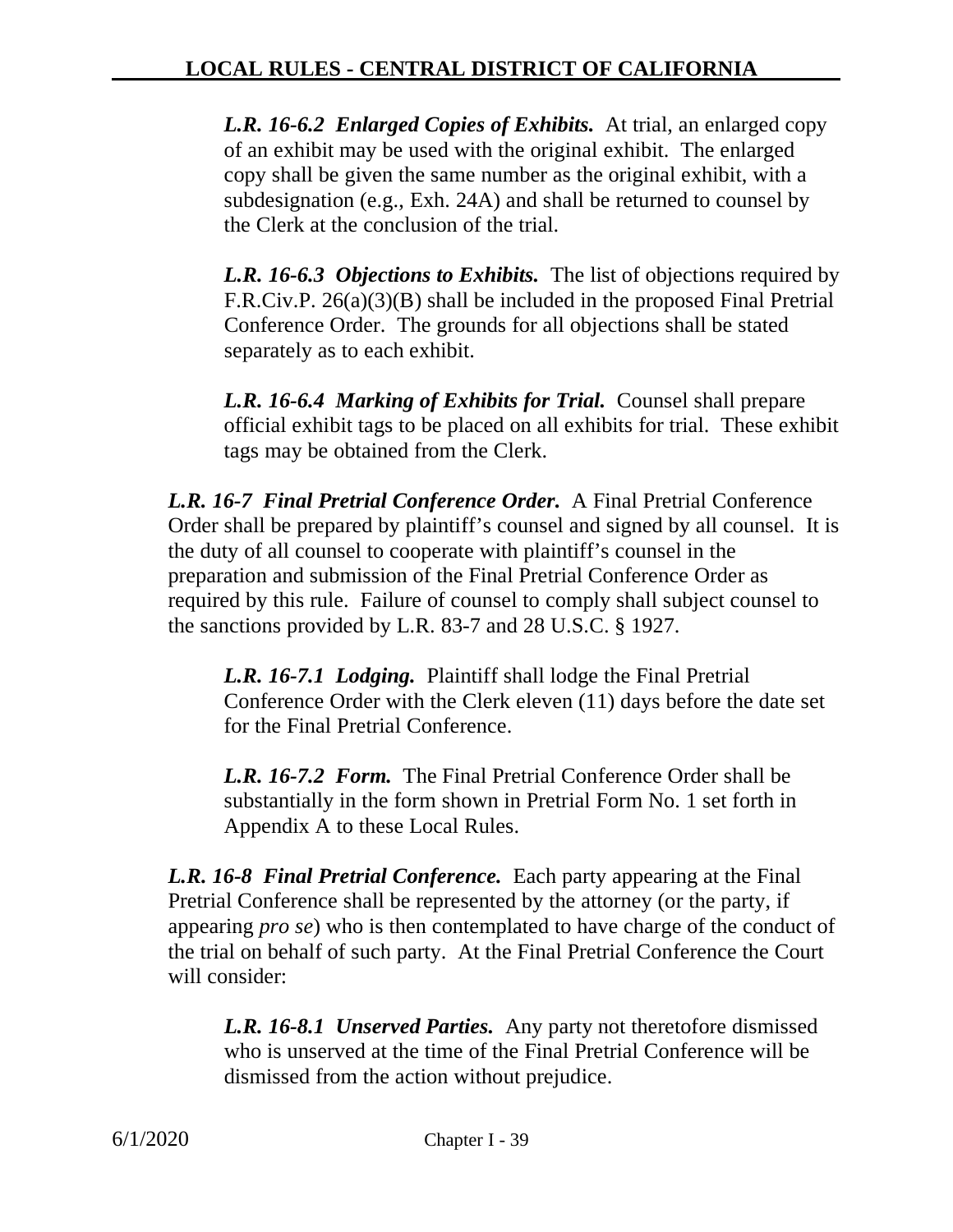*L.R. 16-8.2 Other Matters.* Any matter arising from the Memorandums of Contentions of Fact and Law, Witness or Joint Exhibit Lists, Proposed Final Pretrial Conference Order, or other matter which needs to be addressed.

*L.R. 16-8.3 Setting of Trial Date.* The Court expects that at the Final Pretrial Conference the parties will then be ready to proceed to trial. If not previously set, the trial date shall be set at the earliest date permitted by the Court's calendar.

*L.R. 16-9 Continuances.* No continuance of the Final Pretrial Conference shall be granted merely on the stipulation of the parties. If the Court is satisfied that counsel are preparing the case diligently and that additional time is required to comply with this rule, the Final Pretrial Conference may be continued upon submission of a timely stipulation signed by all counsel setting forth the reasons for the requested continuance. The stipulation also shall describe what has been accomplished in preparing the case for the Final Pretrial Conference. No continuance of the Final Pretrial Conference will be granted unless the stipulation has been lodged before the date upon which the Final Pretrial Conference Order must be lodged with the Court. Counsel shall inform the Clerk immediately by telephone or other expeditious means when a stipulation is to be submitted for continuance of the Final Pretrial Conference.

A motion for continuance of the Final Pretrial Conference may be noticed upon five (5) days' notice to be heard not later than the last Motion Day before the date for which the Final Pretrial Conference has been set.

*L.R. 16-10 Trial Brief.* Unless the Court otherwise orders, at least seven (7) days before trial is scheduled to commence, each party may serve and file a trial brief which may:

- (a) Update the Memorandum of Contentions of Fact and Law by citing newly decided cases;
- (b) Brief such issues as directed by the Court; and
- (c) Reply to the Memorandum of Contentions of Fact and Law of any other party.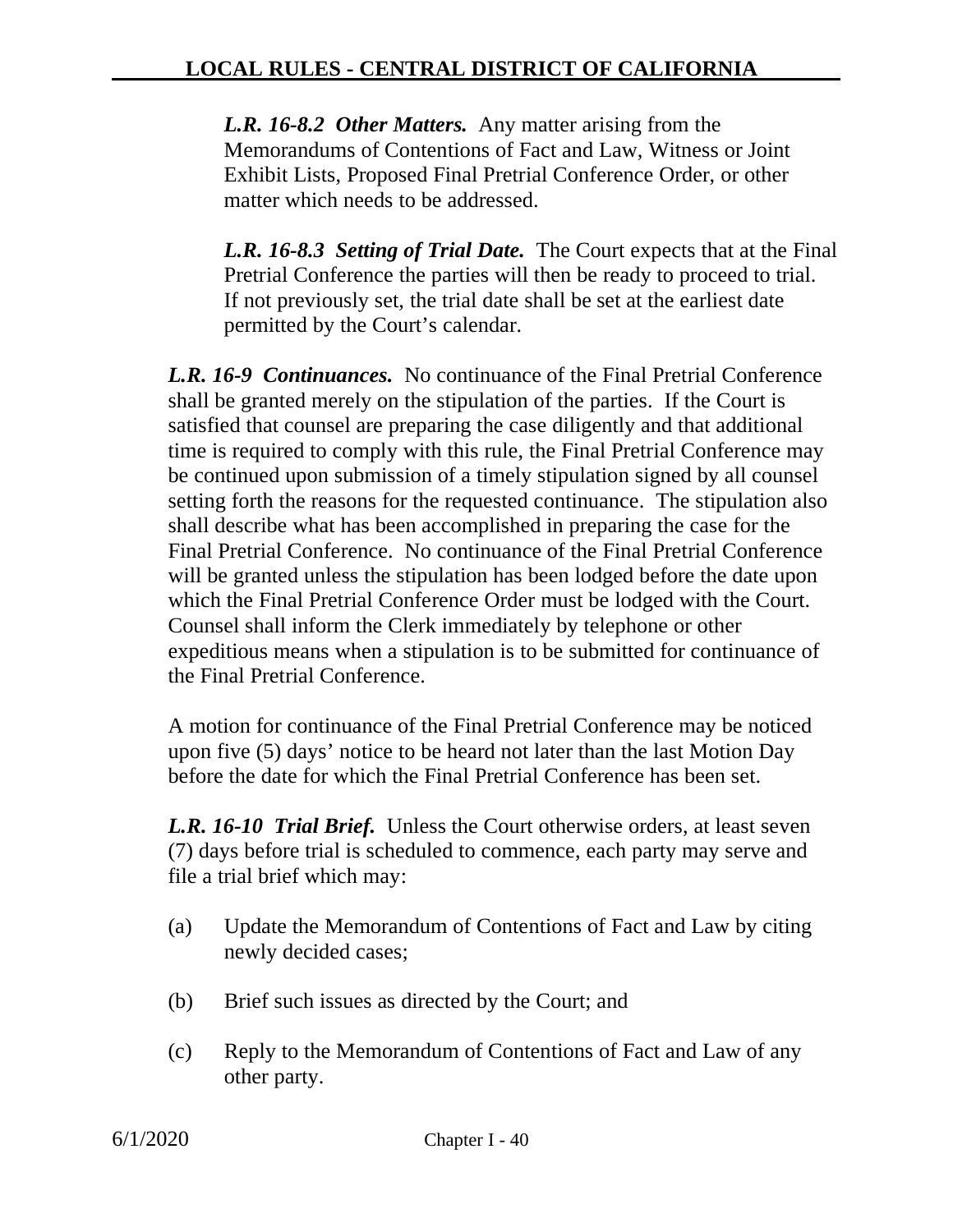*L.R. 16-11 Waiver of Pretrial.* In their report to the Court pursuant to F.R.Civ.P. 26(f), the parties may suggest to the Court that the matter should not be subject to the pretrial procedures in L.R. 16-2 through 16-10, and may request a waiver of those procedures. The report shall explain why counsel request the waiver.

*L.R. 16-11.1 Procedure on Waiver.* If the Court agrees that the case should not be subject to L.R. 16-2 through 16-10, the Court shall so indicate in its scheduling order entered under F.R.Civ.P. 16(b).

*L.R. 16-11.2 Preparation for Trial.* When the Court has granted a waiver of L.R. 16-2 through 16-10, the lead trial attorneys for the parties shall meet thirty (30) days before the date set for commencement of the trial and each party shall file not less than fourteen (14) days before the date set for commencement of the trial:

- (a) A succinct statement of the factual and legal issues;
- (b) Unless otherwise ordered by the Court, in non-jury cases, the direct testimony of all witnesses reasonably available to the party, in declaration or narrative form, who shall be subject to cross examination at trial by the opposing party as provided in L.R. 43-1;
- (c) A witness list;
- (d) An exhibit list;
- (e) Depositions to be used at trial marked as required by L.R. 16- 2.7; and
- (f) A trial brief which provides the theory of the case and statutory or precedential support for the theory together with any unusual evidentiary or legal questions which may be anticipated at trial.

L.R. 16-11.3 Guideline for Granting Waiver. Unless otherwise ordered by the Court, waiver of L.R. 16-2 through 16-10 shall apply only to cases that are realistically estimated to consume no more than two (2) trial days.

*L.R. 16-12 Exemptions.* In the following categories of cases, the Court need not issue a scheduling order or hold a Final Pretrial Conference under F.R.Civ.P. 16: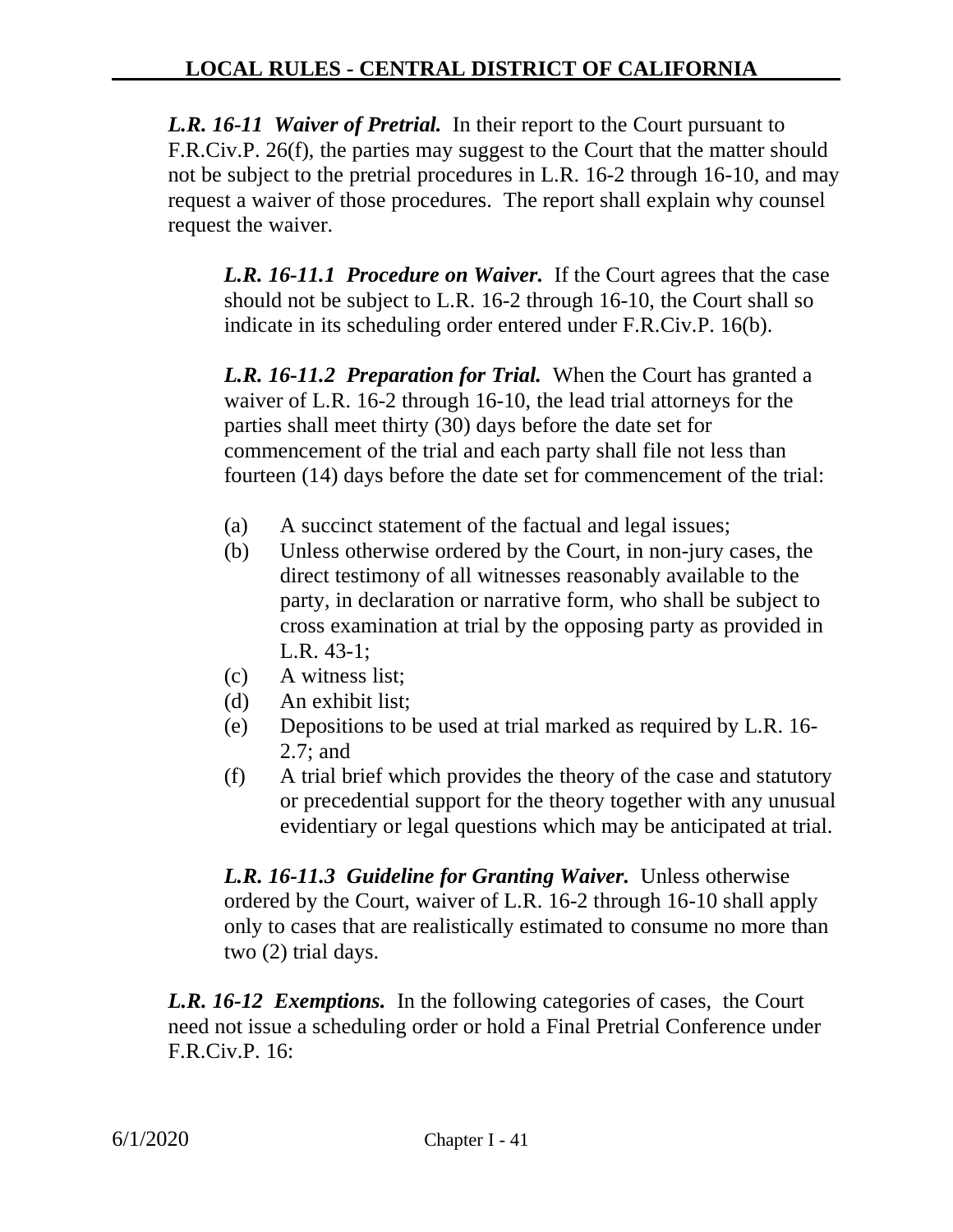- (a) Petitions filed under 28 U.S.C. §§ 2241 et seq., or their functional equivalents;
- (b) Actions for judicial review of a decision by the Commissioner of Social Security under 42 U.S.C. § 405(g);
- (c) Any case in which the plaintiff is appearing pro se, is in custody, and is not an attorney;
- (d) Any case removed to this Court from the small claims division of a state court;
- (e) Appeals from the bankruptcy court;
- (f) Extradition cases;
- (g) Actions to enforce or quash an administrative summons or subpoena; and
- (h) Actions by the United States to collect on a student loan guaranteed by the United States.

*L.R. 16-13 Representation at Conferences.* Each party appearing at any Scheduling or Pretrial Conference held under F.R.Civ.P. 16 shall be represented by the attorney (or the party if appearing pro se) who is then contemplated to have charge of the conduct of the trial on behalf of such party.

*L.R. 16-14 Modification of Scheduling Orders and Pretrial Orders.* Any application to modify an order entered pursuant to F.R.Civ.P. 16 shall be made to the judicial officer who entered the order.

*L.R. 16-15 Policy Re Settlement & ADR.* It is the policy of the Court to encourage disposition of civil litigation by settlement when such is in the best interest of the parties. The Court favors any reasonable means to accomplish this goal. Nothing in this rule shall be construed to the contrary. The parties are urged first to discuss and to attempt to reach settlement among themselves without resort to these procedures. It is also the policy of the Court that unless an Alternative Dispute Resolution (ADR) Procedure is selected by the parties, the judge assigned to preside over the civil case (the trial judge) may participate in facilitating settlement.

*L.R. 16-15.1 Proceedings Mandatory.* Unless exempted by the trial judge, the parties in each civil case shall participate in one of the ADR Procedures set forth in this rule or as otherwise approved by the trial judge.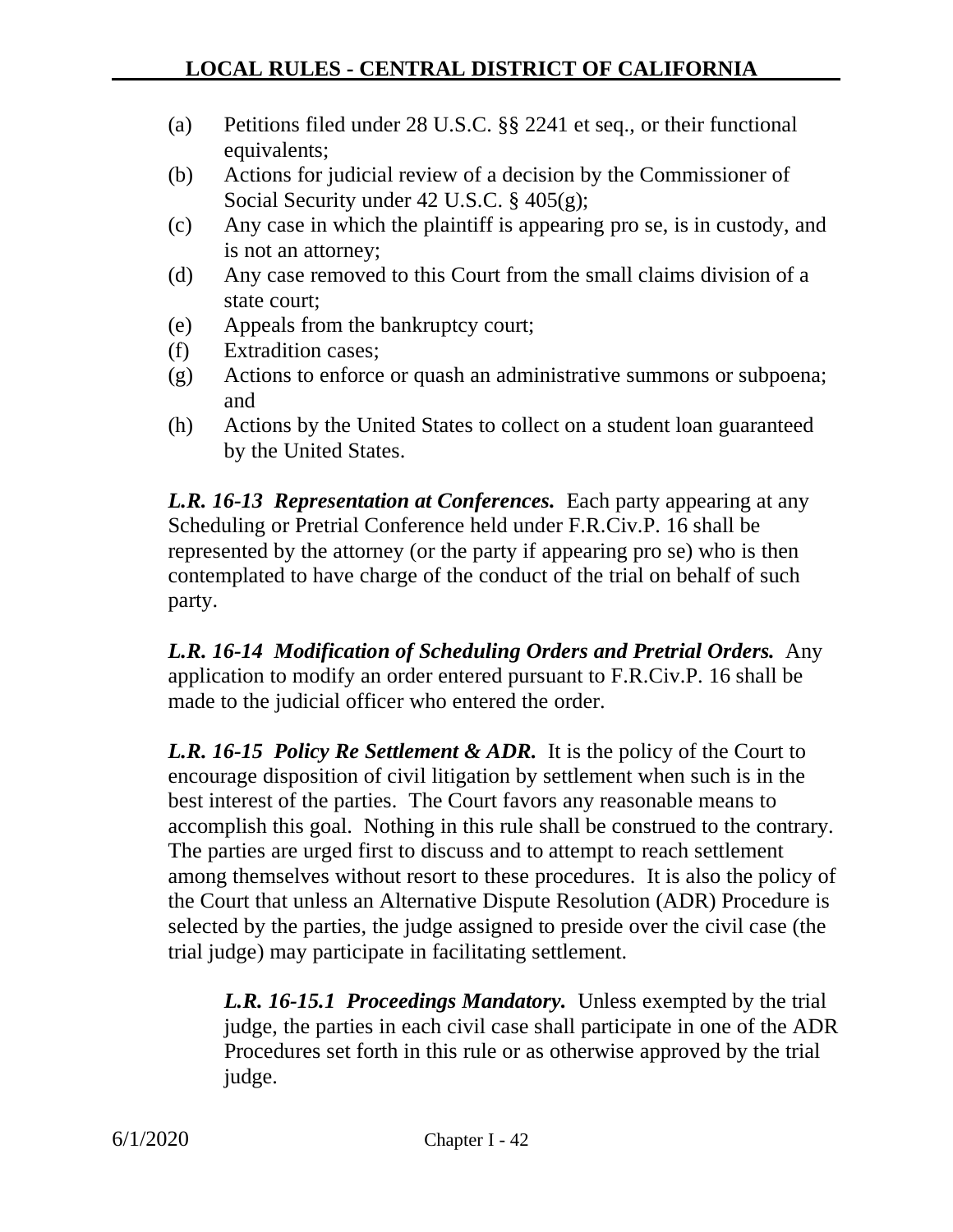*L.R. 16-15.2 Time for Proceedings.* Except as otherwise ordered by the Court, a Request: ADR Procedure Selection, signed by counsel for both sides, shall be filed with the parties' F.R.Civ.P. 26(f) report. Unless otherwise ordered, no later than forty-five (45) days before the Final Pretrial Conference, the parties shall participate in the ADR process approved by the Court.

*L.R. 16-15.3 Court-Ordered Proceedings.* If the parties do not file a timely Request: ADR Procedure Selection, the trial judge may order the parties to participate in any of the ADR Procedures set forth in this rule.

### *L.R. 16-15.4 Suggested ADR Procedures*

ADR PROCEDURE NO. 1 - The parties shall appear before the district judge or magistrate judge assigned to the case for such settlement proceedings as the judge may conduct or direct.

ADR PROCEDURE NO. 2 - The parties shall appear before a neutral selected from the Court's Mediation Panel.

ADR PROCEDURE NO. 3 - The parties shall participate in a private dispute resolution proceeding.

*L.R. 16-15.5 Requirements for ADR Procedures.* With the exception of subsection (a) which applies only to settlement proceedings before a district judge or magistrate judge, the following requirements shall apply to all ADR Procedures unless otherwise ordered by the settlement judge or the neutral:

(a) STATEMENT OF CASE - The parties shall submit in writing to the settlement judge, in camera (but not file), a confidential settlement statement (not to exceed five (5) pages) setting forth the party's statement of the case and the party's settlement position, including the last offer or demand made by that party and a separate statement of the offer or demand the party is prepared to make at the settlement conference. This confidential settlement statement shall be delivered to the settlement judge at least five (5) days before the date of the conference.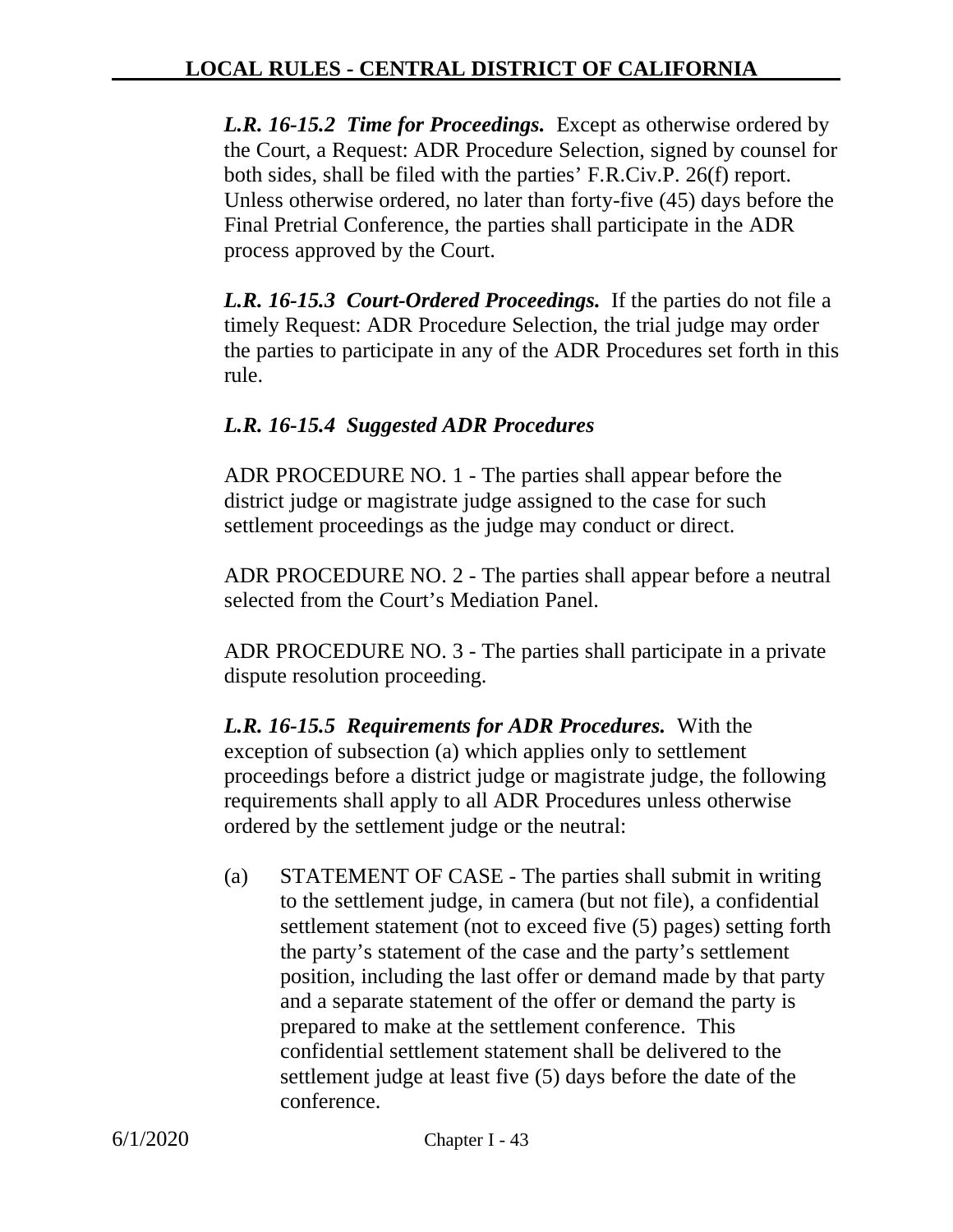- (b) APPEARANCE BY PARTY Each party shall appear at the settlement proceeding in person or by a representative with final authority to settle the case, which in the case of lawsuits brought by or against the United States or any of its agencies as a party, shall involve the attendance of an attorney charged with responsibility for the conduct of the case and who has final settlement authority as provided by his or her superiors. A corporation or other non-governmental entity satisfies this attendance requirement if represented by a person who has final settlement authority and who is knowledgeable about the facts of the case. Representatives of insurers with decision-making authority are required to attend settlement proceedings, unless personal attendance is excused by the settlement officer. At the discretion of the settlement officer, and only with the settlement officer's express authorization, parties residing outside the District may have a representative with final settlement authority available by telephone during the entire proceeding, in lieu of personal appearance.
- (c) APPEARANCE BY LEAD TRIAL ATTORNEY Each party shall be represented at the settlement proceeding by the attorney who is expected to try the case, unless excused by the settlement officer.
- (d) PREPARATION BY PARTY Each party shall have made a thorough analysis of the case prior to the settlement proceeding and shall be fully prepared to discuss all economic and noneconomic factors relevant to a full and final settlement of the case.

*L.R. 16-15.6 Optional Requirements for ADR Procedures*. In settlement proceedings before a district judge or magistrate judge, any of the following procedures may be required:

- (a) An opening statement by each counsel.
- (b) With the agreement of the parties, a "summary" or "mini-trial," tried either to the settlement officer or to a mock jury.
- (c) Presentation of the testimony, summary of testimony or report of expert witnesses.
- (d) A closing argument by each counsel.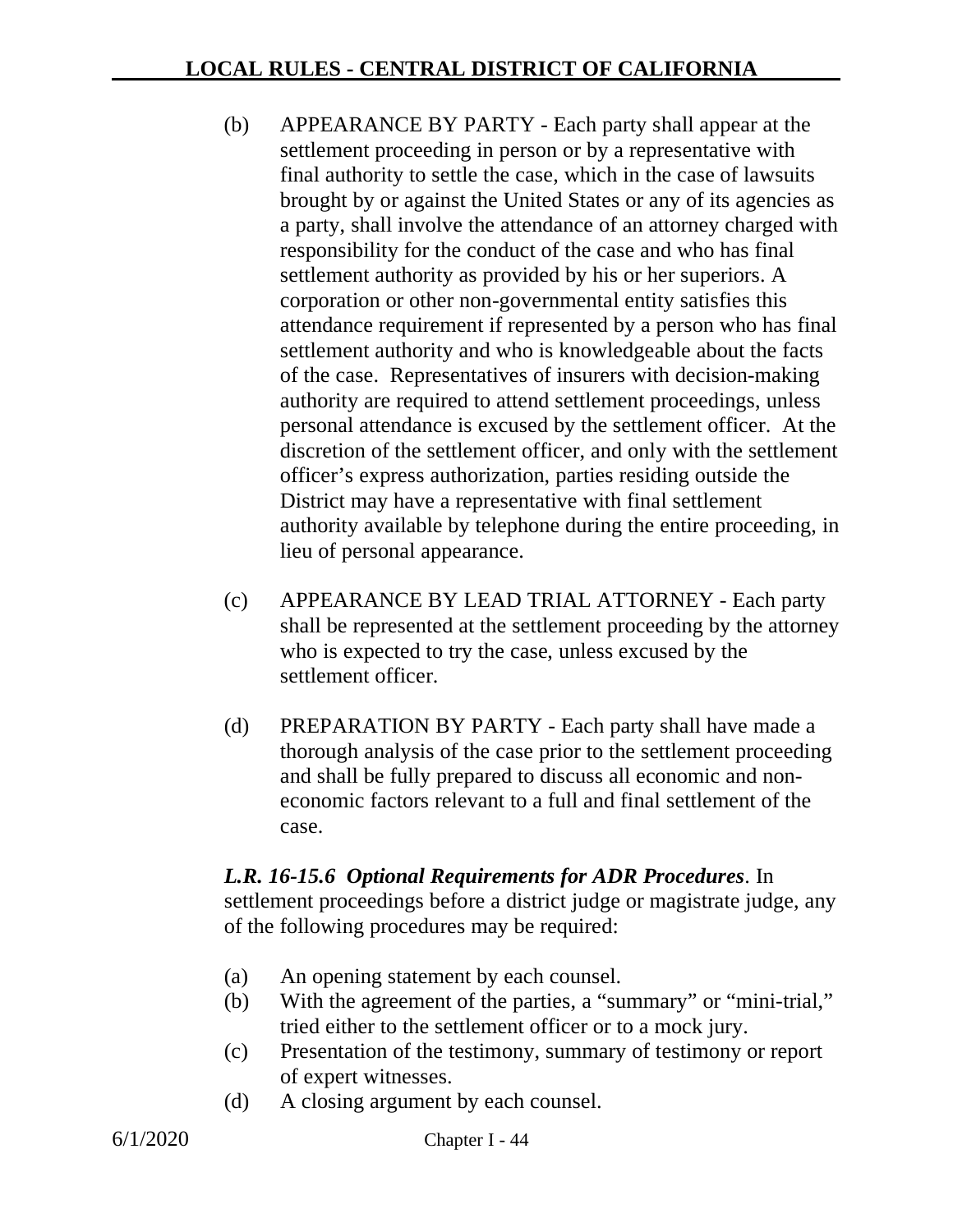(e) Any combination of the foregoing.

*L.R. 16-15.7 Report of Settlement.* If a settlement is reached, counsel shall (a) immediately report the settlement to the trial judge's courtroom deputy clerk; and (b) timely memorialize the terms of the settlement.

*L.R. 16-15.8 Confidentiality.* This rule applies only to ADR Procedure No. 2, mediations conducted by the Court's Mediation Panel.

- (a) CONFIDENTIAL TREATMENT Except as provided in subsection (b) of this local rule, this Court, the mediator, all counsel and parties, and any other persons attending the mediation shall treat as "confidential information" the contents of the written mediation statements, any documents prepared for the purpose of, in the course of, or pursuant to the mediation, anything that happened or was said relating to the subject matter of the case in mediation, any position taken, and any view of the merits of the case expressed by any participant in connection with any mediation. "Confidential information" shall not be:
	- (1) disclosed to anyone not involved in the litigation;
	- (2) disclosed to the assigned judges; or
	- (3) used for any purpose, including impeachment, in any pending or future proceeding in this Court or any other forum.
- (b) LIMITED EXCEPTIONS TO CONFIDENTIALITY This rule does not prohibit:
	- (1) disclosures as may be stipulated by all parties and the mediator;
	- (2) disclosures as may be stipulated by all parties, without the consent of the mediator, for use in a subsequent confidential ADR or settlement proceeding;
	- (3) a report to or an inquiry by the ADR Judge regarding a possible violation of policies and procedures governing the ADR program;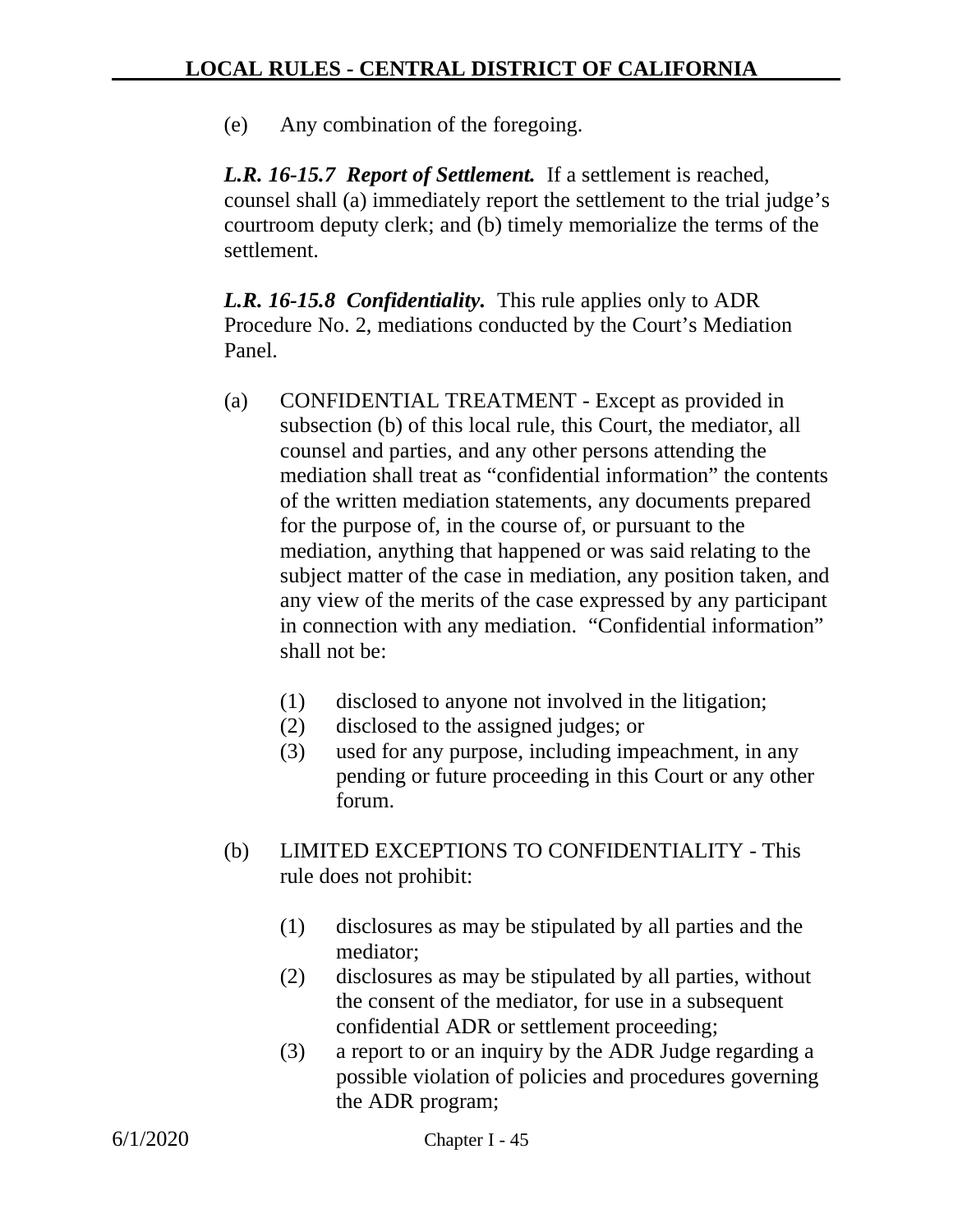- (4) the mediator from discussing the mediation process with the Court's ADR staff, who shall maintain the confidentiality of the process;
- (5) any participant or the mediator from responding to an appropriate request for information duly made by persons authorized by the Court to monitor or evaluate the Court's ADR program;
- (6) disclosures as are required by General Order, related ADR forms, and as otherwise required by law; or
- (7) in an action or proceeding to enforce a settlement, the admission of a written settlement agreement or a settlement placed on the record, reached as a result of mediation.
- (c) CONFIDENTIALITY AGREEMENT The mediator may ask the parties and all persons attending the mediation to sign a confidentiality agreement on a form provided by the Court and available on the court website. The confidentiality provisions of this section apply regardless of whether a confidentiality agreement is signed.
- (d) SCOPE Nothing in this rule is intended to limit any applicable privilege or rule of evidence designed to protect mediation confidentiality, and any such broader protection shall control if applicable.

*L.R. 16-15.9 Rule Non-Exclusive.* Nothing in this rule shall preclude or replace any settlement practice used by any district judge or magistrate judge of the Court. The provisions of this rule are not exclusive and nothing in this rule shall preclude any district judge or magistrate judge of the Court from dispensing with any provision of this rule as to any case or category of cases, as the judge, in his or her discretion, determines to be appropriate.

# **IV. PARTIES**

### **F.R.Civ.P. 17. PLAINTIFF AND DEFENDANT; CAPACITY; PUBLIC OFFICERS**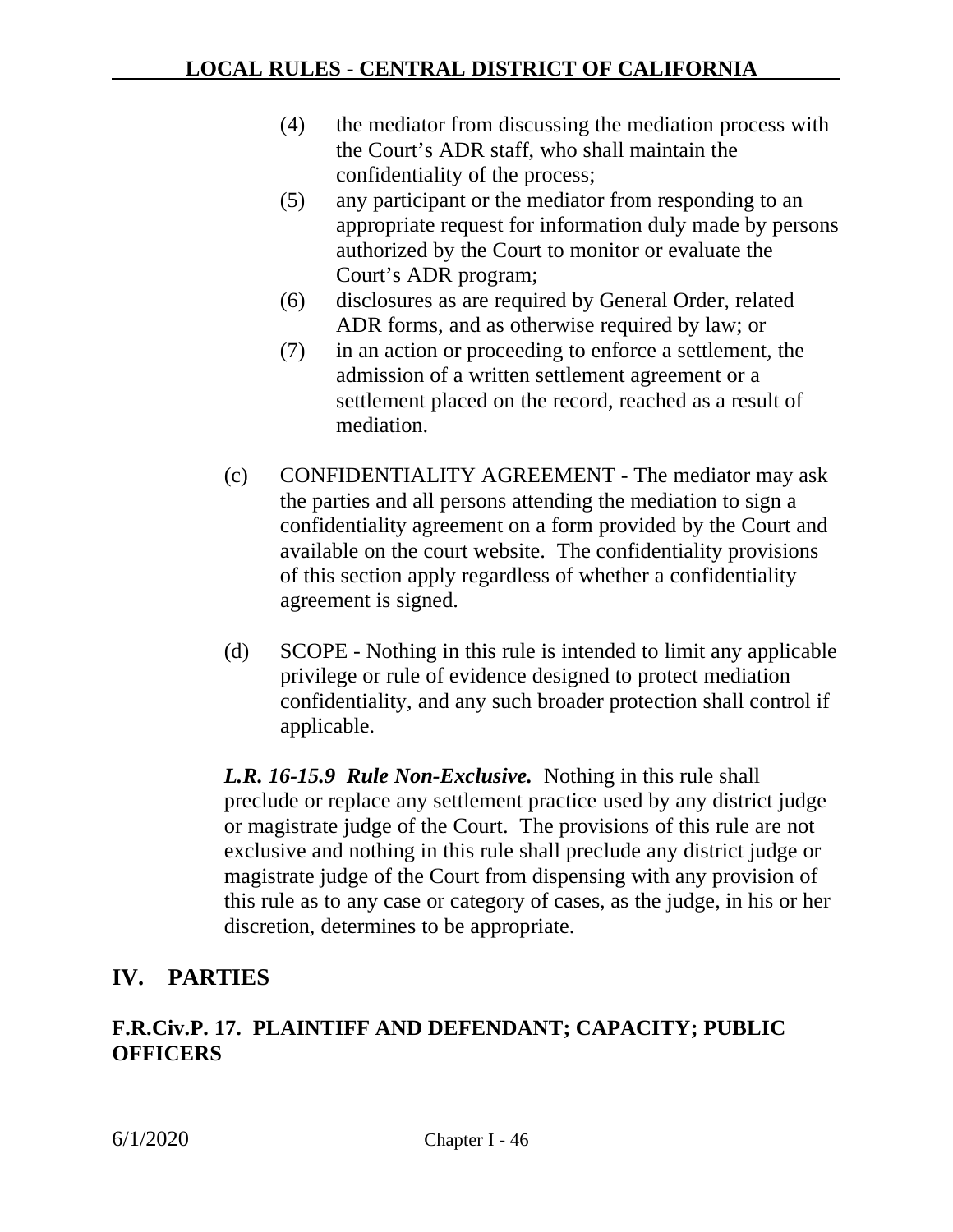#### *L.R. 17-1 Minors or Incompetents*

*L.R. 17-1.1 Minors or Incompetents - Appointment of Guardian Ad Litem.* When the appointment of a guardian ad litem is required by F.R.Civ.P. 17(c)(2), a relative or friend of the minor or incompetent person, the minor if age 14 or over, or other suitable person must file a Petition for the Appointment of a Guardian Ad Litem at the time of the minor's or incompetent person's first appearance.

*L.R. 17-1.2 Minors or Incompetents - Settlement of Claim of Minor or Incompetent.* No claim in any action involving a minor or incompetent person shall be settled, compromised, or dismissed without leave of the Court embodied in an order, judgment, or decree.

#### *L.R. 17-1.3 Minors or Incompetents - Settlement of Claim*

*Procedure.* Insofar as practicable, hearings on petitions to settle, compromise, or dismiss a claim in an action involving a minor or incompetent person shall conform to Cal. Civ. Proc. Code § 372 and California Rule of Court 3.1384.

*L.R. 17-1.4 Minors or Incompetents - Attorney's Fees.* In all actions involving the claim of a minor or incompetent person, whether resolved by settlement or judgment after trial, the Court shall fix the amount of attorney's fees.

*L.R. 17-1.5 Minors or Incompetents - Judgment or Settlement Funds.* All monies or property recovered on behalf of a minor or incompetent person, either by settlement or judgment, shall be paid into the registry of the Court unless otherwise ordered by the Court. All monies received by the Clerk representing a settlement or judgment on behalf of a minor or incompetent person shall be deposited by the Clerk in accordance with L.R. 67-1 and 67-2.

*L.R. 17-1.6 Minors or Incompetents - Disbursement of Funds.* All monies or property deposited with the Clerk pursuant to L.R. 17-1.5 shall be disbursed by the Clerk only in accordance with an order of the Court.

*L.R. 17-1.6.1 Conformance to State Law.* Unless otherwise ordered by the Court, disbursement of funds of California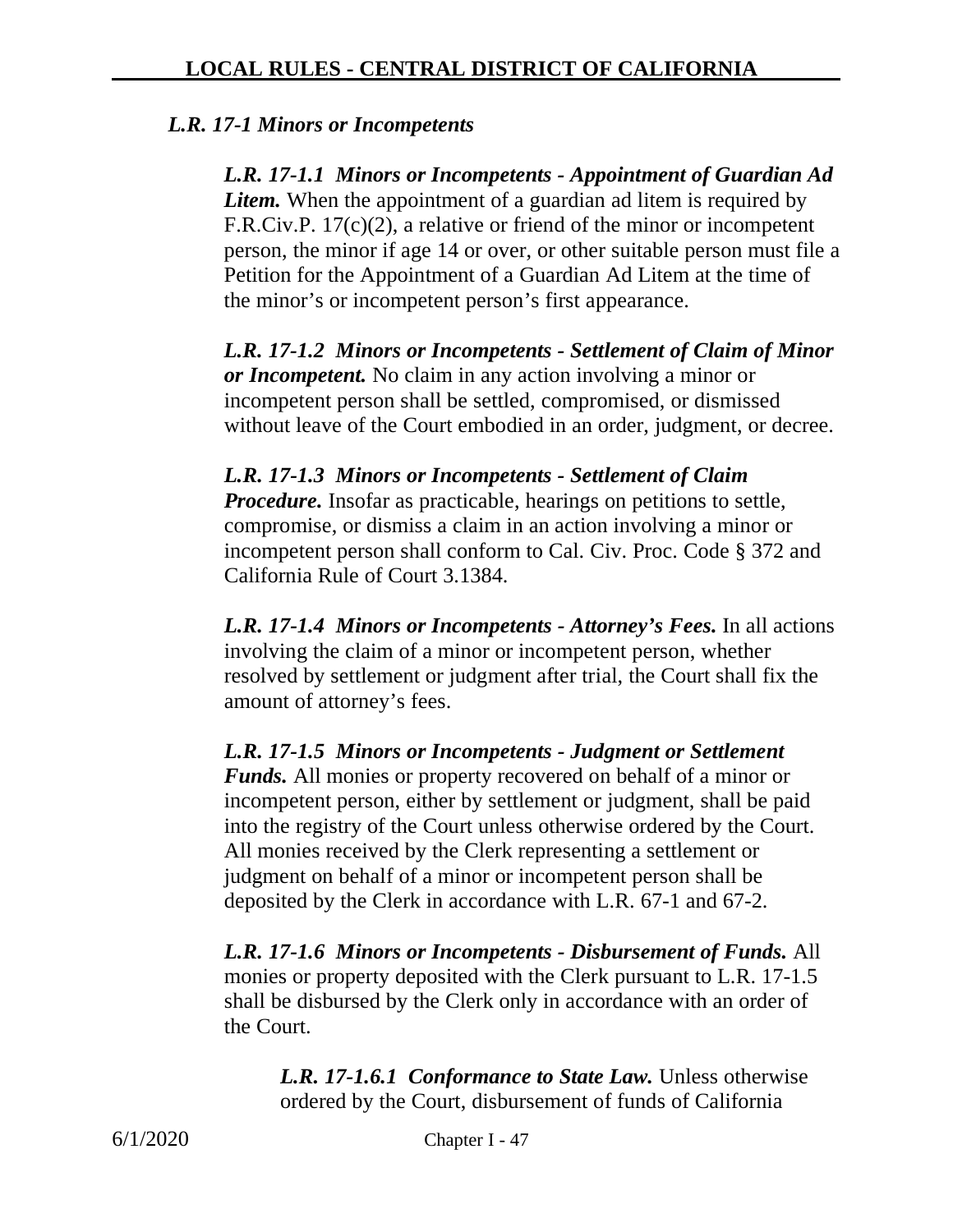residents or foreign nationals under this L.R.17-1.6 shall be made by the Clerk in accordance with the provisions of California Probate Code §§ 3600 *et seq*. If the minor, incompetent person, guardian, custodian, or parent is a resident of a state of the United States other than California, the funds or property shall be disbursed pursuant to restrictions of the state of residence similar to the provisions of California Probate Code §§ 3600 *et seq*.

*L.R. 17-1.7 Minors or Incompetents - Letters of Guardianship or Custody - Bond.* Before any funds or property are ordered distributed to any guardian or custodian, the following documents shall be filed with this Court:

(a) A certified copy of letters of guardianship or an order of appointment as custodian of the estate of an incompetent; and

(b) A certificate by a state court certifying that a surety bond has been filed by the guardian or custodian in a sum at least equal to the amount of money or value of property to be distributed.

*L.R. 17-1.7.1 Corporate Guardian.* If letters of guardianship or an order of appointment as custodian of the estate of an incompetent person have been issued to a corporate guardian authorized by state law to so act, no certificate showing filing of a bond shall be necessary.

# *F.R.Civ.P. 18. JOINDER OF CLAIMS*

# **F.R.Civ.P. 19. REQUIRED JOINDER OF PARTIES**

*L.R. 19-1 Fictitiously Named Parties.* No complaint or petition shall be filed that includes more than ten (10) Doe or fictitiously named parties.

*L.R. 19-2 Misjoinder.* No complaint or petition alleging violation of copyright, patent or trademark shall contain causes of action of different owners claiming violation of different copyrights, patents or trademarks, unless the complaint or petition is accompanied by a declaration of counsel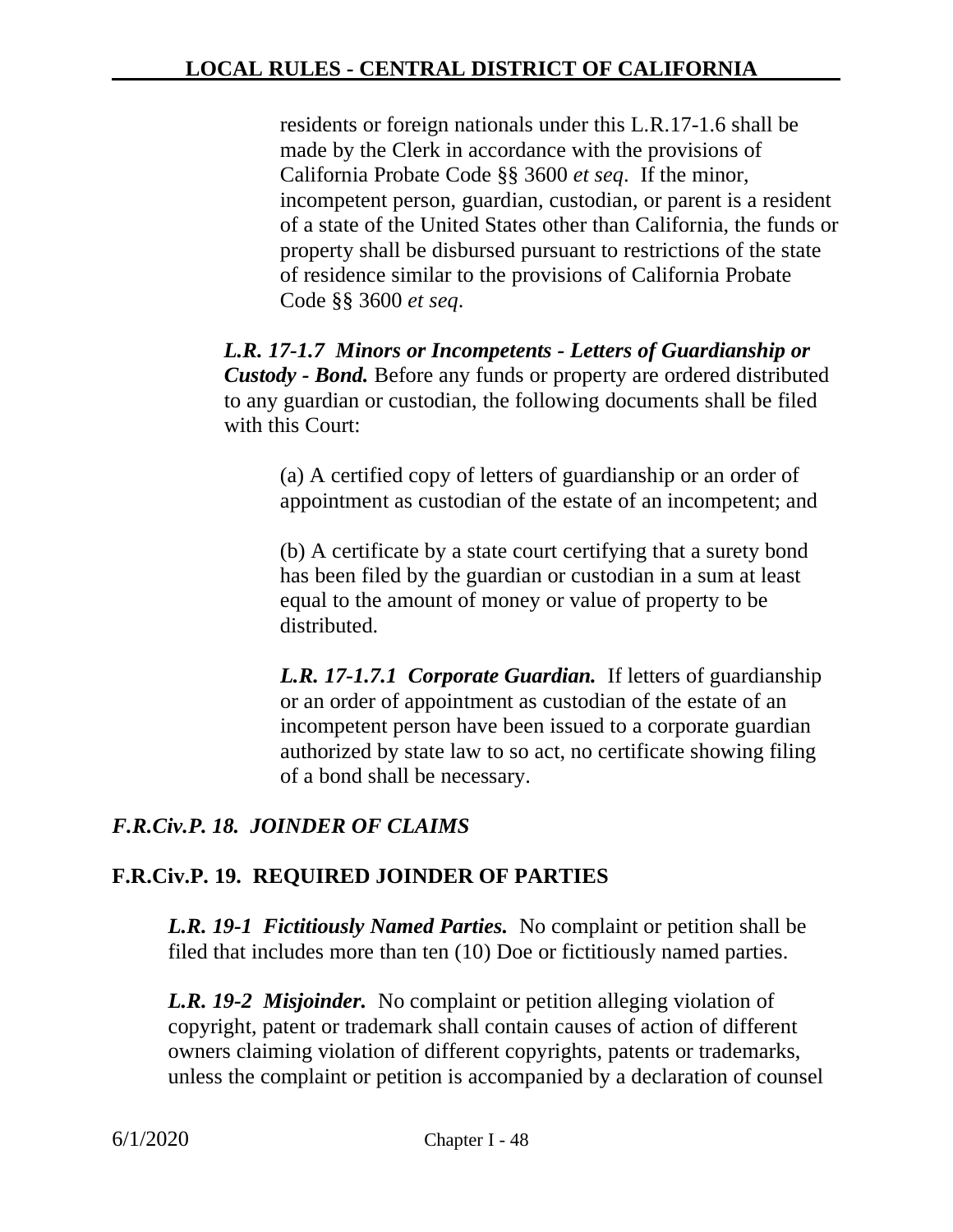setting forth grounds showing that the interests of justice will be advanced, and a multiplicity of actions avoided, by such joinder.

#### *F.R.Civ.P. 20. PERMISSIVE JOINDER OF PARTIES F.R.Civ.P. 21. MISJOINDER AND NONJOINDER OF PARTIES F.R.Civ.P. 22. INTERPLEADER*

### **F.R.Civ.P. 23. CLASS ACTIONS**

*L.R. 23-1 Caption.* The title of any pleading purporting to commence a class action shall include the legend: "(Title of Pleading) Class Action."

*L.R. 23-2 Class Allegations.* Any pleading purporting to commence a class action shall contain a separate section entitled "Class Action Allegations." The information required in L.R. 23-2.1 and 23-2.2 shall be set forth in that section.

*L.R. 23-2.1 Statutory Reference.* The section shall contain a reference to the portion or portions of F.R.Civ.P. 23 under which it is contended that the suit is properly maintainable as a class action.

*L.R. 23-2.2 Class Action Requisites.* The section shall contain appropriate allegations thought to justify the action's proceeding as a class action, including, but not limited to:

- (a) The definition of the proposed class;
- (b) The size (or approximate size) of the proposed class;
- (c) The adequacy of representation by the representative(s) of the class;
- (d) The commonality of the questions of law and fact;
- (e) The typicality of the claims or defenses of the representative(s) of the class;
- (f) If proceeding under F.R.Civ.P. 23(b)(3), allegations to support the findings required by that subdivision; and
- (g) The nature of notice to the proposed class required and/or contemplated.

*L.R. 23-3 Certification.* At the earliest possible time after service of a pleading purporting to commence a class action other than an action subject to the Private Securities Litigation Reform Act of 1995, P.L. 104-67, 15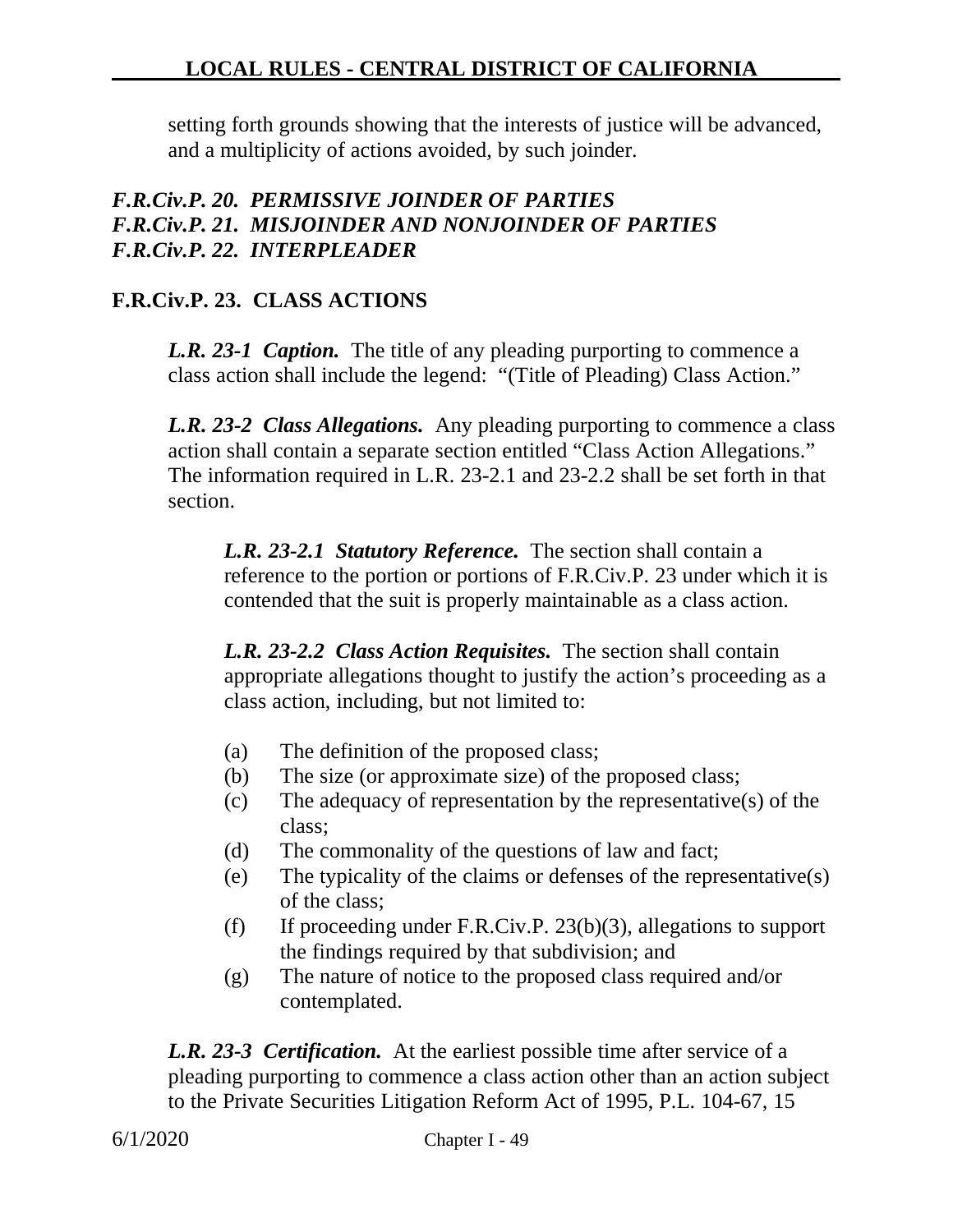U.S.C. § 77z-1 et seq., but no later than any deadline set by the assigned judge, the proponent of the class must file a motion for certification that the action is maintainable as a class action.

#### *F.R.Civ.P. 23.1. DERIVATIVE ACTIONS F.R.Civ.P. 23.2. ACTIONS RELATING TO UNINCORPORATED ASSOCIATIONS F.R.Civ.P. 24. INTERVENTION F.R.Civ.P. 25. SUBSTITUTION OF PARTIES*

# **V. DISCLOSURES AND DISCOVERY**

### **F.R.Civ.P. 26. DUTY TO DISCLOSE; GENERAL PROVISIONS GOVERNING DISCOVERY**

*L.R. 26-1 Conference of Parties; Report.* At the conference of parties held pursuant to F.R.Civ.P. 26(f), the parties shall discuss the following matters in addition to those noted in F.R.Civ.P. 26(f):

- (a) *Complex Cases.* The complexity of the case, and whether all or part of the procedures of the Manual For Complex Litigation (current edition) should be utilized. Counsel may propose to the Court modifications of the procedures in the Manual to facilitate the management of a particular action.
- (b) *Motion Schedule.* The dispositive or partially dispositive motions which are likely to be made, and a cutoff date by which all such motions shall be made.
- (c) *ADR.* Selection of one of the three ADR Procedures specified in L.R. 16-15.4 as best suited to the circumstances of the case, and when the ADR session should occur. For cases in the Court-Directed ADR Program, counsel are directed to furnish and discuss with their clients the Notice to Parties of Court-Directed ADR Program in preparation for this conference. A settlement conference with a magistrate judge is generally not available for such cases.
- (d) *Trial Estimate.* A preliminary estimate of the time required for trial.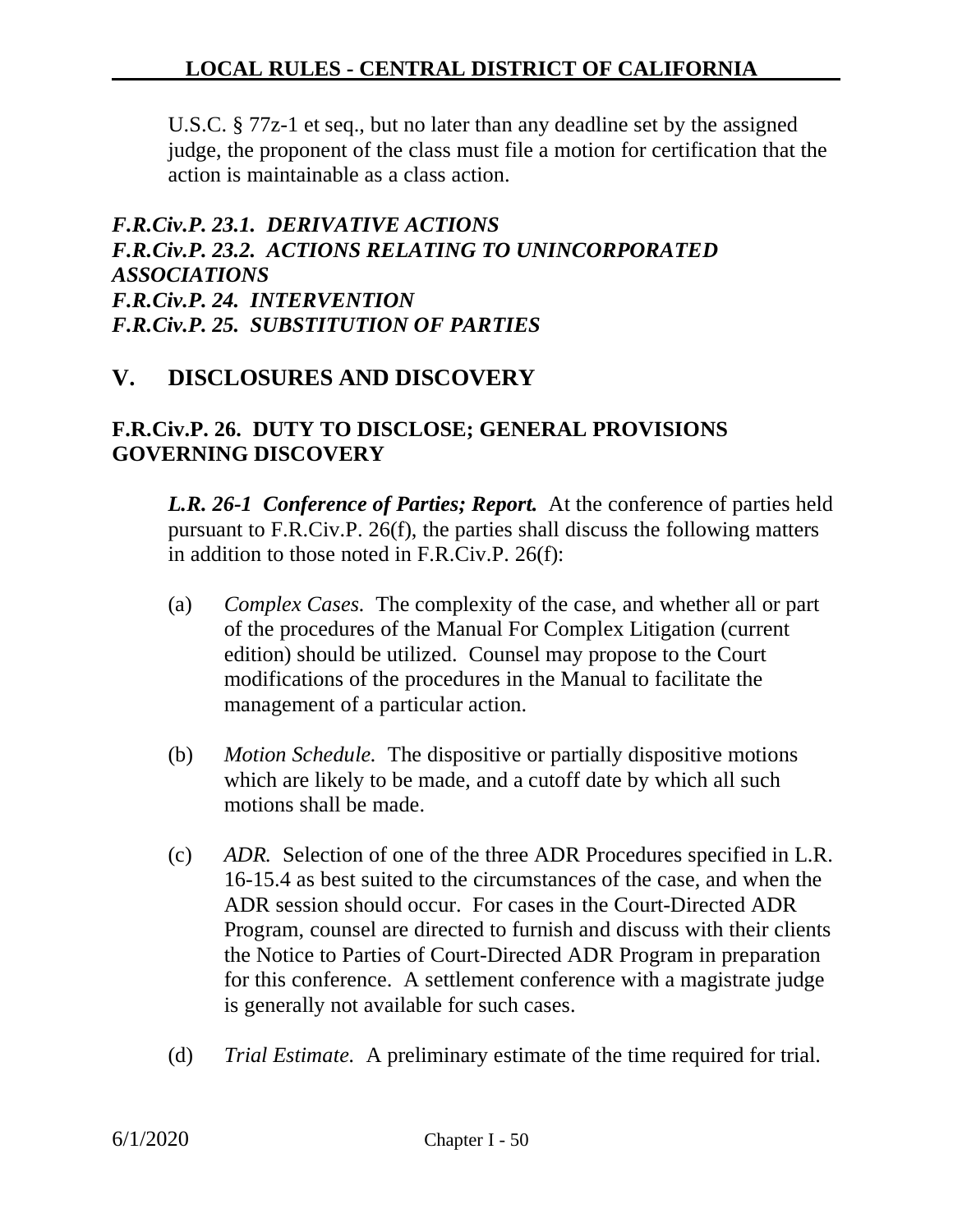- (e) *Additional Parties.* The likelihood of appearance of additional parties.
- (f) *Expert Witnesses.* The proposed timing of disclosures under F.R.Civ.P. 26(a)(2).

In their written report required by F.R.Civ.P. 26(f), the parties shall include their views and proposals, including any areas of disagreement, on the matters listed in this local rule. The Court will consider this report in making a referral to ADR.

*L.R. 26-2 Discovery Documents - Filing.* When a discovery request or response is required for use in a proceeding, only that part of the document which is in issue shall be filed. All such discovery documents shall be held by the attorney pending use for the period specified in L.R. 79-3 for the retention of exhibits, unless otherwise ordered by the Court. Discovery documents lodged with the Court for a motion or a trial which are not used in said motion or trial shall be returned by the clerk to the party lodging the document at the conclusion of the motion or trial.

### *L.R. 26-3 Exhibits in Discovery*

*L.R. 26-3.1 Numbering of Exhibits.* Documents introduced in discovery shall be numbered sequentially. Only one exhibit number shall be assigned to any given document. Exhibits shall be numbered without regard to the identity of the party introducing the exhibits.

If possible, each new exhibit shall be given the next available number. If it is not possible to do so (as, for example, when multiple depositions are conducted on the same day), then the parties shall break the sequence and use higher numbers to avoid duplication.

*L.R. 26-3.2 Duplicate Exhibits.* Any exhibit which is an exact duplicate of an exhibit previously numbered shall bear the same exhibit number regardless of which party is using the exhibit. Any version of any exhibit which is not an exact duplicate shall be marked and treated as a different exhibit bearing a different exhibit number.

*L.R. 26-3.3 Inadvertent Numbering of a Duplicate Exhibit.* If, through inadvertence, the same exhibit has been marked with different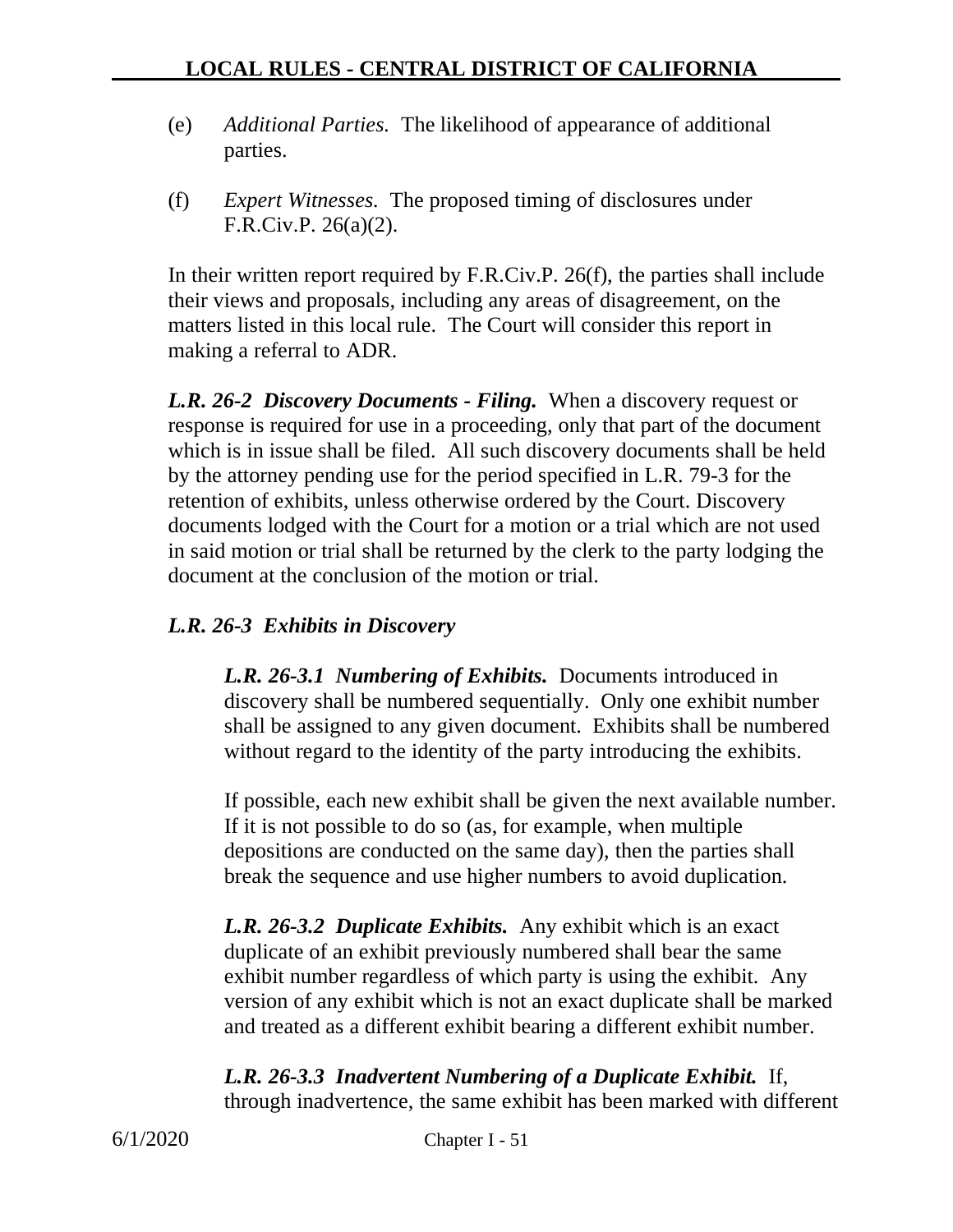exhibit numbers, the parties shall assign the lowest such exhibit number to the exhibit and conform all deposition transcripts and exhibits to reflect the lowest number. The superseded number shall not be reused by the parties.

Example: If the same exhibit has been marked as 52 in the deposition of A and 125 in the depositions of B, C and/or D, the exhibit marked 125 shall be renumbered 52 and the depositions of B, C and D shall be conformed to the renumbered exhibit. Thereafter, number 125 shall not be used.

*L.R. 26-3.4 Designation of Exhibit Sub-Parts.* If it is necessary to identify sub-parts of a document that has been marked as an exhibit, then such sub-parts shall be designated by the number of the exhibit followed by a number designation.

Example: If a three-page contract is marked as Exhibit No. 12, the pages of the contract may be marked as Exhibits 12-1, 12-2, and 12-3; the entire document shall be referred to as Exhibit 12.

*L.R. 26-3.5 Exhibits - Internal Control Numbering.* In addition to exhibit numbers, documents may bear other numbers or letters used by the parties for internal control purposes.

*F.R.Civ.P. 27. DEPOSITIONS TO PERPETUATE TESTIMONY F.R.Civ.P. 28. PERSONS BEFORE WHOM DEPOSITIONS MAY BE TAKEN F.R.Civ.P. 29. STIPULATIONS ABOUT DISCOVERY PROCEDURE F.R.Civ.P. 30. DEPOSITIONS BY ORAL EXAMINATION F.R.Civ.P. 31. DEPOSITIONS BY WRITTEN QUESTIONS*

# **F.R.Civ.P. 32. USING DEPOSITIONS IN COURT PROCEEDINGS**

*L.R. 32-1 Use at Trial or an Evidentiary Hearing*. Deposition transcripts to be used at trial or an evidentiary hearing shall be marked as provided in L.R. 16-2.7. The original deposition shall be lodged with the Clerk on or before the first day of a trial or at least ten (10) days before an evidentiary hearing unless required to be filed earlier under L.R. 16-11.2. In addition, all original depositions not so lodged shall be brought to court by the attorney in custody of the same for any trial. Any party may by notice require an original deposition to be lodged for a trial or an evidentiary hearing. At a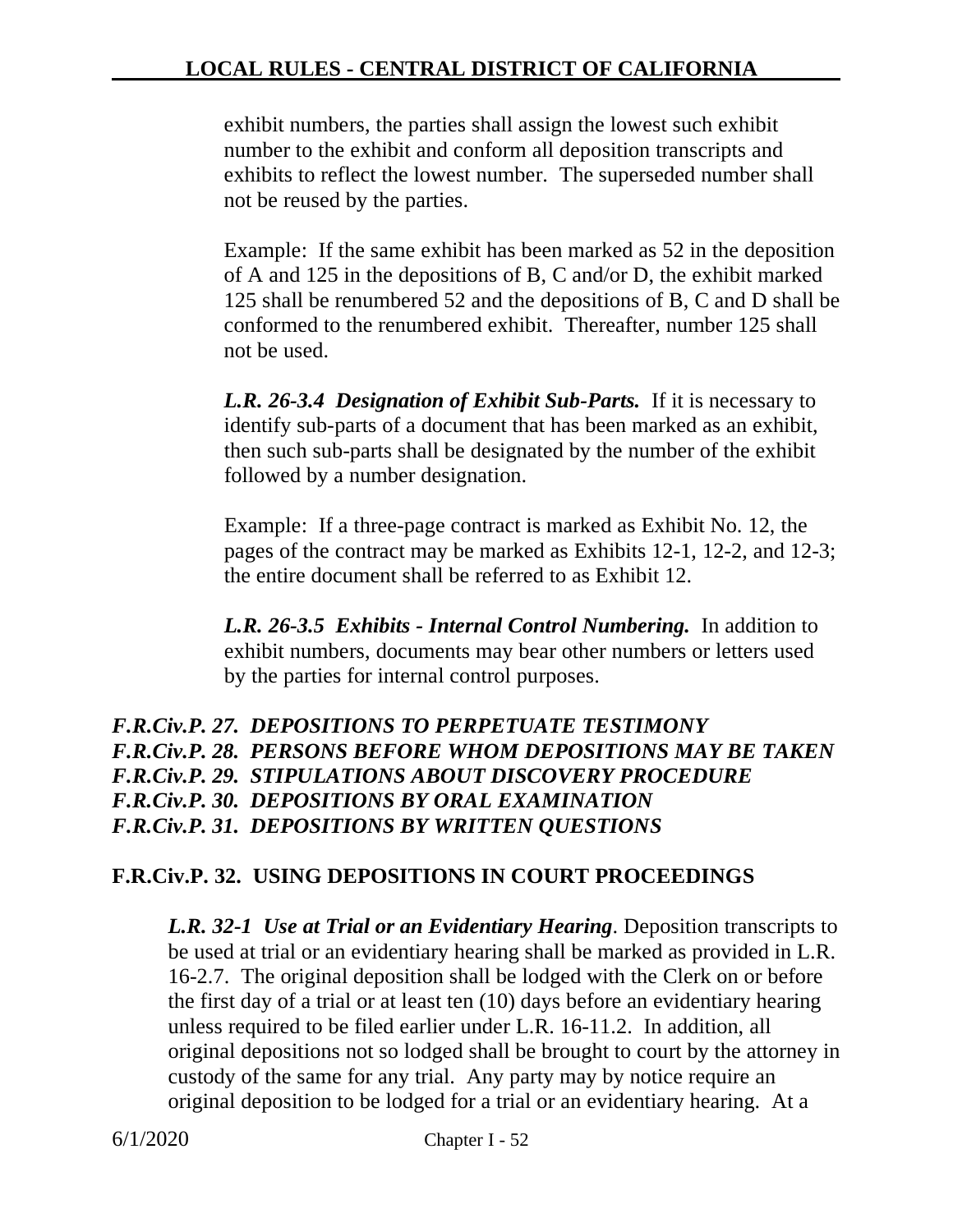trial or an evidentiary hearing, the Court may order a lodged deposition to be filed or received in evidence, or may direct a party to prepare extracts from a deposition to be filed or received in evidence. The requirement for marking depositions shall not apply to depositions intended to be used at trial solely for impeachment.

*L.R. 32-2 Original of Transcript.* The original transcript of a deposition shall, unless otherwise stipulated to on the record at the deposition, after signing and correction, or waiver of the same, as provided in F.R.Civ.P. 30(e), be sent to the attorney noticing the deposition. The said attorney shall maintain control of the original deposition until final disposition of the case or until called upon to lodge the original deposition with the Court pursuant to L.R. 32-1. A copy of a deposition signed and certified as required in F.R.Civ.P. 30(e) and (f) may be used in lieu of an original.

# **F.R.Civ.P. 33. INTERROGATORIES TO PARTIES**

*L.R. 33-1 Numbering.* Interrogatories shall be numbered sequentially without repeating the numbers used on any prior set of interrogatories propounded by that party.

*L.R. 33-2 Answers and Objections.* The party answering or objecting to interrogatories shall quote each interrogatory in full immediately preceding the statement of any answer or objection thereto.

*L.R. 33-3 Original.* The original of the interrogatories served on the opposing party shall be held by the attorney propounding the interrogatories pending use or further order of the Court.

#### **F.R.Civ.P. 34. PRODUCING DOCUMENTS, ELECTRONICALLY STORED INFORMATION, AND TANGIBLE THINGS, OR ENTERING ONTO LAND, FOR INSPECTION AND OTHER PURPOSES**

*L.R. 34-1 Numbering.* Requests for production shall be numbered sequentially without repeating the numbers used on any prior set of requests for production propounded by that party.

*L.R. 34-2 Responses and Objections.* The party responding or objecting to requests for production shall quote each request for production in full immediately preceding the statement of any response or objection thereto.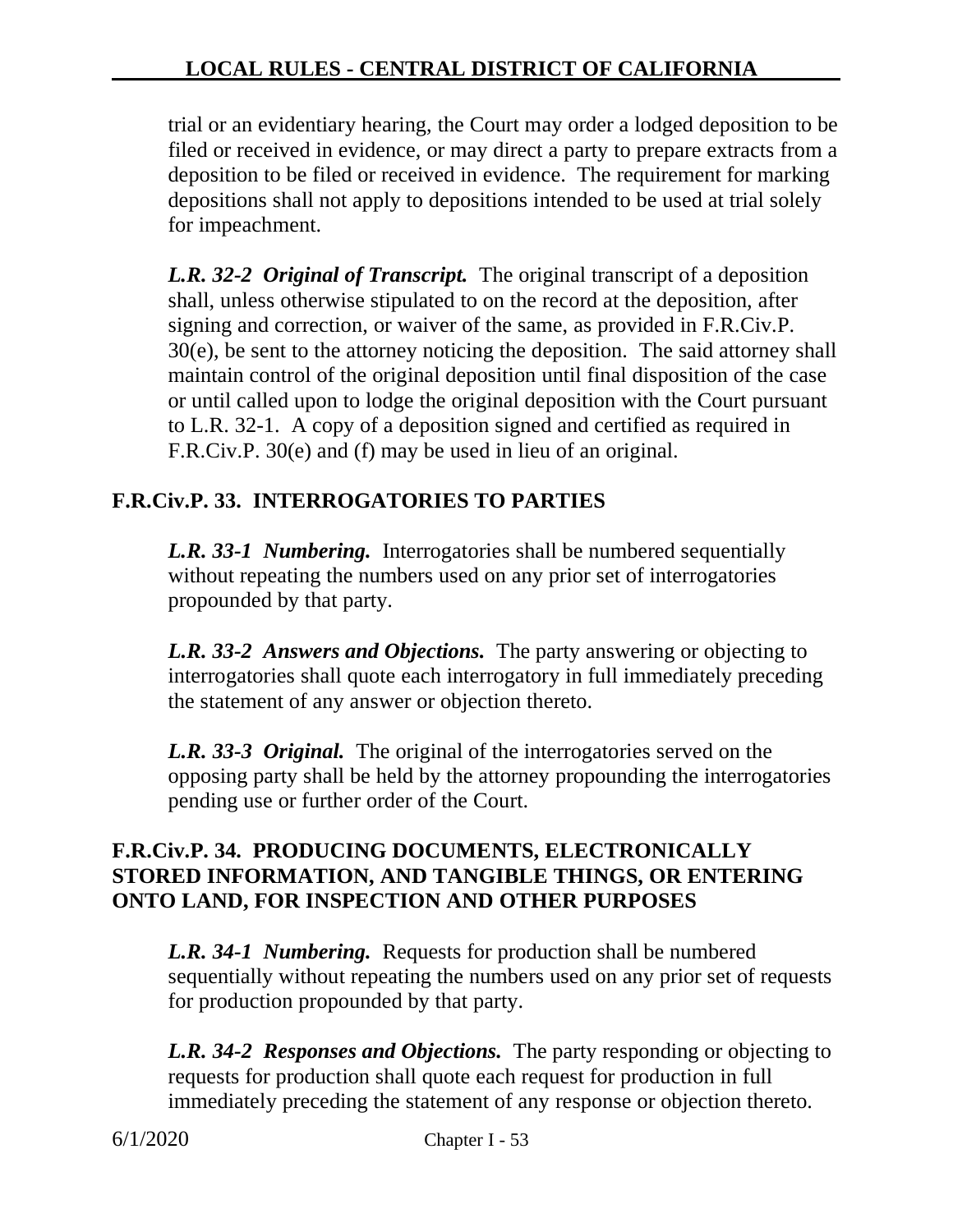*L.R. 34-3 Original.* The original of the requests for production of documents or to inspect tangible things served on the opposing party shall be held by the attorney propounding the requests pending use or further order of the Court.

## *F.R.Civ.P. 35. PHYSICAL AND MENTAL EXAMINATIONS*

### **F.R.Civ.P. 36. REQUESTS FOR ADMISSION**

*L.R. 36-1 Numbering.* Requests for admissions shall be numbered sequentially without repeating the numbers used on any prior set of requests propounded by that party.

*L.R. 36-2 Answers and Objections.* The party answering or objecting to requests for admission shall quote each request in full immediately preceding the statement of any answer or objection thereto.

*L.R. 36-3 Original.* The original of the requests for admission served on the opposing party shall be held by the attorney propounding the requests pending use or further order of the Court.

#### **F.R.Civ.P. 37. FAILURE TO MAKE DISCLOSURES OR TO COOPERATE IN DISCOVERY; SANCTIONS**

*L.R. 37-1 Prefiling Conference of Counsel.* Before filing any motion relating to discovery under F.Rs.Civ.P. 26-37, counsel for the parties must confer in a good-faith effort to eliminate the necessity for hearing the motion or to eliminate as many of the disputes as possible. It is the responsibility of counsel for the moving party to arrange for this conference. If both counsel are located in the same county, the conference must take place in person at the office of the moving party's counsel unless the parties agree to meet someplace else. If both counsel are not located in the same county, the conference may take place telephonically. Unless relieved by written order of the Court upon good cause shown, counsel for the opposing party must confer with counsel for the moving party within ten days after the moving party serves a letter requesting such conference. The moving party's letter must identify each issue and/or discovery request in dispute, state briefly as to each such issue/request the moving party's position (and provide any legal authority the moving party believes is dispositive of the dispute as to that issue/request), and specify the terms of the discovery order to be sought.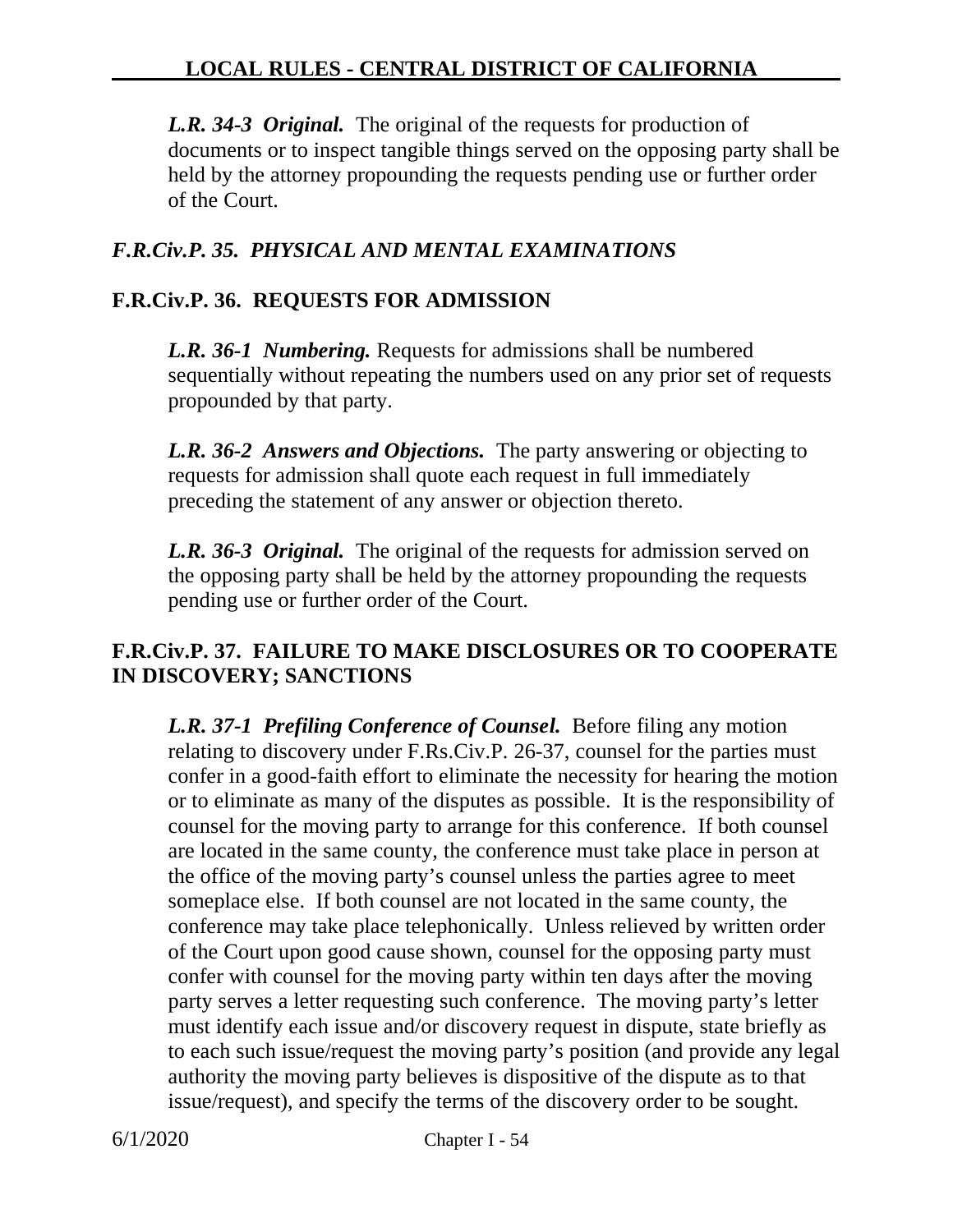*L.R. 37-2 Moving Papers.* If counsel are unable to settle their differences, they must formulate a written stipulation unless otherwise ordered by the Court. The stipulation must be filed and served with the notice of motion.

*L.R. 37-2.1 Form of Joint Stipulation.* The stipulation must be set forth in one document signed by both counsel. The stipulation must contain all issues in dispute and, as to each such issue, the contentions and points and authorities of each party. The stipulation may not refer the Court to any other documents. For example, if the sufficiency of an answer to an interrogatory is at issue, the stipulation must contain, verbatim, both the interrogatory and the allegedly insufficient answer, followed by each party's contentions as to that particular interrogatory, separately stated. If the allegations made in a prior filing are relevant, a copy of that prior filing should be attached as an exhibit. Exhibits to the stipulation may include declarations prepared in conformity with L.R. 7-7. The specification of the issues in dispute, and the parties' contentions and points and authorities as to such issues, may be preceded by an introductory statement from each party, provided that no party's introductory statement may exceed three pages in length. When a party states its contentions on a particular issue, such party must also state how it proposed to resolve the dispute over that issue at the conference of counsel.

Although the stipulation should present the disputed issues as concisely as the subject matter permits, the page limitation established by L.R. 11-6 does not apply to stipulations regarding discovery disputes. Any stipulation exceeding ten pages in length, excluding exhibits, must be accompanied by an indexed table of contents setting forth the headings or subheadings contained in the body thereof but need not be accompanied by a table of authorities.

The title page of the stipulation must state the discovery cutoff date, the pretrial-conference date, and the trial date. In addition, a copy of the order establishing the initial case schedule, as well as any amendments, must be attached to the stipulation or to a declaration filed in support of the motion.

*L.R. 37-2.2 Preparation of Joint Stipulation.* Following the conference of counsel, counsel for the moving party must personally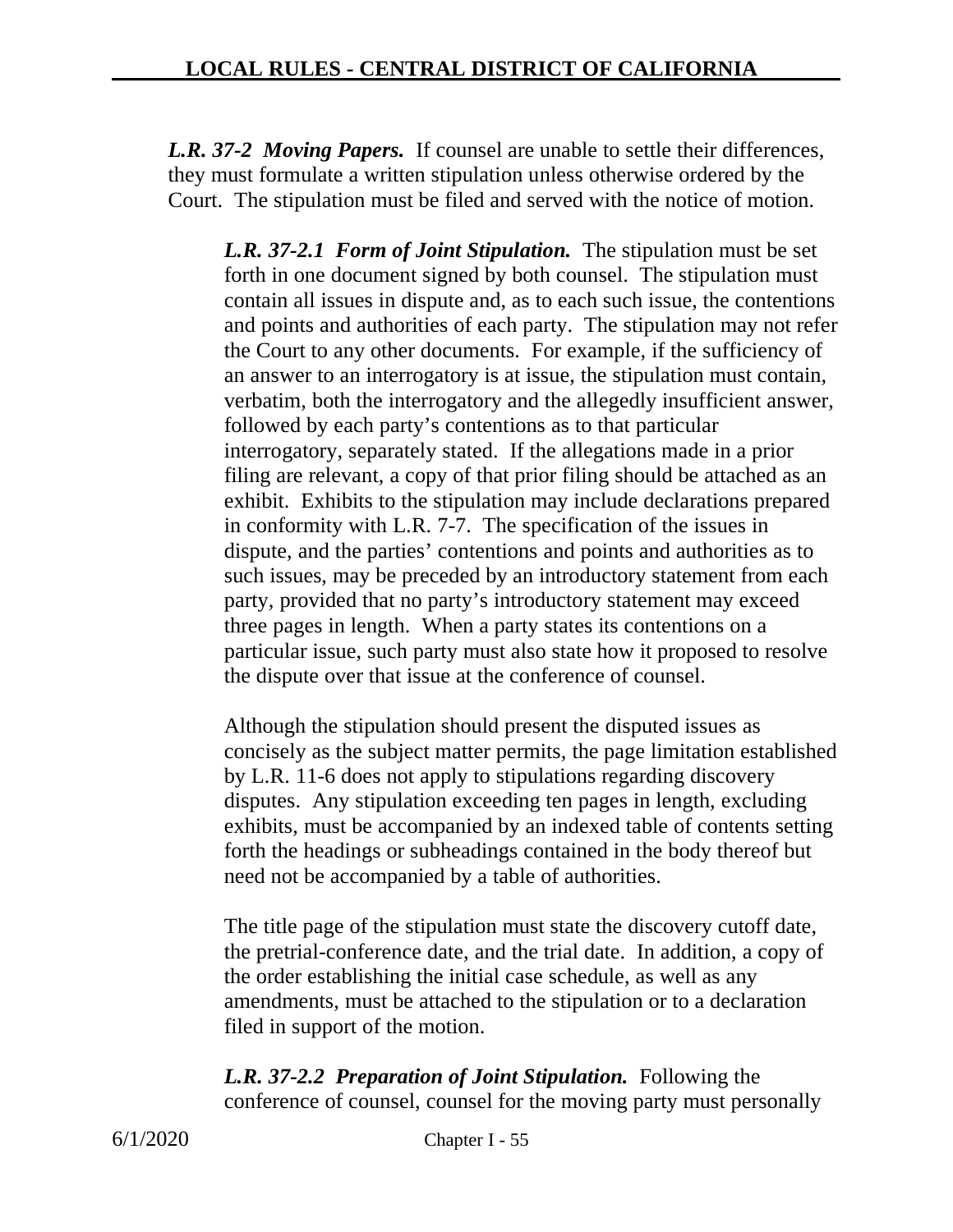deliver, e-mail, or fax to counsel for the opposing party the moving party's portion of the stipulation, together with all declarations and exhibits to be offered in support of the moving party's position. Unless the parties agree otherwise, within seven days of receipt of the moving party's material, counsel for the opposing party must personally deliver, e-mail, or fax to counsel for the moving party the opposing party's portion of the stipulation, together with all declarations and exhibits to be offered in support of the opposing party's position. After the opposing party's material is added to the stipulation by the moving party's counsel, the stipulation must be provided to opposing counsel, who must sign it (electronically or otherwise) and return it to counsel for the moving party no later than the end of the next business day, so that it can be filed with the notice of motion.

*L.R. 37-2.3 Supplemental Memorandum.* After the Joint Stipulation is filed, each party may file a supplemental memorandum of law not later than fourteen days before the hearing date. Unless otherwise ordered by the Court, a supplemental memorandum may not exceed five pages in length. No other separate memorandum of points and authorities may be filed by either party in connection with the motion.

*L.R. 37-2.4 Failure to File Joint Stipulation.* The Court will not consider any discovery motion in the absence of a joint stipulation or a declaration from counsel for the moving party establishing that opposing counsel (a) failed to confer in a timely manner under L.R. 37-1; (b) failed to provide the opposing party's portion of the joint stipulation in a timely manner under L.R. 37-2.2; or (c) refused to sign and return the joint stipulation after the opposing party's portion was added. If such declaration accompanies the motion, then L.Rs. 6-1, 7- 9 and 7-10 apply.

*L.R. 37-3 Hearing on Motion.* The motion must be noticed to be heard on a regular Motion Day for the appropriate judge at least twenty-one days after the filing of the motion. Unless the Court in its discretion otherwise allows, no discovery motions may be filed or heard on an ex parte basis absent a showing of irreparable injury or prejudice not attributable to the lack of diligence of the moving party.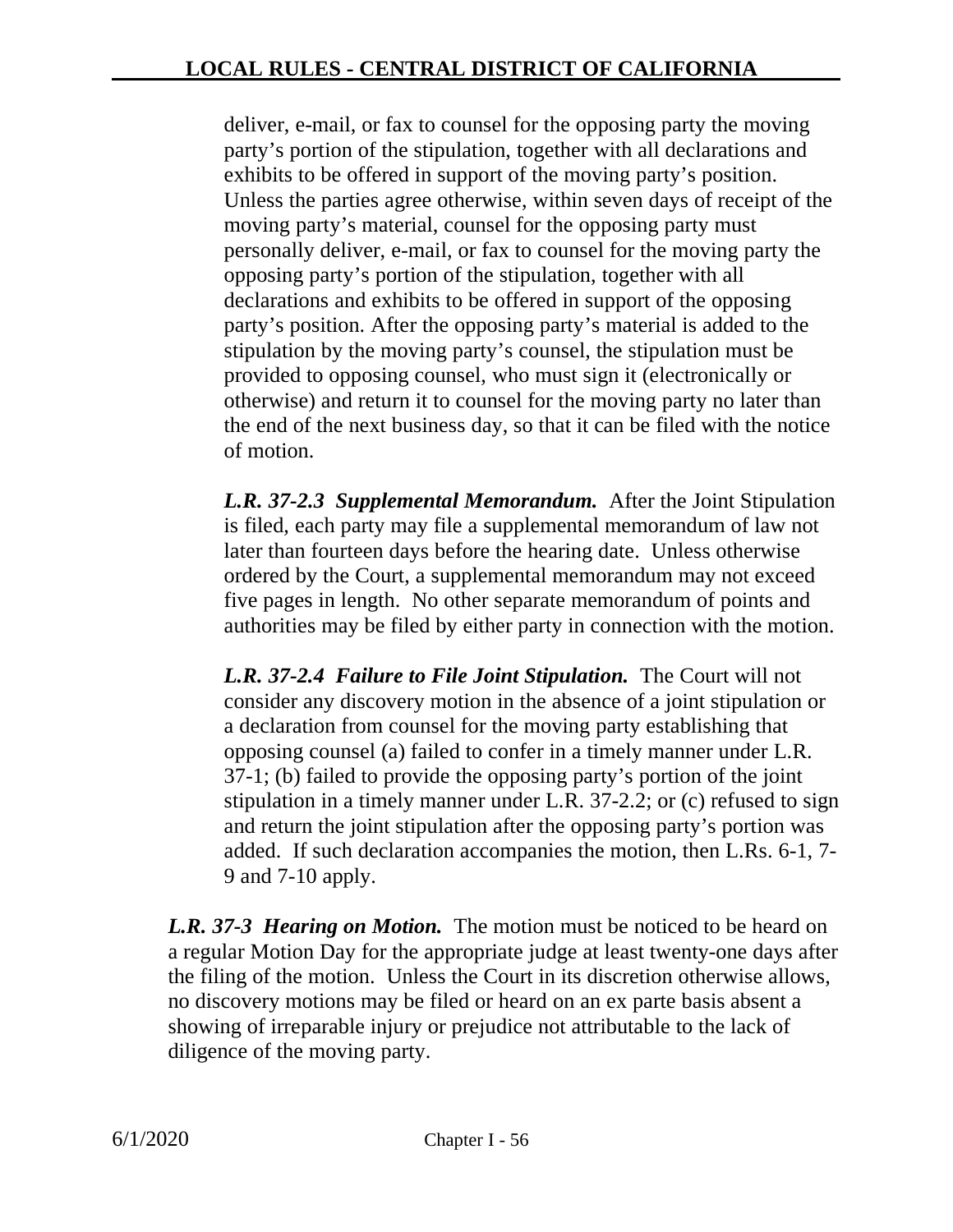*L.R. 37-4 Cooperation of Counsel - Sanctions.* The failure of any counsel to comply with or cooperate in the foregoing procedures may result in the imposition of sanctions.

# **VI. TRIALS**

# **F.R.Civ.P. 38. RIGHT TO A JURY TRIAL; DEMAND**

*L.R. 38-1 Jury Trial Demand - Included in Pleading.* If the demand for jury trial is included in a pleading, it shall be set forth at the end thereof and be signed by the attorney for the party making the demand. The caption of such a pleading shall also contain the following: "DEMAND FOR JURY TRIAL."

*L.R. 38-2 Jury Trial Demand - Removed Cases Where Jury Trial Not*  **Demanded Prior to Removal.** <sup>[7](#page-76-0)</sup> In all such cases removed to this Court which are not at issue at the time of removal, the demand for jury trial must be filed within 14 days after service of the last responsive pleading addressed to an issue triable by right by a jury. If the matter already is at issue at the time of removal, the demand must be filed within 14 days after the filing of the notice of removal if the demand is made by the removing party, and within 14 days after service of filing of the notice of removal if the demand is made by a party other than the removing party.

*L.R. 38-3 Jury Trial Demand - Marking Civil Cover Sheet Insufficient.* Marking the Civil Cover Sheet shall not be deemed a sufficient demand to comply with F.R.Civ.P. 38(b) or L.R. 38-1 and 38-2.

*L.R. 38-4 Exceptions.* The provisions of L.R. 38-3 shall not prevent the use of printed forms provided by the Clerk or by the Administrative Office of the United States Courts.

## *F.R.Civ.P. 39. TRIAL BY JURY OR BY THE COURT*

# **F.R.Civ.P. 40. SCHEDULING CASES FOR TRIAL**

*L.R. 40-1 Continuances.* Any application for continuance of any trial or similar proceeding shall be served and filed at least five (5) days before the

<span id="page-76-0"></span> $^7$  L.R. 38-2 amended, effective  $6/1/2020$ .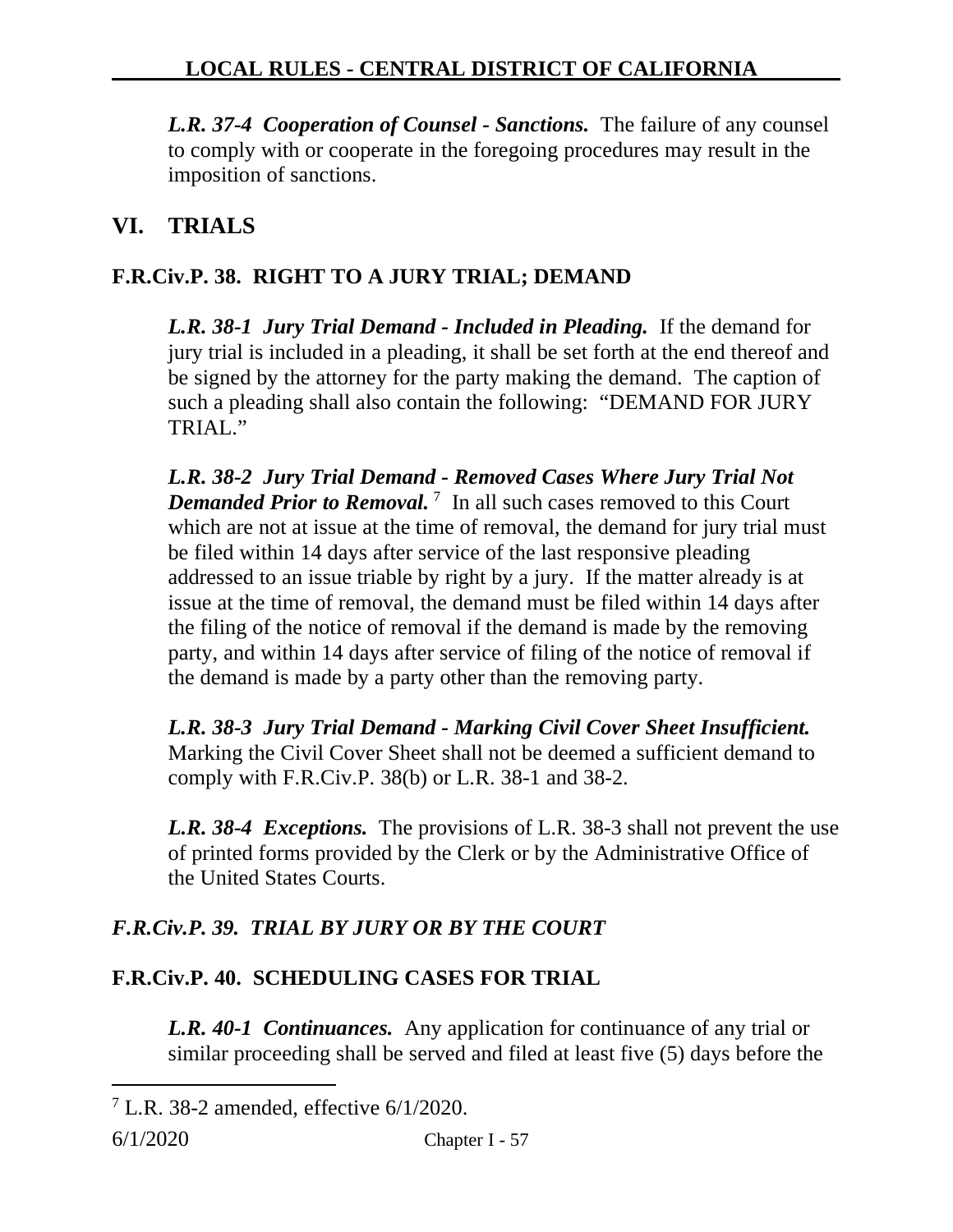day set for the trial or proceeding. The application shall set forth in detail the reasons therefor.

*L.R. 40-1.1 Notice of Application for Continuance.* Counsel shall notify the court clerk immediately when a stipulation for the continuance of a hearing, pre-trial conference, trial or other proceeding is to be submitted for approval of the Court.

*L.R. 40-1.2 Application for Continuance - Approval of the Court.* No continuance (whether stipulated to by counsel or not) shall be effective unless approved in writing or announced in open court by the judge.

*L.R. 40-2 Notice of Settlement.* Counsel shall inform the court clerk immediately by telephone or other expeditious means when a case set for trial or other proceeding has been settled.

*L.R. 40-3 Late Notification.* In any civil case, failure to comply with the provisions of L.R. 40-1 or 40-2 may subject counsel or the parties to the following sanctions:

- (a) Payment of costs and attorneys' fees of an opposing party;
- (b) Payment of reasonable charges reflecting the costs of compensating jurors for their unnecessary appearance; and
- (c) Such other sanctions as may seem proper to the Court under the circumstances.

Notwithstanding compliance with L.R. 40-2, if counsel fails to inform the court clerk of settlement by 4 p.m. on the last business day prior to trial, the Court may assess counsel or the parties reasonable charges reflecting the costs of compensating jurors for their unnecessary appearance.

# **F.R.Civ.P. 41. DISMISSAL OF ACTIONS**

*L.R. 41-1 Dismissal - Unreasonable Delay.* Civil suits which have been pending for an unreasonable period of time without any action having been taken therein may, after notice, be dismissed for want of prosecution.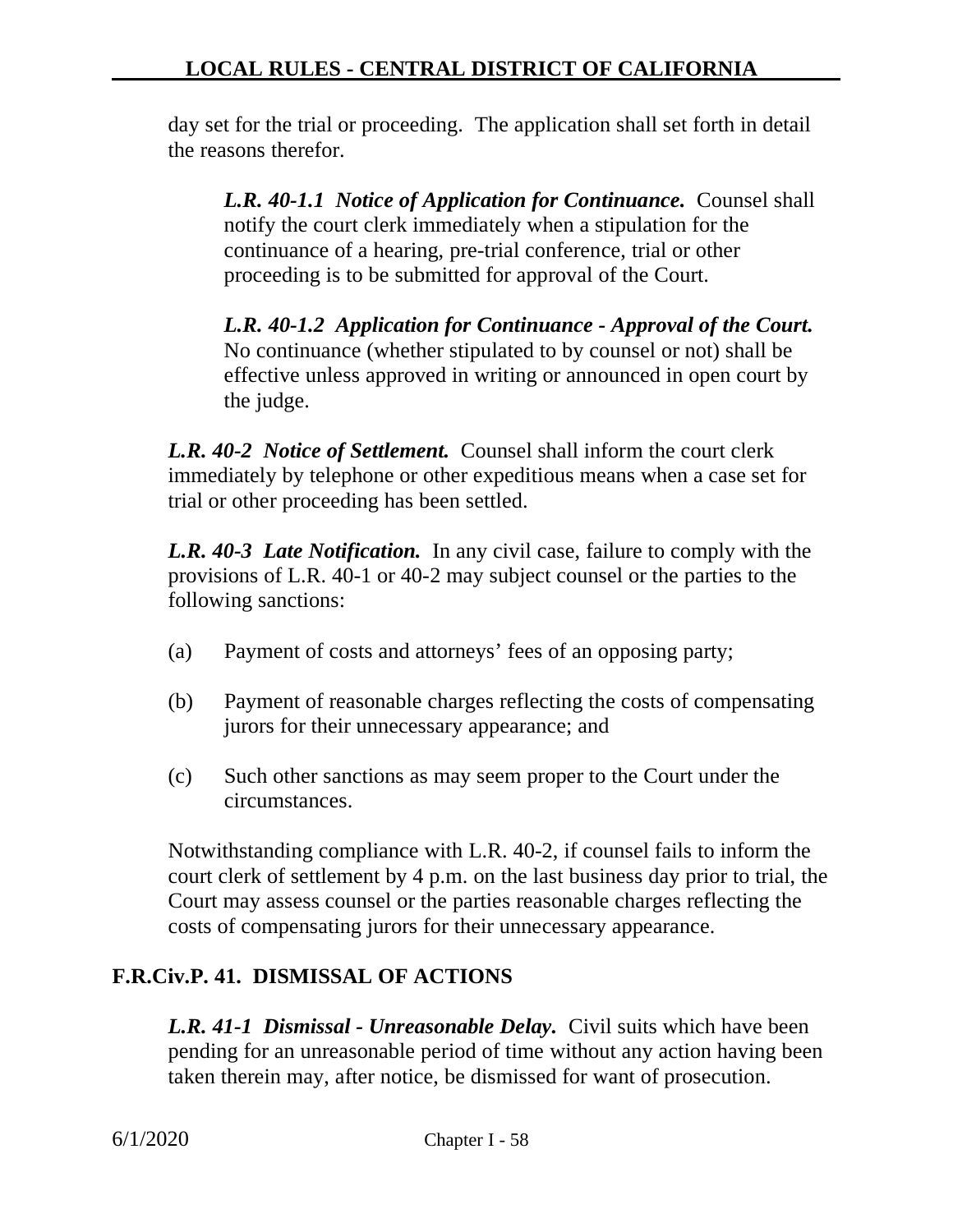*L.R. 41-2 Dismissal - Effect.* Unless the Court provides otherwise, any dismissal pursuant to L.R. 41-1 shall be without prejudice.

*L.R. 41-3 Reinstatement - Sanctions.* If any action dismissed pursuant to L.R. 41-1 is reinstated, the Court may impose such sanctions as it deems just and reasonable.

*L.R. 41-4 Refiling of Dismissed Action.* If any action dismissed pursuant to L.R. 41-1 is refiled as a new action, the party filing the later action shall comply with the requirements of L.R. 83-1.2.2.

*L.R. 41-5 Dismissal - Failure to Appear.* If a party, without notice to the Court, fails to appear at the noticed call of any action or proceeding, the matter is subject to dismissal for want of prosecution.

*L.R. 41-6 Dismissal - Failure of Pro Se Plaintiff to Keep Court Apprised of Current Address.* A party proceeding *pro se* shall keep the Court and opposing parties apprised of such party's current address and telephone number, if any, and e-mail address, if any. If mail directed by the Clerk to a *pro se* plaintiff's address of record is returned undelivered by the Postal Service, and if, within fifteen (15) days of the service date, such plaintiff fails to notify, in writing, the Court and opposing parties of said plaintiff's current address, the Court may dismiss the action with or without prejudice for want of prosecution.

## *F.R.Civ.P. 42. CONSOLIDATION; SEPARATE TRIALS*

### **F.R.Civ.P. 43. TAKING TESTIMONY**

*L.R. 43-1 Non-Jury Trial - Narrative Statements.* In any matter tried to the Court, the judge may order that the direct testimony of a witness be presented by written narrative statement subject to the witness' crossexamination at the trial. Such written, direct testimony shall be adopted by the witness orally in open court, unless such requirement is waived.

### *F.R.Civ.P. 44. PROVING AN OFFICIAL RECORD F.R.Civ.P. 44.1. DETERMINING FOREIGN LAW*

# **F.R.Civ.P. 45. SUBPOENA**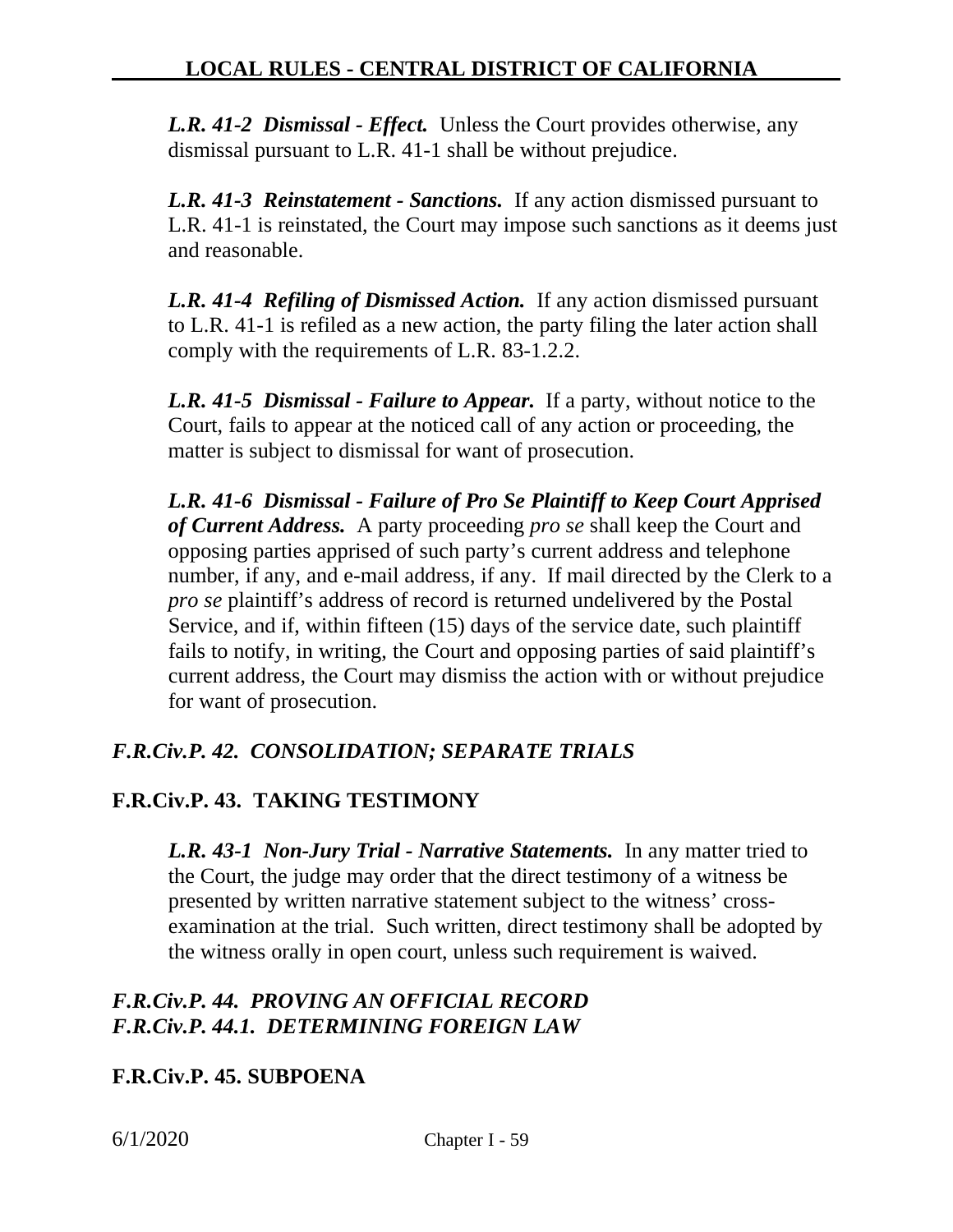*L.R. 45-1 Motions Relating to Discovery Subpoenas.* Except with respect to motions transferred to this district pursuant to F.R.Civ.P. 45(f), L.R. 37 applies to all motions relating to discovery subpoenas served on (a) parties and (b) non-parties represented by counsel.

#### *F.R.Civ.P. 46. OBJECTING TO A RULING OR ORDER F.R.Civ.P. 47. SELECTING JURORS F.R.Civ.P. 48. NUMBER OF JURORS; VERDICT; POLLING* **F.R.Civ.P. 49. SPECIAL VERDICT; GENERAL VERDICT AND QUESTIONS**

*L.R. 49-1 Request for Special Verdict or Interrogatories.* Any request for a special verdict or a general verdict accompanied by answers to interrogatories shall be filed and served at least seven (7) days before trial is scheduled to commence.

*L.R. 49-2 Form - Presentation By Counsel.* Special verdicts or interrogatories shall not bear any identification of the party presenting the form. Identification shall be made only on a separate page appended to the front of the special verdict or interrogatory form.

## **F.R.Civ.P. 50.** *JUDGMENT AS A MATTER OF LAW IN A JURY TRIAL; RELATED MOTION FOR A NEW TRIAL; CONDITIONAL RULING*

## **F.R.Civ.P. 51. INSTRUCTIONS TO THE JURY; OBJECTIONS; PRESERVING A CLAIM OF ERROR**

*L.R. 51-1 Requests for Instructions.* Proposed instructions shall be in writing and shall be filed and served at least seven (7) days before trial is scheduled to begin unless a different filing date is ordered by the Court. The parties jointly shall submit a single set of instructions as to which they agree. In addition, each party shall submit separately those proposed instructions as to which all parties do not agree.

*L.R. 51-2 Form of Requests.* Each requested instruction shall:

- (a) Be set forth in full on a separate page;
- (b) Embrace only one subject or principle of law; and
- (c) Not repeat the principle of law contained in any other request.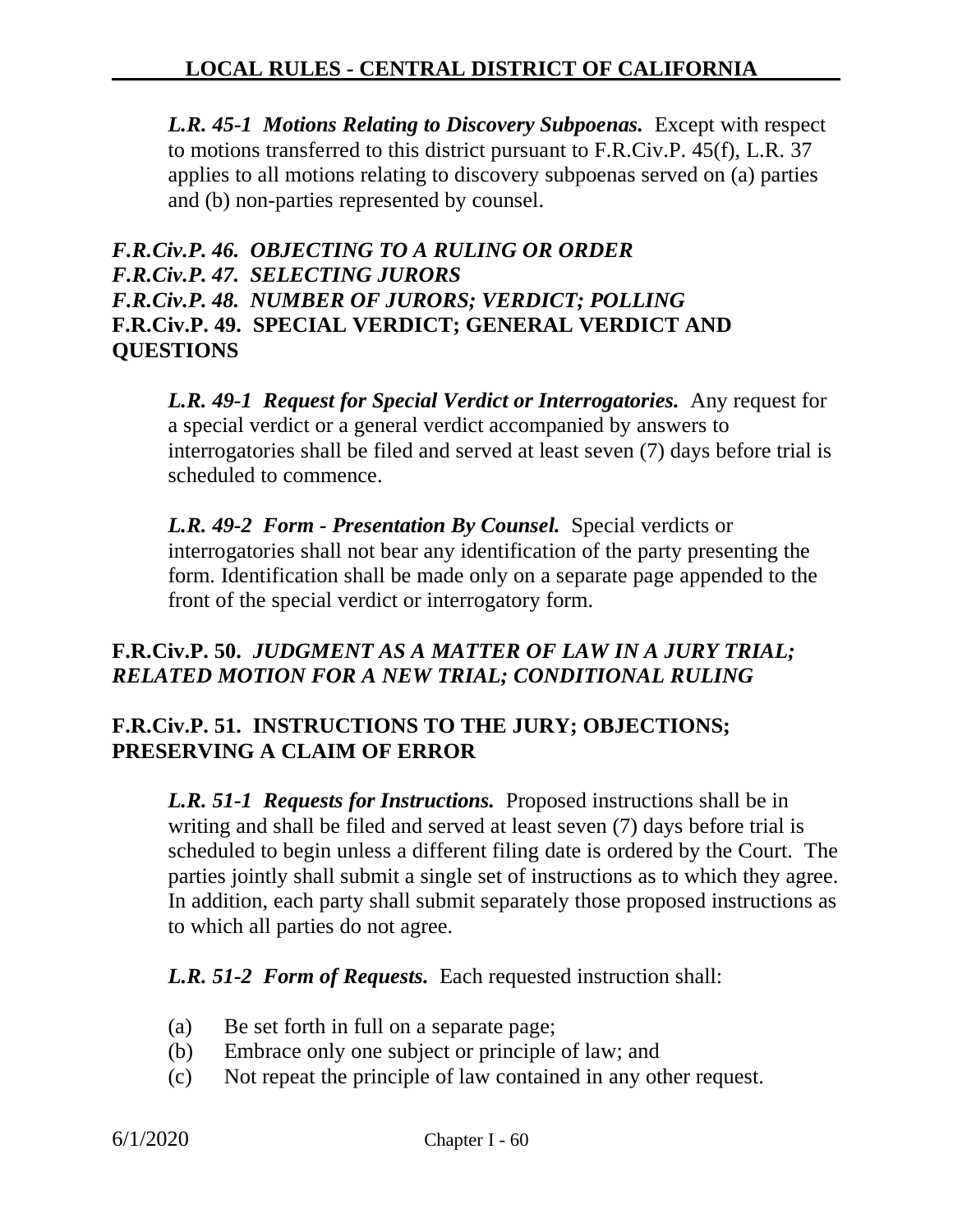*L.R. 51-3 Identity of Requesting Party.* The identity of the party requesting the instructions shall be set forth on a cover page only and shall not be disclosed on the proposed instructions.

*L.R. 51-4 Citation of Authority.* The authority for or source of each proposed instruction shall be set forth on a separate page or document and shall not be disclosed on the proposed instruction.

*L.R. 51-5 Objections.* Objections shall be filed and served on or before the first day of trial unless the Court permits oral objections.

*L.R. 51-5.1 Separate Objections.* Written objections shall be numbered and shall specify distinctly the objectionable matter in the proposed instruction. Each objection shall be accompanied by citation of authority. Where applicable, the objecting party shall submit an alternative instruction covering the subject or principle of law.

### **F.R.Civ.P. 52. FINDINGS AND CONCLUSIONS BY THE COURT; JUDGMENT ON PARTIAL FINDINGS**

*L.R. 52-1 Non-Jury Trial - Findings of Fact and Conclusions of Law.* In any matter tried to the Court without a jury requiring findings of fact and conclusions of law, counsel for each party shall lodge and serve proposed findings of fact and conclusions of law at least seven (7) days before trial.

*L.R. 52-2 Other Findings of Fact and Conclusions of Law.* In all other cases where findings of fact and conclusions of law are required under F.R.Civ.P. 41, 52, and 65, the attorney directed to do so by the Court shall lodge and serve proposed findings of fact within seven (7) days of the decision.

*L.R. 52-3 Format.* Proposed findings of fact shall:

- (a) Be in separately numbered paragraphs;
- (b) Be in chronological order; and
- (c) Not make reference to allegations contained in pleadings.

Conclusions of law shall follow the findings of fact and:

(a) Shall be in separately numbered paragraphs, and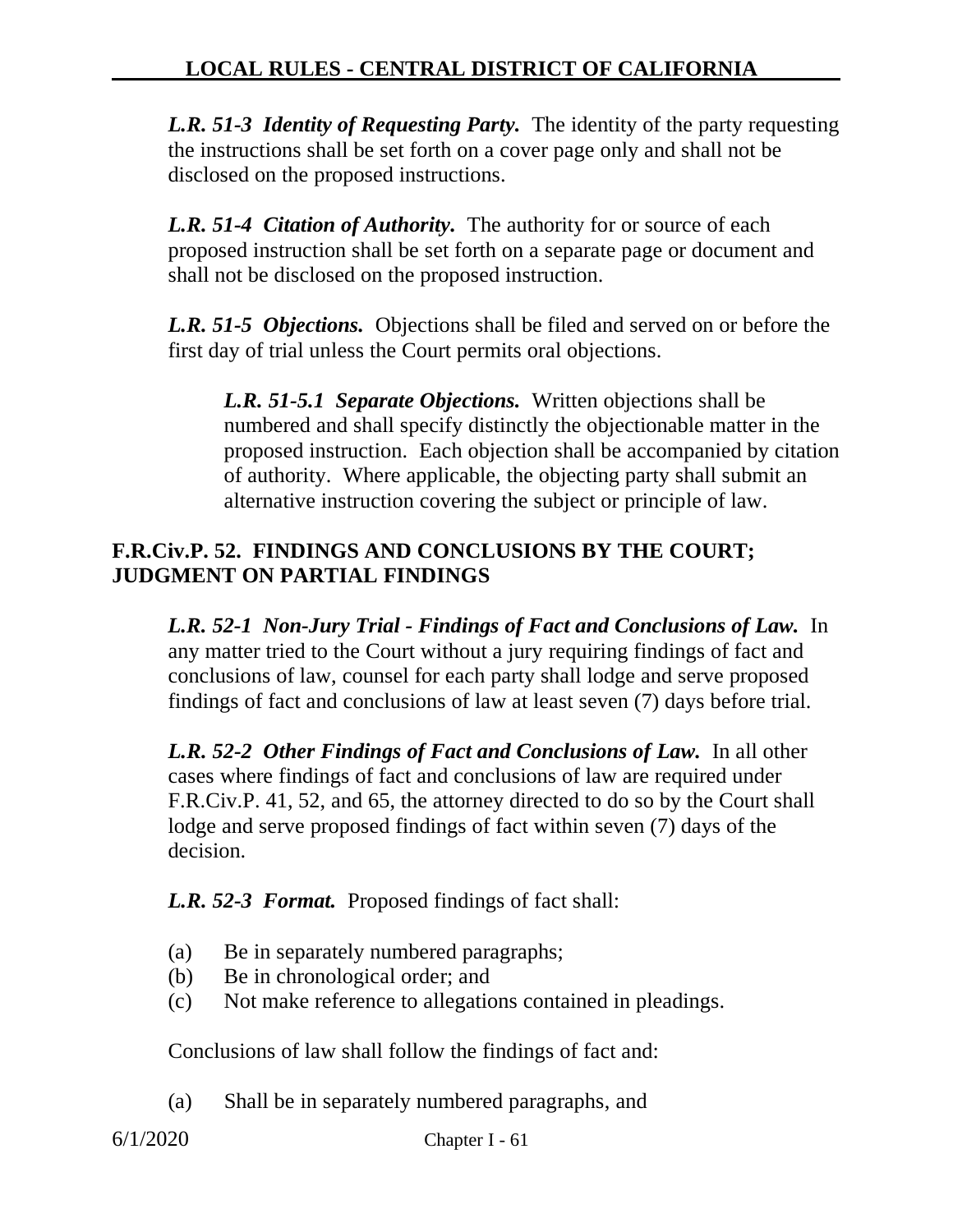(b) May include brief citations of appropriate authority.

*L.R. 52-4 Orders.* Each order shall be prepared by the attorney directed to do so by the Court. The order shall comply with the requirements of L.R. 58-10. Within five (5) days of the ruling, the attorney preparing the order shall serve it on all parties and lodge it with the Clerk.

*L.R. 52-4.1 Separate Order.* A separate proposed order shall be submitted with any stipulation, application, motion, or request of the parties requiring an order of the court. If the proposed order is the result of a stipulation, the pertinent elements requested in the stipulation shall be set forth in the order. Unless the filer is exempted from electronic filing pursuant to L.R. 5-4.2(a), the proposed order shall be submitted as provided in L.R. 5-4.4.

*L.R. 52-5 Signing of Orders for Absent Judges*. Except as otherwise provided by F.R.Civ.P. 63, application for any order in a civil action (including cases on appeal) shall be made to the judge to whom the case is assigned. If the judge to whom the action is assigned is not available and there is an emergency necessitating an order, the judge's court clerk shall be consulted to determine whether a judge of this Court has been designated to handle matters in the absence of the assigned judge. If a designation has been made, the application shall be presented to the designated judge. If no designation has been made by the assigned judge, then the matter shall be presented to the Chief Judge, or in the Chief Judge's absence, to any other available judge. If no emergency exists, the application will be held by the assigned judge's court clerk until the assigned judge is available.

*L.R. 52-6 Service of Document.* The attorney whose duty it is to prepare any document required by L.R. 52-1, 52-2, or 52-4 shall serve a copy on opposing counsel on the same day that the document is lodged with the Court. Alternatively, the attorney preparing the document may present it to opposing counsel for approval as to form before the document is lodged.

*L.R. 52-7 Separate Objection.* Opposing counsel may, within seven (7) days after service of a copy of a document prepared pursuant to L.R. 52-1, 52-2, or 52-4, file and serve objections to the form of the document and the grounds thereof. The failure to file timely objections shall be deemed a waiver of any defects in the form of the document.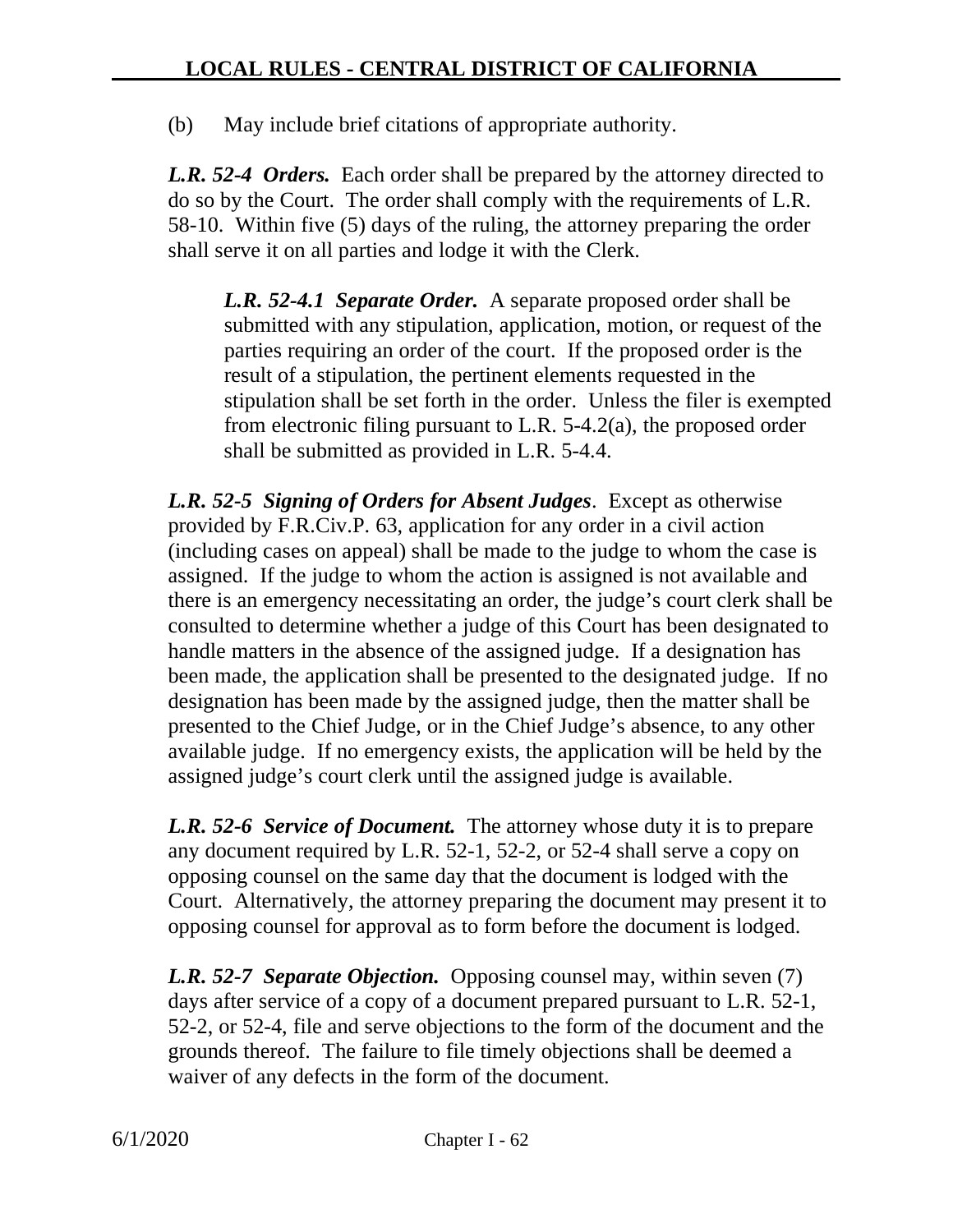*L.R. 52-8 Endorsement of Counsel.* Unless the Court otherwise directs, no document governed by L.R. 52-1, 52-2, or 52-4 will be signed by the judge unless either opposing counsel shall have endorsed thereon an approval as to form, or the time for objection has expired. If it finds the ends of justice so requires, the Court may conduct a hearing on the proper form of the document, or it may sign the document as prepared or as modified.

## *L.R. 52-9 Order Upon Stipulation [DELETED].*

# **F.R.Civ.P. 53. MASTERS**

*L.R. 53-1 Appointment.* Appointment of a master pursuant to F.R.Civ.P. 53 shall be made by written order of the Court.

*L.R. 53-2 Fees and Expenses.* A master's fees and expenses, when approved by the Court, shall be paid as the Court orders. Those amounts are recoverable as costs under L.R. 54-3.9.

# **VII. JUDGMENT**

# **F.R.Civ.P. 54. JUDGMENT; COSTS**

*L.R. 54-1 Determination of Prevailing Party.* The "prevailing party" entitled to costs under F.R.Civ.P. 54(d) is the party in whose favor judgment is entered, unless otherwise determined by the Court. When a case is dismissed or otherwise terminated voluntarily, the Court may, upon request, determine the prevailing party.

*L.R. 54-2 Application to Tax Costs Under F.R.Civ.P. 54(d); Bill of Costs.* To request that any allowable costs be taxed, a prevailing party entitled to costs under F.R.Civ.P. 54(d)(1) must file an Application to the Clerk to Tax Costs as required by L.R. 54-2.1. Parties applying for or objecting to an Application to the Clerk to Tax Costs under F.R.Civ.P. 54(d) must familiarize themselves with the Court's Bill of Costs Handbook, available on the Court's website at www.cacd.uscourts.gov.

*L.R. 54-2.1 Filing and Form of Application to the Clerk to Tax Costs.* Within 14 days after the entry of judgment or order under which costs may be claimed, a prevailing party claiming taxable costs must file and serve, in accordance with L.Rs. 5-3 and 5-4.1, a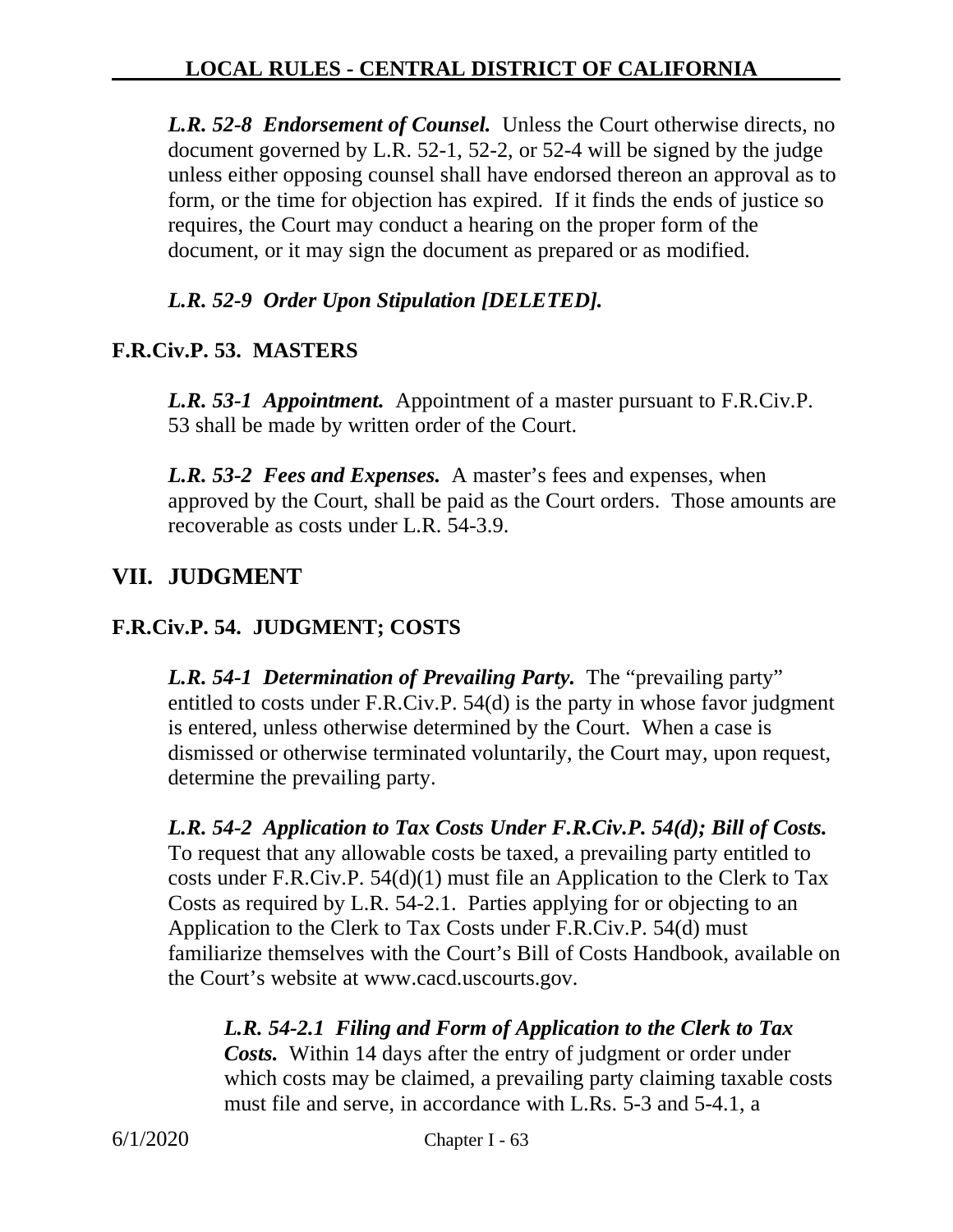completed Form CV-59 "Application to the Clerk to Tax Costs," including a detailed bill of costs. The bill must state separately and specifically each item of taxable costs claimed. Sufficient documentation to support the amount and taxability of each item, such as an invoice, receipt, or other record of the expenditure, must be attached to the Form CV-59 when filed. If a court order or stipulation is required by these rules to support a particular item of costs, the order or stipulation must also be attached to the Form CV-59. Failure to include an item in a timely filed Application to the Clerk to Tax Costs or to attach sufficient documentation to support an item will constitute grounds for not taxing that item. Failure to file an Application to the Clerk to Tax Costs within the time provided by this rule will be grounds for denial.

*L.R. 54-2.2 Objections.* Within 14 days after service of an Application to the Clerk to Tax Costs under L.R. 54-2.1, any party against whom costs are claimed may file and serve written objections to any cost claimed in the application. The grounds for each objection must be specifically stated. In the absence of a timely objection, any allowable item may be taxed as requested in the application. Any objections filed under this rule must contain a representation that counsel met and conferred in an effort to resolve disagreement about the taxable costs claimed in the bill, or that the objecting party made a good faith effort to arrange such a conference.

*L.R. 54-2.3 Response to Objections.* Within 3 days after service of an objection under L.R. 54-2.2, the party applying for costs may file and serve a written response to the objection.

*L.R. 54-2.4 Clerk's Determination - Finality.* No hearing on the application will be held unless the Clerk notifies the parties otherwise. After considering any objections to the proposed bill of costs and any responses thereto, the Clerk will electronically file the bill of costs annotated to identify all taxed costs. The Clerk's determination shall be final unless modified by the Court upon review under L.R. 54-2.5. The Clerk has no discretion to tax any item not identified as taxable in this L.R. 54 and its subparts.

*L.R. 54-2.5 Review of Clerk's Determination.* A party may seek review of the Clerk's taxation of costs by filing and serving a motion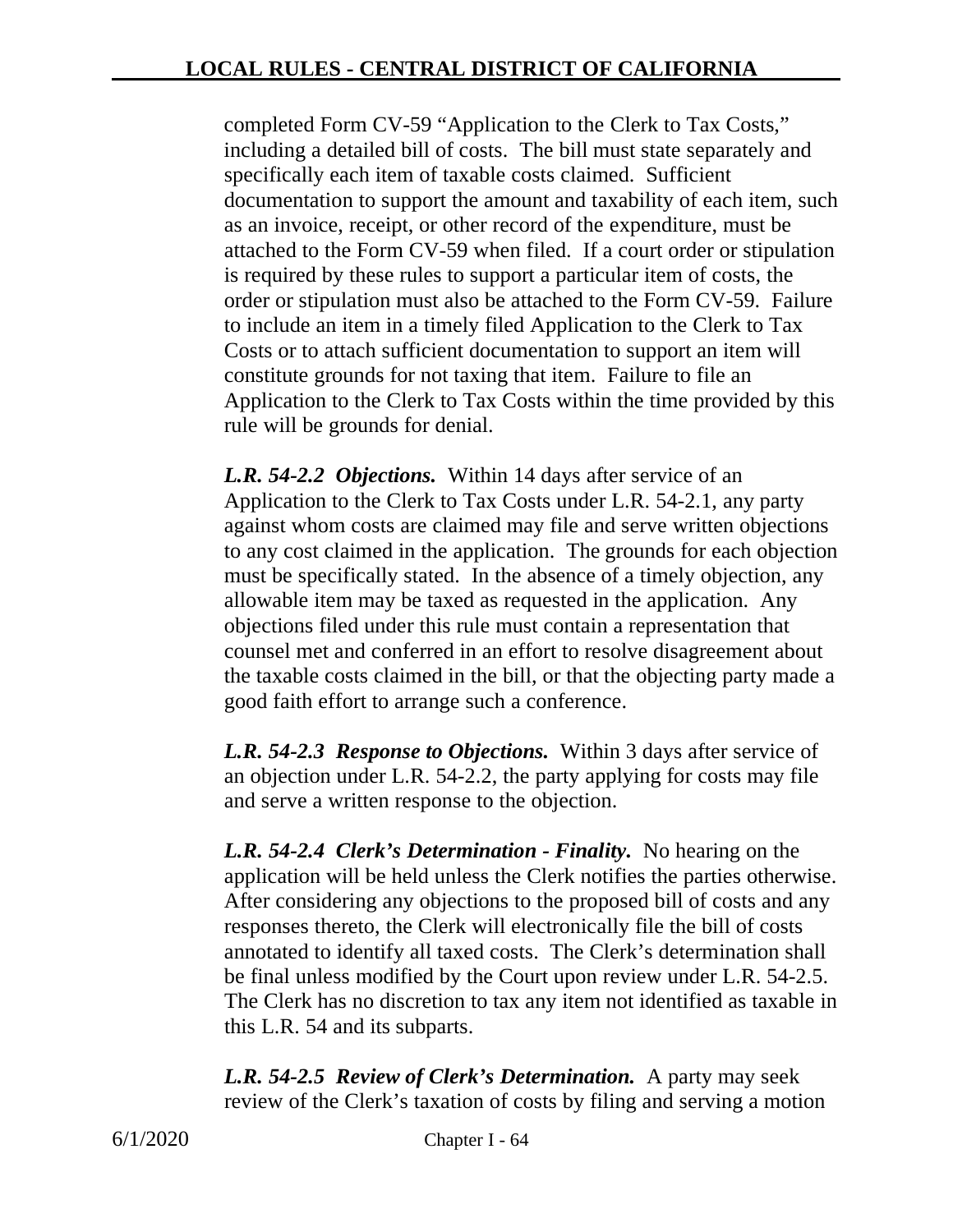to retax costs within seven (7) days of the Clerk's decision. That review will be limited to the record made before the Clerk and encompass only those items specifically identified in the motion.

## *L.R. 54-3 Items Taxable as Costs.*

*L.R. 54-3.1 Clerk's Fees.* Fees listed in the Judicial Conference Schedule of Fees District Court Miscellaneous Fee Schedule, issued in accordance with 28 U.S.C. § 1914, that are actually paid to the Clerk in connection with a case are taxable. *Pro hac vice* fees and other fees not included in the District Court Miscellaneous Fee Schedule are not taxable.

*L.R. 54-3.2 Fees for Service of Process.* Reasonable fees for service of process under F.R.Civ.P. 4 (whether served by the United States Marshal or other persons authorized by F.R.Civ.P. 4) and reasonable fees for service of subpoenas under F.R.Civ.P. 45 are taxable, including reasonable fees for research, surveillance, wait time, and parking incurred in connection with service.

*L.R. 54-3.3 United States Marshal's Fees.* Fees and commissions paid to the United States Marshal under 28 U.S.C. § 1921 are taxable.

*L.R. 54-3.4 Transcripts of Court Proceedings.* Except as allowed by L.R. 54-4, the cost of a transcript of any court proceeding is not taxable unless, before the cost is incurred, it is approved by the Court or stipulated by counsel in writing to be recoverable. Unless the order or stipulation otherwise specifies, the taxable cost of such a transcript will be limited to the cost of the original and one copy of the transcript prepared after the proceeding for ordinary, non-expedited delivery and billed at the rates set by the Judicial Conference of the United States.

*L.R. 54-3.5 Depositions.* Costs incurred in connection with oral depositions are taxable only to the extent set forth below:

(a) **Transcripts**: The reasonable cost of preparing the original transcription of the oral portion of a deposition for ordinary, non-expedited delivery after the deposition is taxable if the transcript is used for any purpose in connection with the case. Any additional charges paid to expedite the preparation of the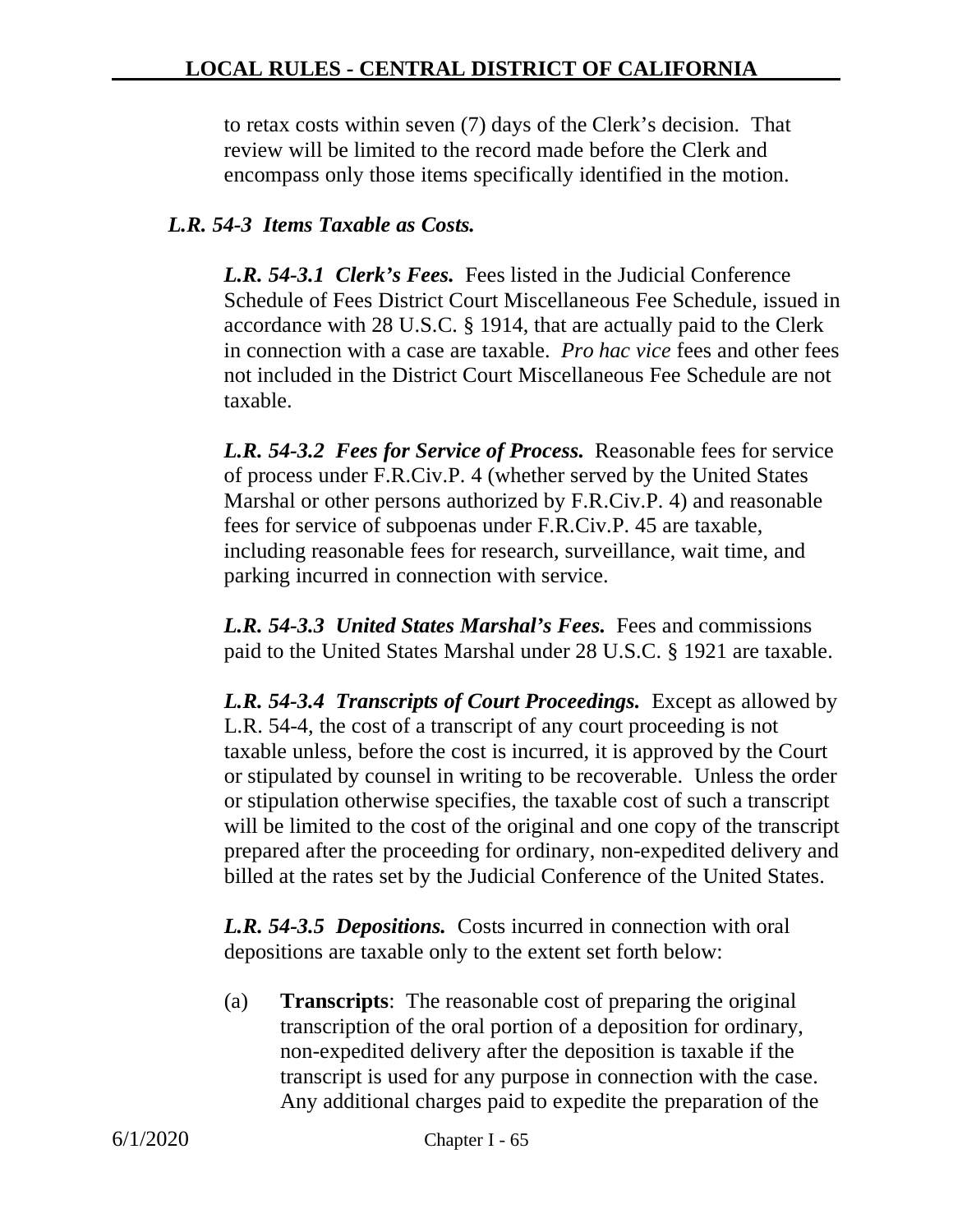transcription, and any charges for "real time" views of the transcription during the deposition, are not taxable unless the judge so orders or counsel stipulate in writing before the costs are incurred. The reasonable cost of one additional copy of the transcript, in any form (including a rough draft), is taxable. The reasonable cost of one copy of the transcript is also taxable when purchased by a party that did not purchase the original. The transcript rates set by the Judicial Conference of the United States will generally be considered reasonable. For transcripts billed at higher rates to be taxable, an explanation of why higher rates were reasonable under the circumstances must be provided. In addition, reasonable fees for the following are taxable:

- 1. binding,
- 2. Bates stamping,
- 3. non-expedited shipping and handling,
- 4. ASCII disks,
- 5. production and code compliance charges,
- 6. electronic transmission charges for non-expedited electronic delivery of a transcript,
- 7. miniscripts, and
- 8. witness handling charges.

The cost of videotaping or recording depositions is not taxable unless recording the deposition by video or audio means was ordered by the Court before the taking of the deposition. Failure to provide itemized invoices breaking out the per-page cost of transcripts from other costs, such as expediting, binding, or shipping fees, will be sufficient grounds for not taxing the cost.

(b) **Reporters and Other Persons Required to Take, Report, or Transcribe a Deposition**: The reasonable fees of a stenographic reporter and, if necessary to take the deposition, a notary and an interpreter, are taxable for time attending a deposition and for time appearing at a properly noticed deposition when a deponent fails to appear. Reasonable travel and subsistence expenses of reporters, notaries, and interpreters are also taxable. Fees for video and audio technicians are not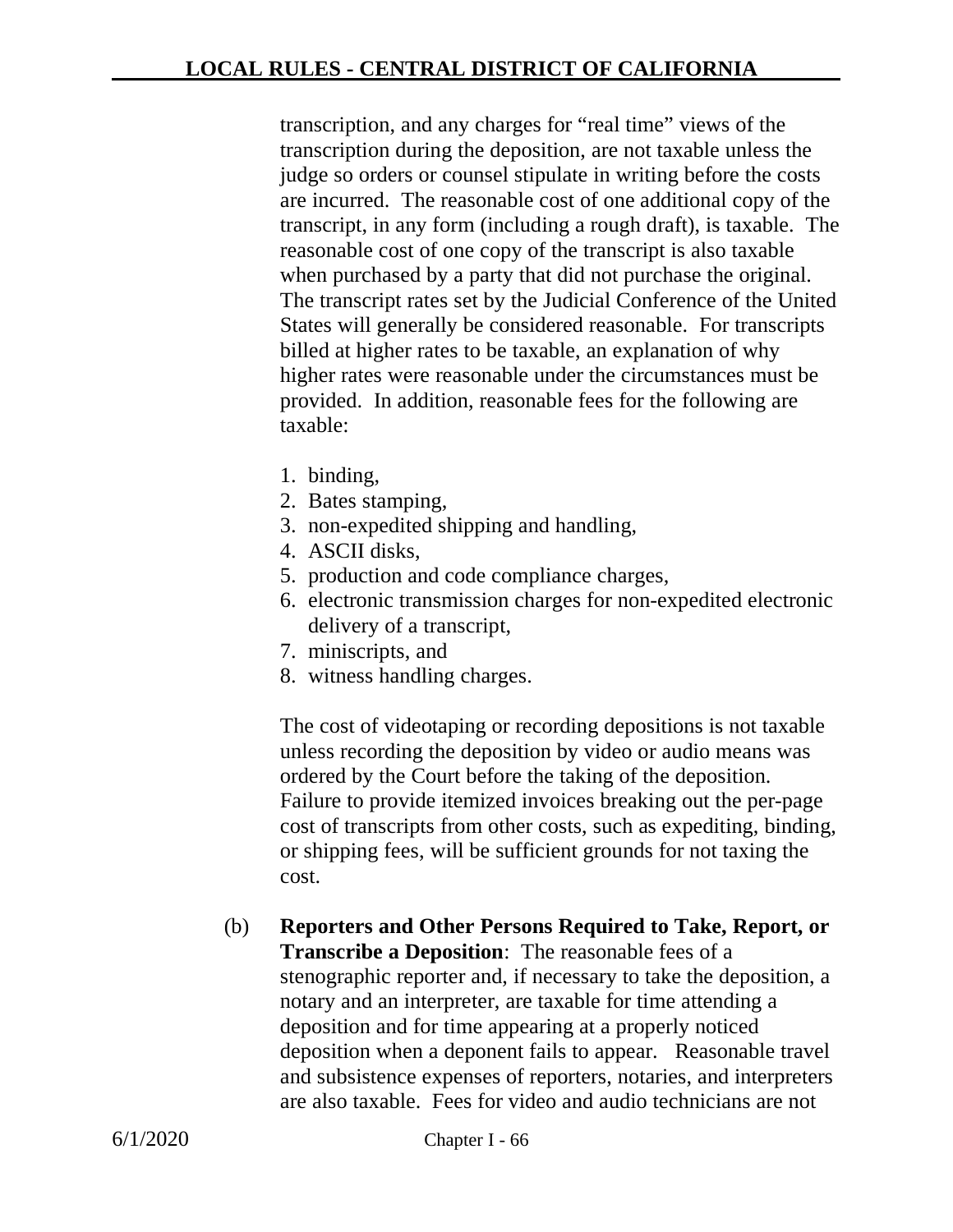taxable unless recording the deposition by video or audio means was ordered by the Court before the taking of the deposition. Attorneys' fees and expenses incurred while taking or defending the deposition are not taxable.

(c) **Exhibits**: The cost of copying or reproducing exhibits used at the deposition and made a part of the deposition transcript is taxable.

*L.R. 54-3.6 Witness Fees.* Statutory witness fees, including attendance, mileage or other travel expenses, a per diem subsistence allowance, and any other fees or expenses provided in 28 U.S.C. § 1821, are taxable when paid to a witness (including an officer or employee of a corporation or other entity if not a party in his or her own capacity and a party if subpoenaed by an opposing party):

- (a) Who actually attends any court proceeding scheduled in connection with the case or before any person authorized to take the witness's deposition, or
- (b) With a subpoena directing the witness's appearance.

Taxable attendance and subsistence fees include fees paid for time reasonably spent in travel. No other witness expenses, including fees for expert witnesses, are allowable.

*L.R. 54-3.7 Interpreter's Fees.* Reasonable fees, expenses, and costs paid to interpreters for interpretation or oral translation services provided at any court proceeding or deposition in the case are taxable, including the salaries, fees, expenses, and costs of special interpretation services provided under 28 U.S.C. § 1828. Document translation costs are not taxable.

*L.R. 54-3.8 Docket Fees.* Docket fees are taxable as provided by 28 U.S.C. § 1923 if actually incurred.

*L.R. 54-3.9 Court-Appointed Experts, Masters, Commissioners, and Receivers.* The reasonable fees and expenses of court-appointed experts, masters, commissioners, and receivers are taxable.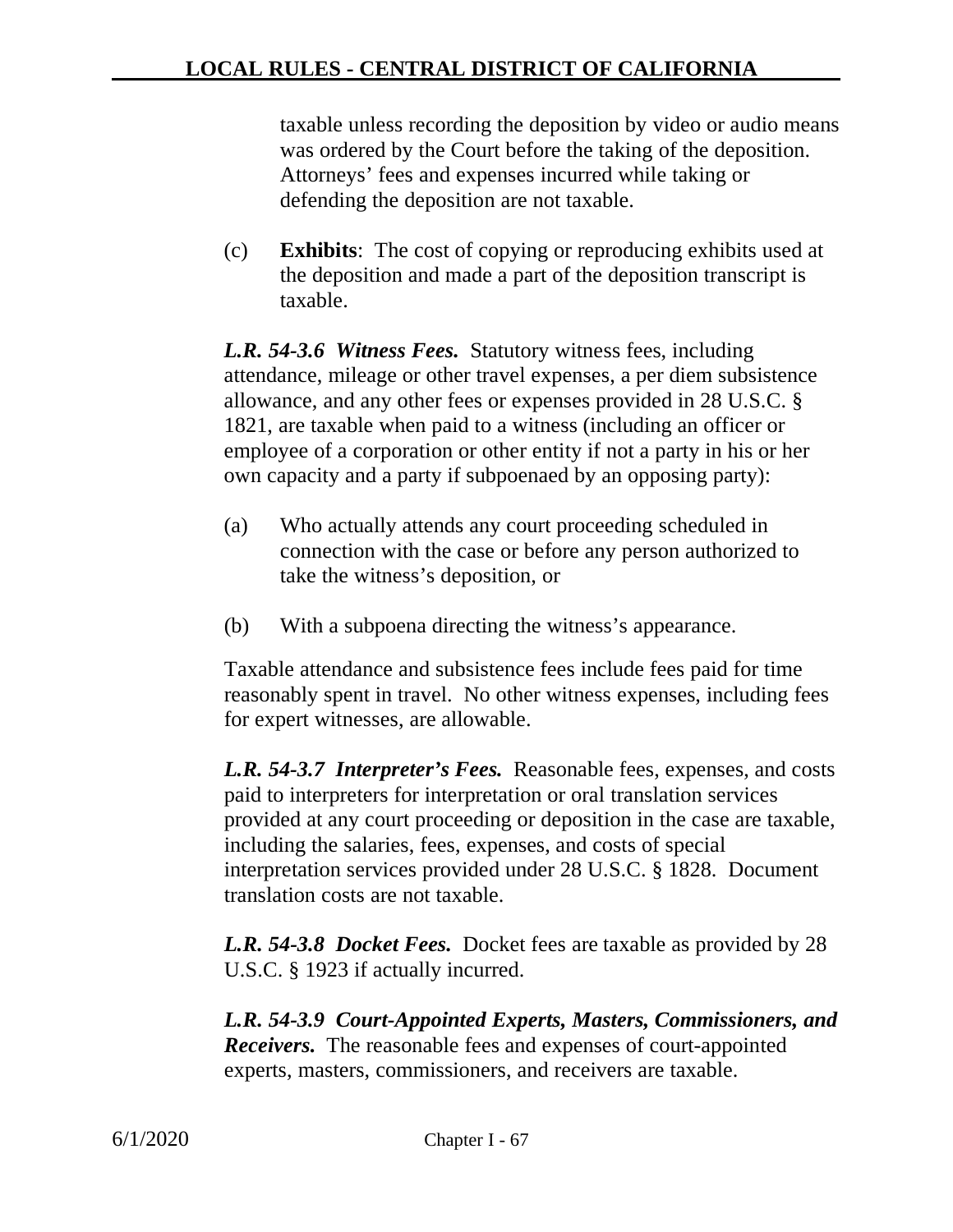*L.R. 54-3.10 Certification, Exemplification and Reproduction of Documents.* Reasonable document preparation costs are taxable, including:

- (a) The cost of copies of documents necessarily filed and served, including the cost of copying and delivering Mandatory Chambers Copies required by the Court;
- (b) The cost of copies of documents or other materials admitted into evidence when the original is not available or the copy is substituted for the original at the request of an opposing party;
- (c) Fees for an official certification of proof respecting the nonexistence of a document or record;
- (d) Patent Office charges for the patent file wrappers and prior art patents necessary to the prosecution or defense of a proceeding involving a patent;
- (e) Notary fees incurred in notarizing a document when the cost of the document is taxable;
- (f) Fees for certification or exemplification of any document or record necessarily obtained for use in the case; and
- (g) The cost of physically replicating or reproducing material necessarily obtained for use in the case (including copies obtained to be produced in discovery) in any format in which such material is required to be produced and with any required characteristics (such as metadata or manipulability) intact. To claim costs incurred in producing material in a required format, the agreement or order imposing the relevant requirements must be attached.

Any party seeking taxation of costs under this local rule must provide a consolidated itemization of copying costs, setting forth with specificity, particularity, and clarity the distinct tasks and services performed. Only costs associated with copying documents or reproducing other material for actual use in the case are allowed. Costs incurred for the convenience of counsel or as prefatory steps in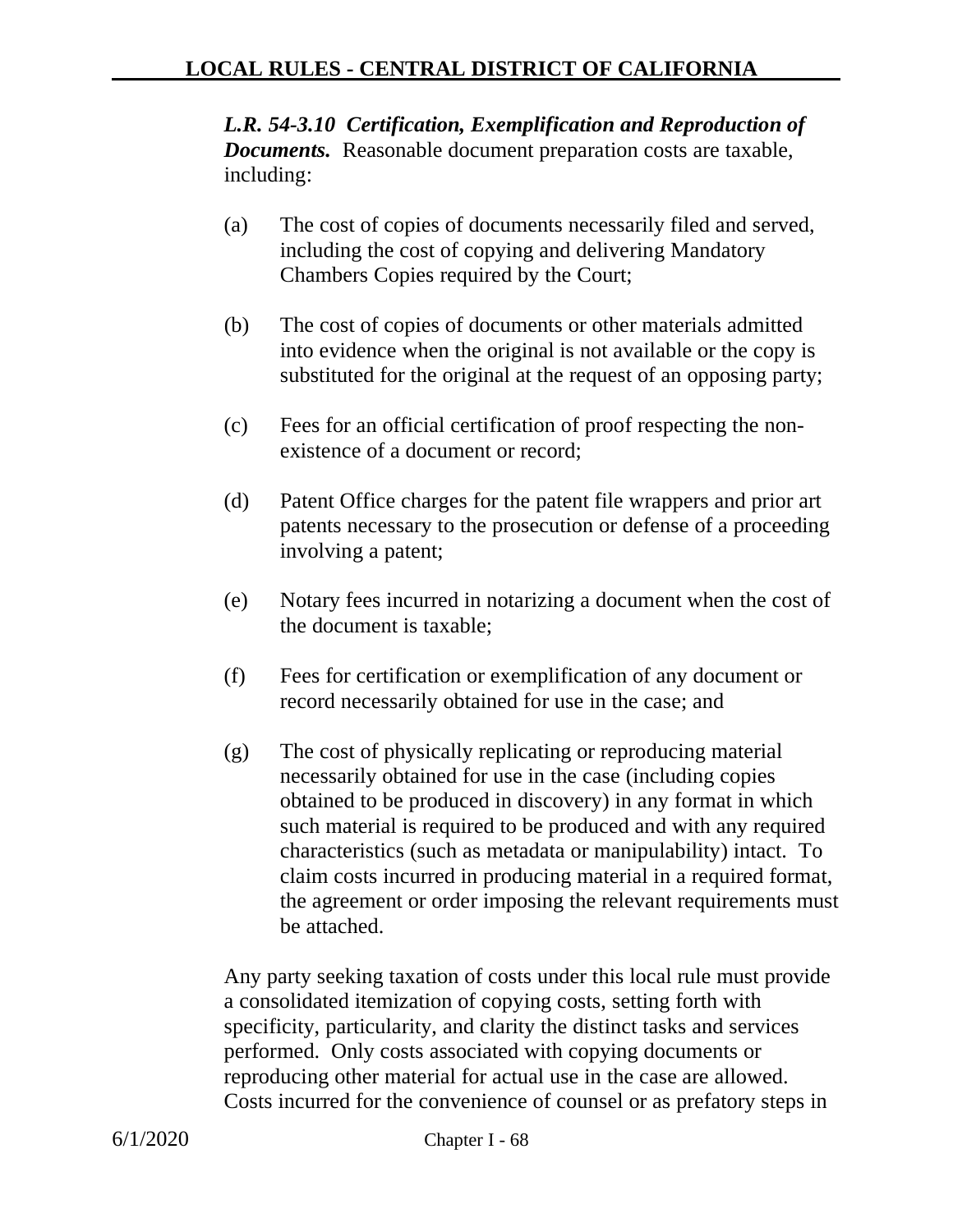the discovery process before copying documents for actual production are not recoverable.

*L.R. 54-3.11 Premiums on Undertakings and Bonds.* Premiums paid on undertakings, bonds, security stipulations, or substitutes therefor, where required by law or Court order, or where necessary to enable a party to secure a right granted in the proceeding, are taxable.

*L.R. 54-3.12 Other Costs.* Upon order of the Court, the reasonable cost of the physical preparation and duplication of the following items may be taxed:

- (a) Summaries, computations, polls, surveys, statistical comparisons, maps, charts, diagrams, and other visual aids reasonably necessary to assist the jury or the Court in understanding the issues at the trial;
- (b) Photographs, if admitted in evidence or attached to documents necessarily filed and served upon the opposing party; and
- (c) The cost of models.

The intellectual effort involved in the production of these materials may not be taxed.

*L.R. 54-3.13 State Court Costs.* Costs incurred in state court before removal that are recoverable under state statutes shall be recoverable by the prevailing party in this Court.

*L.R. 54-4 Items Taxable as Costs on Appeal.* An application to tax costs on appeal that are taxable in the District Court under F.R.App.P. 39(e) shall be filed in the District Court no later than twenty-eight (28) days after the date the mandate or judgment is issued by the Court of Appeals.

*L.R. 54-5 Items Taxable as Costs on a Bankruptcy Appeal to the District Court.* A Notice of Application to the Clerk to Tax Costs and Proposed Bill of Costs on a bankruptcy appeal decided in the District Court is to be filed within fourteen (14) days of the entered date of the order deciding that bankruptcy appeal. Taxable costs for bankruptcy appeals decided by the District Court shall be as provided for in Rule 8014 of the Federal Rules of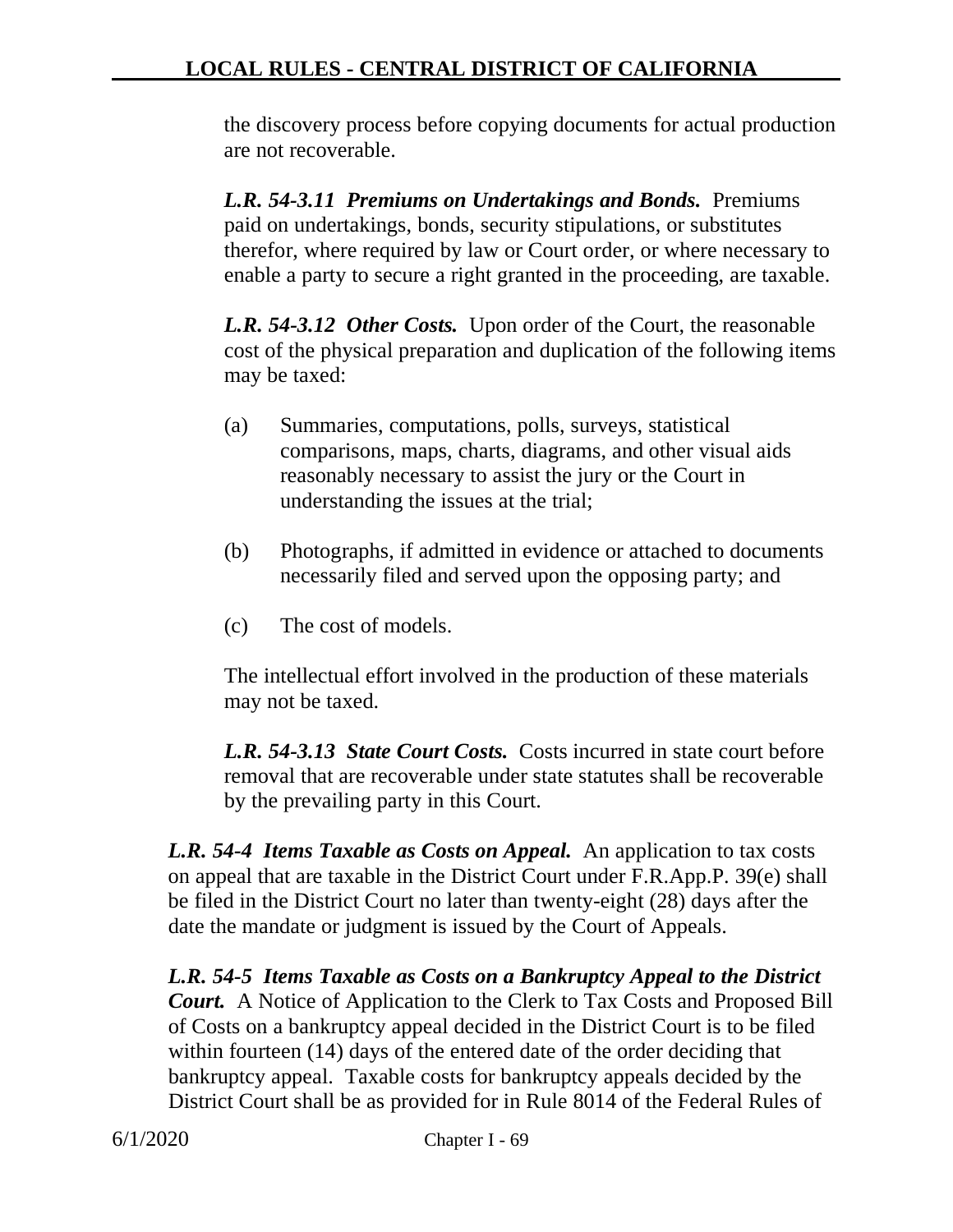Bankruptcy Procedure. To recover the costs of printing or otherwise reproducing briefs or excerpts of the record, a statement by counsel that the cost is no higher than is generally charged for such reproduction in the local area and that no more copies were reproduced than were actually necessary shall be required. No Clerk's fees not actually paid shall be recoverable.

*L.R. 54-6 Writ of Execution for Attorney's Fees and Costs.* The Clerk shall, upon request, issue a writ of execution to recover attorney's fees awarded by the Court following a judgment and any separate award of costs by the Clerk:

- (a) Upon presentation of a certified copy of the final judgment and separate Bill of Costs and, if appropriate, a certified copy of the order awarding attorney's fees; or
- (b) Upon presentation of a mandate of the Court of Appeals to recover costs taxed by the appellate court.

*L.R. 54-7 Filing Date for Requests for Attorneys' Fees.* Any motion or application for attorneys' fees shall be served and filed within fourteen (14) days after the entry of judgment or other final order, unless otherwise ordered by the Court. Such motions and their disposition shall be governed by L.R. 7-3, *et seq.*

*L.R. 54-8 Filing Date for Motions to Award Costs Not Governed by F.R.Civ.P. 54(d).* Any motion for an award of costs not governed by F.R.Civ.P. 54(d), such as a motion for a discretionary award of costs under 28 U.S.C. § 1919, shall be served and filed within fourteen (14) days after the entry of judgment or other final order, unless otherwise ordered by the Court. Such motions and their disposition shall be governed by L.R. 7-3, *et seq.*

## **F.R.Civ.P. 55. DEFAULT; DEFAULT JUDGMENT**

*L.R. 55-1 Default Judgments.* When application is made to the Court for a default judgment, the application shall be accompanied by a declaration in compliance with F.R.Civ.P. 55(b)(1) and/or (2) and include the following:

- (a) When and against what party the default was entered;
- (b) The identification of the pleading to which default was entered;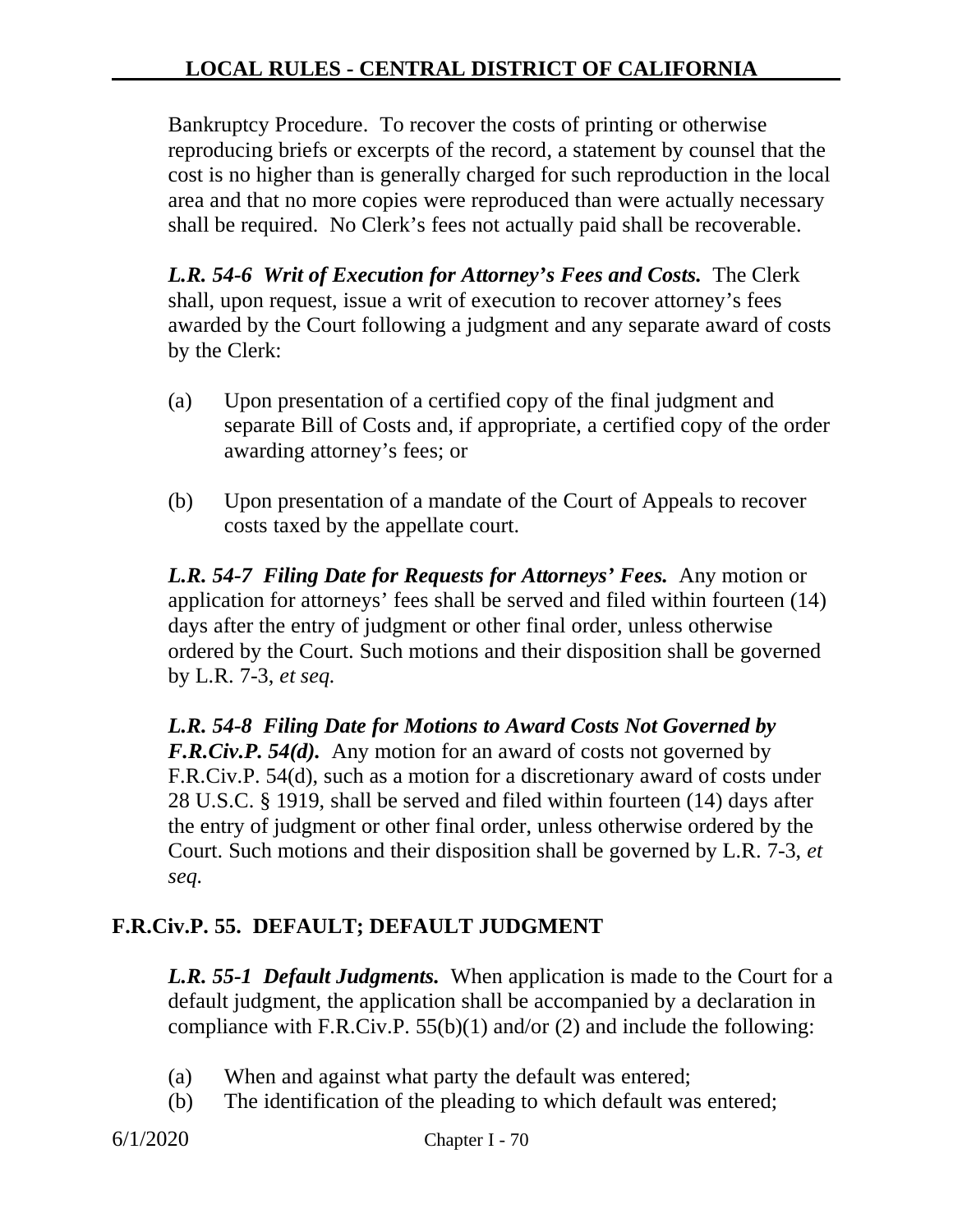- (c) Whether the defaulting party is an infant or incompetent person, and if so, whether that person is represented by a general guardian, committee, conservator or other representative;
- (d) That the Servicemembers Civil Relief Act (50 U.S.C. App. § 521) does not apply; and
- (e) That notice has been served on the defaulting party, if required by F.R.Civ.P. 55(b)(2).

*L.R. 55-2 Default Judgment - Unliquidated Damages.* If the amount claimed in a judgment by default is unliquidated, the applicant may submit evidence of the amount of damages by declarations. Notice must be given to the defaulting party of the amount requested. The party against whom judgment is sought may submit declarations in opposition.

*L.R. 55-3 Default Judgment - Schedule of Attorneys' Fees.* When a promissory note, contract or applicable statute provides for the recovery of reasonable attorneys' fees, those fees shall be calculated according to the following schedule:

| Amount of Judgment      | Attorneys' Fees Awards                      |
|-------------------------|---------------------------------------------|
| $$0.01 - $1,000$        | 30% with a minimum of \$250.00              |
| $$1,000.01 - $10,000$   | \$300 plus 10% of the amount over $$1,000$  |
| $$10,000.01 - $50,000$  | \$1200 plus 6% of the amount over $$10,000$ |
| $$50,000.01 - $100,000$ | \$3600 plus 4% of the amount over \$50,000  |
| Over \$100,000          | \$5600 plus 2% of the amount over \$100,000 |

This schedule shall be applied to the amount of the judgment exclusive of costs. An attorney claiming a fee in excess of this schedule may file a written request at the time of entry of the default judgment to have the attorney's fee fixed by the Court. The Court shall hear the request and render judgment for such fee as the Court may deem reasonable.

# **F.R.Civ.P. 56. SUMMARY JUDGMENT**

*L.R. 56-1 Documents Required From Moving Party.* A party filing a notice of motion for summary judgment or partial summary judgment shall lodge a proposed "Statement of Uncontroverted Facts and Conclusions of Law." Such proposed statement shall set forth the material facts as to which the moving party contends there is no genuine dispute. A party seeking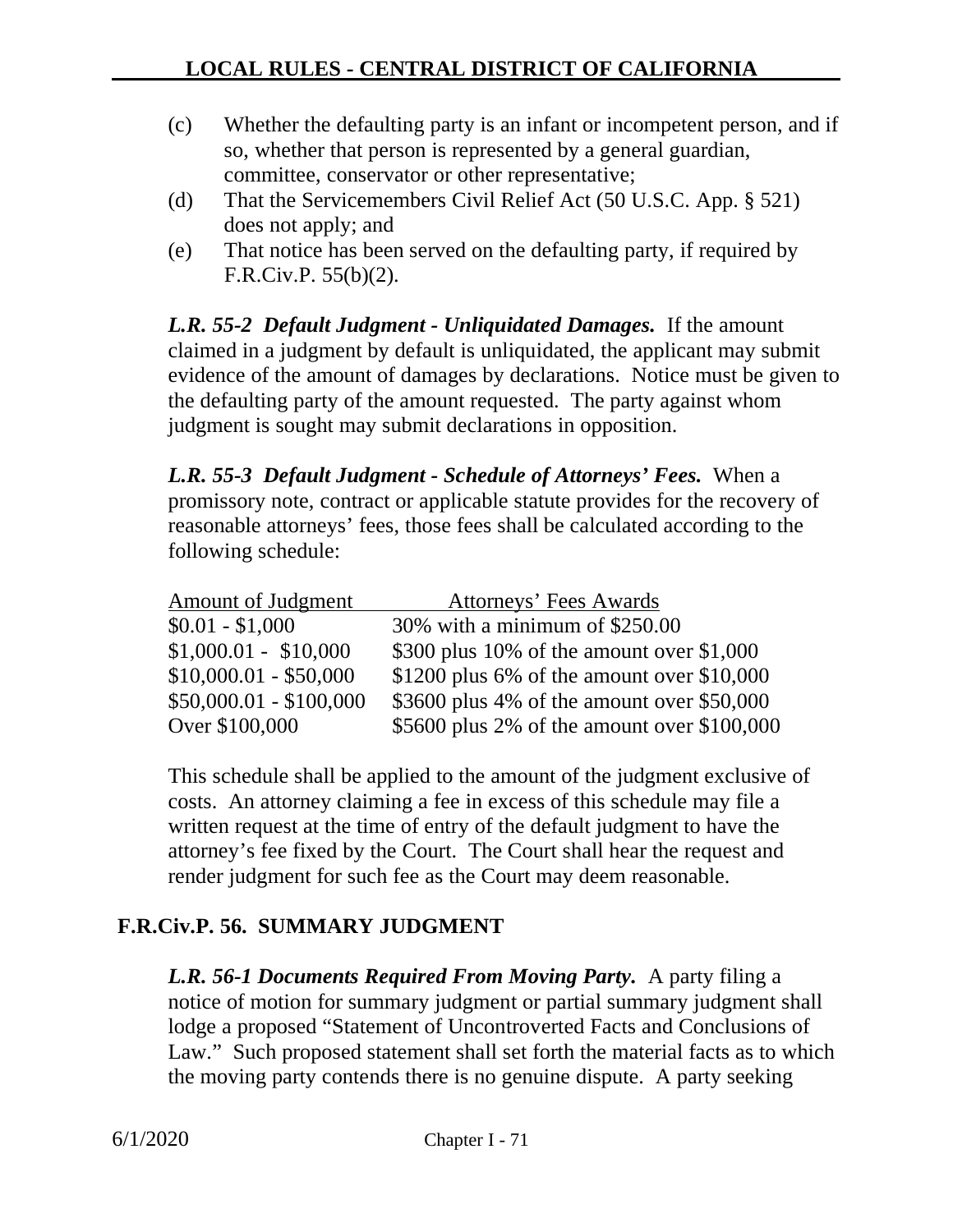summary judgment shall lodge a proposed Judgment; a party seeking partial summary judgment shall lodge a proposed Order.

*L.R. 56-2 Statement of Genuine Disputes of Material Fact by Opposing Party.* Any party who opposes the motion shall serve and file with the opposing papers a separate document containing a concise "Statement of Genuine Disputes" setting forth all material facts as to which it is contended there exists a genuine dispute necessary to be litigated.

*L.R. 56-3 Determination of Motion.* In determining any motion for summary judgment or partial summary judgment, the Court may assume that the material facts as claimed and adequately supported by the moving party are admitted to exist without controversy except to the extent that such material facts are (a) included in the "Statement of Genuine Disputes" and (b) controverted by declaration or other written evidence filed in opposition to the motion.

*L.R. 56-4 Motions Under F.R.Civ.P. 56(d) [ABROGATED].*

# *F.R.Civ.P. 57. DECLARATORY JUDGMENT*

# **F.R.Civ.P. 58. ENTERING JUDGMENT**

*L.R. 58-1 Entry of Judgments and Orders.* The entry of judgments and orders by the Clerk through notation in the appropriate civil docket pursuant to F.R.Civ.P. 58 and 79 shall be made at the earliest practicable time.

*L.R. 58-2 Entry of Judgments - Costs.* Entry of judgment shall not be delayed pending taxation of costs to be included therein pursuant to L.R. 54.

*L.R. 58-3 Entry of Judgments and Orders - Clerk's Orders and Judgments.* Orders and judgments signed by the Clerk pursuant to F.R.Civ.P. 55(a) and 77(c) and L.R. 58-1 shall be noted in the civil docket. That notation shall constitute entry of the judgment or order as provided by F.R.Civ.P. 58 and 79 (a).

*L.R. 58-4 Entry of Judgments and Orders - Settlement of Orders or Judgments.* Entry of judgments or orders shall not be made by the Clerk until the Court has settled the form of judgment or order as provided in L.R. 52-8.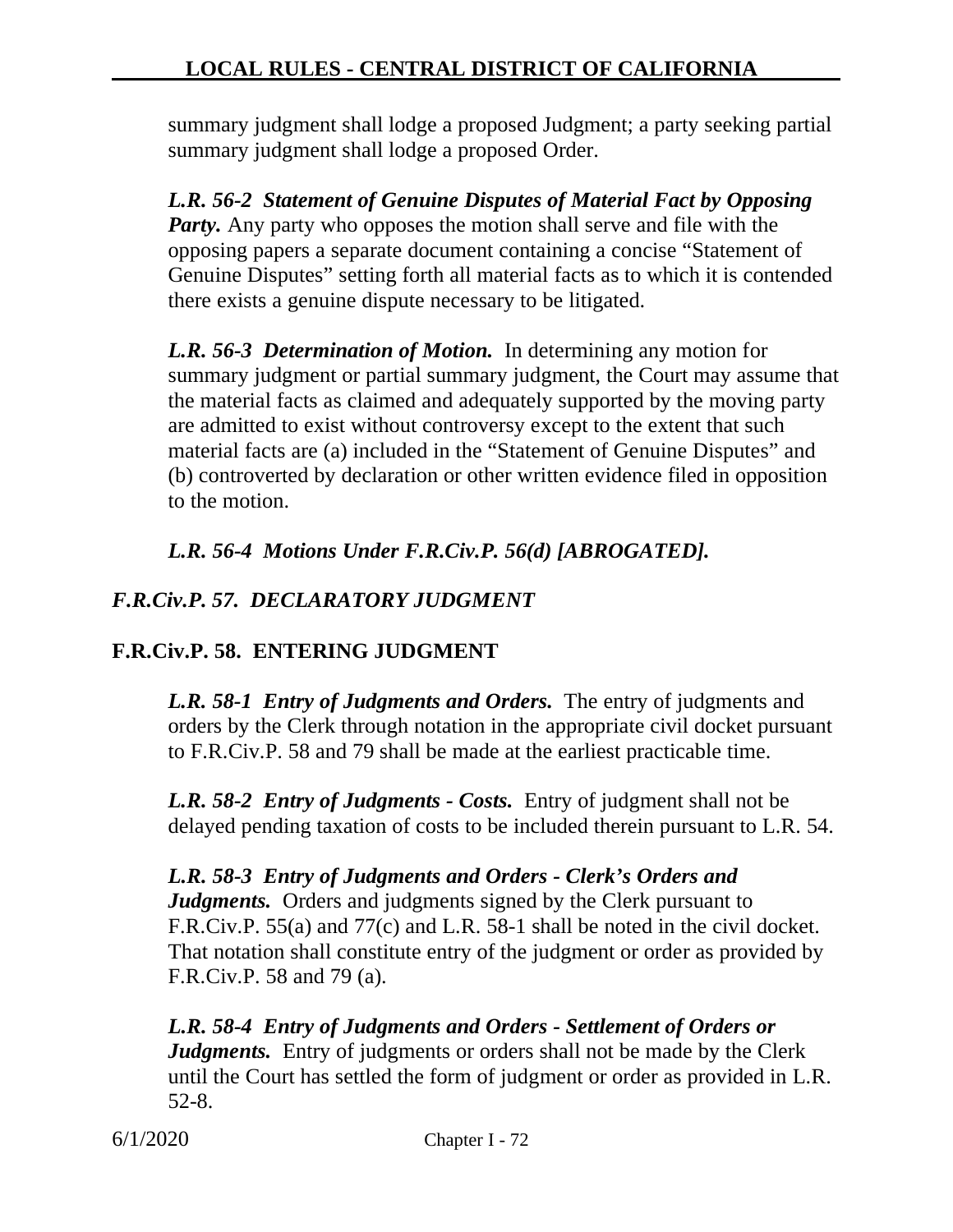*L.R. 58-5 Judgment by Clerk.* Judgments may be entered by the Clerk without further direction from the judge in the following instances:

- (a) Judgments on the verdict of a jury as provided in F.R.Civ.P. 58 unless the judge directs otherwise;
- (b) Judgments by default as set forth in F.R.Civ.P.  $55(b)(1)$ , provided that no judgment shall be entered without a declaration that any natural person against whom it is sought is not an infant, incompetent person, or exempted under the Servicemembers Civil Relief Act, 1940; and
- (c) Judgments on offers of judgment as set forth in F.R.Civ.P. 68.

The Clerk may require the party obtaining a judgment or order to prepare and present same.

*L.R. 58-6 Entry of Judgment - Memorandum of Decision, Opinion, Minute Order.* Notation in the civil docket of entry of a memorandum of decision, an opinion of the Court, or a minute order of the Clerk shall not constitute entry of judgment pursuant to F.R.Civ.P. 58 and 79(a) unless specifically ordered by the judge.

*L.R. 58-7 Entry of Judgment - Settlement of Interest.* If interest is accruing or will accrue on any judgment, decree or order, the party preparing the proposed form of judgment, decree or order shall indicate by memorandum attached thereto the applicable interest rate as computed under 28 U.S.C. § 1961(a) or 26 U.S.C. § 6621 and the amount of interest to be added for each day the document remains unsigned.

*L.R. 58-8 Entry of Judgment - Award - Tax Cases*. In tax cases involving overpayments or deficiencies, and in such other cases as it deems appropriate, the Court may withhold entry of judgment to permit the parties to submit, either separately or jointly by stipulation, the computation of the amount of money to be awarded in accordance with the Court's determination of the issues.

*L.R. 58-9 Judgment, Order, Decree - United States a Party - Duty of Clerk.* When a judgment, order or decree is entered by the Court directing any officer of the United States to perform any act, unless such officer is present in Court when the order is made, the Clerk shall forthwith transmit a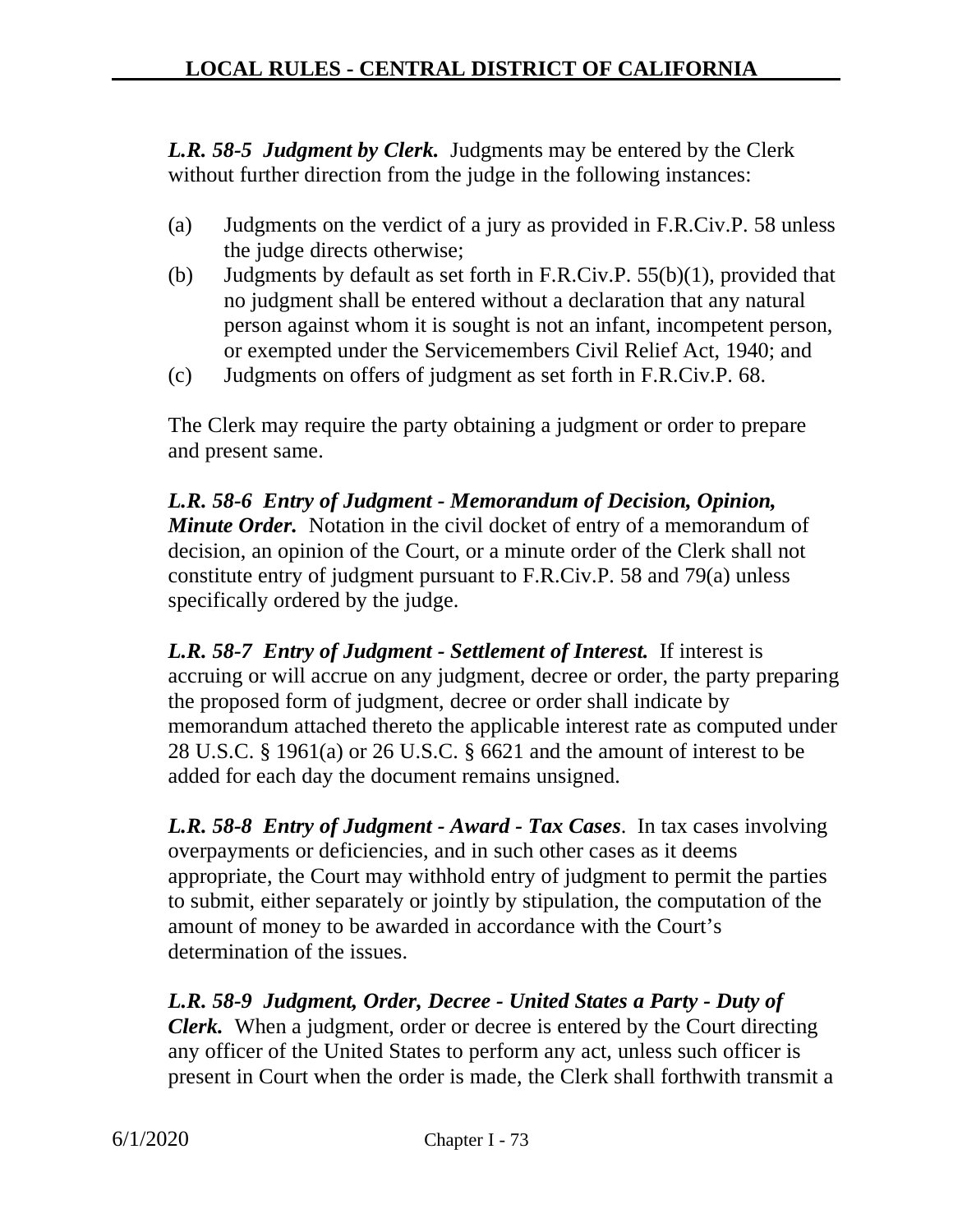copy of the judgment, order or decree to the officer ordered to perform the act.

*L.R. 58-10 Signature Line for Signature of Judge.* At least two lines of the text of any order or judgment shall appear on the page that has the line provided for the signature of the judge. Next to the signature line shall be the word "Dated:" with a blank left for the judge to write in the date. At least two lines above the signature line shall be left blank for the judge's signature.

*L.R. 58-11 Default Judgment - Separate Document*. A proposed default judgment shall be submitted as a separate document in compliance with F.R.Civ.P. 58.

## **F.R.Civ.P. 59. NEW TRIAL; ALTERING OR AMENDING A JUDGMENT**

### *L.R. 59-1 New Trial - Procedure*

*L.R. 59-1.1 Specification of Ground - Error of Law.* If the ground for the motion is an error of law occurring at the trial, the error shall be specifically stated.

*L.R. 59-1.2 Specification of Ground - Insufficiency of Evidence.* If the ground for the motion is the insufficiency of the evidence, the motion shall specify with particularity the respects in which the evidence is claimed to be insufficient.

### *L.R. 59-1.3 Specification of Ground - Newly Discovered Evidence.*

If the ground for the motion is newly discovered evidence, the motion shall be supported by a declaration by the party, or the agent of the party having personal knowledge of the facts, showing:

- (a) When the evidence was first discovered;
- (b) Why it could not with reasonable diligence have been produced at trial;
- (c) What attempts were made to discover and present the evidence at trial;
- (d) If the evidence is oral testimony, the nature of the testimony and the willingness of the witness to so testify; and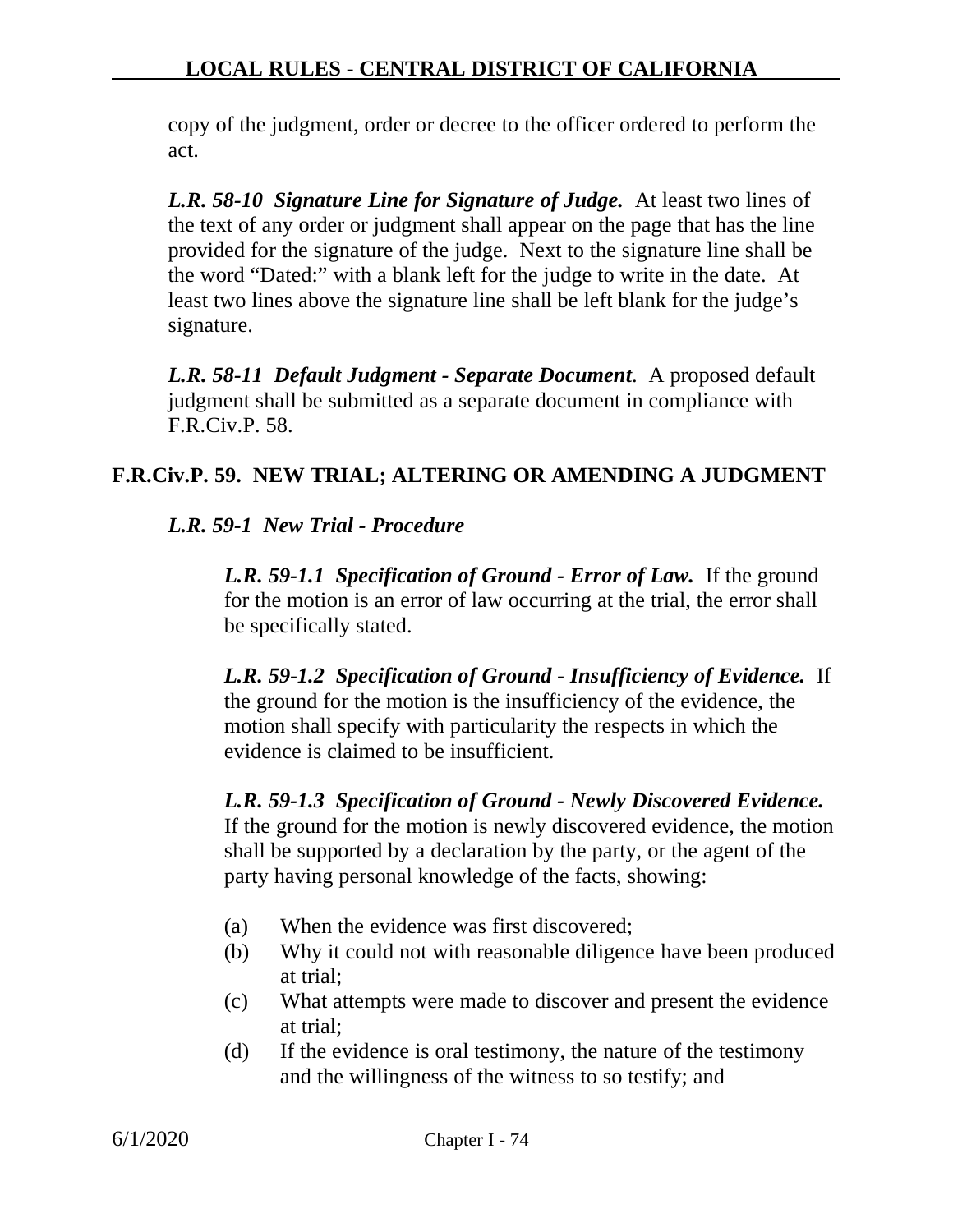(e) If the evidence is documentary, the documents or duly authenticated copies thereof, or satisfactory evidence of their contents where the documents are not then available.

### *L.R. 59-1.4 New Trial - Hearing.* The motion shall be considered upon:

- (a) The pleadings and documents on file;
- (b) The minutes of the court clerk;
- (c) The reporter's notes or transcript; and
- (d) Declarations, if the ground is other than error of law or insufficiency of the evidence and the facts or circumstances relied on do not otherwise appear in the file.

#### *L.R. 59-1.5 New Trial - Declarations - Time for Filing.*

Declarations in support of a motion for a new trial shall be filed concurrently with the motion unless the Court fixes a different time.

*L.R. 59-1.6 New Trial - Calendaring of Motion.* The motion for a new trial shall be noticed and heard (if required by the Court) as provided in L.R. 7-3 et seq.

*F.R.Civ.P. 60. RELIEF FROM A JUDGMENT OR ORDER F.R.Civ.P. 61. HARMLESS ERROR F.R.Civ.P. 62. STAY OF PROCEEDINGS TO ENFORCE A JUDGMENT F.R.Civ.P. 62.1. INDICATIVE RULING ON A MOTION FOR RELIEF THAT IS BARRED BY A PENDING APPEAL F.R.Civ.P. 63. JUDGE'S INABILITY TO PROCEED*

## **VIII. PROVISIONAL AND FINAL REMEDIES**

## **F.R.Civ.P. 64. SEIZING A PERSON OR PROPERTY**

*L.R. 64-1 Issuance of Writ*. All writs or other process issued for the seizure of persons or property pursuant to F.R.Civ.P. 64 shall be issued, attested, signed and sealed as required for writs issued out of this Court.

*L.R. 64-2 Writs or Other Process of Seizure - Civil Cases - Execution and Return.* Any writ or other process for seizure in a civil action shall only be directed to, executed and returned by the United States Marshal or by a state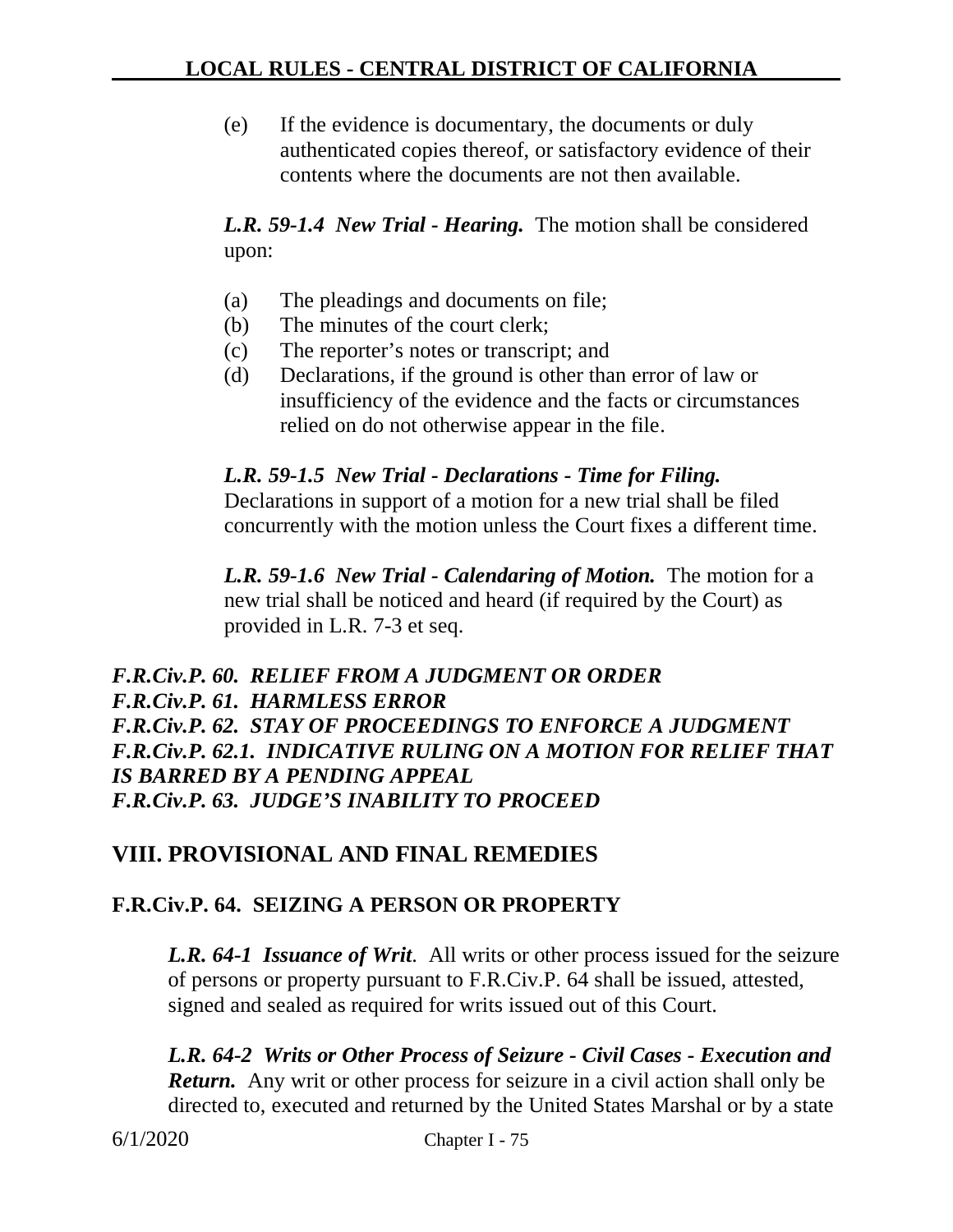or local law enforcement officer authorized by state law or a private person specially appointed by the Court for that purpose. Unless otherwise relieved by the Court, an attorney for the seizing party must be available to the seizing officer at the time of the seizure.

*L.R. 64-3 Process Requiring Entry Upon Premises.* An order of Court requiring entry upon private premises without notice shall only be executed by the United States Marshal, a state or local law enforcement officer, or a private person specially appointed by the Court for that purpose. If process is to be executed by a private person, the private person shall be accompanied by a United States Marshal or a state or local law enforcement officer, who shall be present upon the premises during the execution of the order.

*L.R. 64-4 Applications Concerning Provisional Remedies*. Applications concerning provisional remedies other than injunctive relief shall be made to a magistrate judge of this Court, unless otherwise ordered.

# **F.R.Civ.P. 65. INJUNCTIONS AND RESTRAINING ORDERS**

*L.R. 65-1 Temporary Restraining Orders and Preliminary Injunctions.* A party seeking a temporary restraining order ("TRO") must submit an application, a proposed TRO, and a proposed order to show cause why a preliminary injunction should not issue. If the TRO is denied, the Court may set the hearing on the order to show cause without regard to the twenty-eight (28) days notice of motion requirement of L.R. 6-1.

When a TRO is not sought, an application for a preliminary injunction shall be made by notice of motion and not by order to show cause.

*L.R. 65-2 Approval of Bonds, Undertakings and Stipulations of Security.* The Clerk is authorized to approve on behalf of the Court all bonds, undertakings and stipulations of security given in the form and amount prescribed by statute, order of the Court or stipulation of counsel, which comply with the requirements of L.R. 65-3, and contain a certificate by an attorney pursuant to L.R. 65-5, except where the approval of a judge is specifically required by law.

*L.R. 65-3 Bonds or Undertakings - Sureties - Qualifications.* No bond or undertaking requiring third-party sureties will be approved unless it bears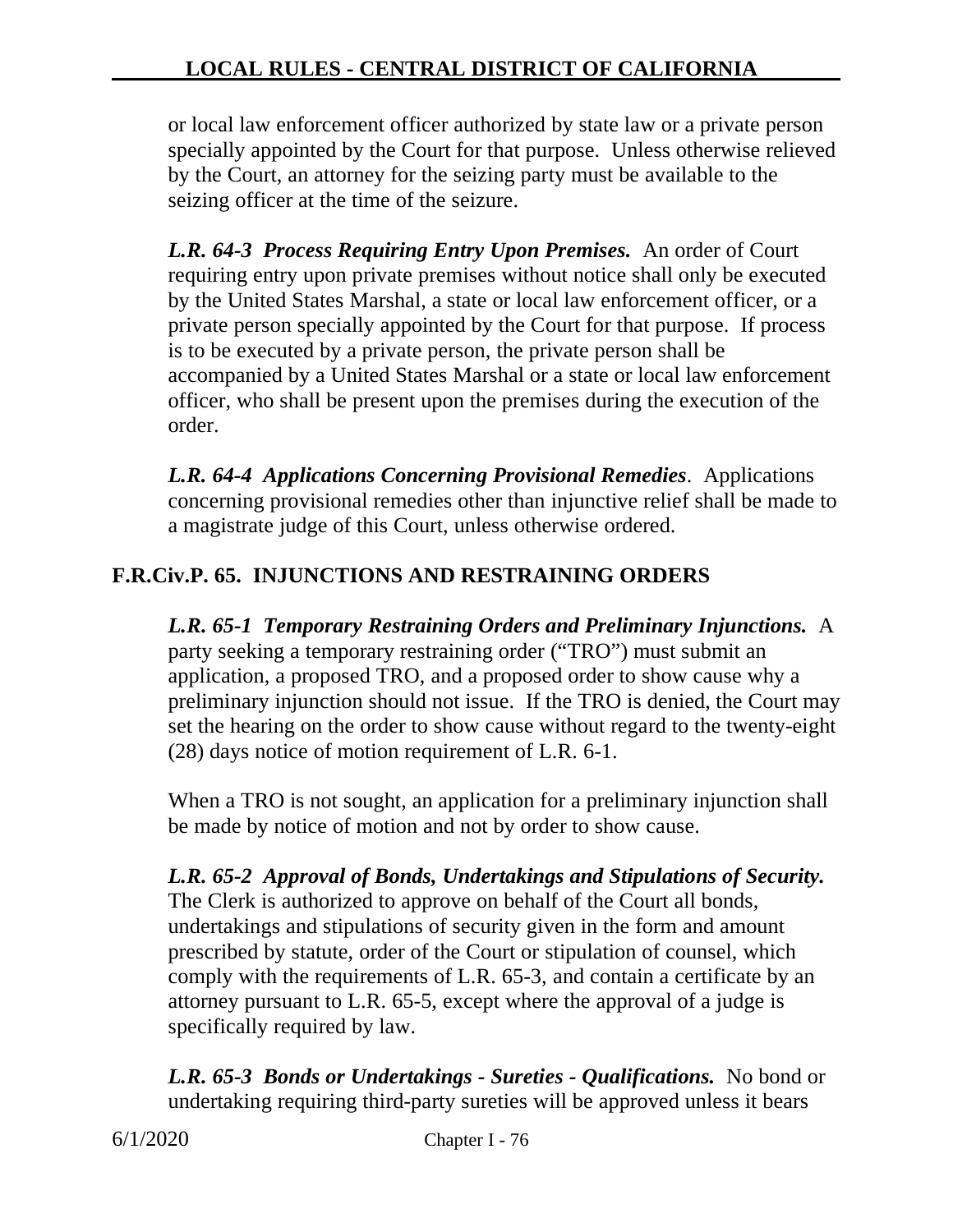the names and addresses of third-party sureties and is accompanied by a declaration by the surety stating that:

- (a) The surety is a resident of the State of California;
- (b) The surety who intends to deed real property as security owns the real property within the State of California;
- (c) The security posted by the surety is worth the amount specified in the bond or undertaking, over and above just debts and liabilities; and
- (d) The property, real or personal, which is to be conveyed as security, is not exempt from execution and prejudgment attachment.

If specifically approved by the Court, real property in any other state of the United States may be part of the surety's undertaking.

*L.R. 65-4 Bonds or Undertakings - Corporate Surety.* Before any corporate surety bond or undertaking is accepted by the Clerk, the corporate surety must have on file with the Clerk a duly authenticated copy of a power of attorney appointing the agent executing the bond or undertaking. The appointment shall be in a form to permit recording in the State of California.

*L.R. 65-5 Bonds or Undertakings - Certificate by Attorney.* A bond or undertaking presented to the Clerk for acceptance must be accompanied by a certificate by the attorney for the presenting party in substantially the following form:

This bond (or undertaking) has been examined pursuant to L.R. 65-3 and is recommended for approval. It (is) (is not) required by law to be approved by a judge.

Date Attorney

*L.R. 65-6 Certificate by Attorney - Meaning.* A certificate by an attorney made pursuant to L.R. 65-5 certifies to the Court that:

- (a) The attorney has carefully examined the bond or undertaking;
- (b) The attorney knows the content of the bond or undertaking;
- (c) The attorney knows the purpose for which the bond or undertaking is executed;
- (d) In the attorney's opinion, the bond or undertaking is in due form;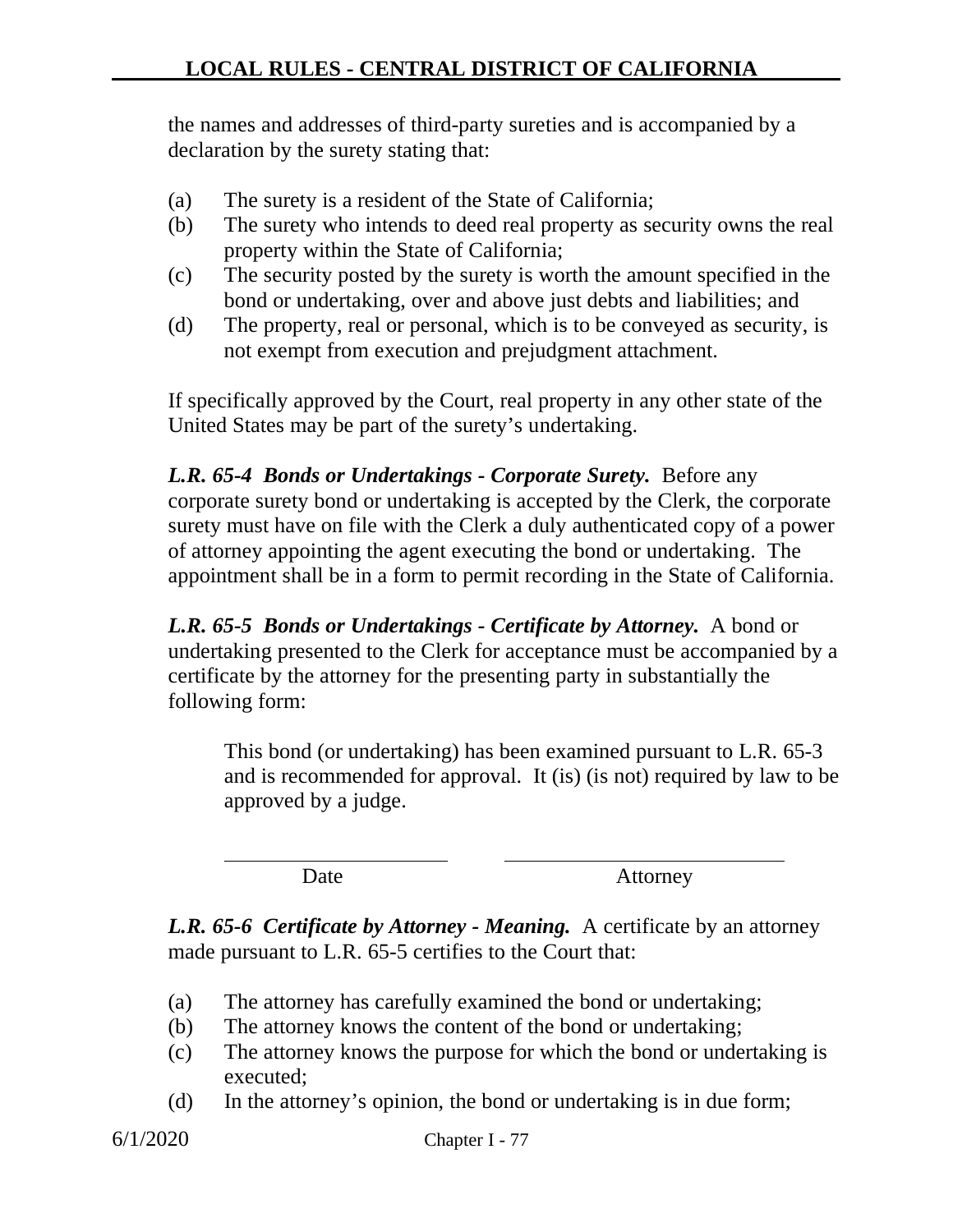- (e) The attorney believes the declarations of qualification by the surety are true; and
- (f) The attorney has determined whether the bond or undertaking is required by law to be approved by a judge.

*L.R. 65-7 Bonds or Undertakings - Approval of Judge.* If a bond or undertaking is required by law to be approved by a judge, it shall be presented to the judge with the attorney's certificate required by L.R. 65-5 before it is filed by the Clerk.

*L.R. 65-8 Bonds or Undertakings - Summary Adjudication of Obligation and Execution - Proceeding.* An indemnitee or party in interest seeking a judgment on a bond or undertaking shall proceed by Motion for Summary Adjudication of Obligation and Execution. Service of the motion on personal sureties shall be made pursuant to F.R.Civ.P.5(b). Service shall be made on a corporate surety as provided in 31 U.S.C. §9306.

*L.R. 65-9 Bonds or Undertakings - Surety - Judges and Attorneys.* No bankruptcy judge, magistrate judge, or district judge, and no attorney appearing in the case, will be accepted as surety upon any bond or undertaking in any action or proceeding in this Court.

*L.R. 65-10 Bonds or Undertakings - Cash Deposit.* In any civil proceeding, a cashier's check may be deposited with the Clerk in lieu of any bond or undertaking requiring a personal or corporate surety. Such deposit shall be subject to all of the provisions of the F.R.Civ.P. applicable to bonds and undertakings.

## *F.R.Civ.P. 65.1. PROCEEDINGS AGAINST A SECURITY PROVIDER*

# **F.R.Civ.P. 66. RECEIVERS**

*L.R. 66-1 Temporary Receiver.* Upon good cause shown by verified pleadings or declaration, the Court may in its discretion appoint a temporary receiver without notice to creditors.

*L.R. 66-2 Temporary Receiver - Term of Appointment.* A temporary receiver shall not be appointed for a period longer than the next Motion Day following the expiration of twenty (20) days after the date of appointment.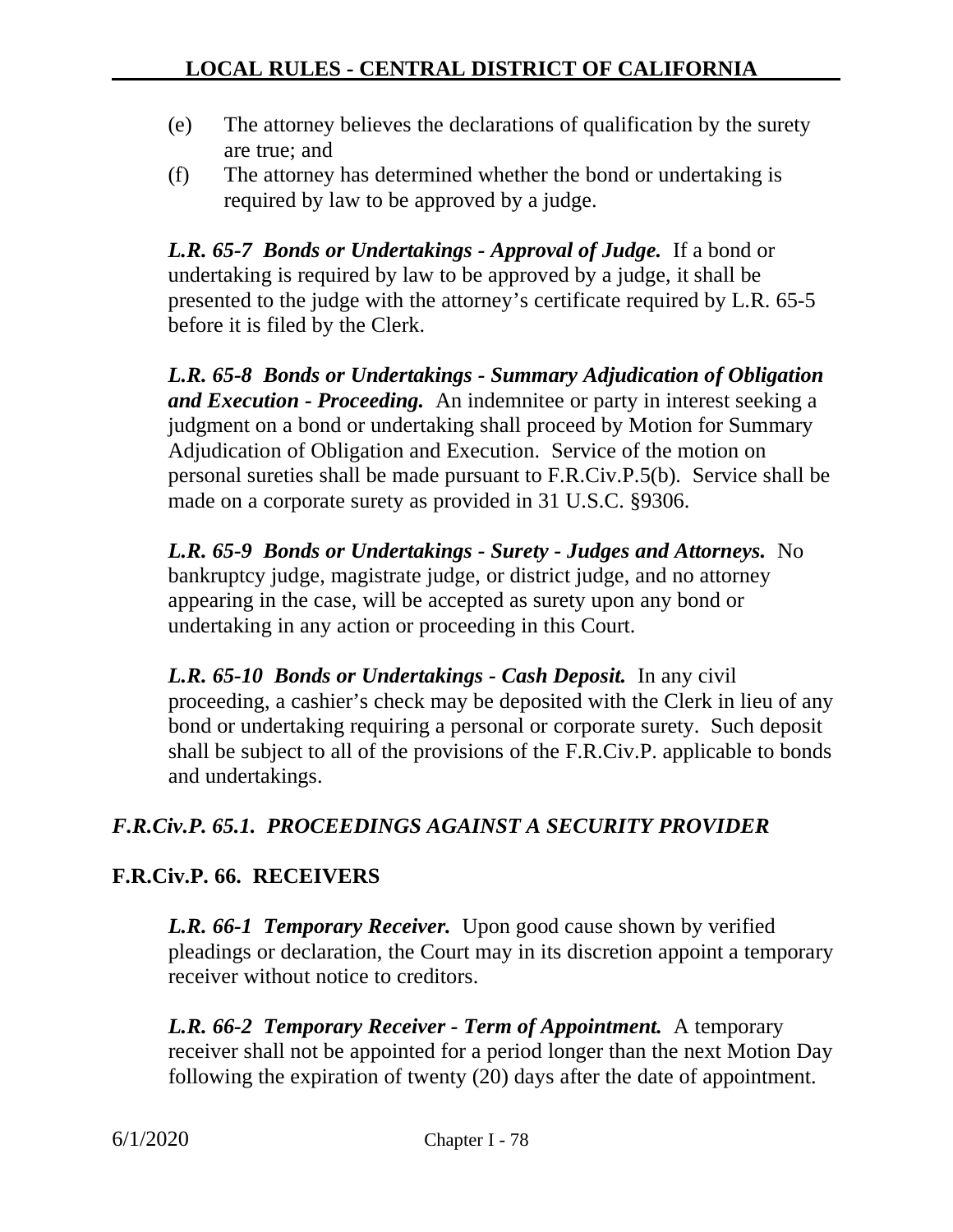*L.R. 66-3 Permanent Receiver - Order to Show Cause.* Concurrently with appointment of a temporary receiver, the Court shall issue an order to show cause requiring the parties and the creditors of the defendant to show cause why a permanent receiver should not be appointed.

*L.R. 66-4 Permanent Receiver - Notice.* A copy of the Court's order to show cause why a permanent receiver should not be appointed shall be served on the defendant, any other parties to the action, and all known creditors of the defendant by the person requesting appointment of a receiver.

*L.R. 66-4.1 Notice - Change of Form.* The Court may in its discretion, prescribe a different form of notice, other persons upon whom the notice shall be served, and the time for and manner of service.

*L.R. 66-5 Schedule of Creditors.* A schedule of names, addresses and amounts of claims of all known creditors of the defendant shall be filed by the temporary receiver within five (5) days after appointment of a permanent receiver. If no temporary receiver has been appointed, the defendant shall file that schedule within the same time.

*L.R. 66-5.1 Known Creditors - Defined.* Known creditors shall mean those creditors who are listed as such in the records or books of account of the person or entity for which a receiver is appointed.

## *L.R. 66-6 Permanent Receivers - Reports*

*L.R. 66-6.1 Report Required.* Within six months of appointment, and semi-annually thereafter, the receiver shall serve and file with the Court a report showing:

- (a) The receipts and expenditures of the receivership; and
- (b) All acts and transactions performed in the receivership.

*L.R. 66-7 Permanent Receivers - Notice of Hearing.* The receiver shall give notice by mail to all parties to the action and to all known creditors of the defendant of the time and place for hearing of:

(a) Petitions for the payment of dividends to creditors;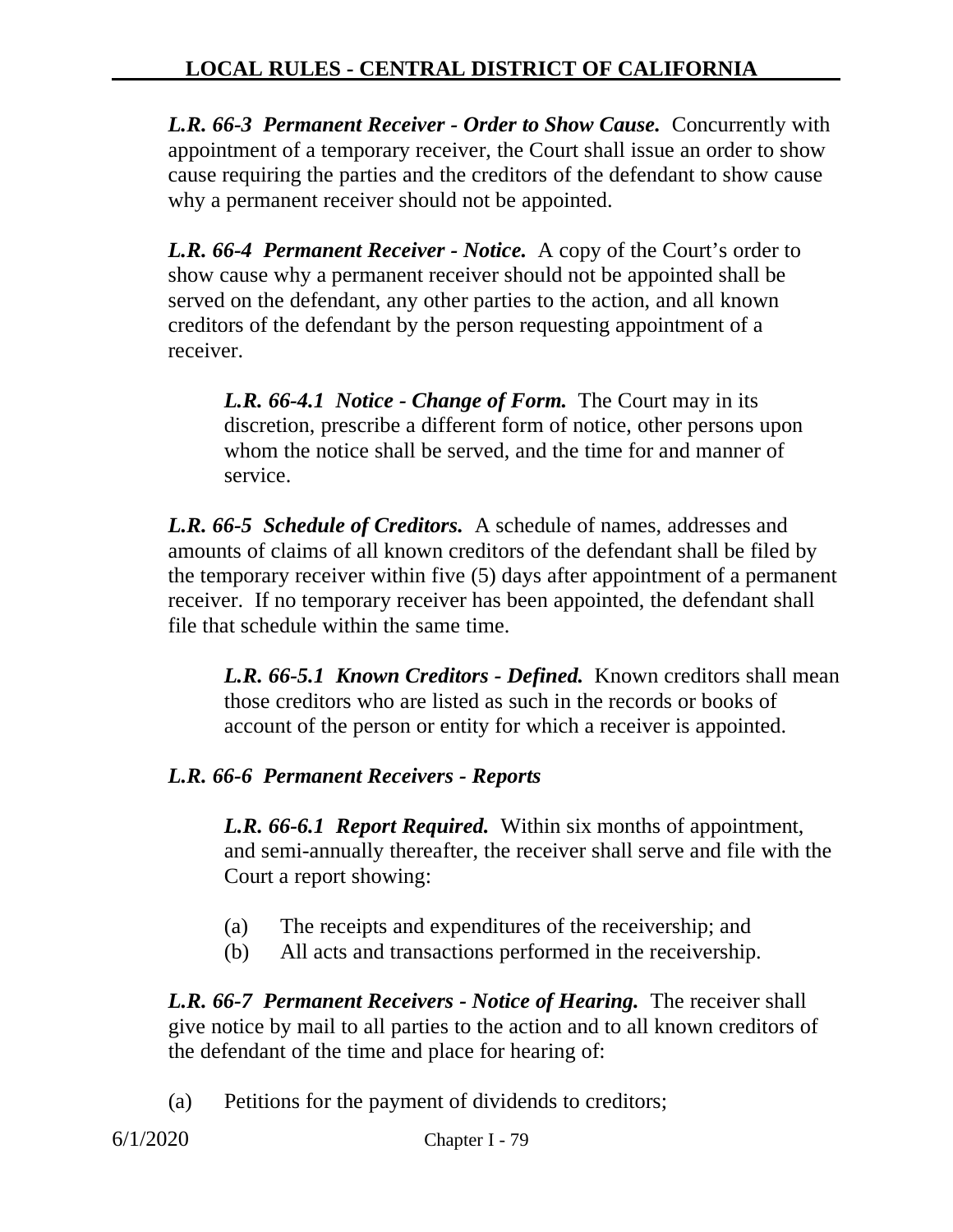- (b) Petitions for the confirmation of sales of real property and personal property;
- (c) Reports of the receiver;
- (d) Applications for instructions concerning administration of the estate;
- (e) Applications for discharge of the receiver; and
- (f) Applications for fees and expenses of the receiver, the attorney for the receiver and any other person appointed to aid the receiver.

The provisions of L.R. 6-1 shall apply to such notice.

## *L.R. 66-8 Permanent and Temporary Receivers - Administration of*

*Estate.* Except as otherwise ordered by the Court, a receiver shall administer the estate as nearly as possible in accordance with the practice in the administration of estates in bankruptcy.

*L.R. 66-8.1 Permanent Receivers - Attorney - Records.* A receiver, the attorney for the receiver, and such other persons appointed by the Court or employed by the receiver to aid the receivership, shall keep an itemized record of time spent and services rendered.

*L.R. 66-8.2 Failure to Maintain Itemized Record.* Failure to maintain the itemized records required by L.R. 66-8.1 may be grounds for denying reimbursement or compensation.

# **F.R.Civ.P. 67. DEPOSIT INTO COURT**

*L.R. 67-1 Order of Deposit - Service on the Clerk*. For purposes of F.R.Civ.P. 67, service on the Clerk of Court of an order for deposit to an interest-bearing account means personal service on the Clerk, Chief Deputy Clerk, Finance Director or Fiscal Operations Officer.

*L.R. 67-2 Registry Fee on Funds Deposited.* Whenever money is deposited into Court and is deposited by the Clerk into an interest-bearing account, by order of the Court or otherwise, the Clerk is authorized and directed by this rule to deduct from the income earned on the investment a registry fee not to exceed the amount prescribed by the Judicial Conference of the United States.

*L.R. 67-3 Financial Institution Fee on Funds Deposited*. Whenever money is deposited into Court and is deposited by the Clerk into an interest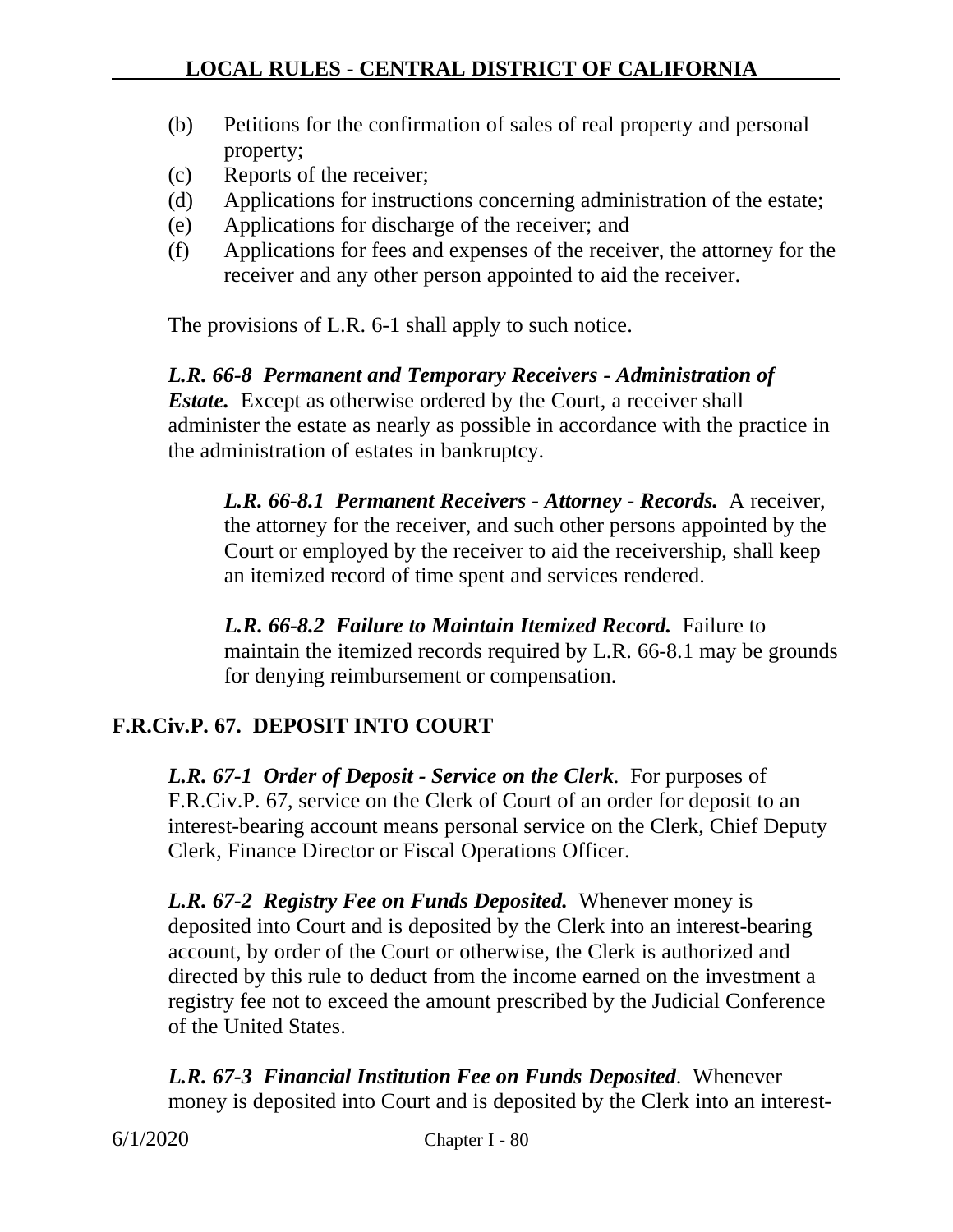bearing account, there may be transaction or service fees charged by the financial institution where the money is deposited. Where there are not sufficient funds in the interest accrued to cover transaction or service fees, transaction or service fees may be deducted from the principal amount deposited into the account.

## *F.R.Civ.P. 68. OFFER OF JUDGMENT*

## **F.R.Civ.P. 69. EXECUTION**

*L.R. 69-1 Writs and Examinations.* A motion concerning execution of a judgment shall be made to the assigned District Judge, unless the motion relates to the scheduling and conducting of judgment debtor and third party examinations pursuant to Cal. Code Civ. Proc. §§ 708.110 et seq. or other post-judgment discovery, in which case the motion shall be made to the assigned Magistrate Judge.

### *F.R.Civ.P. 70. ENFORCING A JUDGMENT FOR A SPECIFIC ACT F.R.Civ.P. 71. ENFORCING RELIEF FOR OR AGAINST A NONPARTY*

# **IX. SPECIAL PROCEEDINGS**

## **F.R.Civ.P. 71.1. CONDEMNING REAL OR PERSONAL PROPERTY**

### **F.R.Civ.P. 72. MAGISTRATE JUDGES: PRETRIAL ORDER**

*L.R. 72-1 Duties and Functions of Magistrate Judges.* United States Magistrate Judges of this Court are authorized to perform all of the duties and functions prescribed and authorized by 28 U.S.C. § 636, or any other statutes or Federal Rules of Procedure which authorize Magistrate Judges to perform judicial duties or functions, as set forth in General Order No. 05-07, or any successor General Order. Magistrate Judges shall have the inherent power of judicial officers to implement and enforce their own orders and to regulate proceedings before them, to the extent permitted by law.

### *L.R. 72-2 Nondispositive Rulings on Pretrial Matters*

*L.R. 72-2.1 Motions for Review of Nondispositive Rulings.* Any party objecting under F.R.Civ.P. 72(a) to a Magistrate Judge's ruling on a pretrial matter not dispositive of a claim or defense must file a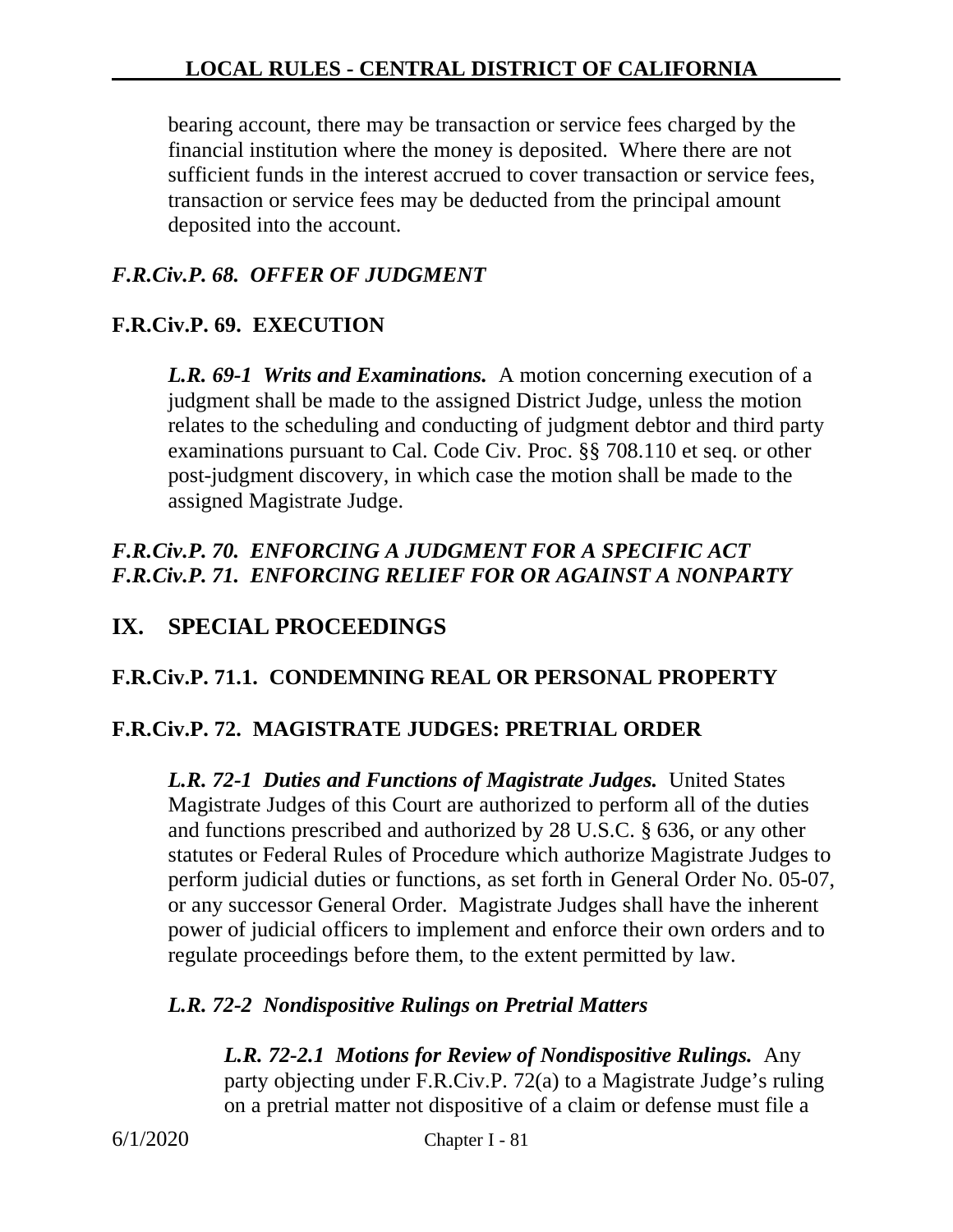motion for review by the assigned District Judge, designating the specific portions of the ruling objected to and stating the grounds for the objection. Such motion shall be filed within fourteen (14) days of an oral ruling which the Magistrate Judge indicates will not be followed by a written ruling, or within fourteen (14) days of service of a written ruling.

*L.R. 72-2.2 Effectiveness of Magistrate Judge's Ruling Pending Review.* Regardless of whether a motion for review has been filed, the Magistrate Judge's ruling remains in effect unless the ruling is stayed or modified by the Magistrate Judge or the District Judge.

### *L.R. 72-3 Dispositive Motions and Prisoner Petitions*

*L.R. 72-3.1 Duties of Magistrate Judge.* Upon the assignment of a case covered by F.R.Civ.P. 72, the Magistrate Judge shall conduct all necessary proceedings. Pursuant to Rule 10 of the Rules Governing Section 2254 Cases in the United States District Courts, the duties imposed upon a Judge of the District Court may be performed by a full-time Magistrate Judge (except in death penalty cases).

*L.R. 72-3.2 Summary Dismissal of Habeas Corpus Petition.* The Magistrate Judge promptly shall examine a petition for writ of habeas corpus, and if it plainly appears from the face of the petition and any exhibits annexed to it that the petitioner is not entitled to relief, the Magistrate Judge may prepare a proposed order for summary dismissal and submit it and a proposed judgment to the District Judge.

*L.R. 72-3.3 Report by Magistrate Judge.* In habeas cases that are not summarily dismissed, and in all other matters covered by F.R.Civ.P. 72(b) that the Magistrate Judge determines can be resolved without trial, the Magistrate Judge shall file a report which may contain proposed findings of fact, conclusions of law and recommendations for disposition. If the Magistrate Judge concludes that a trial by a District Judge is required, the Magistrate Judge shall so report to the District Judge.

*L.R. 72-3.4 Objections to Report Where Party In Custody.* If a party is in custody at the time of the filing of the Magistrate Judge's report, the time for filing objections allowed under F.R.Civ.P. 72(b) shall be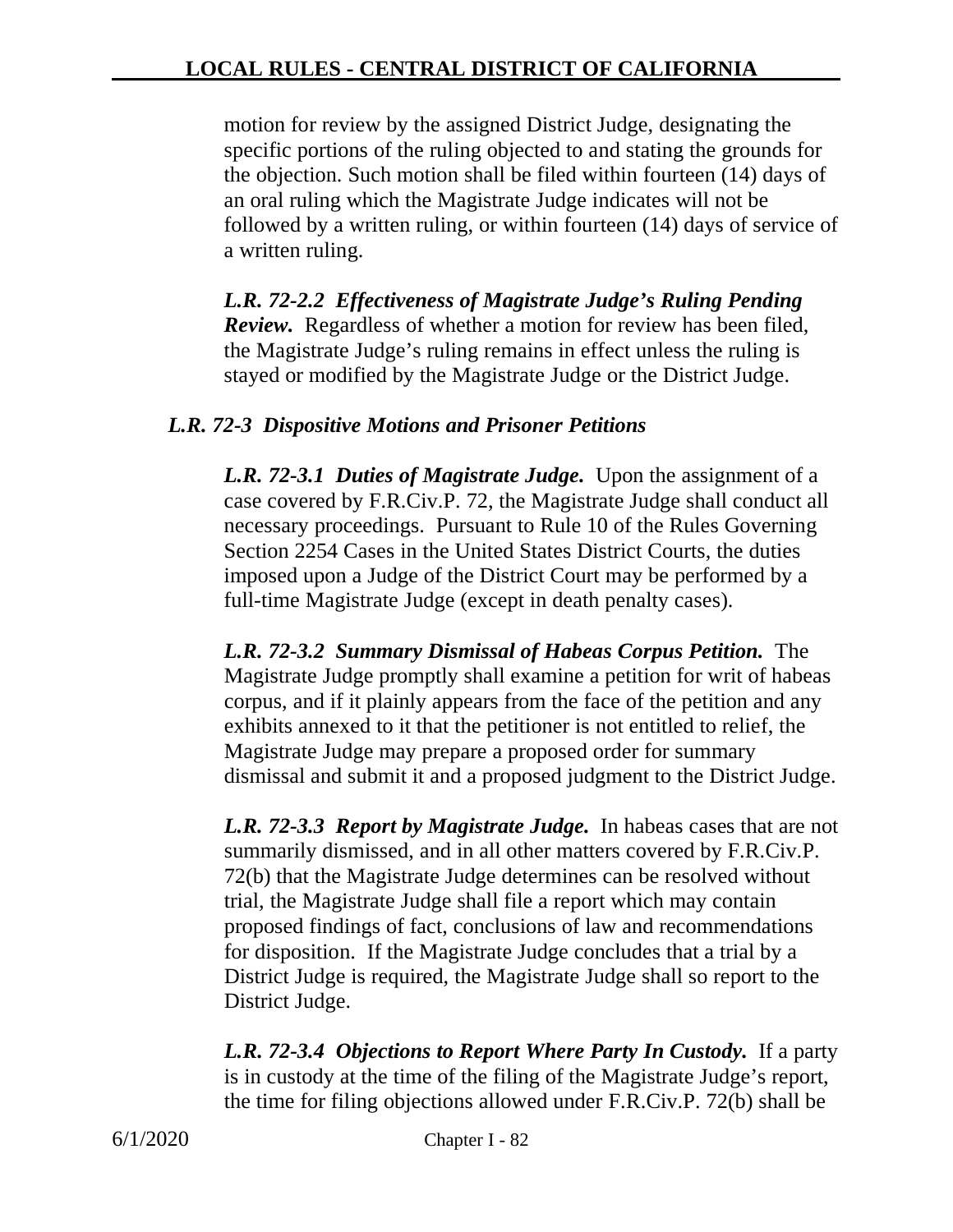twenty (20) days or such further time as the Magistrate Judge may order.

*L.R. 72-3.5 Determination of Objections by District Judge.* If no objections are filed within the time allowed, the Magistrate Judge shall submit the matter to the District Judge on the basis of the original report. If objections are timely filed, the Magistrate Judge may issue a revised or supplemental report or submit the matter to the District Judge on the basis of the original report.

*L.R. 72-3.6 Filing of Transcript.* If an evidentiary hearing was conducted by the Magistrate Judge, the party objecting shall obtain and file a certified transcript of the hearing or pertinent part thereof. Upon application, the Magistrate Judge may extend the time to file the transcript.

*L.R. 72-4 Post-Judgment Matters.* Following entry of judgment, all motions or other matters not covered by L.R. 69-1 shall be considered and determined by the District Judge.

*L.R. 72-5 Motion To Disqualify Magistrate Judge.* A motion to disqualify a Magistrate Judge pursuant to 28 U.S.C. §§ 144 or 455 shall be made to the assigned District Judge. If such a motion is filed in a case to which no District Judge has been assigned, the motion shall be assigned to a District Judge for decision. A copy of the motion shall be submitted to the assigned Magistrate Judge, who shall not proceed with the matter until the motion has been determined. If the District Judge denies the motion, the case shall proceed as originally assigned. If the District Judge grants the motion, the case shall be returned to the Clerk for reassignment.

## **F.R.Civ.P. 73. MAGISTRATE JUDGES: TRIAL BY CONSENT; APPEAL**

*L.R. 73-1 Authorization*. Any full-time Magistrate Judge may exercise the authority provided by Title 28, U.S.C. § 636(c), and may conduct any or all proceedings, including a jury or non-jury trial, in a civil case.

### *L.R. 73-2 Direct Assignment of Cases to Magistrate Judge.*

*L.R. 73-2.1 Notice.* When a case is assigned initially only to a magistrate judge, the Clerk shall provide a Notice and Consent Form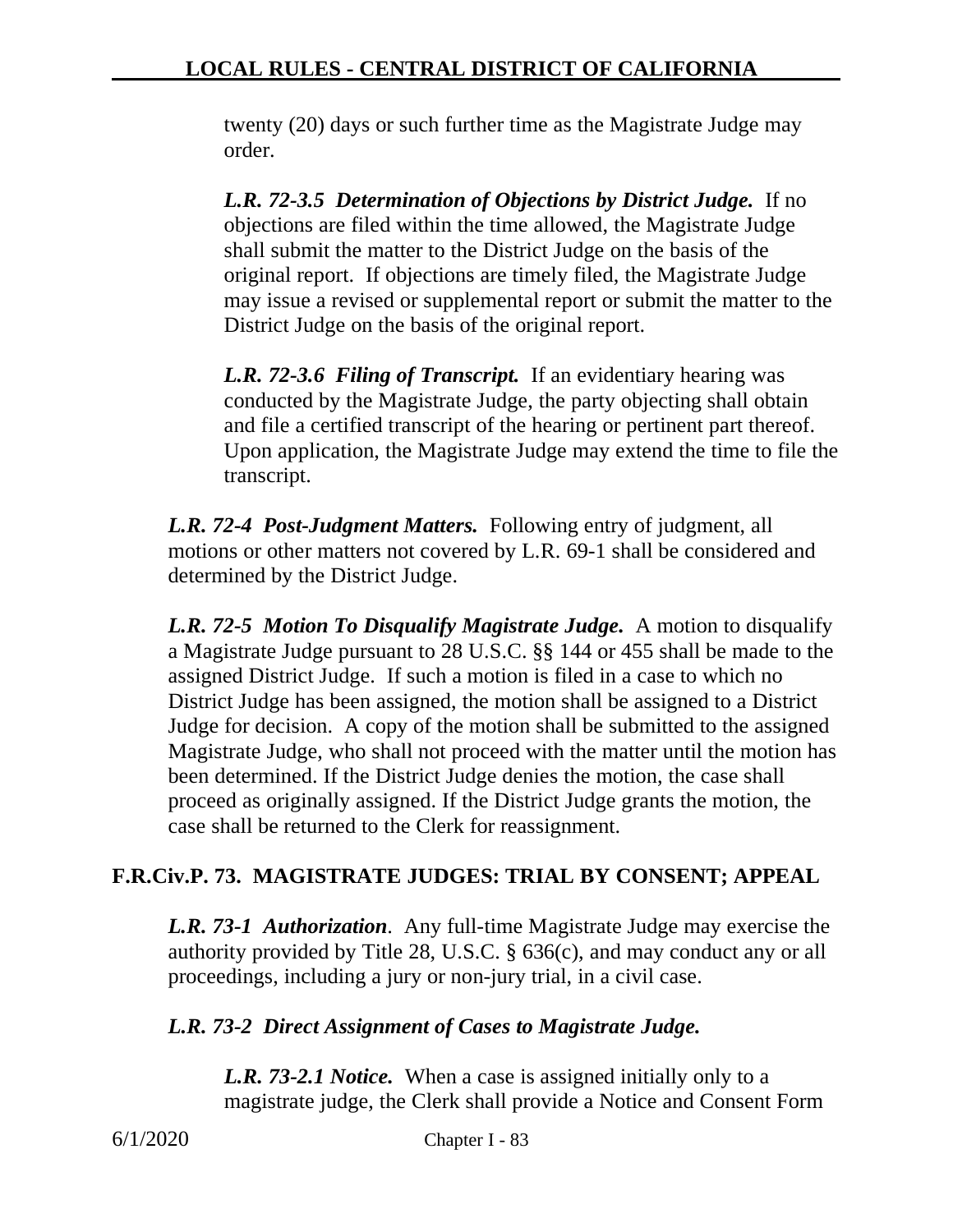to the initiating party advising the parties that they may consent to have the assigned magistrate judge conduct all further proceedings in the case, including the entry of final judgment. The Notice shall advise the parties that they may consent to proceed only before the assigned magistrate judge. The initiating party must serve the Notice and Consent Form on each party at the time of service of the summons and complaint or other initial pleading.

*L.R. 73-2.2 Proof of Service.* In any case in which only a magistrate judge is initially assigned, plaintiff must file a proof of service within 10 days of service of the summons and complaint.

*L.R. 73-2.3 Execution of Statement of Consent.* If the parties agree to the exercise of jurisdiction by the magistrate judge, all counsel and any party appearing pro se shall jointly or separately execute and file a statement of consent setting forth such election.

*L.R. 73-2.4 Filing of Statement of Consent.* If all parties execute and file a statement of consent, the magistrate judge will preside over the case for all purposes, including trial and entry of final judgment as provided by 28 U.S.C. § 636(c) and Federal Rule of Civil Procedure 73(b). Appeal from a final judgment entered at a magistrate judge's direction may be taken to the court of appeals as would any other appeal from a district-court judgment.

*L.R. 73-2.4.1 Cases Originally Filed in District Court.* Except as provided in L.R. 73-2.4.1.1, a case originally filed in District Court and initially assigned only to a magistrate judge shall be randomly reassigned to a district judge if any defendant has not filed a statement of consent within 42 days after service of the summons and complaint upon that defendant, if the plaintiff has not filed a statement of consent within 42 days after service upon the first-served defendant, if any party applies for a temporary restraining order, or if any party makes a motion that the magistrate judge concludes cannot be decided by the magistrate judge and must be addressed before the period for consent expires.

*L.R. 73-2.4.1.1 Exception for United States, its Agencies, Officers and Employees.* If the United States,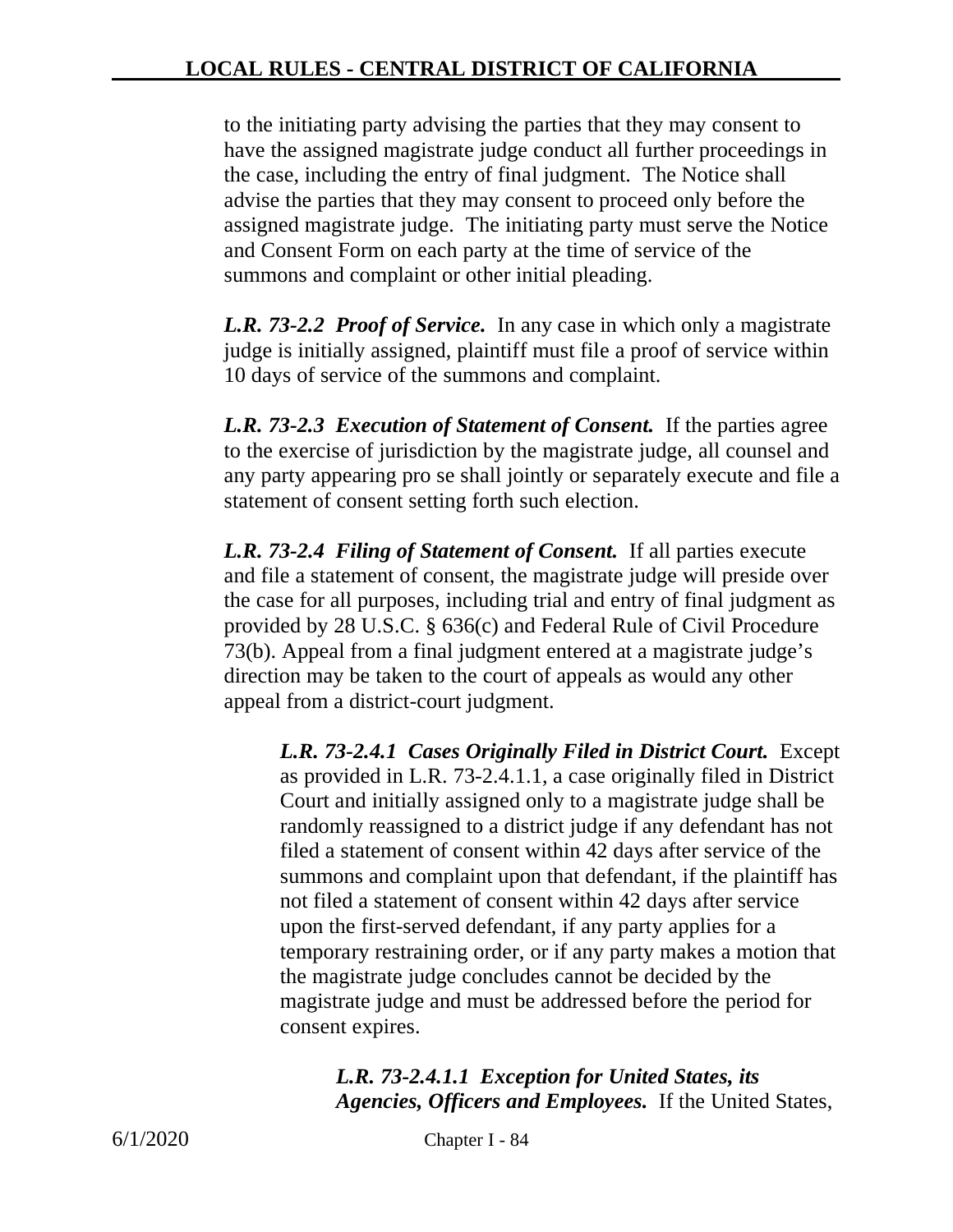an agency of the United States, or an officer or employee of the United States is a defendant, a case originally filed in District Court and initially assigned only to a magistrate judge shall be randomly reassigned to a district judge if the government defendant has not filed a statement of consent within 60 days after service of the summons and complaint upon that defendant, if any party applies for a temporary restraining order, or if any party makes a motion that the magistrate judge concludes cannot be decided by the magistrate judge and must be addressed before the period for consent expires.

*L.R. 73-2.4.2 Cases Removed from State Court.* A case initially assigned only to a magistrate judge following removal under 28 U.S.C. § 1441 *et seq.* shall be randomly reassigned to a district judge if, within 14 days after the notice of removal is filed, plaintiff(s) and all defendants upon whom service has been effected have not filed a statement of consent, if any party applies for a temporary restraining order, or if any party makes a motion that the magistrate judge concludes cannot be decided by the magistrate judge and must be addressed before the period for consent expires.

*L.R. 73-2.5 Party Added After Election to Proceed Before Magistrate Judge.* If a party is added to the case after all previous parties have elected to proceed before a magistrate judge, the newlyadded party may file a statement of consent within 42 days after the order allowing intervention, or after service of the summons and appropriate pleading. If the newly-added party does not file a statement of consent within this period, the case shall be randomly reassigned to a district judge for further proceedings.

*L.R. 73-2.6 Discovery Assignment.* For any case which is originally assigned only to a magistrate judge and then later reassigned to a district judge, a magistrate judge shall be randomly assigned to hear all referred discovery matters.

*L.R. 73-3 Consent in Cases Assigned for Report and Recommendation.* In any case assigned to a district judge and referred to a magistrate judge, pursuant to 28 U.S.C. §636(b), for a report and recommendation, the parties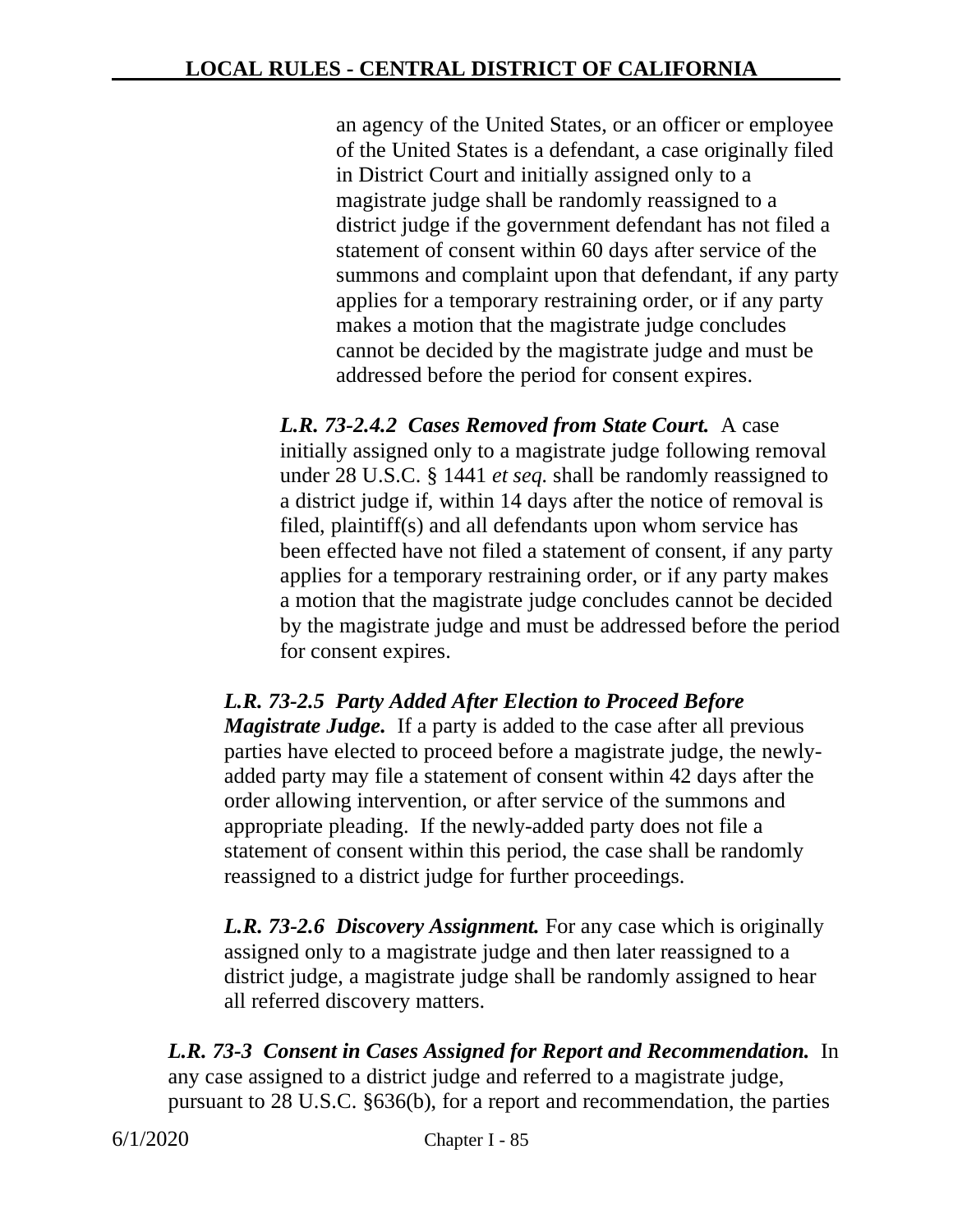may, at any time prior to the entry of judgment, consent that the assigned magistrate judge may handle the case for all purposes. Upon the filing of the appropriate consent forms, the Clerk will reassign the case solely to the magistrate judge.

#### *F.R.Civ.P. 74. [ABROGATED] F.R.Civ.P. 75. [ABROGATED] F.R.Civ.P. 76. [ABROGATED]*

## **X. DISTRICT COURTS AND CLERKS; CONDUCTING BUSINESS; ISSUING ORDERS**

### **F.R.Civ.P. 77. CONDUCTING BUSINESS; CLERK'S AUTHORITY; NOTICE OF AN ORDER OR JUDGMENT**

*L.R. 77-1 Procedures for Emergency Matters.*[8](#page-105-0) When court action is required prior to the next business day, relief should be sought by filing, during normal business hours, a written application for a temporary restraining order ("TRO") pursuant to F.R.Civ.P. 65 and L.R. 65-1, unless otherwise provided by federal statute, federal or local rule, or court order. After filing an application for a TRO, the filer must immediately notify the courtroom deputy for the assigned judge by telephone. If it is anticipated that an application for a TRO will be filed outside normal business hours, the filer must notify the courtroom deputy for the assigned judge in advance, during normal business hours. If an application for a TRO is or will be filed before a judge is assigned to the case, the filer should contact the Civil Intake Department in the Clerk's Office for the division in which the case is pending: Western Division (213) 894-3535, Eastern Division (951) 328- 4470, or Southern Division (714) 338-4786. Failure to notify the court as directed may delay judicial action. In highly unusual circumstances, a filer may not be able to anticipate before the close of business that relief will need to be sought prior to the next business day in a new civil case not already assigned to a judge. If a new civil case is opened and an application for a TRO or similar document is filed after 4:30 p.m., and court attention is needed prior to the next business day, the filer should call the Court at (213) 894-0028 and follow the Emergency Filing Procedures set forth on the Court's website at www.cacd.uscourts.gov/court-procedures/filing-

<span id="page-105-0"></span><sup>8</sup> L.R. 77-1 amended, effective 6/1/2020.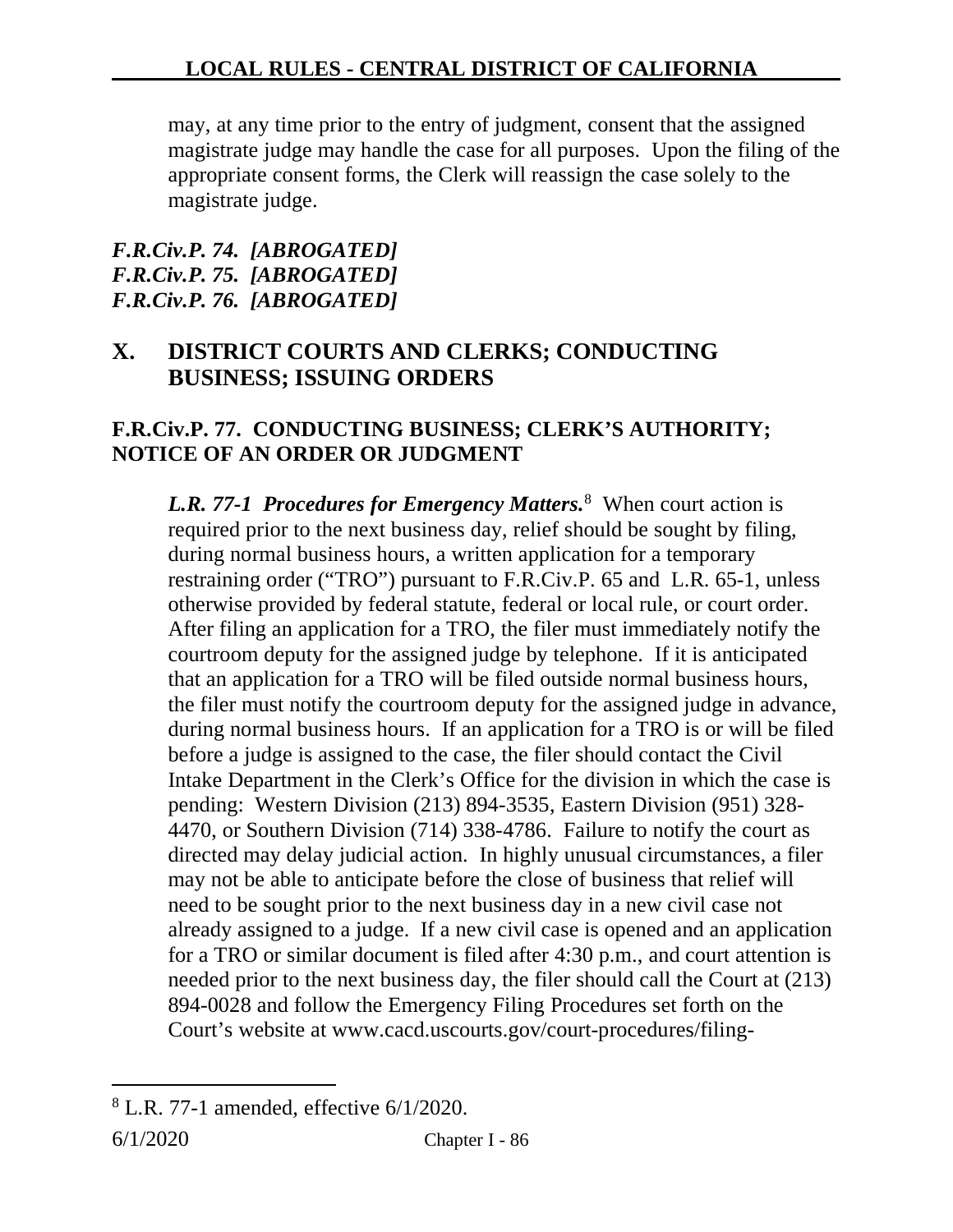procedures/emergency-filing-procedures. Requests for emergency relief directed to this number should be exceedingly rare.

## **F.R.Civ.P. 78. HEARING MOTIONS; SUBMISSION ON BRIEFS**

*L.R. 78-1 Motion Days.* Each Monday, commencing at 10:00 a.m., shall be "Motion Day" on which motions will be heard unless set for another day or hour by order of the Court. If Monday is a national holiday, any motion noticed for that day shall be considered noticed for the next succeeding motion calendar of the judge before whom the motion is calendared without special order or further notice.

# **F.R.Civ.P. 79. RECORDS KEPT BY THE CLERK**

*L.R. 79-1 Clerk's Office - Removal of Records and Files.* No records or objects belonging in the files of the Court may be taken from the office or custody of the Clerk except upon written order of the Court.

*L.R. 79-2 Receipt for Removal.* Any person removing records pursuant to L.R. 79-1 shall give the Clerk a descriptive receipt using the form prescribed by the Clerk.

*L.R. 79-2.1 Clerk's Office - Removal of Records and Files - Court Officers.* The provisions of L.R. 79-1 shall not apply to a judge, master, examiner employed by the United States, United States Magistrate Judge, a judge's law clerk, court reporter, or court clerk requiring records or objects in the exercise of official duty. Any court officer removing records or objects shall provide the Clerk with a receipt as required in L.R. 79-2.

*L.R. 79-3 Clerk's Office - Disposition of Exhibits - Civil Cases.* All models, diagrams, documents or other exhibits lodged with the Clerk or admitted into evidence or marked at trial shall be retained by counsel of record until expiration of the time for appeal where no appeal is taken, entry of stipulation waiving or abandoning the right to appeal, final disposition of the appeal, or order of the Court, whichever occurs first.

*L.R. 79-4 Clerk's Office - Removal of Contraband*. Contraband of any kind coming into the possession of the Clerk shall be returned to an appropriate governmental agency. The agency shall give the Clerk the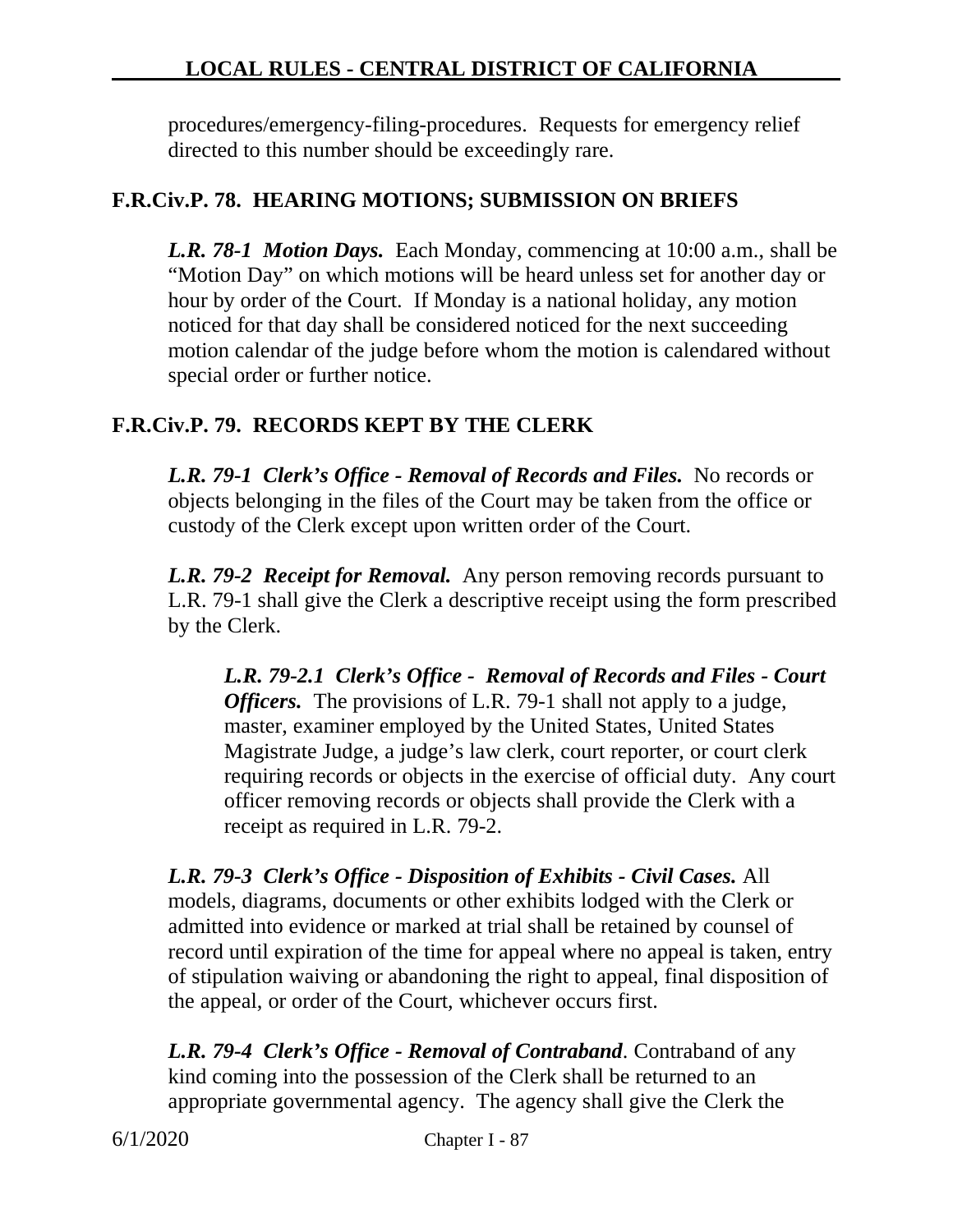receipt required by L.R. 79-2. The agency shall be responsible for the contraband until expiration of the time for appeal, where no appeal is taken, entry of stipulation waiving or abandoning the right to appeal, final disposition of the appeal, or order of the Court, whichever occurs first.

## *L.R. 79-5 Confidential Court Records – Under Seal*

*L.R. 79-5.1 Definition.* A case or document that is "under seal" or "sealed" is one that is closed to inspection by the public. A person seeking to have a case or document sealed must follow the procedures set forth below. Parties should be familiar with the difference between *in camera* review (*see* L.R. 79-6) and under seal filings.

*L.R. 79-5.2 Procedures*. Unless otherwise indicated in this L.R. 79- 5.2, no case or document may be filed under seal without first obtaining approval by the Court.

All documents to be filed under seal and all Applications for Leave to File Under Seal must be filed electronically using the Court's CM/ECF System, unless otherwise indicated in this rule or exempted from electronic filing pursuant to L.R. 5-4.2. Before electronically filing any under-seal documents or any Applications for Leave to File Under Seal, filers must familiarize themselves with the Court's Guide to Electronically Filing Under-Seal Documents in Civil Cases, available on the Court's website at www.cacd.uscourts.gov. Failure to comply with the instructions in this Guide may result in the disclosure of confidential information.

Where this rule directs that documents must be presented for filing in paper format, the original and the judge's copy of all such documents must be submitted for filing in separate sealed envelopes, with a copy of the title page attached to the front of each envelope, and must be accompanied by a PDF version of the documents on a CD, unless otherwise ordered by the judge.

### *L.R. 79-5.2.1 Under-Seal Civil Cases.*

### **(a) Case-Initiating Documents.**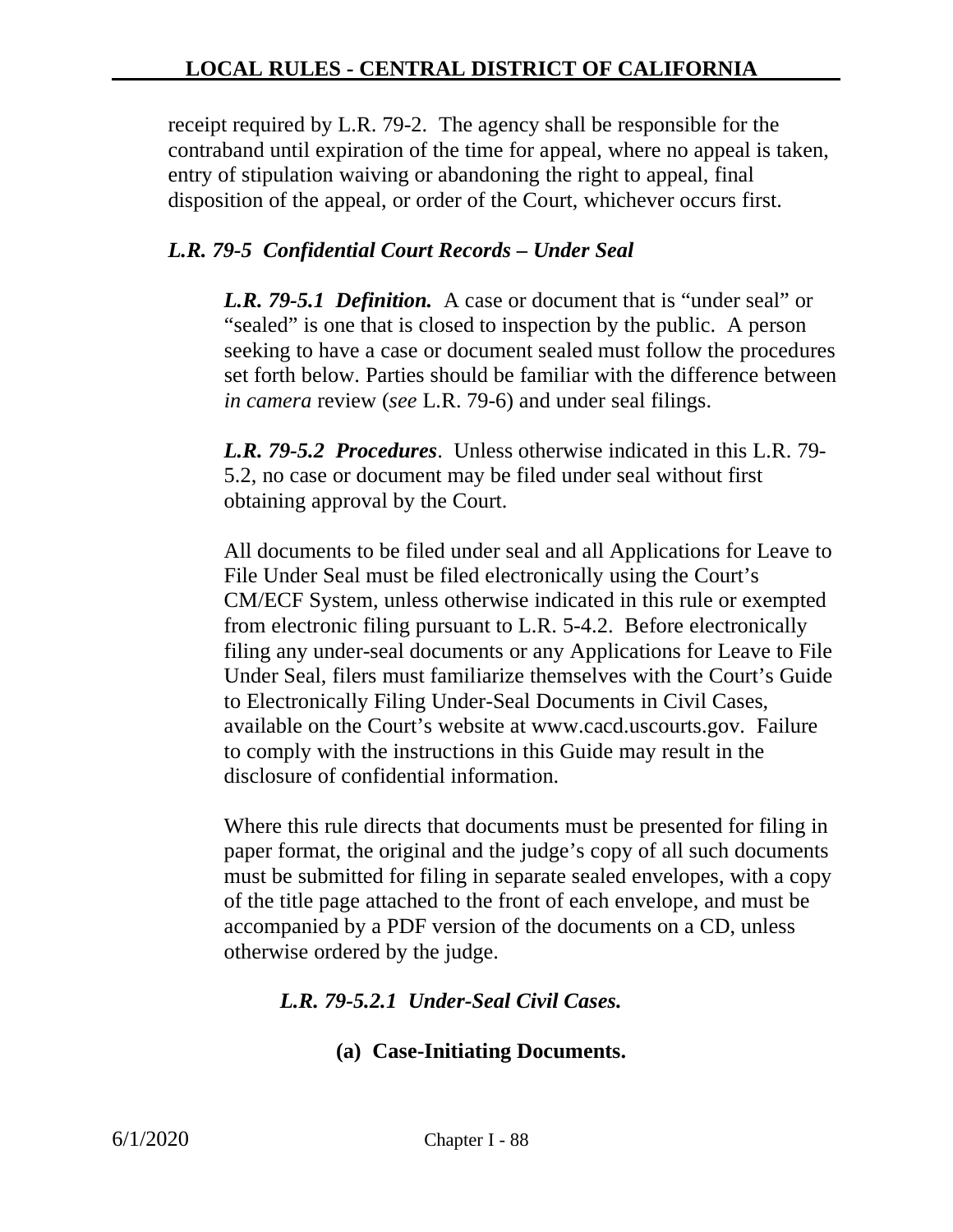**(i) If Filing Under Seal Is Already Expressly Authorized.** If a statute, rule, regulation, or prior court order expressly provides that a case is to be filed under seal, the complaint (or other initiating document) and all concurrently filed documents must be presented to the Clerk for filing in paper format, in accordance with the applicable Federal Rules of Civil Procedure and the Local Rules of this Court. The caption must clearly indicate the authority for filing the case under seal by including, immediately under the title of the document: "FILED UNDER SEAL PURSUANT TO \_\_\_\_\_\_\_\_." If filing under seal is authorized by a court order, a copy of the order must be provided with the case-initiating document.

**(ii) All Other Circumstances.** In the absence of prior express authorization to file a case under seal, the filer must present to the Clerk for filing in paper format:  $(1)$  the case-initiating document(s); (2) an Application for Leave to File Case Under Seal; (3) a declaration establishing good cause or demonstrating compelling reasons why the strong presumption of public access in civil cases should be overcome; and (4) a proposed order. While the Application is pending, the Clerk must seal the case and all associated documents. If the Application is denied, the Clerk must, unless otherwise ordered by the Court, immediately unseal the case and all documents filed therein, and may do so without first notifying the filing party.

**(b) Subsequent Documents.** All documents filed in sealed cases must be presented to the Clerk for filing in paper format. All such documents will be accepted as filed under seal, without the need for a separate Application for Leave to File Under Seal.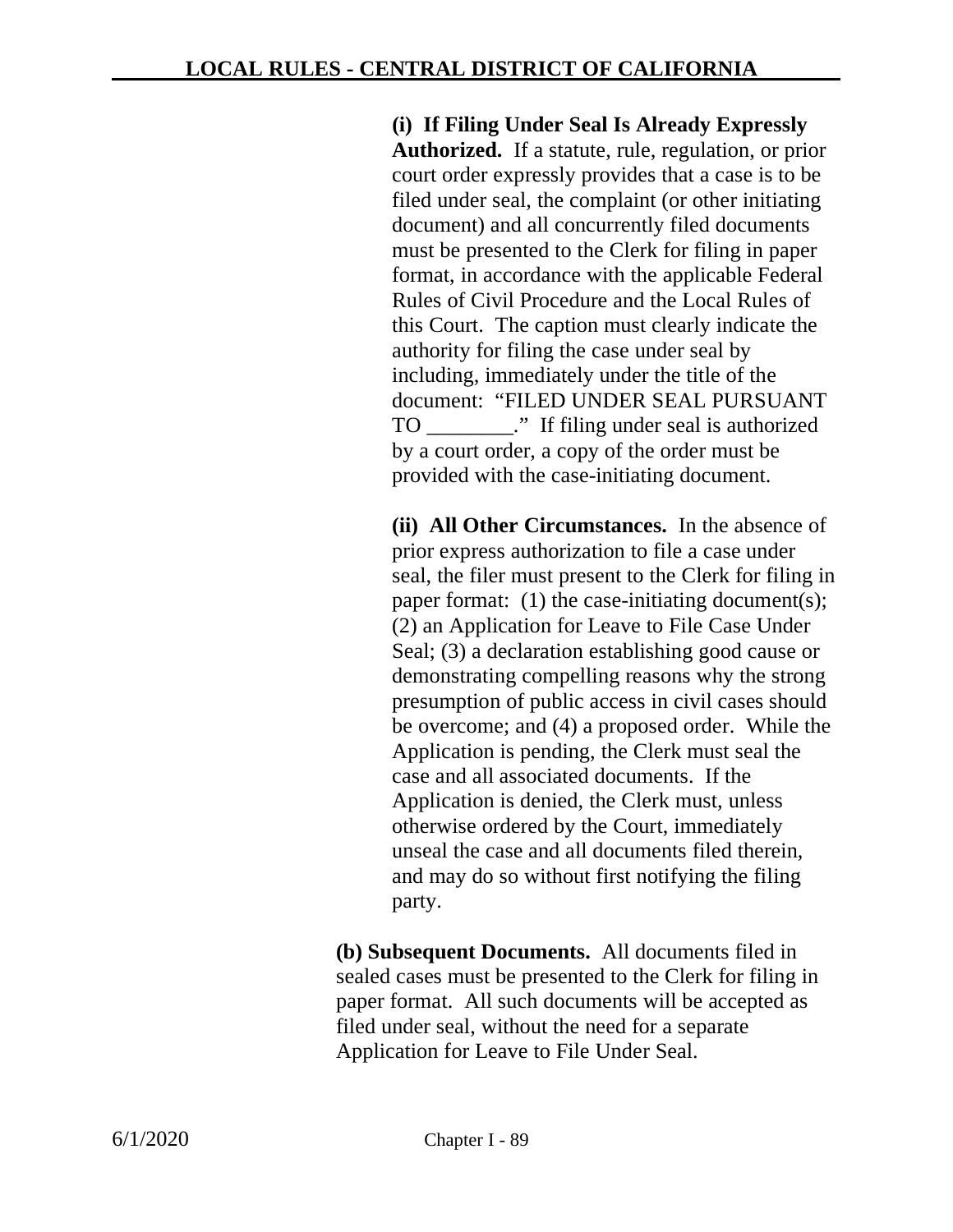*L.R. 79-5.2.2 Under-Seal Documents in Non-Sealed Civil Cases.* In a non-sealed civil case, no document may be filed under seal without prior approval by the Court. A person seeking to file documents under seal must follow the procedures set forth below in subsection (a), unless someone else has designated these documents as confidential pursuant to a protective order, in which event those involved must follow the procedures set forth in subsection (b). Once the Court has granted leave to file under seal, documents to be filed under seal must be filed in accordance with subsection (c).

> **(a) Documents Not Designated by Another as Confidential Pursuant to a Protective Order.** A person seeking leave of Court to file some or all of a document under seal (the "Filing Party") must file an Application for Leave to File Under Seal ("Application"). When possible, the Filing Party should file the Application in time to receive a determination before filing the motion or other paper that the proposed sealed document is intended to support. The Application will be open to public inspection. It must, however, describe the nature of the information that the Filing Party asserts should be closed to public inspection, and must be accompanied by:

> > (i) A declaration (1) establishing good cause or demonstrating compelling reasons why the strong presumption of public access in civil cases should be overcome, with citations to the applicable legal standard, and (2) informing the Court whether anyone opposes the Application. That the information may have been designated confidential pursuant to a protective order is not sufficient justification for filing under seal; a person seeking to file such documents under seal must comply with L.R. 79-5.2.2(b).

> > (ii) A proposed order, narrowly tailored to seal only the sealable material, and listing in table form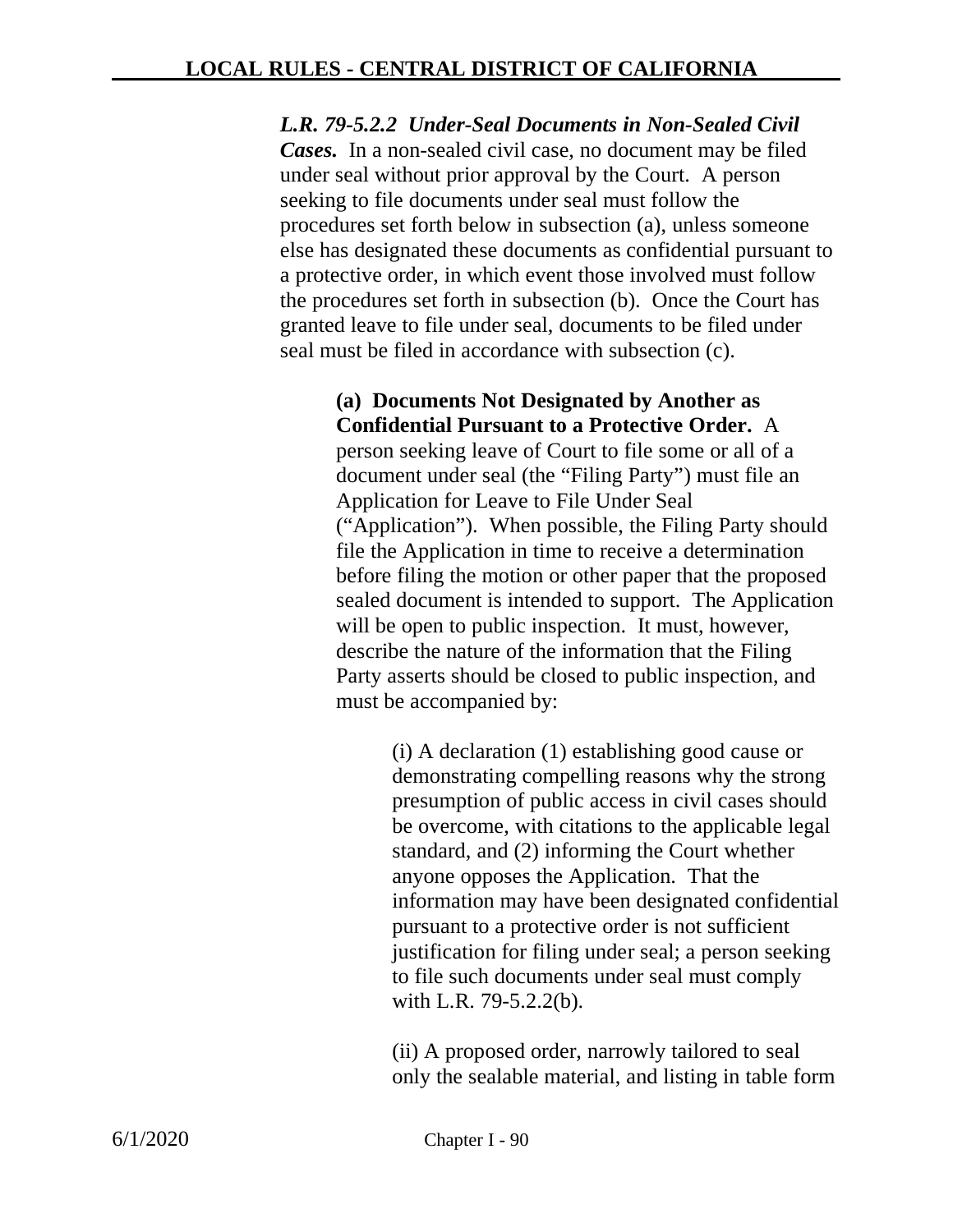each document or portion thereof to be filed under seal.

(iii) A redacted version of any document(s) of which only a portion is proposed to be filed under seal, conspicuously labeled "REDACTED VERSION OF DOCUMENT PROPOSED TO BE FILED UNDER SEAL."

(iv) An unredacted version of the document(s) proposed to be filed under seal, conspicuously labeled "UNREDACTED VERSION OF DOCUMENT PROPOSED TO BE FILED UNDER SEAL," with any proposed redactions highlighted.

The declaration and the unredacted version of any document proposed for sealing will be closed to public inspection, but the redacted versions of those documents, the proposed order, and the docket entry text will be publicly viewable.

The Filing Party must provide a mandatory chambers copy of the Application and all associated documents as required by L.R. 5-4.5. The declaration and unredacted versions of documents for which sealing is sought must be provided in sealed envelopes, with a copy of the title page attached to the front of each envelope. The proposed order must be emailed to chambers as required by L.R. 5-4.4.2.

**If the Application is granted, the Filing Party must thereafter file the sealed document pursuant to L.R. 79-5.2.2(c). The Clerk will not convert the PROPOSED sealed document submitted with the Application into a new filing.**

If the Application is denied in its entirety, the document(s) proposed to be filed under seal will not be considered by the Court in connection with any pending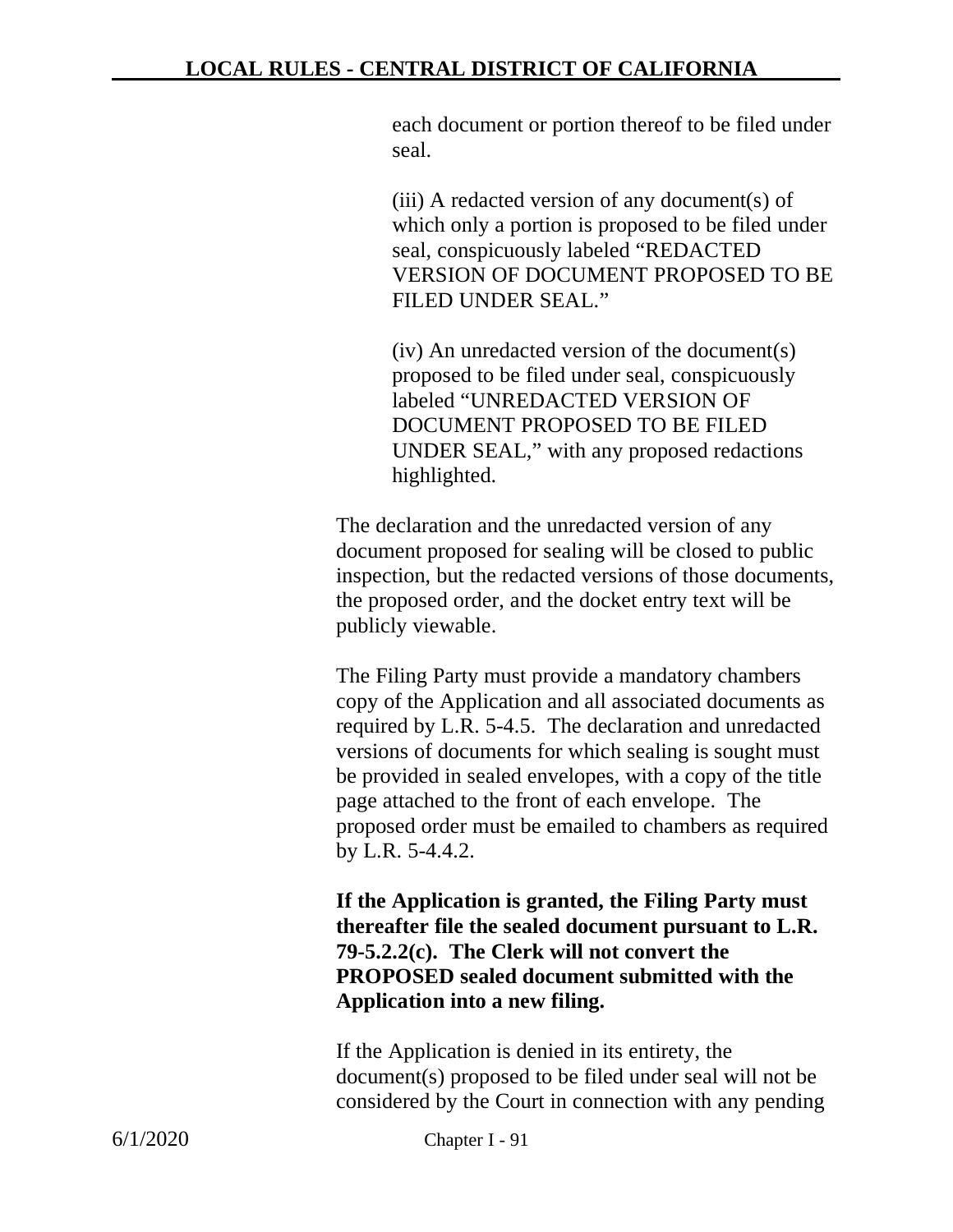motion, unless the Filing Party files an unredacted version of the document(s) within 3 days after the Application is denied.

If the Application is denied in part, the document(s) proposed to be filed under seal will not be considered by the Court in connection with any pending motion unless the Filing Party files a revised redacted version of the document(s) that comports with the Court's order within 3 days after the Application is denied.

**(b) Documents Designated by Another as Confidential Pursuant to a Protective Order.** At least 3 days before seeking to file under seal a document containing information previously designated as confidential by another pursuant to a protective order, the Filing Party must confer with the person that designated the material confidential (the "Designating Party") in an attempt to eliminate or minimize the need for filing under seal by means of redaction. If the document cannot be suitably redacted by agreement, the Filing Party may file an Application pursuant to subsection (a), but the supporting declaration must identify the material previously designated as confidential, as well as the Designating Party, and must describe in detail the efforts made to resolve the issue. The declaration must be served on the Designating Party on the same day it is filed, and proof of this service must be filed with the declaration. Subsequently:

> (i) Within 4 days of the filing of the Application, the Designating Party must file a declaration establishing that all or part of the designated material is sealable, by showing good cause or demonstrating compelling reasons why the strong presumption of public access in civil cases should be overcome, with citations to the applicable legal standard. If the Designating Party maintains that only part of the designated material is sealable, the Designating Party must file with its declaration a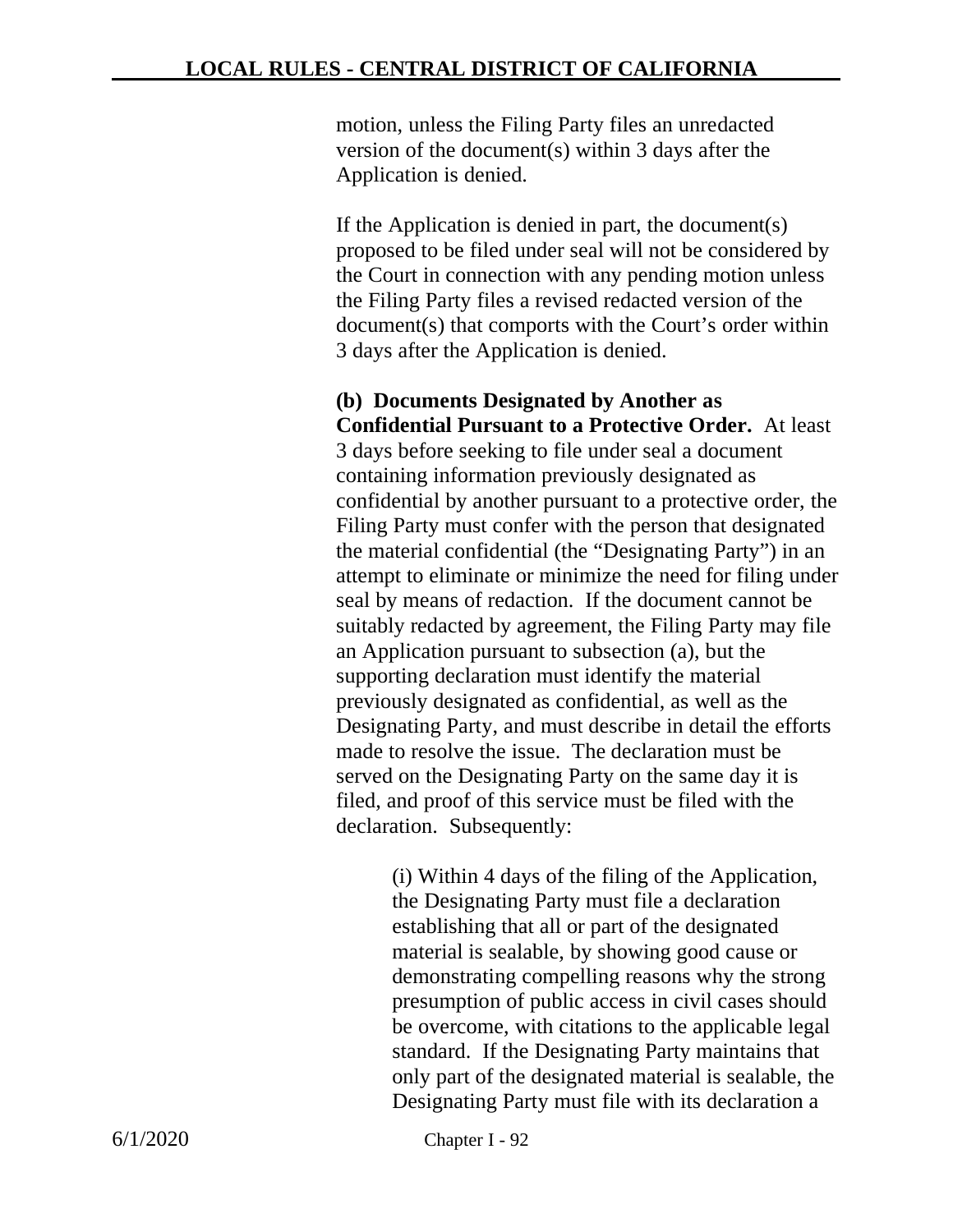copy of the relevant material with proposed redactions highlighted. The declaration and, if applicable, the document highlighting proposed redactions will be closed to public inspection. Failure to file a declaration or other required document may be deemed sufficient grounds for denying the Application.

(ii) If the Application is denied, the Filing Party may file the document in the public case file (i.e., unsealed) no earlier than 4 days, and no later than 10 days, after the Application is denied, unless the Court orders otherwise.

**(c) After Leave of Court Has Been Granted.** Once the Court has granted leave to file a document under seal, the Filing Party must thereafter file the document with whatever motion or other document the under-seal filing is intended to support. The Clerk will not convert the PROPOSED sealed document submitted with the Application into a new filing. The caption of the underseal document must clearly indicate the authority for filing the document under seal by including, immediately under the title of the document: "FILED UNDER SEAL PURSUANT TO ORDER OF THE COURT DATED

\_\_\_\_\_"; if filed electronically, the under-seal document must also be linked, during the filing process, to the order authorizing its filing. Any document filed pursuant to this L.R. 79-5.2.2(c) that misstates the basis for filing under seal may be subject to public disclosure, and may subject the filer to sanctions.

*L.R. 79-5.3 Service of Documents Filed Under Seal.* Filing a document under seal does not exempt the filer from the service requirements imposed by federal statutes, rules, or regulations, or by the Local Rules of this Court. Because documents filed under seal (even those filed electronically) are visible on CM/ECF or PACER only to Court personnel and the person who filed the document, a person electronically filing a document under seal may not rely on the Court's CM/ECF System to effect service as provided in L.R. 5-3.2.1.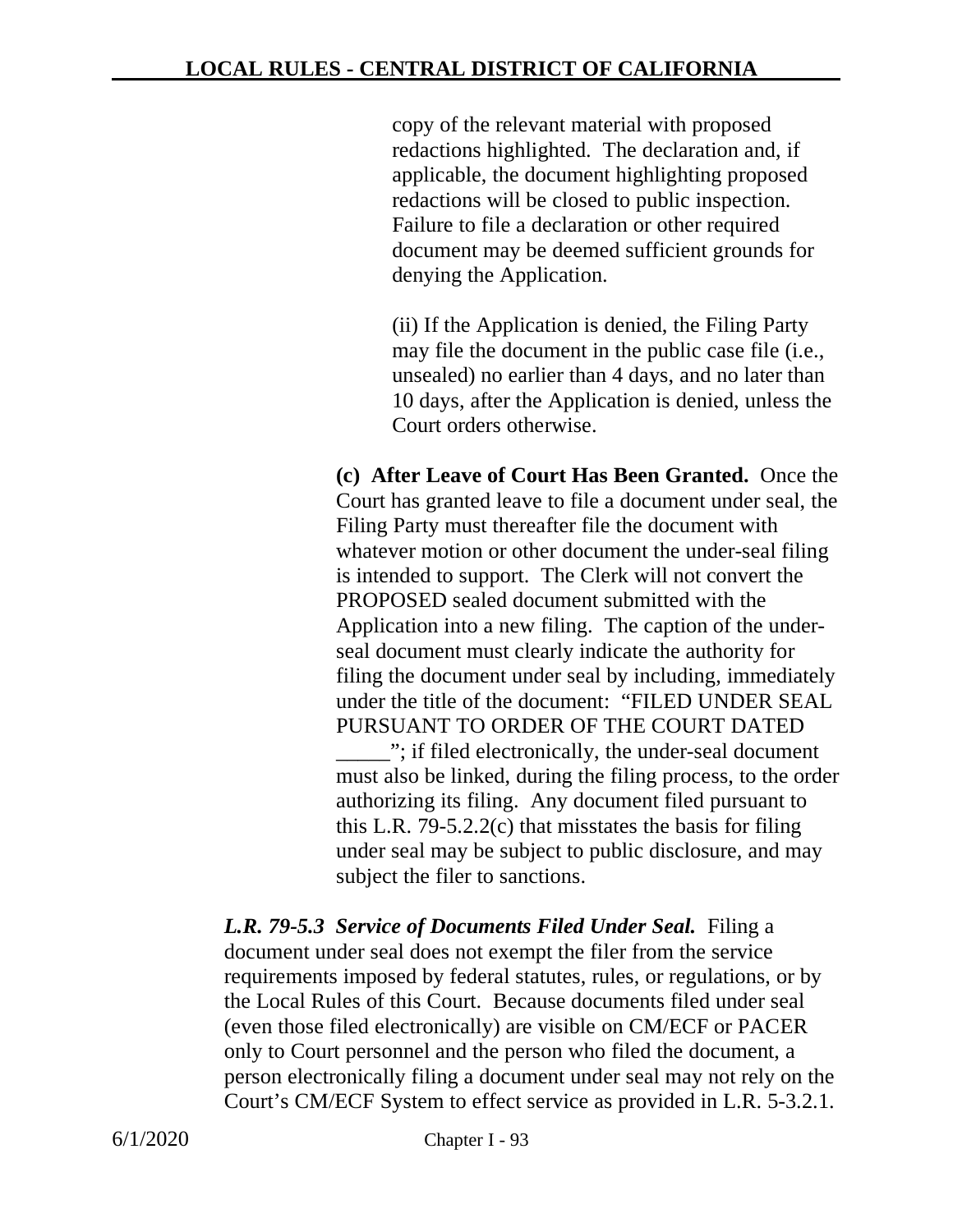Service of such documents must be made in accordance with F.R.Civ.P. 5. At the time of filing, the documents must be accompanied either by a Proof of Service in the form required by L.R. 5-3.1.2 or by a declaration explaining why service is not required.

## *L.R. 79-6 Confidential Court Records – In Camera Review*

*L.R. 79-6.1 In Camera Review.* A document accepted by the Court for review *in camera* will not, while under review, be made part of the Court's official case file, or be made available for inspection by the public or any party, and need not be served on any party when presented to the Court for review.

*L.R. 79-6.2 Prior Court Approval Required.* No document may be presented for review *in camera* without prior approval of the Court. A person seeking *in camera* review of a document must describe its general nature and establish why it should be reviewed *in camera*, citing the applicable legal standard.

*L.R. 79-6.3 After Review.* After reviewing a document *in camera*, the Court may order it to be filed publicly or under seal, with or without service, or otherwise disclosed to other parties. Unless the Court orders it to be filed, or unless otherwise ordered by the Court, a document reviewed *in camera* must afterward be retained by the counsel or party that presented it until final disposition of an appeal, entry of a stipulation waiving or abandoning the right to appeal, expiration of the time for appeal (where no appeal is taken), or order of the Court, whichever occurs first.

### *L.R. 79-7 Confidential Court Records – Disclosure*

*L.R. 79-7.1 Non-Disclosure of Confidential Court Records.* Except upon written order of the Court, or as otherwise provided in this L.R. 79-7.1, the Clerk shall not disclose to the public, including attorneys and parties appearing in the case, a document that has been filed under seal or, for a case that has been sealed, the docket of that case. A document filed under seal in a civil case pending on or after the effective date of this L.R. 79-7.1 will, upon request, be open to inspection by the public and the parties to the case without further action by the Court 10 years from the date the case is closed.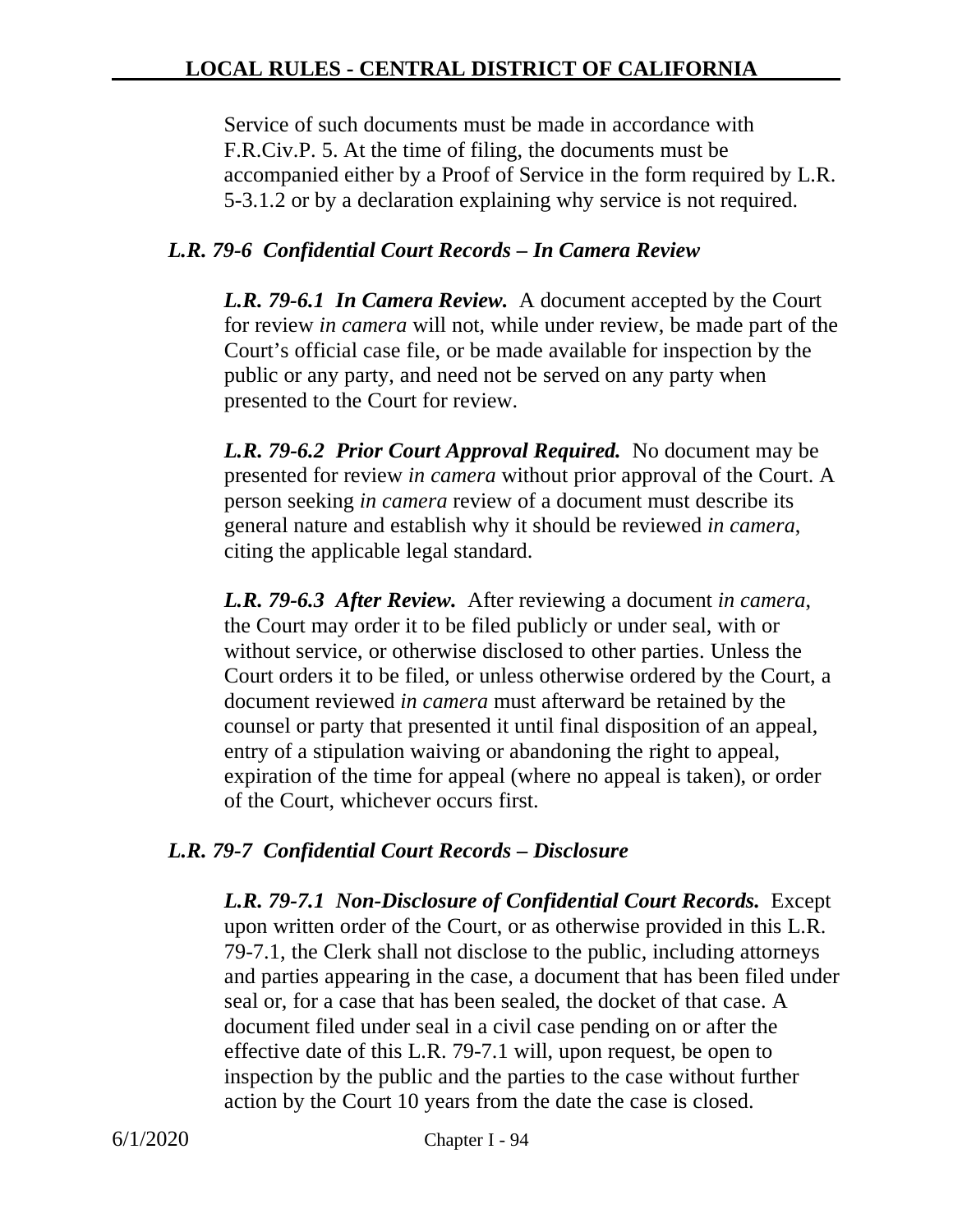However, the party that filed the document in question or a party that designated the document as confidential pursuant to a protective order may, upon showing good cause prior to that date, seek an order to extend non-disclosure to a specific date beyond the 10 years provided by this rule. Nothing in this rule is intended to affect the normal records disposition policy or schedule of the United States Courts.

*L.R. 79-7.2 Procedure for Disclosure of Confidential Court Records.* An application for disclosure of cases or documents filed under seal must be made to the Court in writing and must be filed by the person seeking disclosure. The application shall set forth with particularity the need for specific information in such records. The procedures of L.R. 7-3 *et seq.* shall govern the hearing of any such application. A nonparty seeking access to a sealed document may intervene in a case for the purpose of filing an application for disclosure of the document.

## *F.R.Civ.P. 80. STENOGRAPHIC TRANSCRIPT AS EVIDENCE*

# **XI. GENERAL PROVISIONS**

*F.R.Civ.P. 81. Applicability of the Rules in General; Removed Actions F.R.Civ.P. 82. Jurisdiction and Venue Unaffected*

## **F.R.Civ.P. 83. Rules by District Courts; Judge's Directives**

#### *L.R. 83-1 Assignment of Cases - Notice of Related Cases in Central District, Other Actions, or Petitions to Multidistrict Panel*

*L.R. 83-1.1 Assignment of Cases.* All actions shall be assigned when commenced to individual judges and magistrate judges of this Court in the manner provided by General Order.

## *L.R. 83-1.2 Refiling of Actions*

*L.R. 83-1.2.1 Improper Refiling of Actions.* It is not permissible to dismiss and thereafter refile an action for the purpose of obtaining a different judge.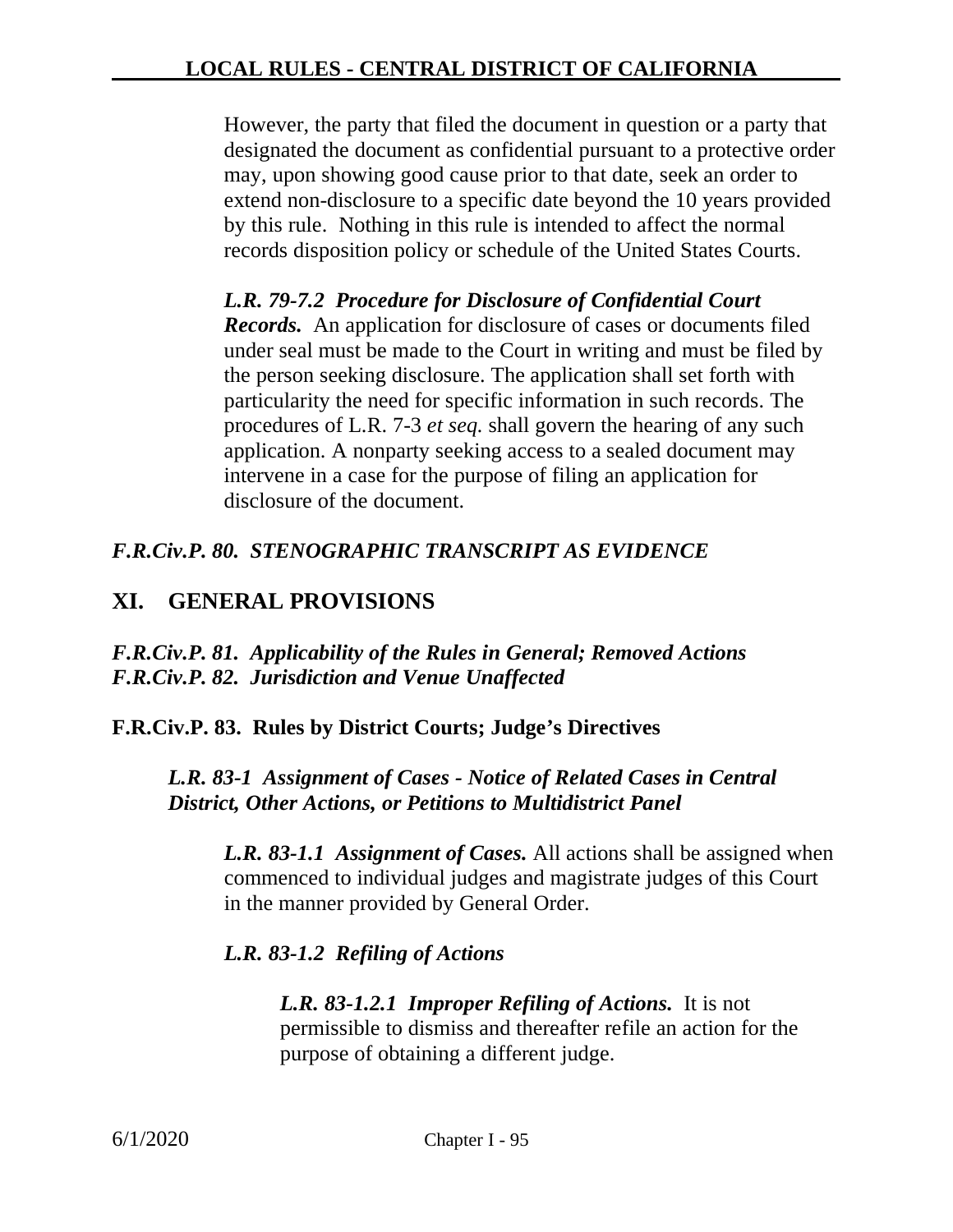*L.R. 83-1.2.2 Duty on Refiling of Actions*. Whenever an action is dismissed by a party or by the Court before judgment and thereafter the same or essentially the same claims, involving the same or essentially the same parties, are alleged in another action, the later-filed action shall be assigned to the judge to whom the first-filed action was assigned. It shall be the duty of every attorney in any such later-filed action to bring those facts to the attention of the Court in the Civil Cover Sheet and by the filing of a Notice of Related Case(s) pursuant to L.R. 83-1.3.

### *L.R. 83-1.3 Notice of Related Cases*

*L.R. 83-1.3.1 Notice of Related Civil Cases.* It shall be the responsibility of the parties to promptly file a Notice of Related Cases whenever two or more civil cases filed in this District:

- (a) arise from the same or a closely related transaction, happening, or event;
- (b) call for determination of the same or substantially related or similar questions of law and fact; or
- (c) for other reasons would entail substantial duplication of labor if heard by different judges.

That cases may involve the same patent, trademark, or copyright does not, by itself, constitute a circumstance contemplated by (a), (b), or (c).

The Notice of Related Cases must include a brief factual statement that explains how the cases in question are related under the foregoing factors. All facts that appear relevant to such a determination must be set forth.

The Notice must be filed at the time any case (including a notice of removal or bankruptcy appeal) appearing to relate to another is filed, or as soon thereafter as it reasonably should appear that the case relates to another. The Notice must be served on all parties who have appeared in the case and concurrently with service of the complaint.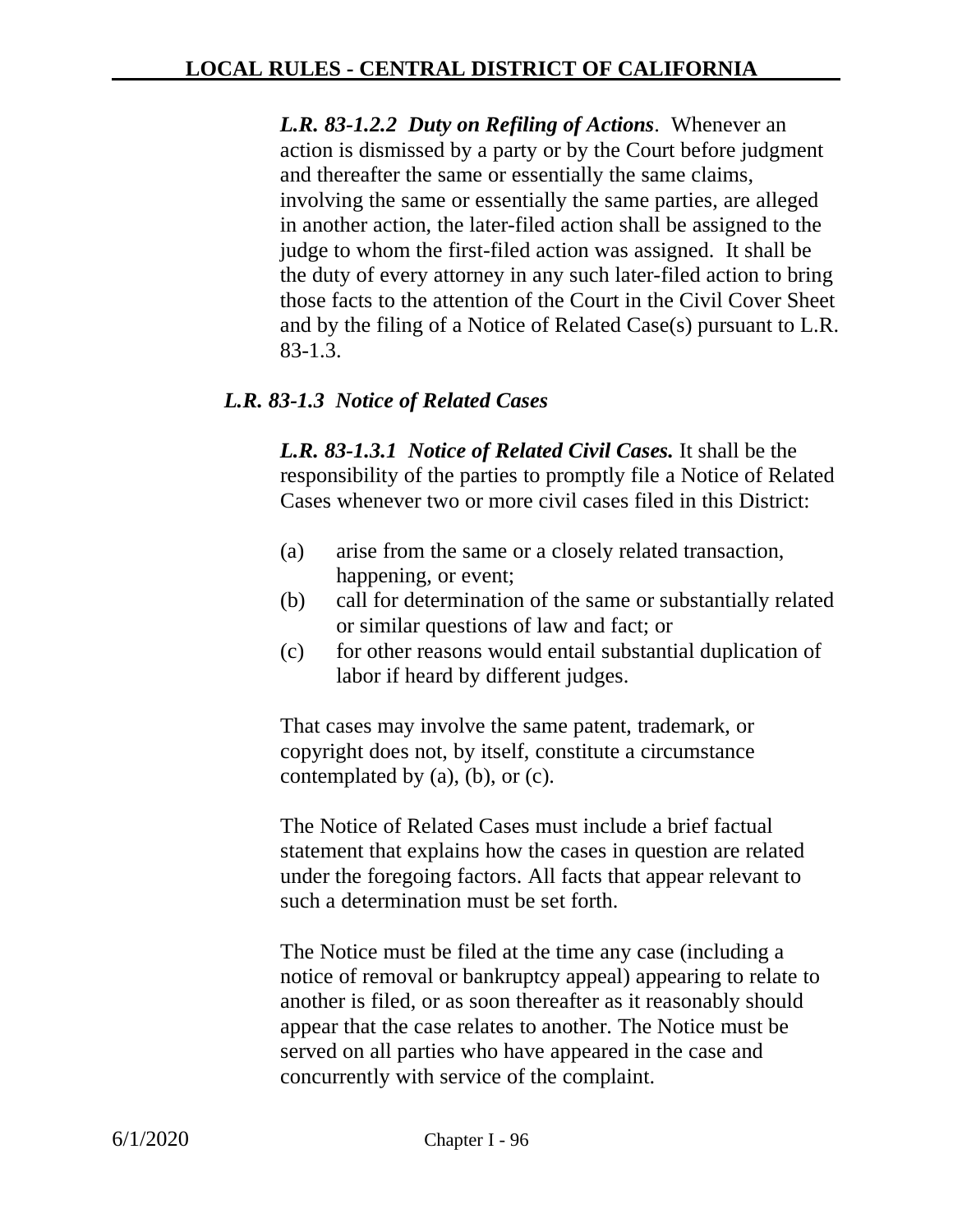*L.R. 83-1.3.2 Notice of Related Civil Forfeiture and Criminal Cases.* It shall be the responsibility of the parties to promptly file a Notice of Related Cases whenever a civil forfeiture case and a criminal case:

- (a) arise from the same or a closely related transaction, happening, or event;
- (b) call for determination of the same or substantially related or similar questions of law and fact; or
- (c) involve one or more defendants from the criminal case in common, and would entail substantial duplication of labor if heard by different judges.

The Notice must include a brief factual statement that explains how the cases in question are related under the foregoing factors.

The Notice must be filed at the time a civil forfeiture case appearing to relate to a criminal case is filed, or as soon thereafter as it appears such cases are related. The Notice must be served on all parties who have appeared in the case and concurrently with service of the complaint.

*L.R. 83-1.3.3 Opposition.* Within five days of receiving service of a Notice of Related Cases, or within five days of first appearing in the case, any party to the case may file and serve a short statement setting forth reasons that the case does not qualify as a related case under these rules.

*L.R. 83-1.3.4 Continuing Duty.* It shall be the continuing duty of the attorney in any case to file a Notice of Related Cases as required by these rules.

## *L.R. 83-1.4 Notice of Pendency of Other Actions or Proceedings*

*L.R. 83-1.4.1 Notice.* Whenever a civil action filed in or removed to this Court involves all or a material part of the subject matter of an action then pending before the United States Court of Appeals, Bankruptcy Appellate Panel, Bankruptcy Court or any other federal or state court or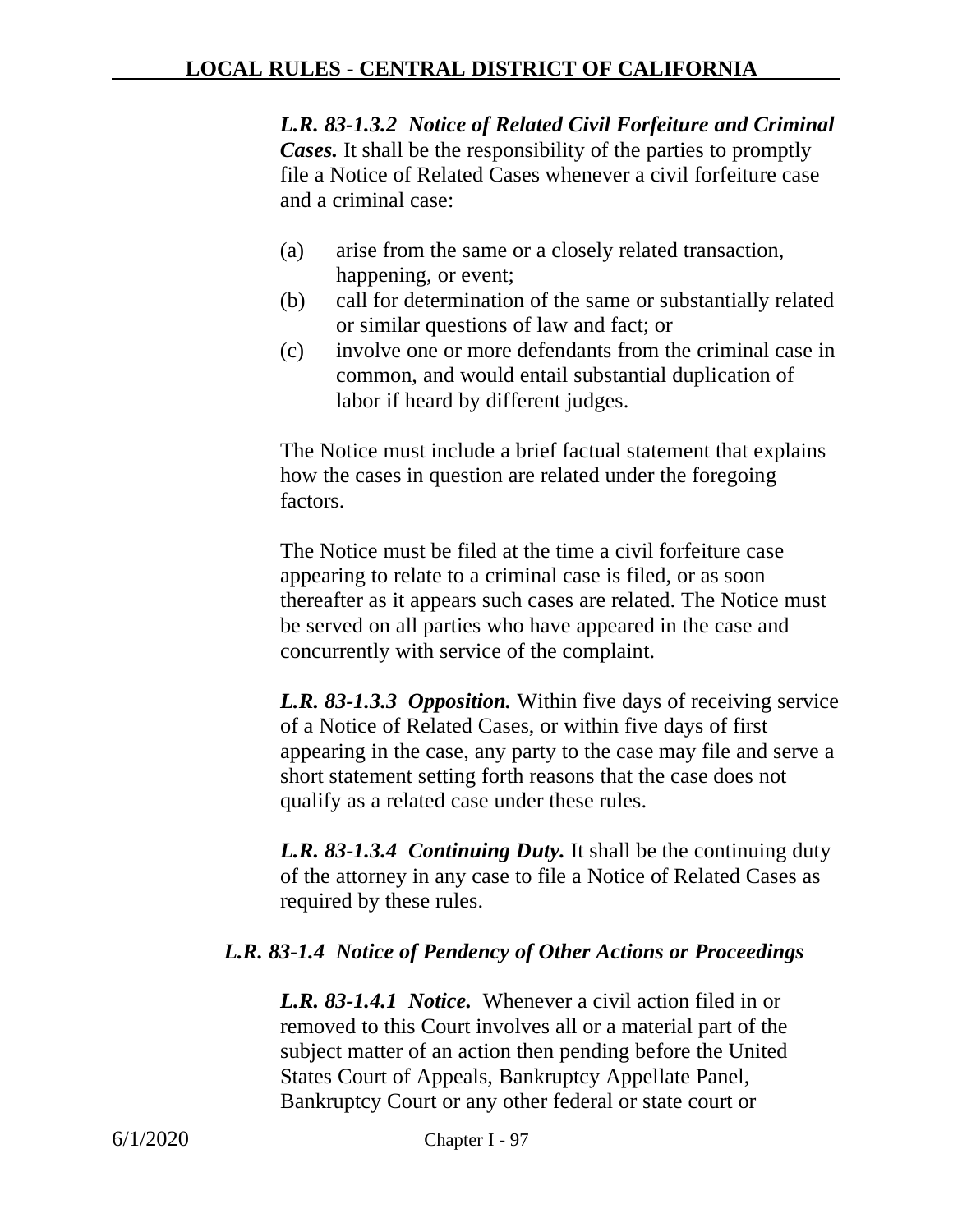administrative agency, the attorney shall file a "Notice of Pendency of Other Actions or Proceedings" with the original complaint or petition filed in this Court. The duty imposed by L.R. 83-1.4 continues throughout the time an action is before this Court.

*L.R. 83-1.4.2 Notice - Contents.* The Notice of Pendency of Other Actions or Proceedings shall contain:

- (a) A description sufficient to identify all other actions or proceedings;
- (b) The title of the court or administrative body in which the other actions or proceedings are pending;
- (c) The names of the parties or participants in such other actions or proceedings;
- (d) The names, addresses and telephone numbers of the attorneys in such other actions or proceedings; and
- (e) A brief factual statement setting forth the basis for the attorney's belief that the action involves all or a material part of the subject matter of such other actions or proceedings.

*L.R. 83-1.4.3 Notice of Petition to the Judicial Panel on Multidistrict Litigation - Duty of Counsel.* The attorney shall comply with L.R. 83-1.4 promptly upon learning that an action or proceeding filed in this Court is the subject of or is related to an action which is before the Judicial Panel on Multidistrict Litigation, or which has been transferred by it pursuant to 28 U.S.C. § 1407.

### *L.R. 83-2 Attorneys; Parties Without Attorneys*

## *L.R. 83-2.1 Attorneys*

### *L.R. 83-2.1.1 Appearance Before the Court*

*L.R. 83-2.1.1.1 Who May Appear.* Except as provided in L.R. 83-2.1.3, 83-2.1.4, 83-2.1.5, 83-4.5, and F.R.Civ.P. 45(f), an appearance before the Court on behalf of another person, an organization, or a class may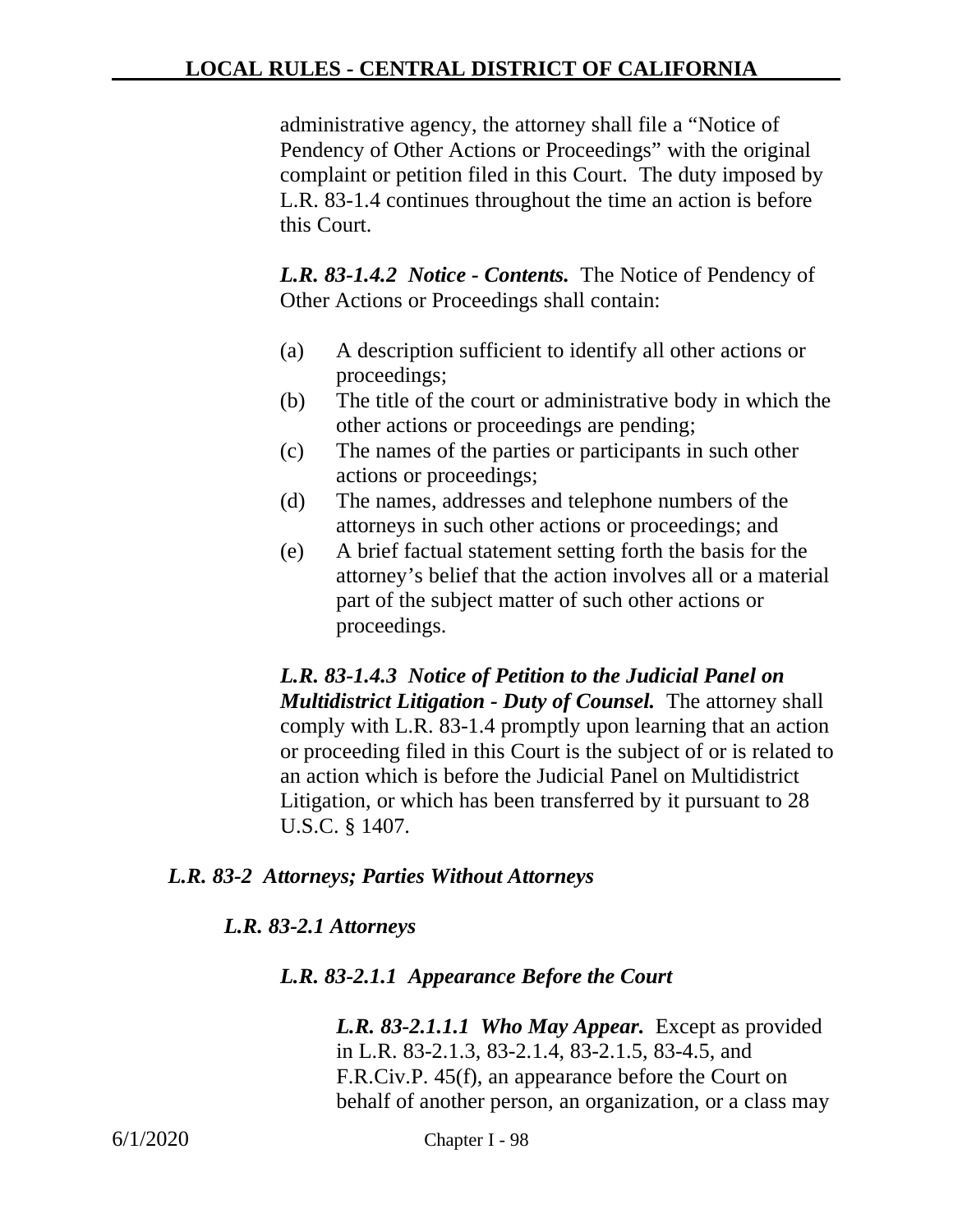be made only by members of the Bar of this Court, as defined in L.R. 83-2.1.2.

*L.R. 83-2.1.1.2 Effect of Appearance.* Any attorney who appears for any purpose submits to the discipline of this Court in all respects pertaining to the conduct of the litigation.

*L.R. 83-2.1.1.3 Form of Appearance - Professional Corporations and Unincorporated Law Firms.* No appearance may be made and no pleadings or other documents may be signed in the name of any professional law corporation or unincorporated law firm (both hereinafter referred to as "law firm") except by an attorney admitted to the Bar of or permitted to practice before this Court. A law firm may appear in the following form of designation or its equivalent:

> John Smith A Member of Smith and Jones, P.C. Attorneys for Plaintiff

## *L.R. 83-2.1.2 The Bar of this Court*

*L.R. 83-2.1.2.1 In General.* Admission to and continuing membership in the Bar of this Court are limited to persons of good moral character who are active members in good standing of the State Bar of California. If an attorney admitted to the Bar of this Court ceases to meet these criteria, the attorney will be subject to the disciplinary rules of the Court, infra.

*L.R. 83-2.1.2.2 Admission to the Bar of this Court.* [9](#page-118-0) Each applicant for admission to the Bar of this Court must complete an Application for Admission to the Bar of the Central District of California (Form G-60) and submit it to the Court electronically through the Court's website, together with the admission fee prescribed by

<span id="page-118-0"></span><sup>9</sup> L.R. 83-2.1.2.2 amended, effective 6/1/2020.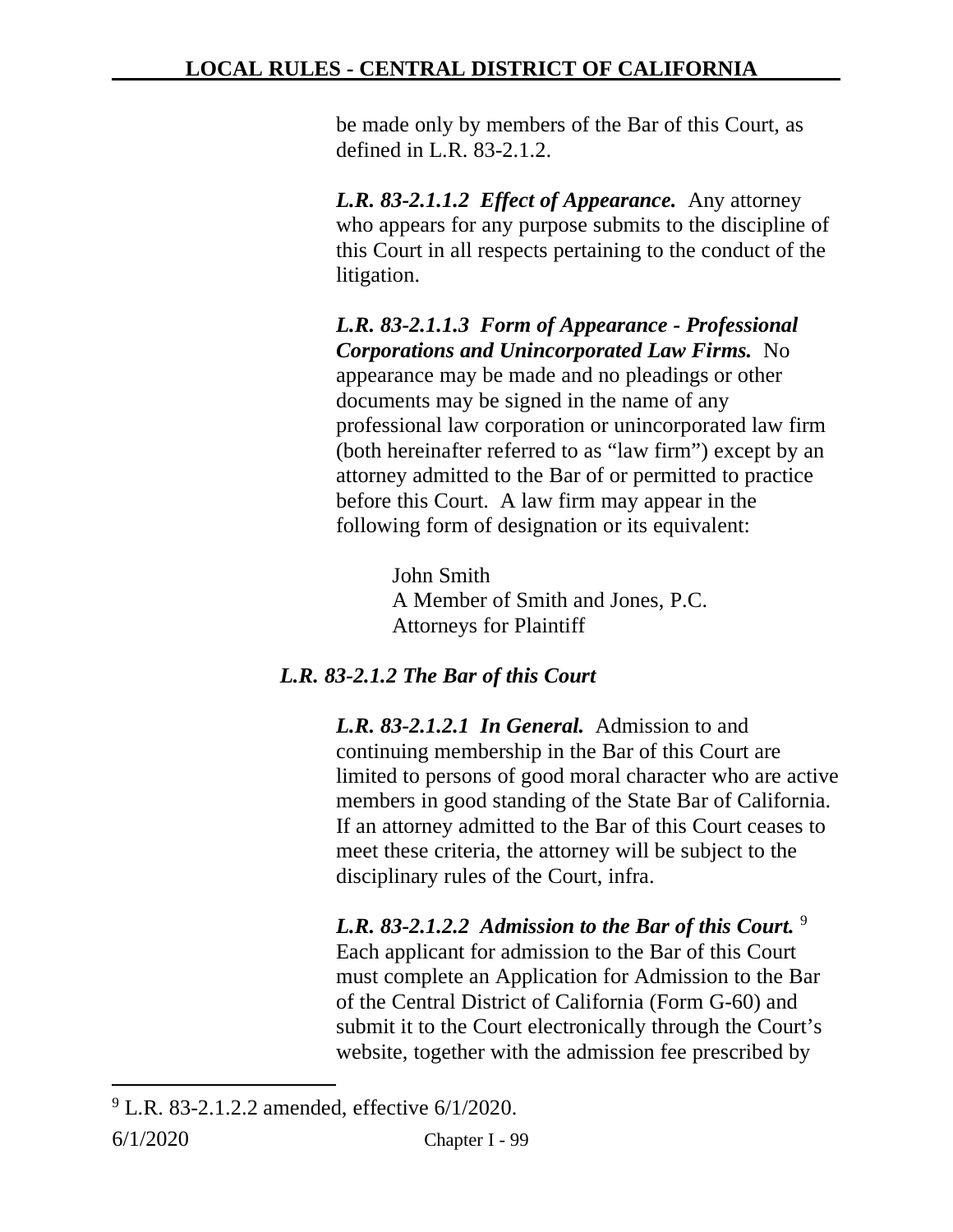the Judicial Conference of the United States and such other fees as may from time to time be required by General Order of this Court. The completed Application for Admission to the Bar of the Central District of California must include certification that the applicant is familiar with the Court's Local Civil and Criminal Rules and with the Federal Rules of Civil Procedure, Criminal Procedure, and Evidence.

#### *L.R. 83-2.1.3 Pro Hac Vice Practice*

*L.R. 83-2.1.3.1 Who May Apply for Permission to Practice Pro Hac Vice*. An attorney who is not a member of the State Bar of California may apply for permission to appear pro hac vice in a particular case in this Court if the attorney:

- (a) is a member in good standing of, and eligible to practice before, the bar of any United States Court, or of the highest court of any State, Territory, or Insular Possession of the United States;
- (b) is of good moral character;
- (c) has been retained to appear before this Court; and
- (d) is not disqualified under L.R. 83-2.1.3.2.

*L.R. 83-2.1.3.2 Disqualification from Pro Hac Vice Appearance.* Unless authorized by the Constitution of the United States or Acts of Congress, an applicant is not eligible for permission to practice *pro hac vice* if the applicant:

- (a) resides in California;
- (b) is regularly employed in California; or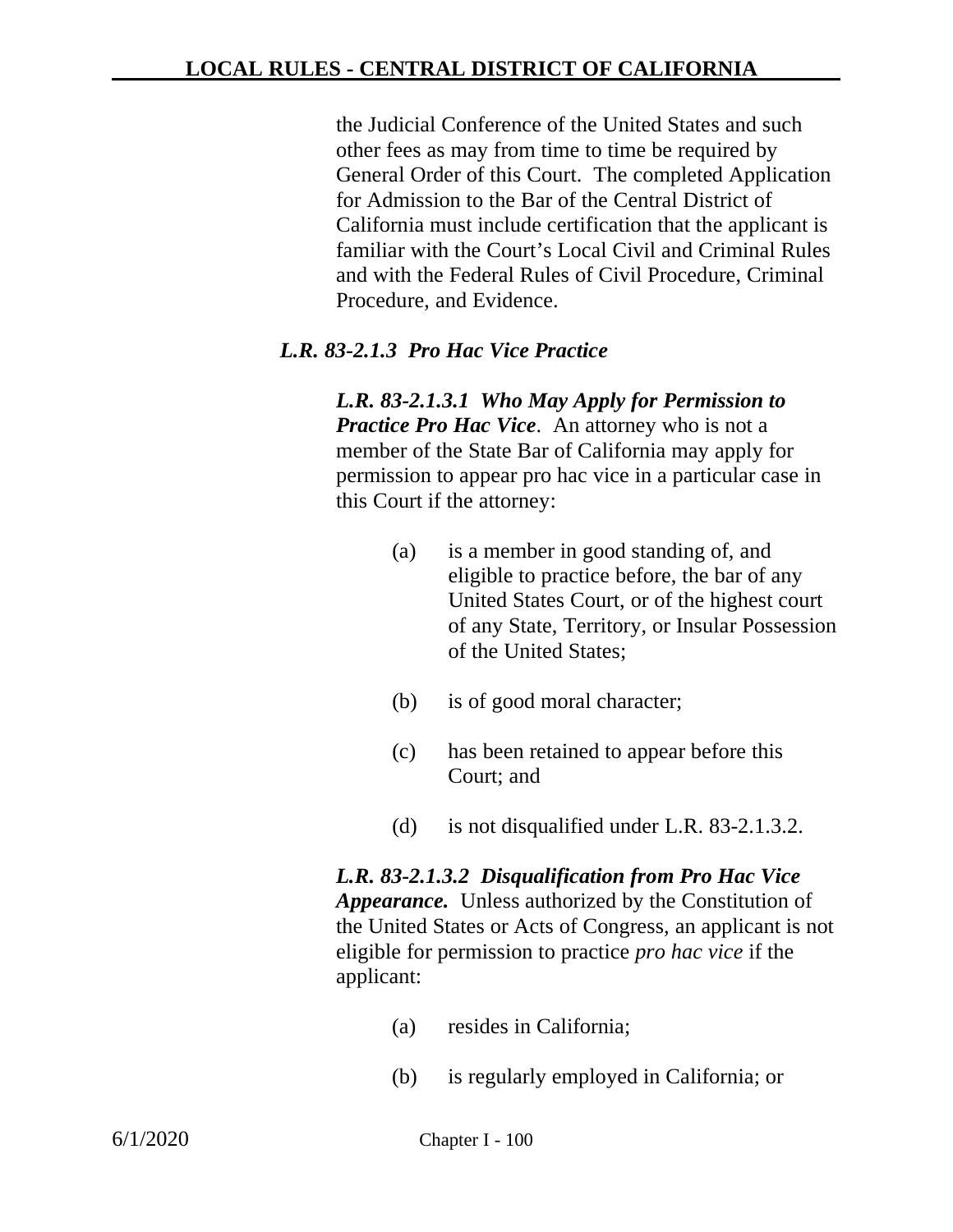(c) is regularly engaged in business, professional, or other similar activities in California.

#### *L.R. 83-2.1.3.3 How to Apply for Permission to Appear Pro Hac Vice.* [10](#page-120-0)

- (a) Each applicant for permission to appear *pro hac vice* must complete an Application of Non-Resident Attorney to Appear in a Specific Case (Form G-64, available on the Court's website), which must include:
	- (1) certification that the applicant is familiar with the Court's Local Civil and Criminal Rules and with the Federal Rules of Civil Procedure, Criminal Procedure, and Evidence;
	- (2) identification of Local Counsel as required by L.R. 83-2.1.3.4; and
	- (3) a list of all *pro hac vice* applications made to this Court in the previous three years.
- (b) The completed Application of Non-Resident Attorney to Appear in a Specific Case must be electronically filed by the identified Local Counsel in each case in which the applicant seeks to appear, together with the following:
	- (1) a separate proposed Order;
	- (2) the *pro hac vice* fee set by General Order of the Court; and

<span id="page-120-0"></span><sup>10</sup> L.R. 83-2.1.3.3 amended, effective 6/1/2020.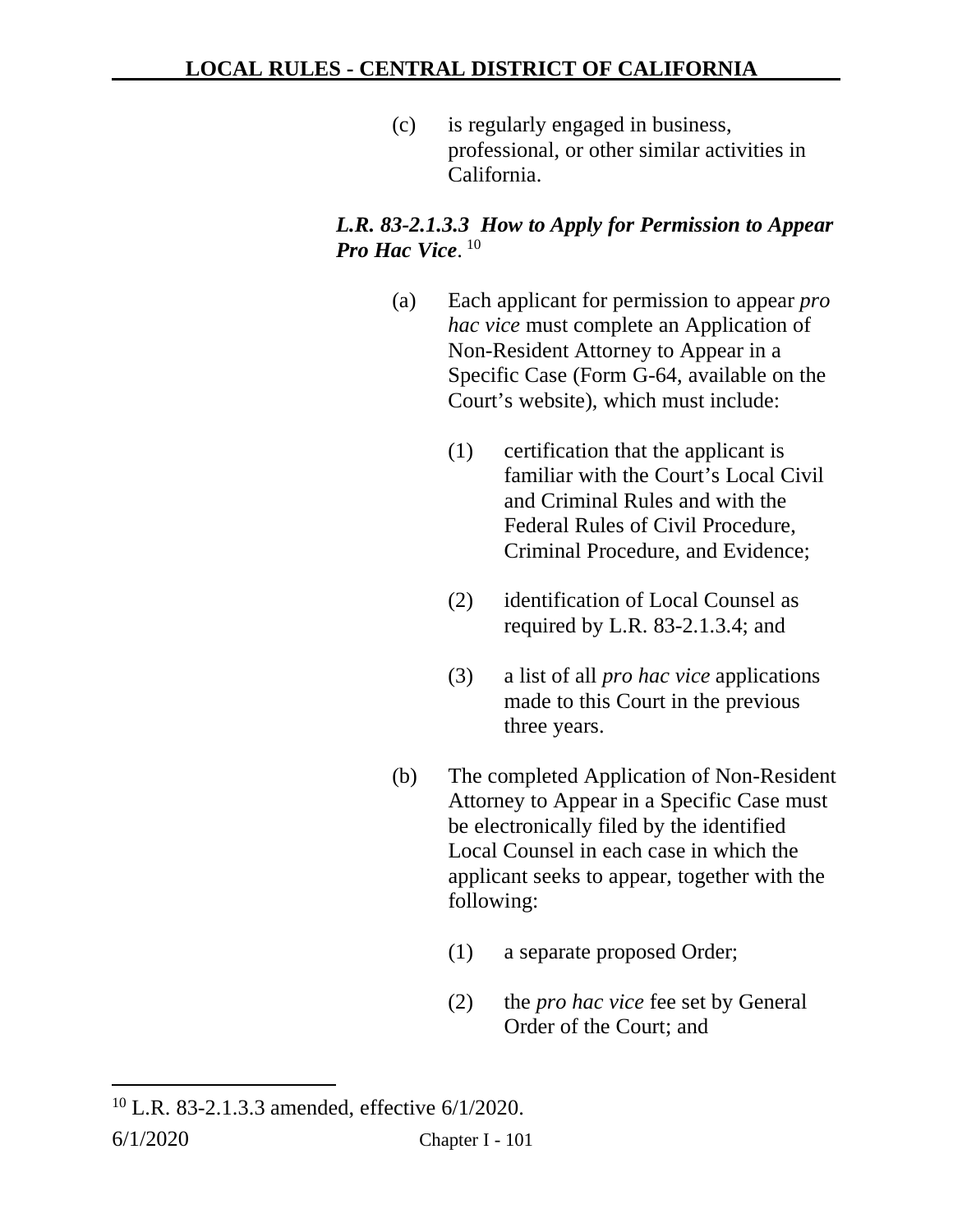- (3) a Certificate of Good Standing from each state bar in which the applicant is a member, issued no more than 30 days before filing the Application of Non-Resident Attorney to Appear in a Specific Case.
- (c) Approval of the applicant's *pro hac vice*  application will be at the discretion of the assigned judge in each case in which an application is submitted.

By practicing in this Court, the registered *pro hac vice* attorney submits to the disciplinary authority of the Central District of California.

*L.R. 83-2.1.3.4 Designation of Local Counsel.* Every attorney seeking to appear pro hac vice must designate as Local Counsel an attorney with whom the Court and opposing counsel may readily communicate regarding the conduct of the case and upon whom documents may be served. An attorney may be designated as Local Counsel only if he or she: (1) is a member of the Bar of this Court and (2) maintains an office within the District for the practice of law, in which the attorney is physically present on a regular basis to conduct business.

*L.R. 83-2.1.3.5 Designation of Co-Counsel*. A judge to whom a case is assigned may, in the exercise of discretion, require the designation of an attorney who is a member of the Bar of this Court and who maintains an office within the District as co-counsel with authority to act as attorney of record for all purposes.

#### *L.R. 83-2.1.4 Attorneys for the United States, or Its Departments or Agencies*

*L.R. 83-2.1.4.1 Attorney for the United States, or its Departments or Agencies.* Any person who is not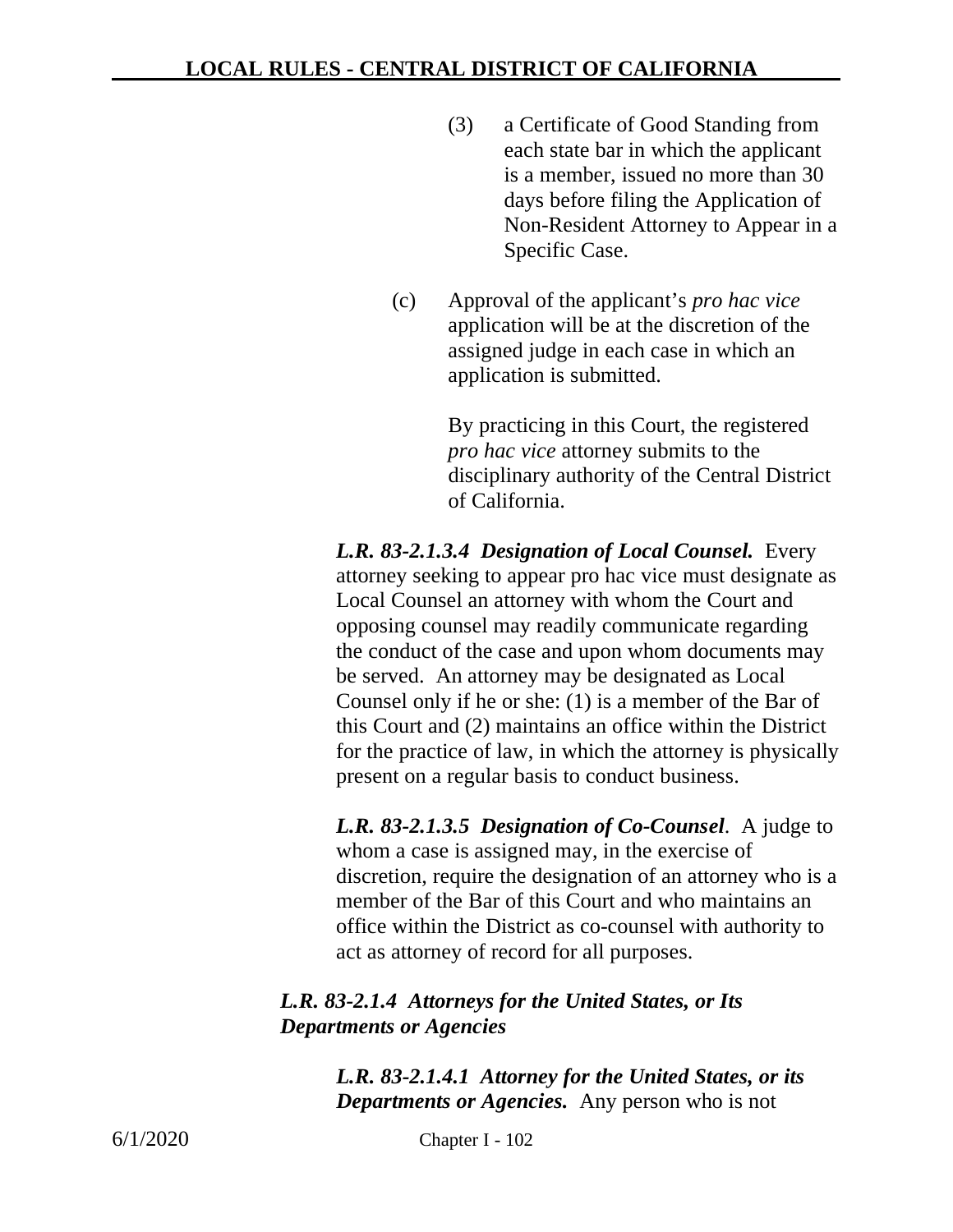eligible for admission under L.R. 83-2.1.2 or 83-2.1.3, who is employed within this state and is a member in good standing of, and eligible to practice before, the bar of any United States Court, the District of Columbia Court of Appeals, or the highest court of any State, Territory or Insular Possession of the United States, and is of good moral character, may be granted leave of court to practice in this Court in any matter for which such person is employed or retained by the United States, or its departments or agencies. The application for such permission must include a certification filed with the Clerk showing that the applicant has applied to take the next succeeding Bar Examination for admission to the State Bar of California for which that applicant is eligible. No later than one year after submitting the foregoing application, the applicant must submit to this Court proof of admission to the State Bar of California. Failure to do so will result in revocation of permission to practice in this Court.

#### *L.R. 83-2.1.4.2 Special Assistant United States*

*Attorneys.* Notwithstanding L.R. 83-2.1.4.1, any United States Armed Forces attorney who has been appointed a Special Assistant United States Attorney pursuant to 28 U.S.C. sections 515 and 543 may handle misdemeanor matters before this Court.

Attorneys employed by the United States Department of Justice specially appointed by the United States Attorney General to conduct any kind of legal proceeding, civil or criminal, pursuant to 28 U.S.C. § 515(a), may appear without filing an Application of Non-Resident Attorney to Appear in a Specific Case.

#### *L.R. 83-2.1.5 Registered Legal Services Attorney.*[11](#page-122-0) A registered legal services attorney authorized to appear in the state courts of California under California Rules of Court, Rule 9.45, may apply for permission to appear in a case before this

<span id="page-122-0"></span><sup>11</sup> L.R. 83-2.1.5 amended, effective 6/1/2020.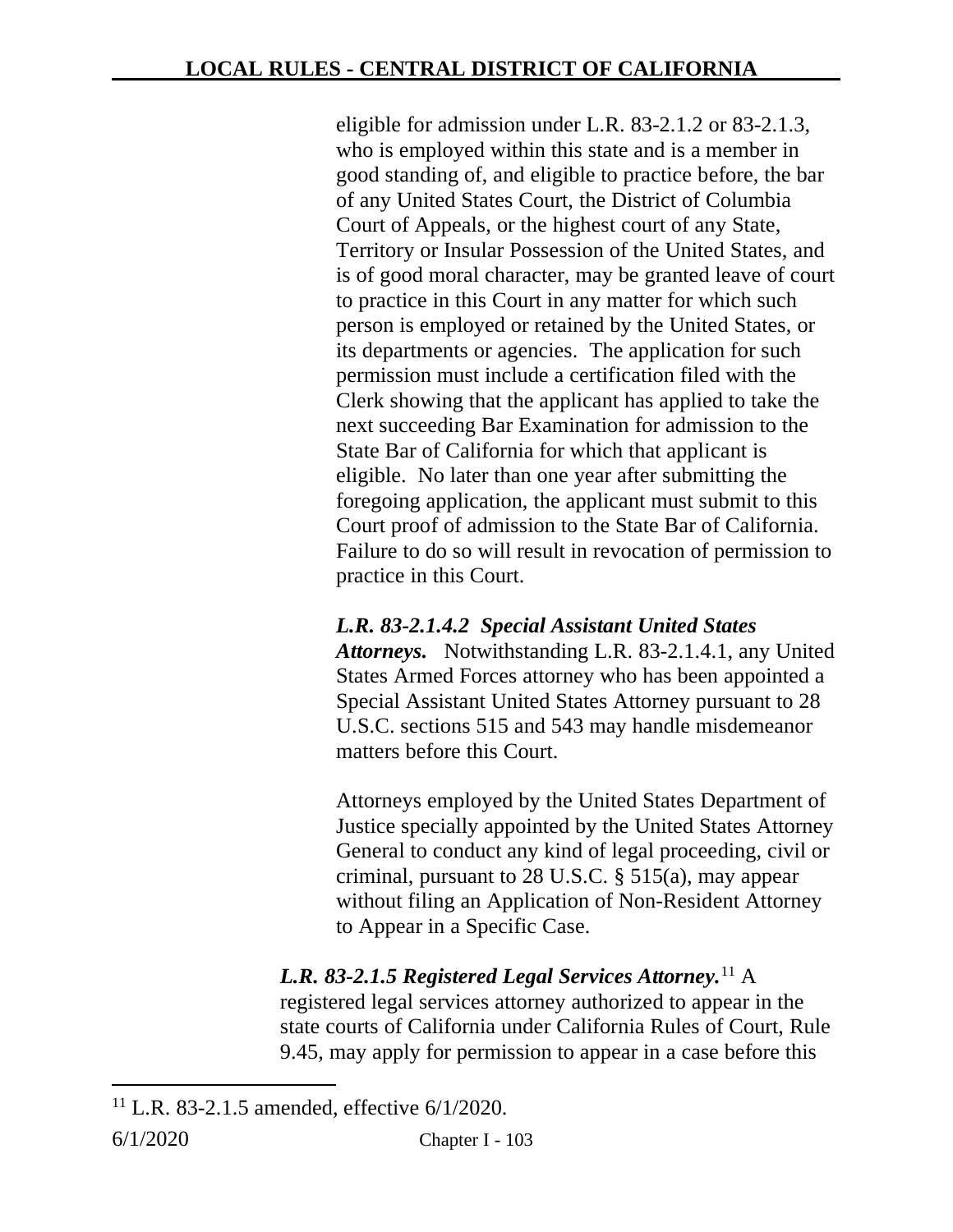Court under the conditions set forth in that rule. Such an applicant must complete an Application of Registered Legal Services Attorney to Practice Before the Court (Form CV-99, available on the Court's website), which must include:

- (a) certification that the applicant is a registered legal services attorney authorized to practice law in the state courts of California pursuant to California Rules of Court, Rule 9.45 (or a successor rule);
- (b) certification that the applicant is familiar with the Court's Local Civil and Criminal Rules and with the Federal Rules of Civil Procedure, Criminal Procedure, and Evidence; and
- (c) identification of a supervising attorney who is a member in good standing of the Bar of this Court, and who must appear with the registered legal services attorney as one of the attorneys of record.

The completed Application of Registered Legal Services Attorney to Practice Before the Court must be electronically filed by the supervising attorney in each case in which the applicant seeks to appear, together with a separate proposed Order. Approval of the application will be at the discretion of the assigned judge in each case in which an application is submitted.

By practicing in this Court, the registered legal services attorney submits to the disciplinary authority of the Central District of California.

## *L.R. 83-2.2 Parties Without Attorneys*

*L.R. 83-2.2.1 Individuals.* Any person representing himself or herself in a case without an attorney must appear *pro se* for such purpose. That representation may not be delegated to any other person -- even a spouse, relative, or co-party in the case. A non-attorney guardian for a minor or incompetent person must be represented by counsel.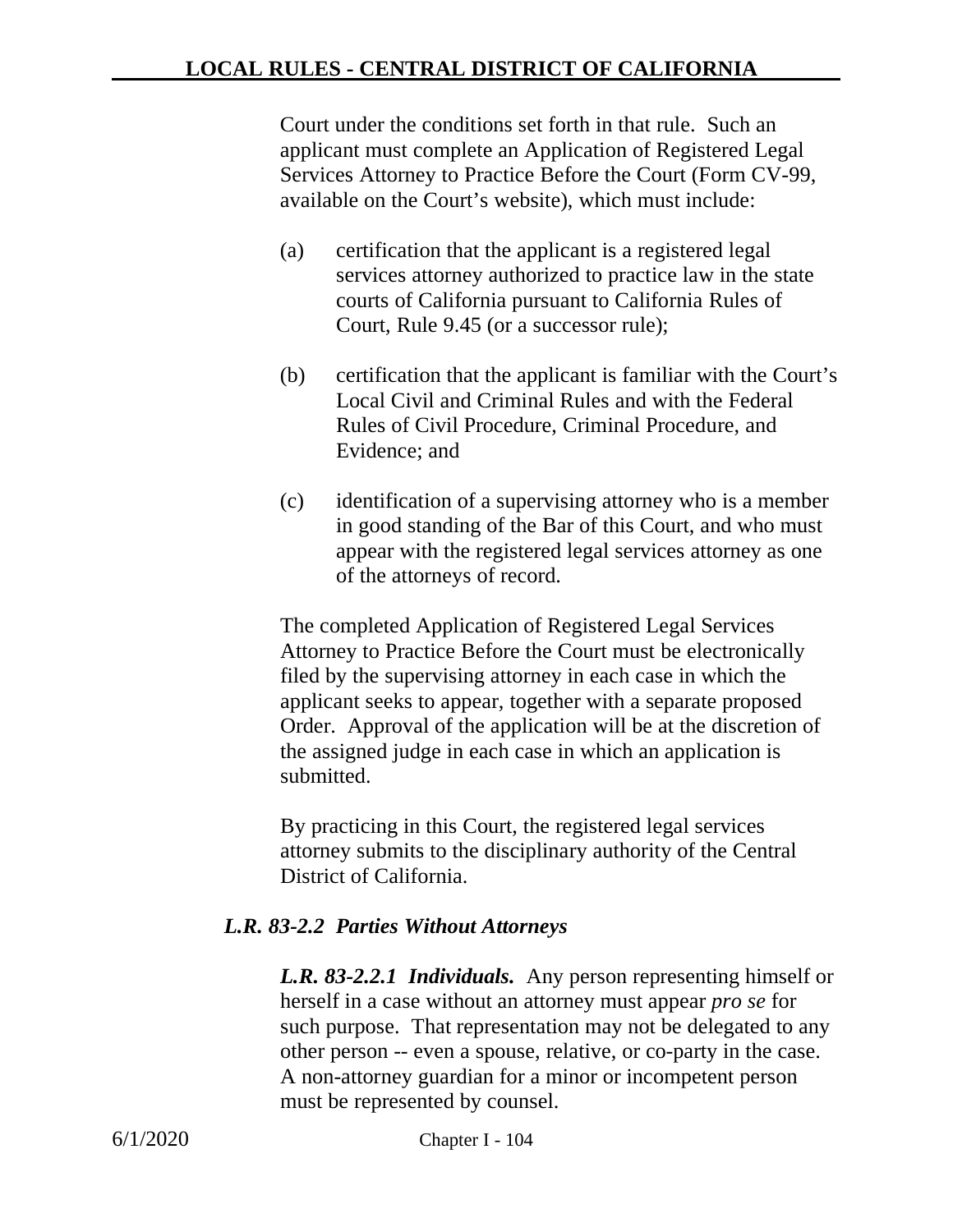*L.R. 83-2.2.2 Organizations.* Only individuals may represent themselves *pro se*. No organization or entity of any other kind (including corporations, limited liability corporations, partnerships, limited liability partnerships, unincorporated associations, trusts) may appear in any action or proceeding unless represented by an attorney permitted to practice before this Court under L.R. 83-2.1.

*L.R. 83-2.2.3 Compliance With Federal Rules.* Any person appearing *pro se* is required to comply with these Local Rules, and with the F.R.Civ.P., F.R.Crim.P., F.R.Evid. and F.R.App.P.

*L.R. 83-2.2.4 Sanctions.* Failure to comply with the rules enumerated in L.R. 83-2.2.3 may be grounds for dismissal or judgment by default.

### *L.R. 83-2.3 Withdrawal and Substitution of Attorneys*

*L.R. 83-2.3.1 Appearance by Attorney*. Whenever a party has appeared by an attorney, the party may not thereafter appear or act pro se, except upon order made by the Court after notice to such attorney and to any other parties who have appeared in the action.

*L.R. 83-2.3.2 Motion for Withdrawal.* An attorney may not withdraw as counsel except by leave of court. A motion for leave to withdraw must be made upon written notice given reasonably in advance to the client and to all other parties who have appeared in the action. The motion for leave to withdraw must be supported by good cause. Failure of the client to pay agreed compensation is not necessarily sufficient to establish good cause.

*L.R. 83-2.3.3 Individuals.* When an attorney of record for any reason ceases to act for a party, such party must appear pro se or appoint another attorney by a written substitution of attorney signed by the party and the attorneys.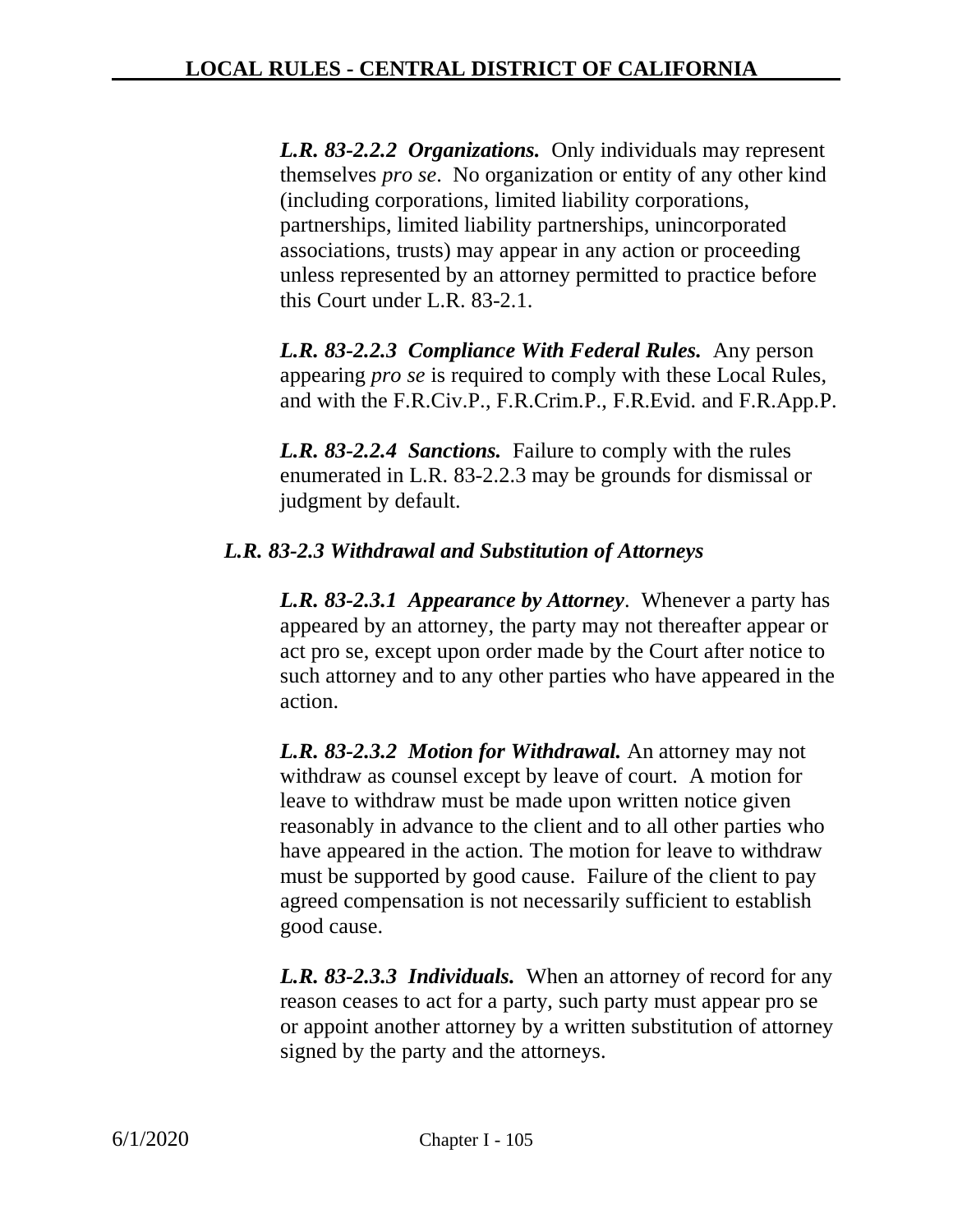*L.R. 83-2.3.4 Organizations*. An attorney requesting leave to withdraw from representation of an organization of any kind (including corporations, limited liability corporations, partnerships, limited liability partnerships, unincorporated associations, trusts) must give written notice to the organization of the consequences of its inability to appear pro se.

*L.R. 83-2.3.5 Delays by Substitution of Attorneys.* Unless good cause is shown and the ends of justice require, no substitution or relief of attorney will be approved that will cause delay in prosecution of the case to completion.

*L.R. 83-2.4 Notification of Change of Name, Address, Firm Association, Telephone Number, Facsimile Number or E-Mail Address.* An attorney who is a member of the bar of this Court or who has been authorized to appear in a case in this Court, and any party who has appeared pro se in a case pending before the Court, and who changes his or her name, office address (or residence address, if no office is maintained), law firm association (if any), telephone number, facsimile number, or e-mail address must, within five (5) days of the change, notify the Clerk of Court in writing. If any actions are currently pending, the attorney or party must file and serve a copy of the notice upon all parties.

*L.R. 83-2.5 Communications with the Judge.* Attorneys or parties to any action or proceeding shall refrain from writing letters to the judge, sending e-mail messages to the judge, making telephone calls to chambers, or otherwise communicating with a judge in a pending matter unless opposing counsel is present. All matters must be called to a judge's attention by appropriate application or motion filed in compliance with these Local Rules.

### *L.R. 83-3 Attorney Disciplinary Rules of the Court*

*L.R. 83-3.1 Discipline.* Nothing contained in these Rules shall be construed to deny the Court its inherent power to maintain control over the proceedings conducted before it or to deny the Court those powers derived from statute, rule or procedure, or other rules of court. When alleged attorney misconduct is brought to the attention of the Court, whether by a Judge of the Court, any lawyer admitted to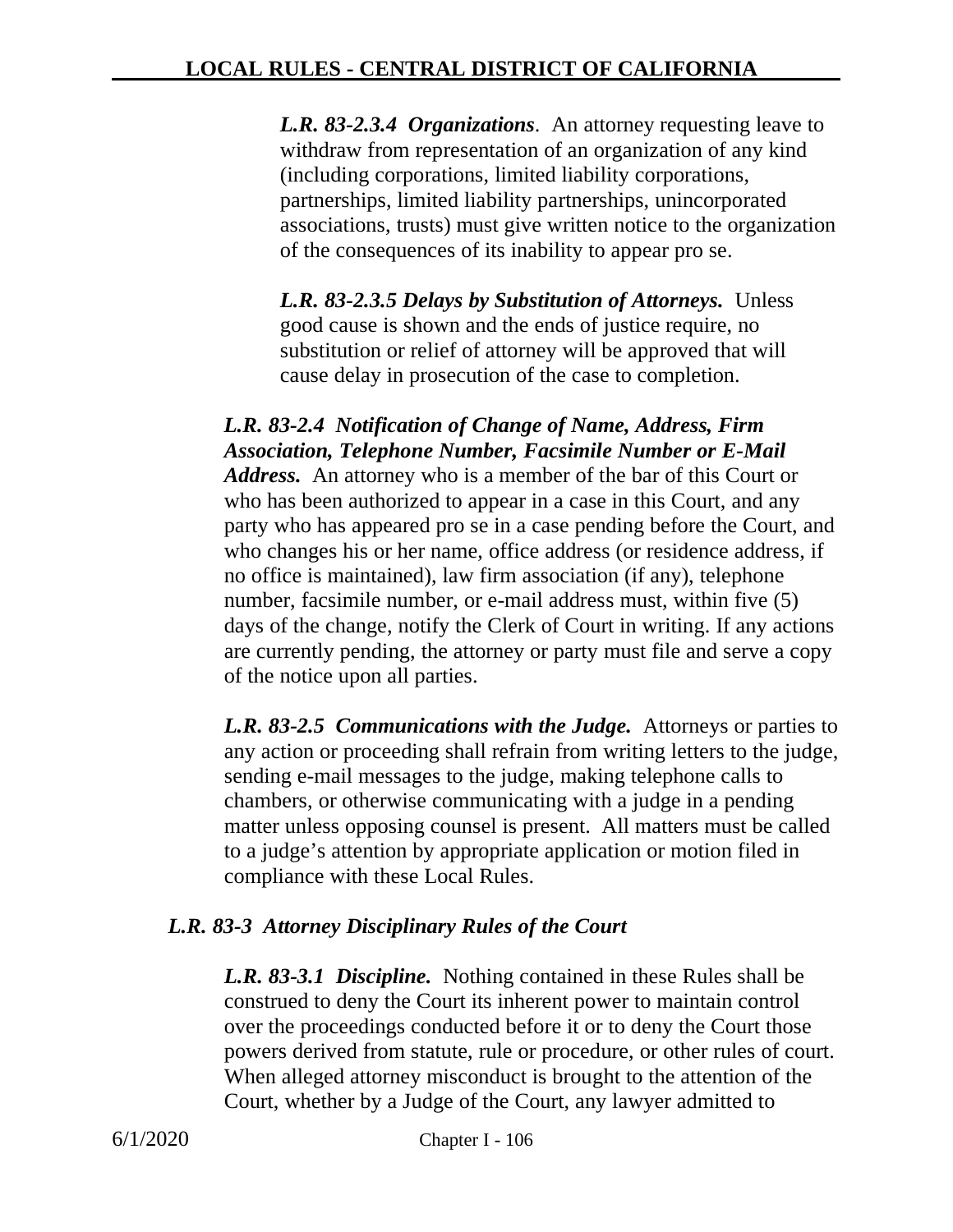practice before the Court, any officer or employee of the Court, or otherwise, the Court may, in its discretion, dispose of the matter through the use of its inherent, statutory, or other powers; refer the matter to an appropriate state bar agency for investigation and disposition; refer the matter to the Standing Committee on Discipline; or take any other action the Court deems appropriate. These procedures are not mutually exclusive.

*L.R. 83-3.1.1 The Standing Committee on Discipline*. At all times the Court will maintain a Standing Committee on Discipline (hereinafter "Committee"). The Committee shall consist of 13 attorneys who are members of the Bar of the Court. However, in the event of any vacancy or vacancies, the Committee may continue to perform any of the functions herein authorized so long as there are nine members in office.

Committee members shall be appointed by the Chief Judge with the concurrence of the Executive Committee. The Chief Judge shall designate one member to serve as the chair. A Committee member shall serve for a term of one to three years but may continue in office, upon order of the Chief Judge, beyond said three-year term until the completion of any disciplinary proceeding (which includes the initial investigation to presentation of disciplinary recommendations to the Court) in which the member is participating. Each committee member's term shall commence on January 1 of the year specified in the appointment, and appointments shall be staggered so that each year the terms of four members, not including the Chair, shall end. Should any Committee member not complete a three-year term, that member's replacement shall complete the length of term remaining. The Chair of the Committee shall serve a term of three years as Chair, regardless of previous time served as a Committee member.

The Chair of the Committee shall organize the Committee into four sections of three members each. Each section shall consist of one member who has one year remaining on his term, one member who has two years remaining on his term, and one member who has three years remaining on his term. The Chair of the Committee may assign any matter before the Committee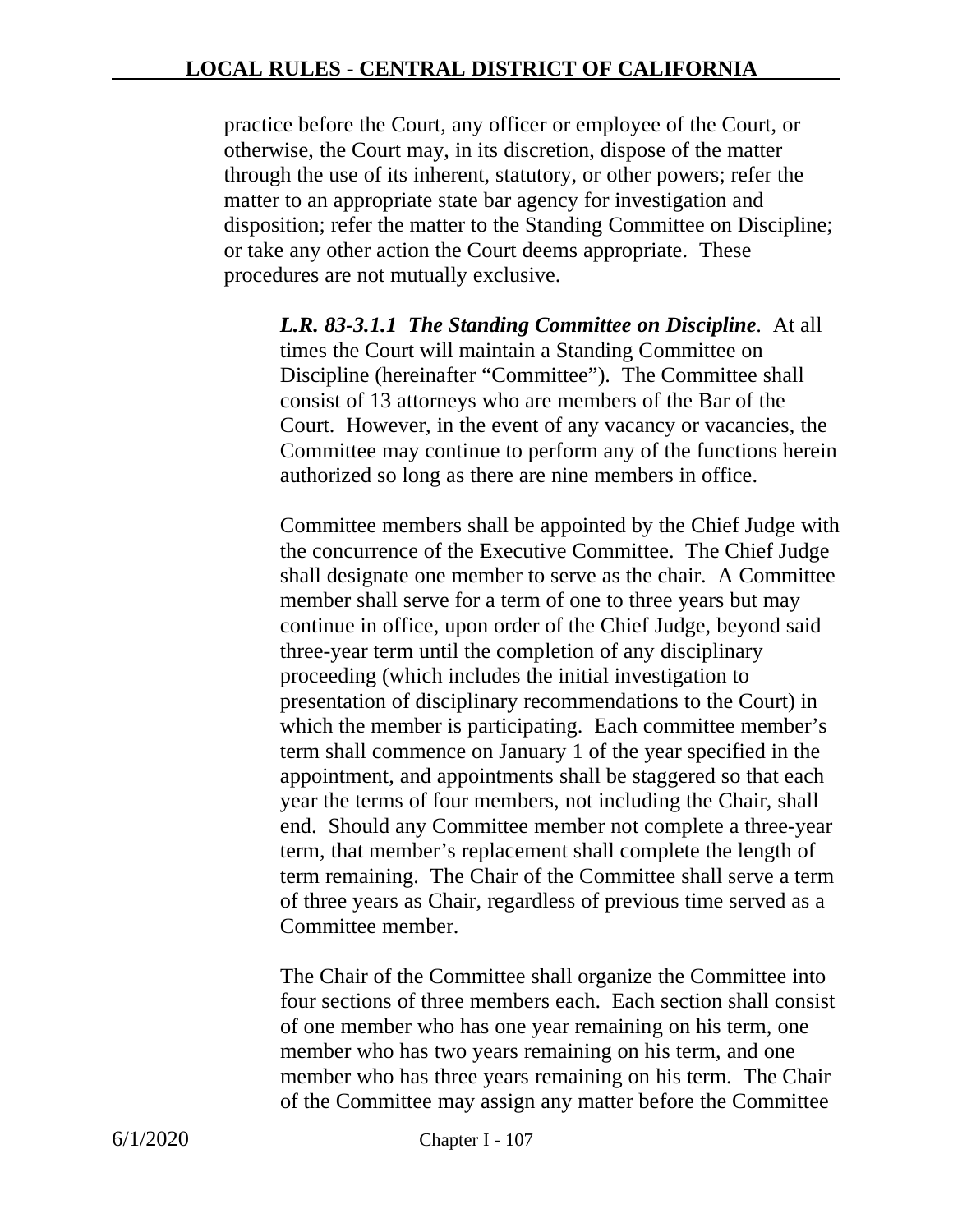to one of the sections for initial investigation and further proceedings described in these rules. Except for the requirement of seven affirmative votes for the imposition of discipline as specified in Rule 83-3.1.5, the Committee may perform or decide any matter arising under these rules by a majority vote. For any Committee meeting, a quorum of seven is required.

The Clerk of the Court shall be advised of, and keep a current list of, all matters referred to the Committee and each section, to assist the Court, the Committee, and the affected attorney or complaining person, in recording the status of each matter.

*L.R. 83-3.1.2 Standards of Professional Conduct - Basis for Disciplinary Action*. In order to maintain the effective administration of justice and the integrity of the Court, each attorney shall be familiar with and comply with the standards of professional conduct required of members of the State Bar of California and contained in the State Bar Act, the Rules of Professional Conduct of the State Bar of California, and the decisions of any court applicable thereto. These statutes, rules and decisions are hereby adopted as the standards of professional conduct, and any breach or violation thereof may be the basis for the imposition of discipline. The Model Rules of Professional Conduct of the American Bar Association may be considered as guidance.

*L.R. 83-3.1.3 Possible Disciplinary Penalties.* [12](#page-127-0) An order imposing discipline under this Rule may consist of any of the following:

- (a) disbarment,
- (b) suspension not to exceed three years,
- (c) public or private reproval,
- (d) monetary penalties (which may include an order to pay the costs of the proceedings), and/or
- (e) acceptance of resignation.

<span id="page-127-0"></span><sup>12</sup> L.R. 83-3.1.3 amended, effective 6/1/2020.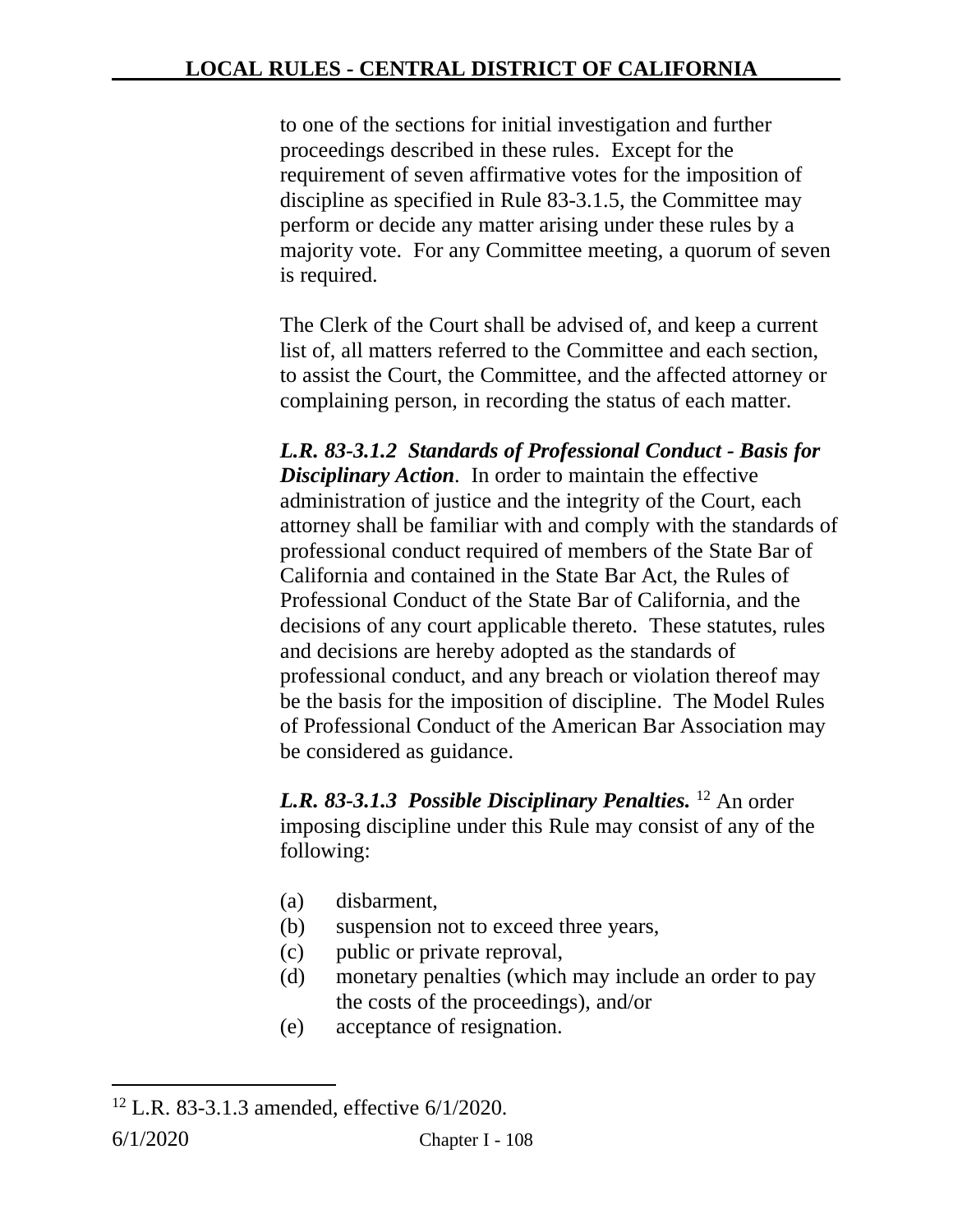In lieu of any of the foregoing disciplinary steps, the Court's Standing Committee on Discipline may issue an admonition as defined by California State Bar Rules, to wit, where the offense is not serious, or not intentional, or involved mitigating circumstances, or no significant harm resulted.

Any suspension, reproval, or acceptance of resignation may be subject to specified conditions, which may include but are not limited to continuing legal education requirements, counseling, and/or supervision of practice and periods of probation.

Any disbarment, suspension, or acceptance of resignation from this Court will result in termination of the attorney's ability to file documents electronically through the Court's CM/ECF System. E-filing privileges will be restored upon application of the practitioner showing proof of an order of reinstatement.

*L.R. 83-3.1.4 Who May Originate Complaints - Initial and Further Investigation - Hearing and Opportunity for Attorney Involved to Appear and Present Evidence.* A complaint that an attorney has violated any of the standards of conduct specified in Rule 83-3.1.2, may come to the Committee from any District, Bankruptcy or Magistrate Judge of the Court or from any other person. The complaint shall be in writing addressed to the Committee in care of the Clerk of Court. Within 10 days of receipt, the Clerk shall serve a copy of the complaint on the Chair of the Committee, the attorney affected and the Clerk of the Bankruptcy Court.

Within 10 days of receipt of any such complaint, the Committee chair shall assign the matter of possible disciplinary action based on the complaint to one of the sections of the Committee for initial investigation and possible disciplinary proceedings. Any attorney of the assigned section who cannot participate shall so notify the Chair within 10 days of assignment so that a replacement can be assigned.

Within 60 days of receipt, the section to which such a complaint is referred shall conduct and complete an initial investigation. If the section determines that the complaint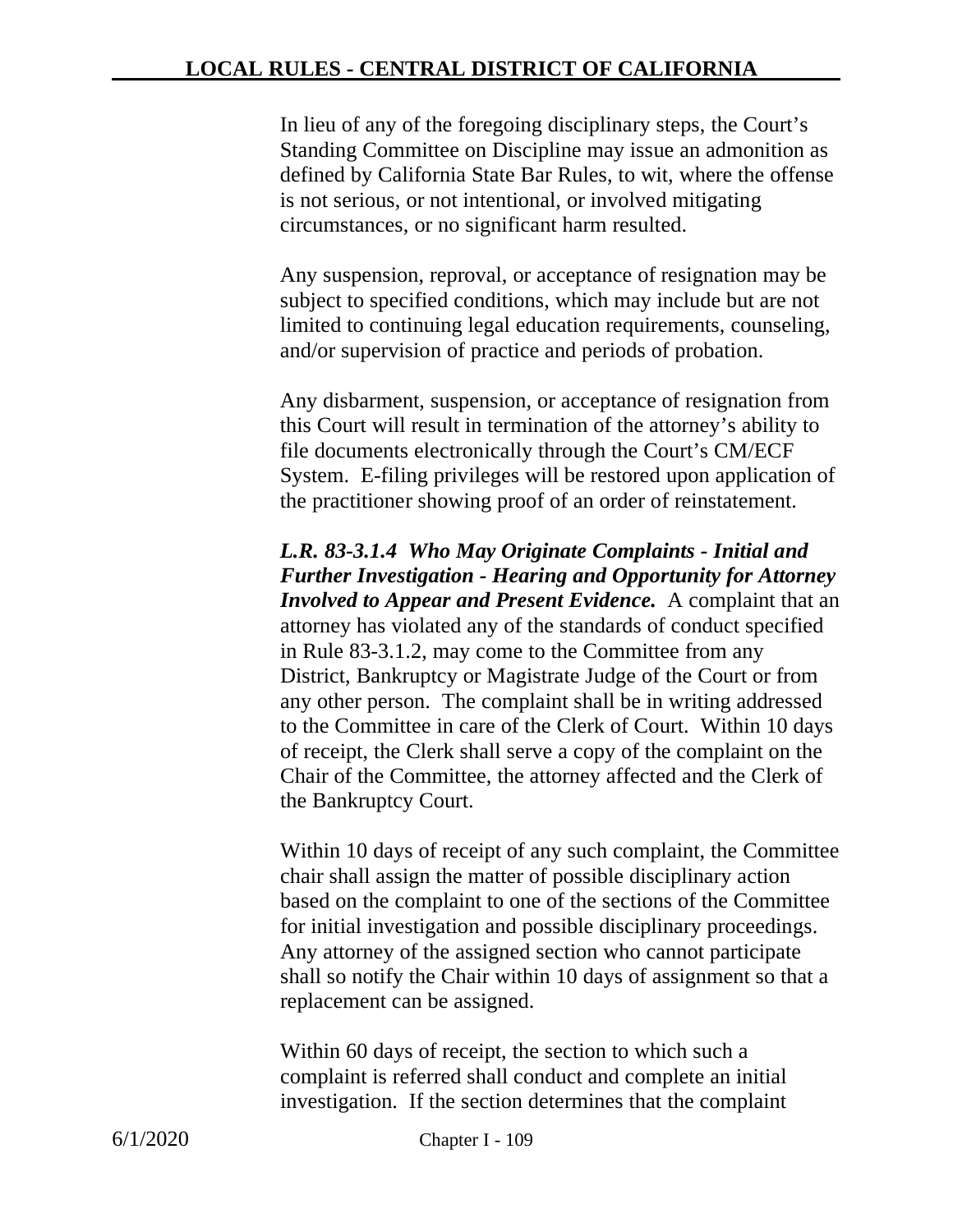should not be the subject of further disciplinary action, and the Committee concurs in that determination, the matter will thereupon be closed. Notice of closing shall be promptly sent to the complainant, the attorney affected and the Chief Judge. If the Committee determines that the complaint should be further investigated as being one that may result in disciplinary action, the section shall thereupon within 60 days conduct and complete such further investigation and inquiries as it deems necessary. The section, in so doing, may take the testimony of witnesses and may seek from the Chief Judge, or his or her designee, any subpoena necessary for its investigation and the Clerk shall promptly issue any such requested subpoena. The affected attorney may also apply to the Chief Judge, or his or her designee, for any necessary subpoenas.

All final disciplinary actions will be distributed to the judicial officers of the Court. Final disciplinary action, including the name of the attorney, will be posted on the Court's website when it consists of (a) disbarment; (b) suspension; (c) public reproval; or (d) resignation with charges pending. It may be ordered posted if the disciplinary action consists of monetary penalties.

Other final disciplinary actions may be posted, without the name of the attorney, to promote understanding of the level of practice expected in this district.

The deadlines in this paragraph may be extended by the Committee Chair for a period of up to six months, for good cause at the request of the section or the affected attorney. The deadlines may be extended for a longer time in consultation with the Chief Judge.

*L.R. 83-3.1.4.1 Appointment of Prosecutor.* At the request of the investigating section, concurred in by the Chair of the Committee, the Chief Judge may appoint a member of the Bar of the Court who is not a Committee member to (1) supervise and conduct such further investigation as may be appropriate; (2) prosecute the matter at any hearing conducted by the section or the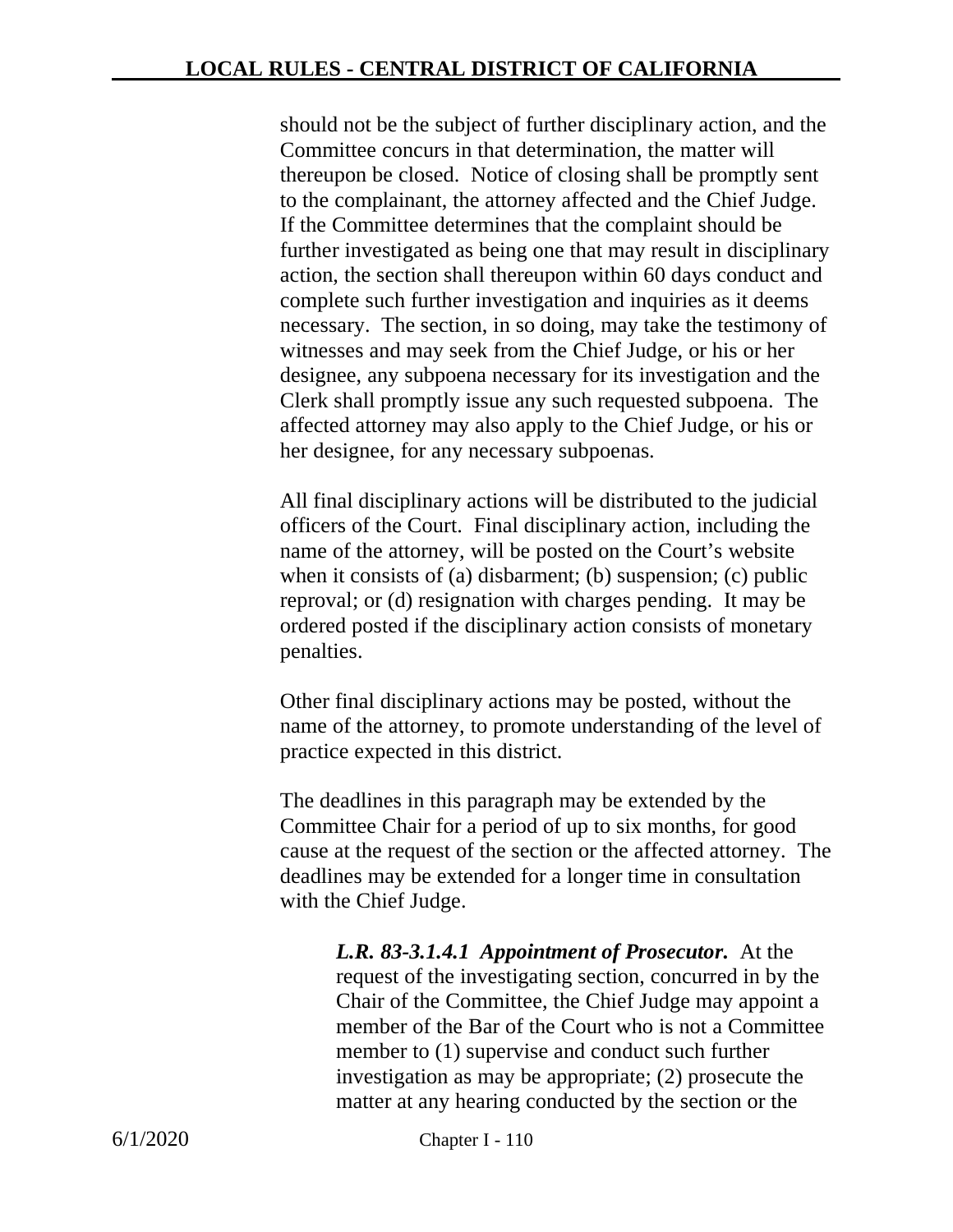Committee or any other proceeding the Court may require before entering an order of discipline; and (3) defend any order of discipline on appeal.

By order of the Chief Judge, with the concurrence of the Executive Committee, the prosecutor shall be compensated for services out of the Attorneys' Admission Fund.

*L.R. 83-3.1.4.2 Duties of the Chief Judge.* If the Chief Judge is recused or otherwise is unavailable to perform the duties as outlined in this rule, the duties shall be referred to the next available district judge in regular active service who is senior in commission of all the active judges.

*L.R. 83-3.1.4.3 Indemnification of Prosecutor, Section, and Committee.* Any expenses incurred in the prosecution of a disciplinary proceeding and any award of court costs against the Section, the Committee or the prosecutor shall likewise be paid out of the Attorneys' Admission Fund.

*L.R. 83-3.1.5 Right of Attorney Involved to a Hearing and to Present Evidence.* Before recommending the imposition of any discipline, the investigating Section shall provide to the attorney involved a statement of the charges and a description of the discipline which the Section is considering recommending. The Section, upon request of the attorney involved, shall conduct a hearing on the charges, which hearing shall be recorded electronically or by a court reporter. The attorney involved shall have the right to be represented by counsel and to be personally heard under oath at said hearing. The attorney involved may also present sworn testimony of relevant witnesses and may submit briefing and evidentiary exhibits at said hearing. Following the said hearing, the section shall formulate its findings of fact and conclusions of law in writing together with a statement of the discipline, if any, which it recommends. Where the imposition of discipline is recommended, the Section shall, within 30 days of the hearing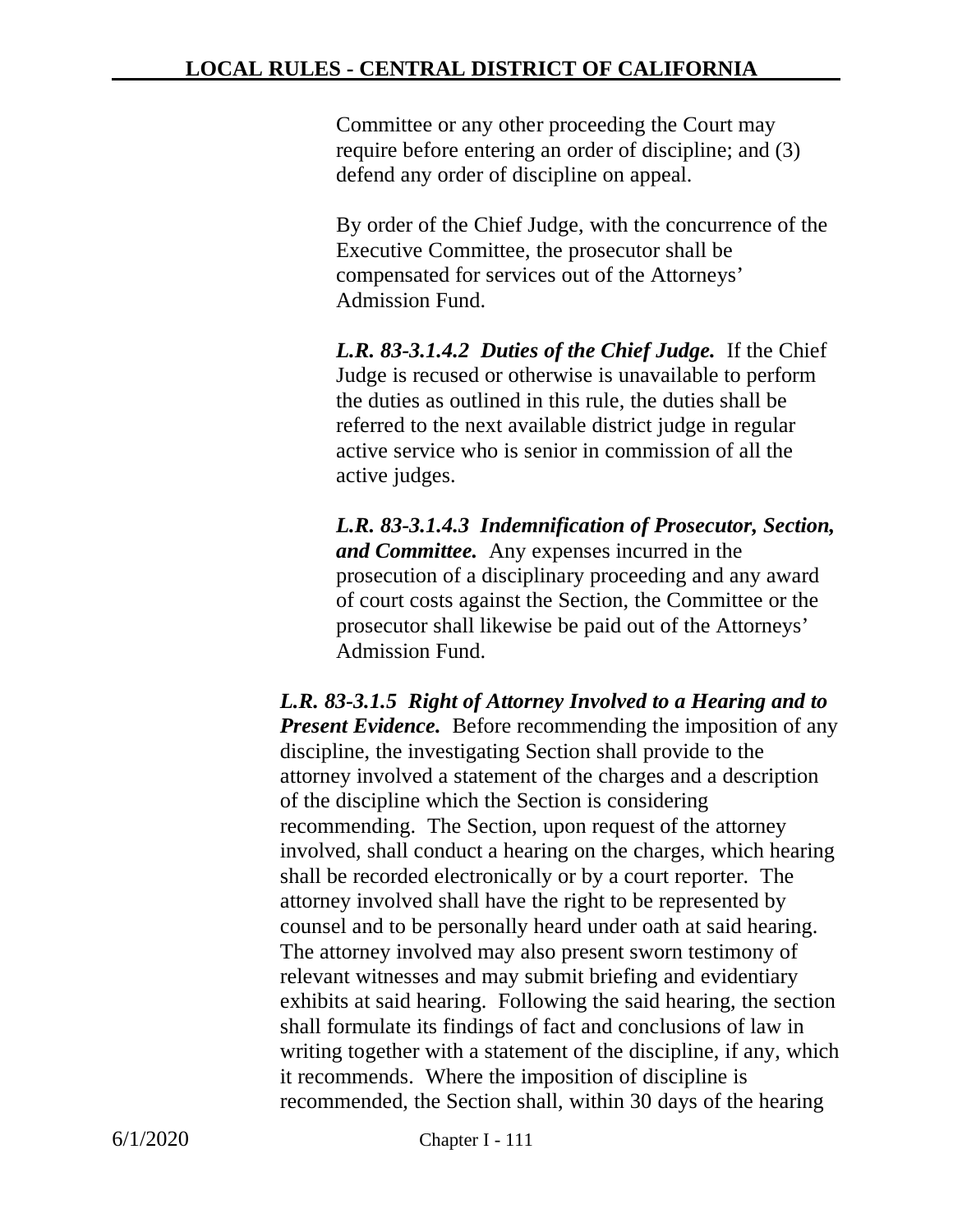or of the completion of the investigation, transmit to the Committee, along with its recommendation, copies of its proposed findings of fact and conclusions of law, the exhibits which it received in evidence and the record of testimony which was presented to it. The Committee shall thereafter promptly adopt, modify or reject the section's recommended action. The Committee may, but need not, hear any further statement by the attorney affected or his or her counsel, or receive any further evidence or briefing. If the Committee determines to recommend the imposition of discipline, it must do so at a meeting, which may be held telephonically, with at least seven members voting in favor of the recommendation.

*L.R. 83-3.1.6 Confidentiality of Proceedings.* The record in a disciplinary proceeding shall not be public (unless otherwise ordered by the Court) but shall become public if and when a final order imposing discipline is entered. If the final order imposing discipline consists of private reproval, the record shall only be made public upon an order of the Court.

*L.R. 83-3.1.7 Presentation of Disciplinary Recommendations to the Court.* When the Committee has determined that discipline should not be imposed, the matter will thereupon be closed. Notice of the closing shall be promptly sent to the complainant, the attorney affected, the Chief Judge, and the Clerk of the Court.

When the Committee has determined that discipline should be imposed, it shall promptly transmit to the Chief Judge and the Clerk of the Court its recommendation (in court document format) and the complete record, including the section's proposed findings of fact and conclusions of law, and shall request an order of the Court imposing the recommended discipline. A copy of the Committee's recommendation shall also be sent to the attorney affected and his or her counsel.

Within 15 days of the Chief Judge receiving a Committee recommendation, the matter of whether the Court should impose discipline shall be assigned to three judges of the Court selected at random in the same manner as civil cases are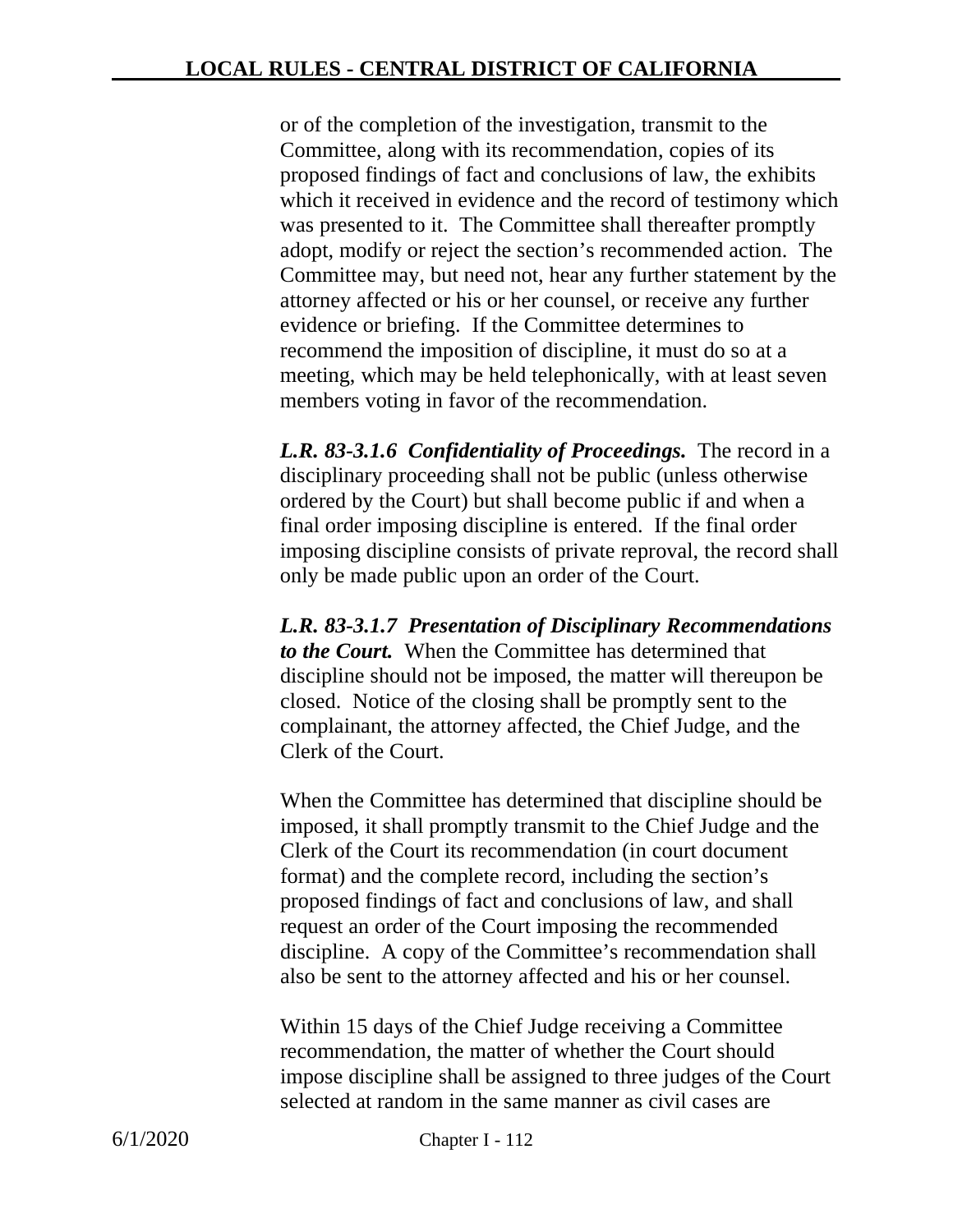distributed, but not to include any judge who originated the complaint. The judges to whom the matter is assigned are not required to conduct any further hearing, to hear the attorney involved or his or her counsel, or to receive any further evidence or briefing before determining to issue an appropriate order. The assigned judges shall adopt, modify or reject the Committee's recommendation for the imposition of discipline. The decision of said judges shall be final. If the judges assigned determine to impose discipline, they shall sign and file an appropriate order imposing it.

Appeals from such orders shall be in accordance with the F.R.A.P.

*L.R. 83-3.1.8 Application For Reinstatement.* Any attorney who has been suspended or disbarred under the Local Rules may make an application for reinstatement. The application for reinstatement shall be by written motion filed in paper format addressed to the Committee. The Committee shall consider the application and make a recommendation to the Chief Judge. The Chief Judge may, with the concurrence of the Executive Committee, adopt, modify or reject the recommendation of the Committee concerning the application. Before making its recommendation, the Committee is not required to hear the attorney affected or his or her counsel and is not required to hear any testimony or receive any other evidence or briefing. Nor shall the Chief Judge or the Executive Committee be required to do so before deciding on the application.

### *L.R. 83-3.2 Enforcement of Attorney Discipline*

*L.R. 83-3.2.1 Disbarment or Suspension by Other Courts or Conviction of a Crime.* Upon receipt of reliable information that a member of the Bar of this Court or any attorney appearing pro hac vice (1) has been suspended or disbarred from the practice of law by the order of any United States Court, or by the Bar, Supreme Court, or other governing authority of any State, territory or possession, or the District of Columbia, or (2) has resigned from the Bar of any United States Court or of any State, territory or possession, or the District of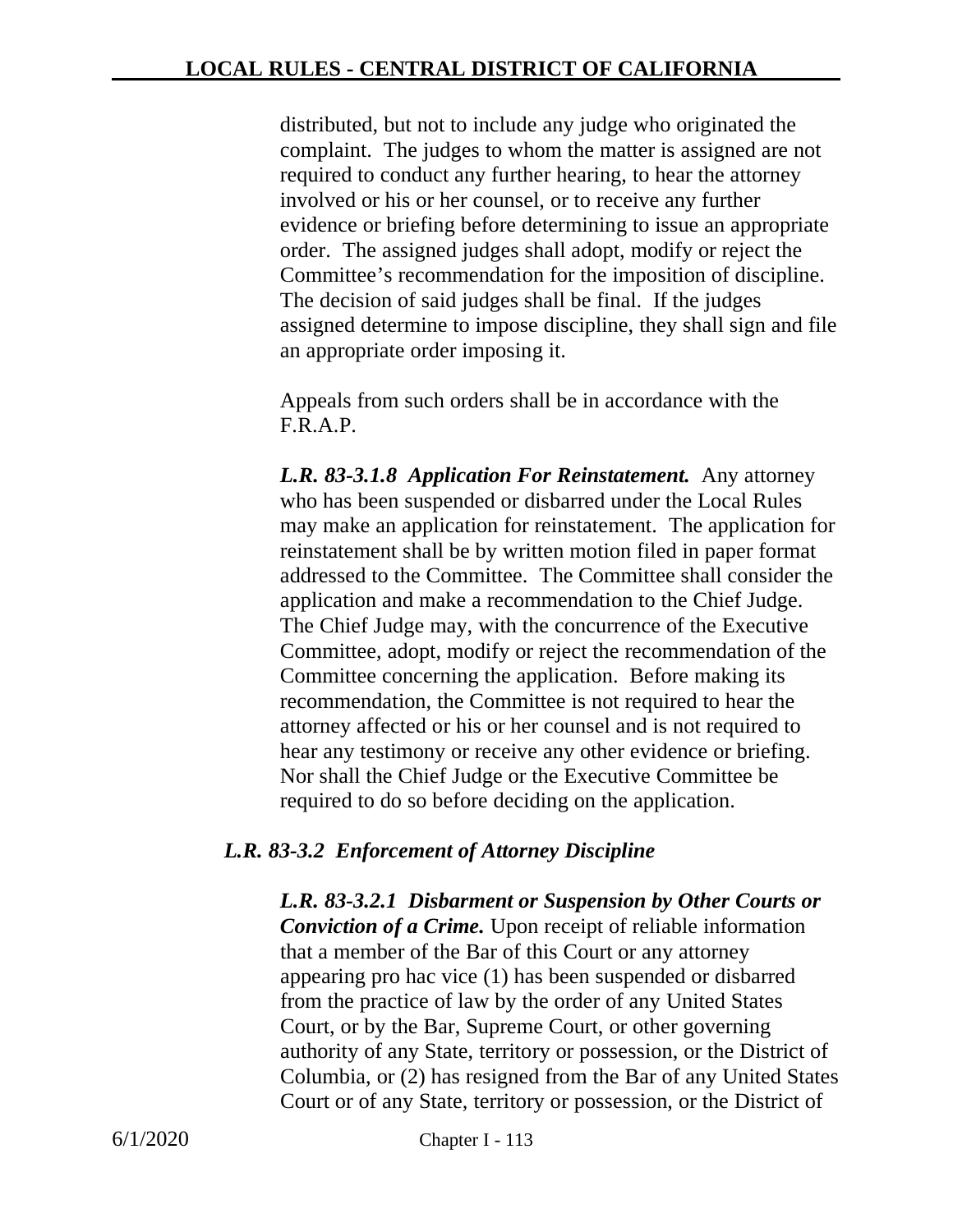Columbia while an investigation or proceedings for suspension or disbarment was pending, or (3) has been convicted of a crime, other than in this Court, the elements or underlying facts of which may affect the attorney's fitness to practice law, this Court shall issue an Order to Show Cause why an order of suspension or disbarment should not be imposed by this Court.

Upon the filing of a judgment or conviction demonstrating that any attorney admitted to practice before this Court has been convicted in this Court of any serious crime as herein defined, the Chief Judge or his or her designee shall enter an order immediately suspending that attorney, whether the conviction resulted from a plea of guilty, nolo contendere, verdict after trial, or otherwise, and regardless of the pendency of any appeal. The suspension so ordered shall remain in effect until final disposition of the disciplinary proceedings to be commenced upon such conviction. A copy of such order shall be immediately served upon the attorney. Upon good cause shown, the Chief Judge or his or her designee may set aside such order when it appears in the interest of justice to do so.

The term "serious crime" shall include any felony and any lesser crime a necessary element of which, as determined by the statutory or common law definition of such crime in the jurisdiction in which it was entered, involves false swearing, misrepresentation, fraud, deceit, bribery, extortion, misappropriation, theft, or the use of dishonesty, or an attempt, conspiracy, or solicitation of another to commit a "serious crime."

If the attorney files a response stating that imposition of an order of suspension or disbarment from this Court is not contested, or if the attorney does not respond to the Order to Show Cause within the time specified, then the Court shall issue an order of suspension or disbarment. The order shall be filed by the Chief Judge or his or her designee.

*L.R. 83-3.2.2 Alternatives.* As an alternative to suspension or disbarment, the Committee may consider, and the Court may accept, the attorney's resignation, if the attorney both: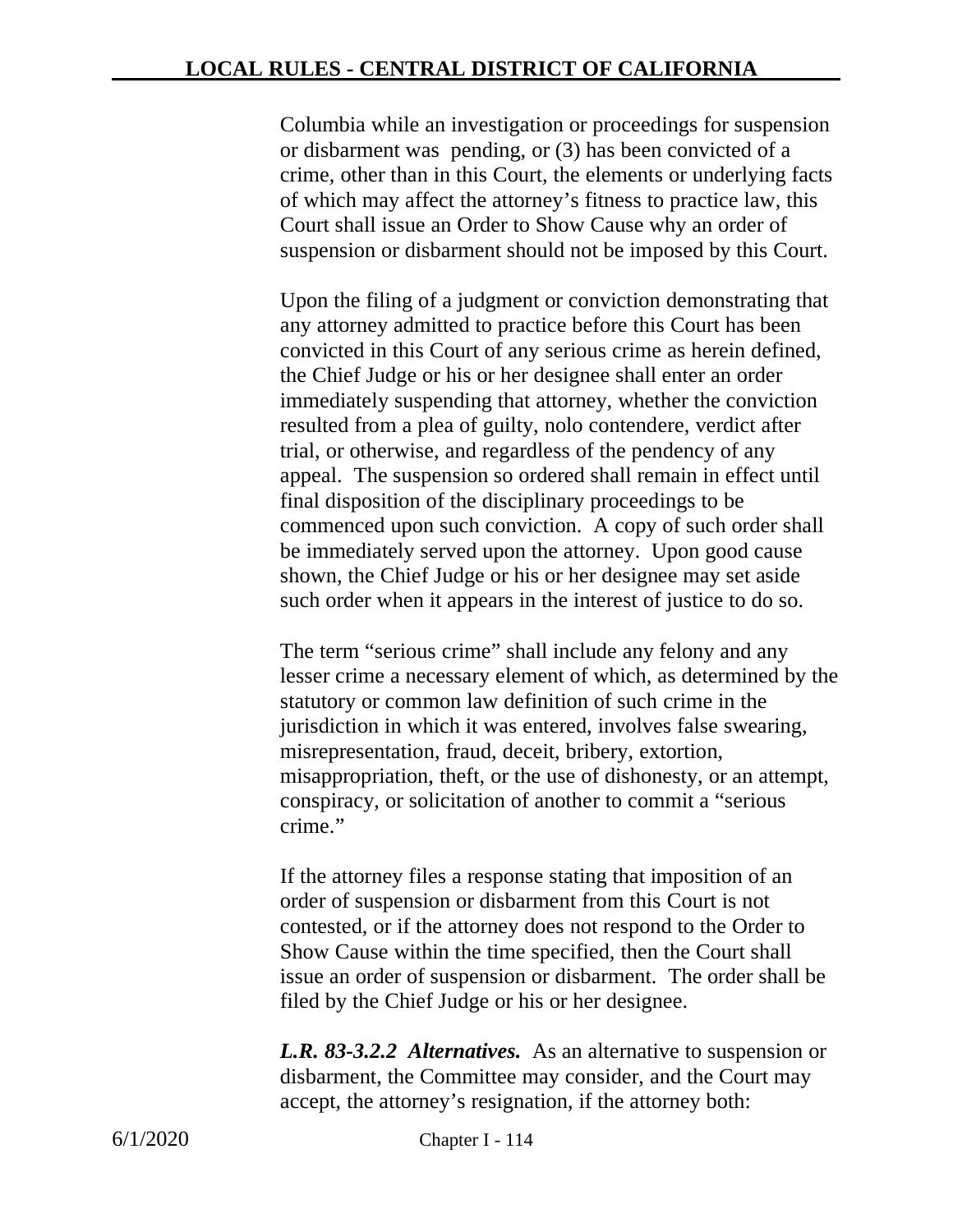- (a) Files a written response setting forth his or her status for the practice of law in all other jurisdictions where the attorney was or is admitted; and
- (b) Tenders his or her resignation from the Bar of this Court.

A resignation with charges pending is not effective until accepted by the Court. An attorney will be on inactive status while the Court considers whether to accept the resignation. The acceptance of a resignation may be subject to additional conditions including but not limited to those under L.R. 83- 3.1.3 and referral to, or resignation from, the Bar of another jurisdiction.

*L.R. 83-3.2.3 Contested Matters*. If the attorney files a written response to the Order to Show Cause within the time specified stating that the entry of an order of suspension or disbarment is contested, then the Chief Judge or other district judge who may be assigned shall determine whether an order of suspension or disbarment or other appropriate order shall be entered. Where an attorney has been suspended or disbarred by another Bar, or has resigned from another Bar while disciplinary proceedings were pending, the attorney in the response to the Order to Show Cause, must set forth facts establishing one or more of the following: (a) the procedure in the other jurisdiction was so lacking in notice or opportunity to be heard as to constitute a deprivation of due process; (b) there was such an infirmity of proof establishing the misconduct as to give rise to a clear conviction that the Court should not accept as final the other jurisdiction's conclusion(s) on that subject; (c) imposition of like discipline would result in a grave injustice; or (d)other substantial reasons exist so as to justify not accepting the other jurisdiction's conclusion(s). In addition, at the time the response is filed, the attorney must produce a certified copy of the entire record from the other jurisdiction or bear the burden of persuading the Court that less than the entire record will suffice.

*L.R. 83-3.2.4 Reinstatement.* Unless stated otherwise by order of the Court, an attorney who has been suspended or disbarred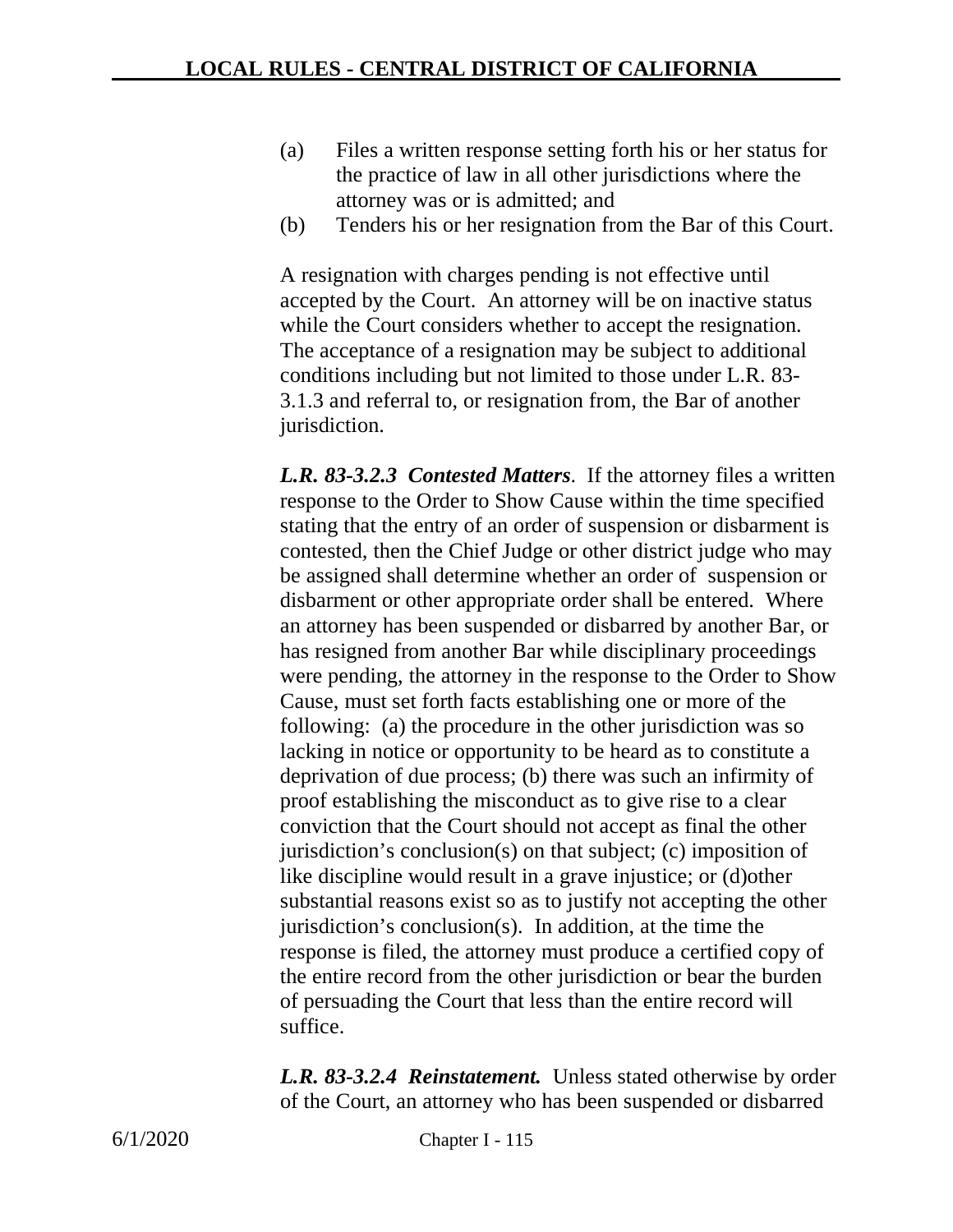from the Bar of this Court because of his resignation, suspension or disbarment from the Bar of another court will be reinstated upon proof of reinstatement as an active member in good standing in such other Bar.

*L.R. 83-3.2.5 Discipline by Agencies*. Information that a member of the Bar of this Court has been suspended or disbarred from practice by the order of any federal or state administrative agency, shall be treated as a complaint which can be the basis of disciplinary action by this Court. The matter shall be referred to the Committee for investigation, hearing and recommendation as provided hereinabove in the case of other complaints. All parties in interest are advised of the United States Bankruptcy Court for the Central District of California's Fourth Amended General Order No. 96-05 or any successor General Order governing attorney discipline proceedings in the Bankruptcy Court.

*L.R. 83-3.2.6 Notice of Disciplinary Action to State Bar and Other Courts.* The Clerk shall give prompt notice of any conviction of any attorney admitted to this bar of a serious crime as herein defined or imposing discipline under this Rule 83-3 to the Circuit Court of Appeals, to the Bankruptcy Court, to the California State Bar, and to the Bar or disciplinary body of those courts to which the attorney involved has been admitted to practice and of which the Clerk is aware.

*L.R. 83-3.2.7 Powers of an Individual Judge to Deal with Contempt or Other Misconduct Not Affected.* Disciplinary proceedings under Rule 83-3 shall not affect, or be affected by, any proceedings for criminal contempt under the U.S. Criminal Code, nor shall anything contained in this Rule 83-3 be construed to deny any judge of this Court said judge's inherent power to maintain control over the proceedings conducted before said judge, nor to deny the judge those powers derived from any statute or rule of court. Misconduct of any attorney in the presence of a court or in any manner in respect to any matter pending in a court may be dealt with directly by the judge in charge of the matter or at said judge's option, referred to the Committee, or both.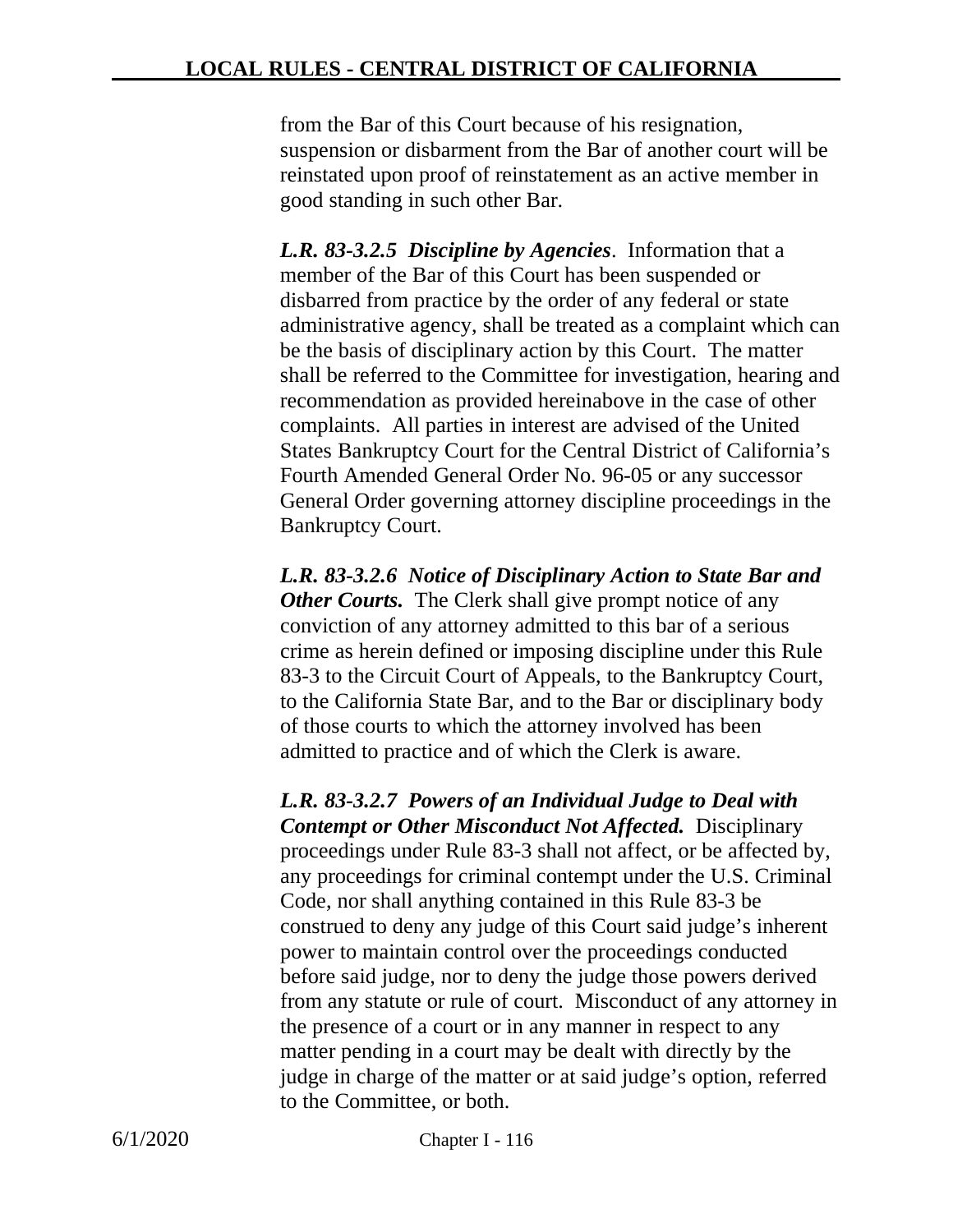*L.R. 83-3.3 Practice Prohibited While on Inactive Status.* Any attorney previously admitted to the Bar of this Court who no longer is enrolled as an active member of the Bar, Supreme Court, or other governing authority of any State, territory or possession, or the District of Columbia, shall not practice before this Court. Upon receipt of reliable information that such attorney is practicing before the Bar of this Court, this Court shall issue an Order to Show Cause why the attorney should not be disbarred from this Court, and shall proceed with the Order to Show Cause in the manner set forth in L.R. 83-3.2.1.

*L.R. 83-3.4 Obligation to Notify Court of Felony Conviction or Change of Status*. Any attorney admitted to the Bar of this Court or admitted *pro hac vice* shall promptly notify the Clerk of this Court of (1) the attorney's conviction of any felony, or (2) the imposition of discipline in any other jurisdiction, or (3) the attorney's resignation from the Bar while disciplinary investigation or proceedings were pending in any other jurisdiction.

#### *L.R. 83-4 Student Practice*

*L.R. 83-4.1 Consent.* An eligible law student acting under the supervision of a member of the bar of this Court may appear on behalf of any client, including federal, state, or local government bodies, if the client has filed a written consent with the Court. Additional written consent must be given if one eligible student is replaced by another.

*L.R. 83-4.2 Requirements.* An eligible student must:

- (a) be enrolled and in good standing in a law school accredited by the American Bar Association or the State Bar of California;
- (b) have completed one-half of the legal studies required for graduation;
- (c) have completed a course in evidence. For civil cases, an eligible law student must have also completed a course in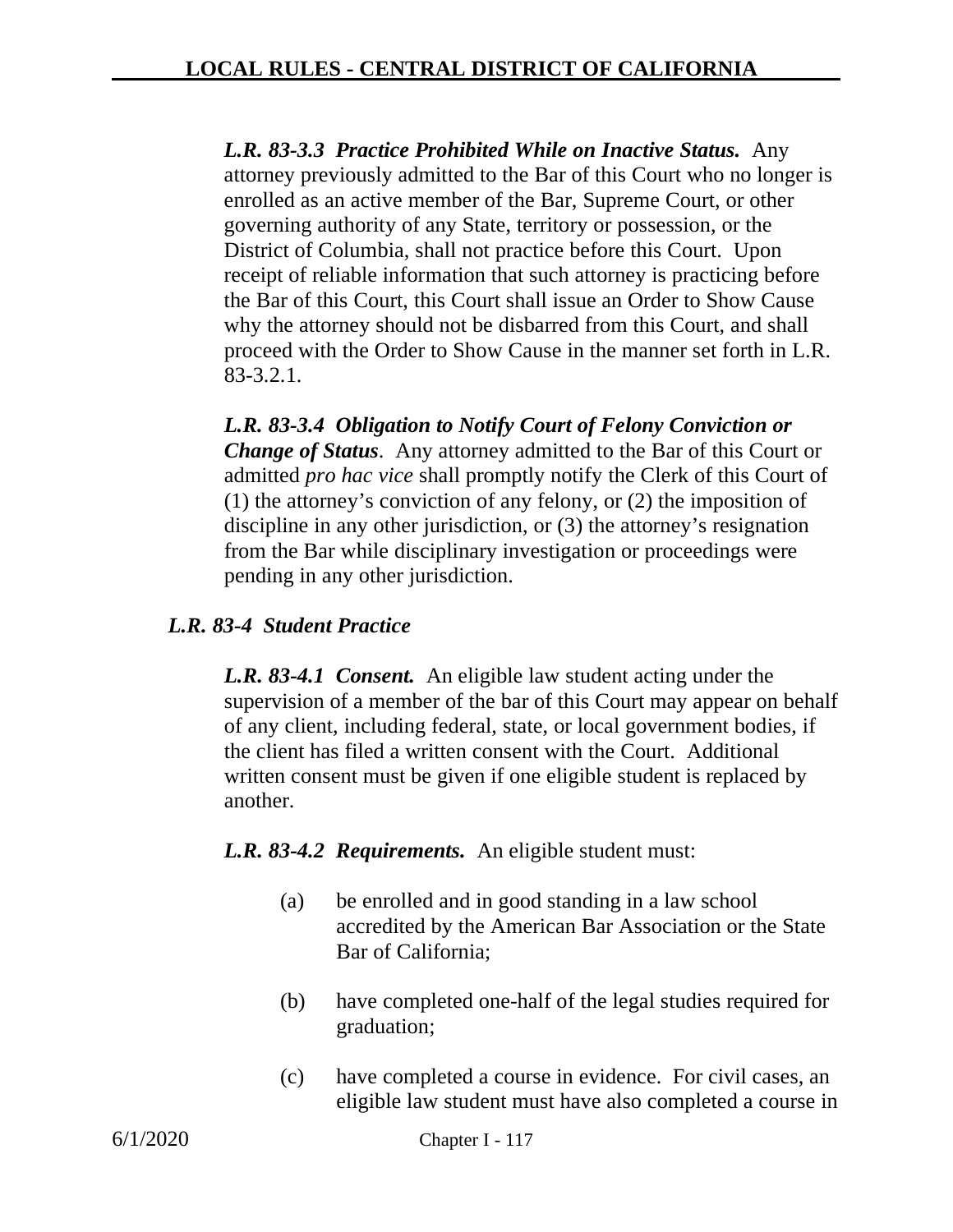civil procedure. For criminal cases, an eligible law student must have completed courses in criminal law and criminal procedure. An eligible law student must also have knowledge of and be familiar with the Federal Rules of Civil and Criminal Procedure as well as the Federal Rules of Evidence, the Rules of Professional Conduct of the State Bar of California and applicable statutory rules, and rules of this Court;

- (d) be certified by the dean of a law school as being adequately trained to fulfill all responsibilities as a legal intern to the Court in compliance with L.R. 83-4.2(a) and (b);
- (e) not accept compensation for his or her legal services directly or indirectly from a client; and
- (f) file with the Clerk of the Court all documents required to comply with this rule.

#### *L.R. 83-4.3 Supervising Attorney*. The supervising attorney must:

- (a) have such substantial litigation experience to satisfy the Court of his or her ability to supervise the student;
- (b) be registered for the Court's CM/ECF System;
- (c) file with the Clerk of the Court to whom each case has been assigned a "Request to Undertake the Supervision of an Eligible Law Student." The undertaking, if approved by the Court, may be withdrawn by the supervising attorney by filing a written notice with the Clerk of the Court and by giving notice of such withdrawal to the affected student;
- (d) appear with the student in any oral presentations before this Court;
- (e) sign all documents filed with this Court;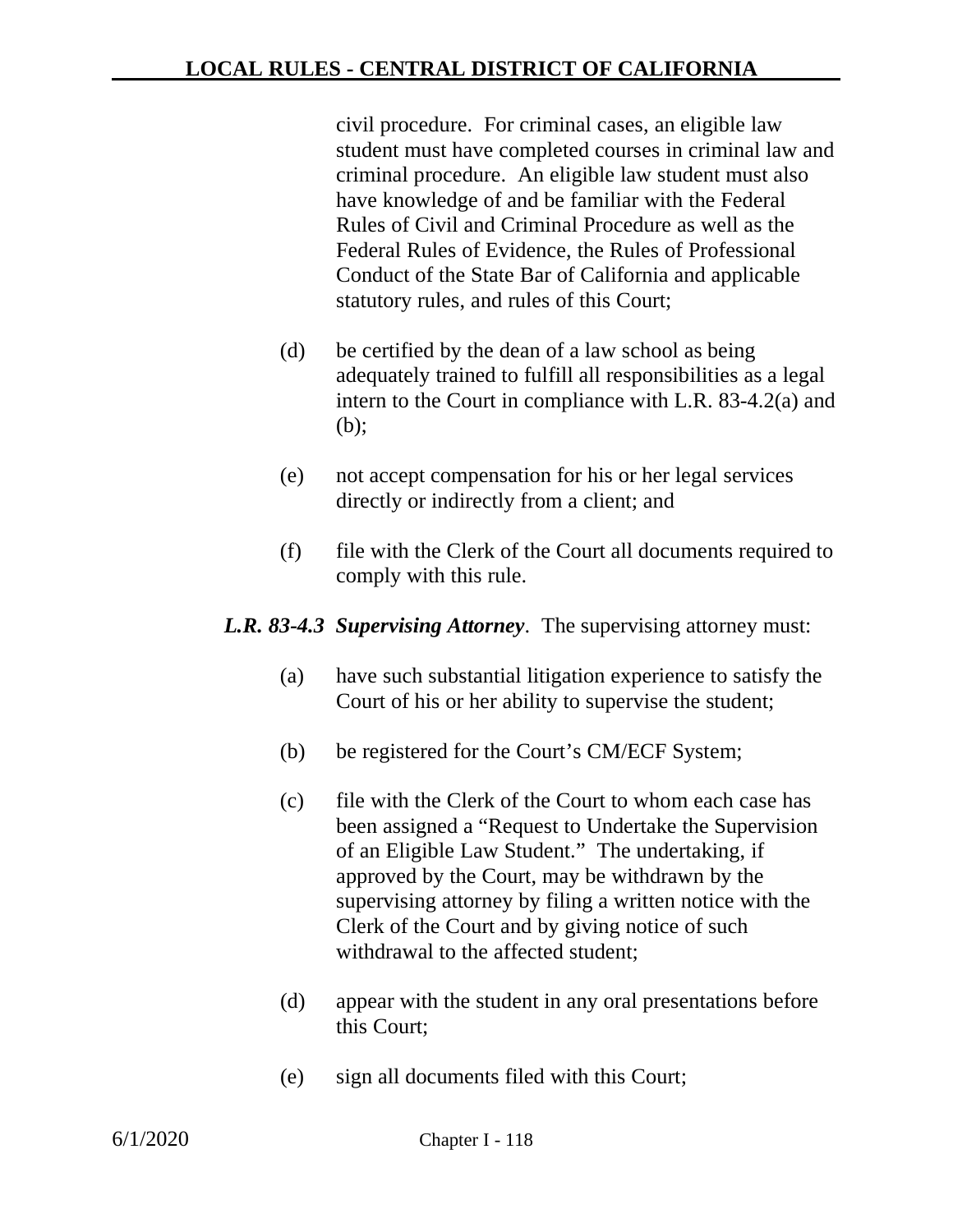- (f) assume personal professional responsibility for the student's work in matters before this Court;
- (g) assist and counsel the student in the preparation of the student's work in matters before this Court; and
- (h) be responsible to supplement oral or written work of the student as necessary to assure proper representation of the client. All written work will be filed over the signature of the supervising attorney. Written work may also be signed by the eligible law student who participated in such written work. The student, in signing the written work, must indicate his or her status as an eligible law student.

#### *L.R. 83-4.4 Law School Dean's Certification.* The dean's certification of the student:

- (a) must be filed with the Clerk of the Court and must remain in effect for a period of three years or until withdrawn;
- (b) must state that he or she knows of no reason which would render the law student ineligible under this rule;
- (c) may be withdrawn for good cause by the dean with notice to the Court and to the student. Certification may only be withdrawn by the dean for good cause. Such cause must be stated in the notice filed with the Court.

*L.R. 83-4.5 Student Appearance*. Upon fulfilling the requirements of this rule, the student may appear and make oral presentations before this Court when accompanied by the supervising attorney.

### *L.R. 83-5 [Reserved]*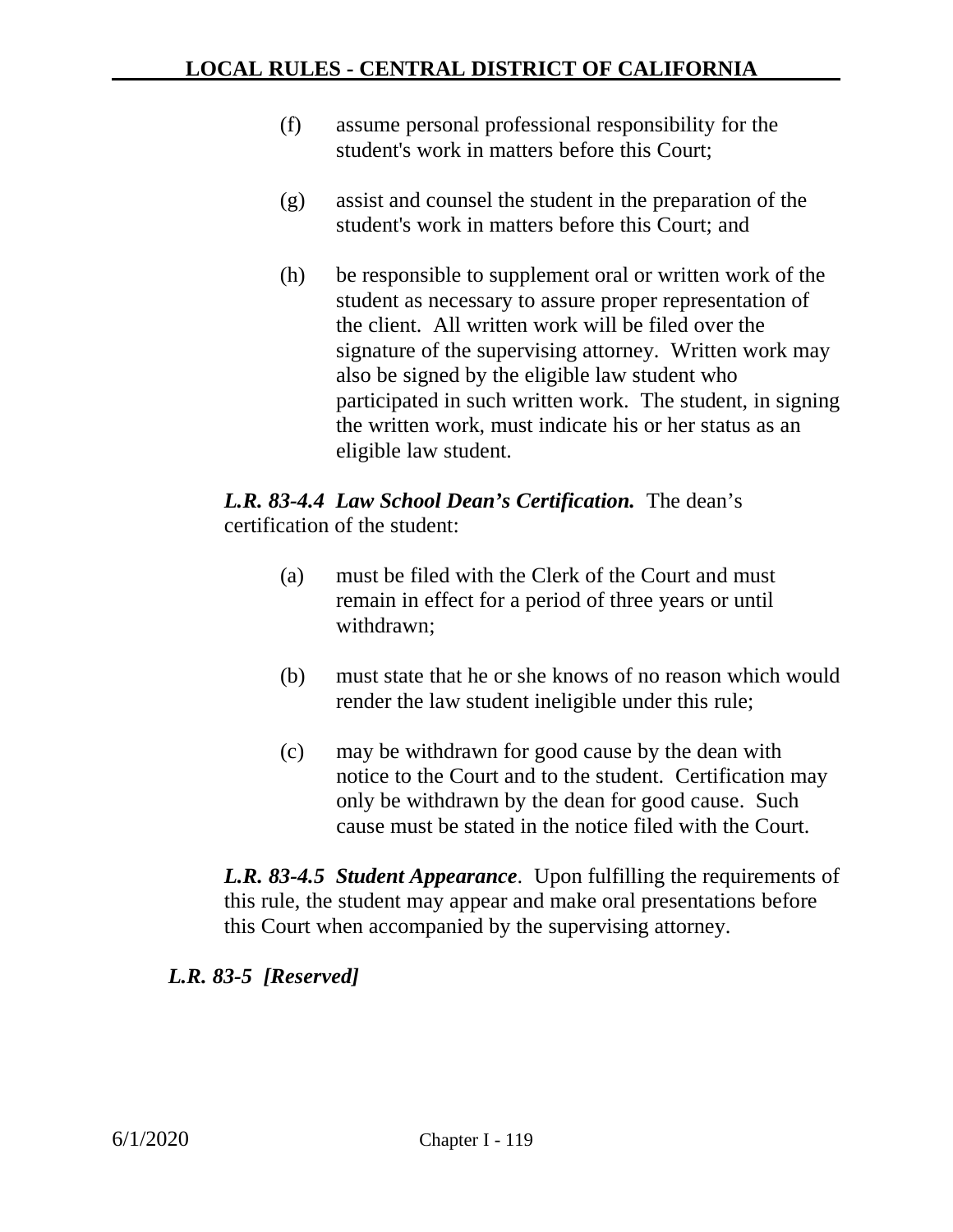*L.R. 83-6 Possession and Use of Electronic Devices.* [13](#page-139-0) Any person entering any courthouse, as defined below, will be subject to this L.R. 83-6 and all its subparts.

## *L.R. 83-6.1 Definitions.* [14](#page-139-1)

*L.R. 83-6.1.1 Electronic Devices.* [15](#page-139-2) As used in this L.R. 83-6, the phrase "electronic device" means all equipment, including computers, cameras, cellular telephones, tablets, smart watches, and similar devices, that can be used for:

- (a) Wireless communication;
- (b) Receiving, creating, capturing, storing, retrieving, sending, or broadcasting any signals or any text, sound, or images; or
- (c) Accessing the internet or any other network or off-site system or equipment for communicating or for storing or retrieving information.

*L.R. 83-6.1.2 Courthouse.* [16](#page-139-3) As used in this L.R. 83-6, the term "courthouse" means those portions of federal buildings occupied by the United States District Court for the Central District of California and any other facility within the Central District in which a District Court judicial proceeding is held.

### *L.R. 83-6.1.3 Permissible Uses [AMENDED AND RENUMBERED TO L.R. 83-6.3].* [17](#page-139-4)

### *L.R. 83-6.1.4 Prohibited Uses [AMENDED AND RENUMBERED TO L.R. 83-6.4].* [18](#page-139-5)

<span id="page-139-0"></span><sup>13</sup> L.R. 83-6 amended, effective 6/1/2020.

<span id="page-139-1"></span><sup>14</sup> L.R. 83-6.1 amended, effective 6/1/2020.

<span id="page-139-2"></span><sup>15</sup> L.R. 83-6.1.1 amended, effective 6/1/2020.

<span id="page-139-3"></span><sup>16</sup> L.R. 83-6.1.2 amended, effective 6/1/2020.

<span id="page-139-4"></span><sup>&</sup>lt;sup>17</sup> L.R. 83-6.1.3 renumbered to L.R. 83-6.3, and amended, effective  $6/1/2020$ .

<span id="page-139-5"></span><sup>&</sup>lt;sup>18</sup> L.R. 83-6.1.4 renumbered to L.R. 83-6.4, and amended, effective  $6/1/2020$ .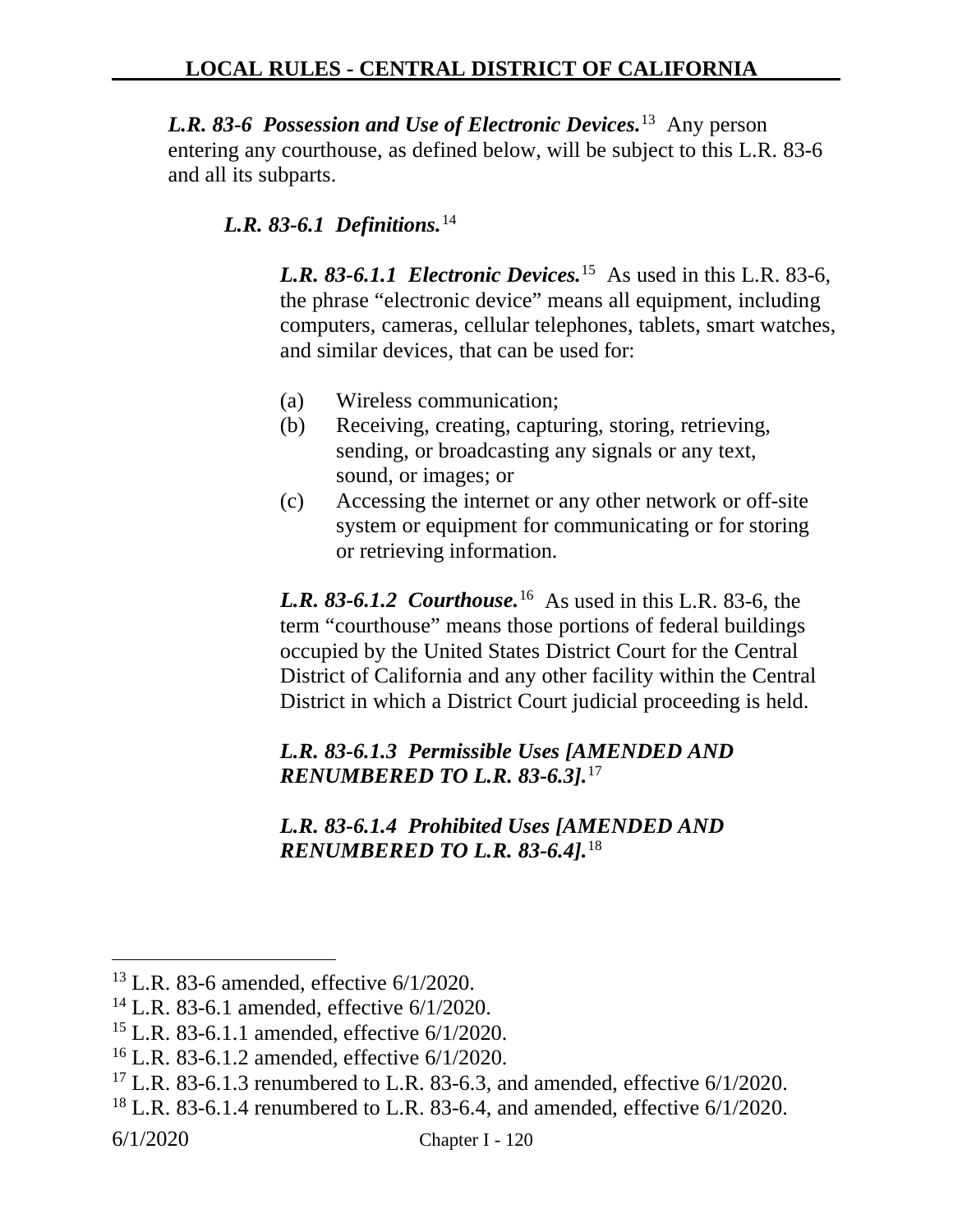*L.R. 83-6.1.5 Restricted Areas [AMENDED AND RENUMBERED TO L.R. 83-6.5].* [19](#page-140-0)

*L.R. 83-6.2 Possession.*[20](#page-140-1) Subject to the conditions set forth in this L.R. 83-6, possession of electronic devices is permitted in all courthouses; however, court security personnel will screen electronic devices before permitting them to be brought into a courthouse and may bar from any courthouse any item that appears to pose a threat to security or safety.

*L.R. 83-6.2.1 [DELETED].* [21](#page-140-2) *L.R. 83-6.2.2 [DELETED].* [22](#page-140-3)

*L.R. 83-6.2.3 [DELETED].* [23](#page-140-4) 

*L.R. 83-6.3 Permissible Uses of Electronic Devices.* [24](#page-140-5) Except as provided in L.R. 83-6.5, electronic devices may be used in all Central District courthouses in a non-disruptive manner for purposes other than taking photographs, making audio or video recordings, or broadcasting, televising, transmitting or live streaming audio or video.

*L.R. 83-6.3.1 Official Recordings [AMENDED AND RENUMBERED TO L.R. 83-6.8.1].* [25](#page-140-6)

*L.R. 83-6.3.2 Video Testimony [AMENDED AND RENUMBERED TO L.R. 83-6.8.2].* [26](#page-140-7)

*L.R. 83-6.3.3 Ceremonial Functions [AMENDED AND RENUMBERED TO L.R. 83-6.8.3].*[27](#page-140-0)

<span id="page-140-0"></span><sup>&</sup>lt;sup>19</sup> L.R. 83-6.1.5 renumbered to L.R. 83-6.5, and amended, effective  $6/1/2020$ .

<span id="page-140-1"></span> $20$  L.R. 83-6.2 amended, effective  $6/1/2020$ .

<span id="page-140-2"></span><sup>&</sup>lt;sup>21</sup> L.R. 83-6.2.1 abrogated, effective  $6/1/2020$ .

<span id="page-140-3"></span> $22$  L.R. 83-6.2.2 abrogated, effective  $6/1/2020$ .

<span id="page-140-4"></span><sup>23</sup> L.R. 83-6.2.3 abrogated, effective 6/1/2020.

<span id="page-140-5"></span><sup>&</sup>lt;sup>24</sup> Former L.R. 83-6.3 renumbered to L.R. 83-6.8, new L.R. 83-6.3 renumbered from L.R. 83-6.1.3 and amended, effective 6/1/2020.

<span id="page-140-7"></span><span id="page-140-6"></span><sup>&</sup>lt;sup>25</sup> L.R. 83-6.3.1 renumbered to L.R. 83-6.8.1, and amended, effective  $6/1/2020$ . <sup>26</sup> L.R. 83-6.3.2 renumbered to L.R. 83-6.8.2, and amended, effective  $6/1/2020$ .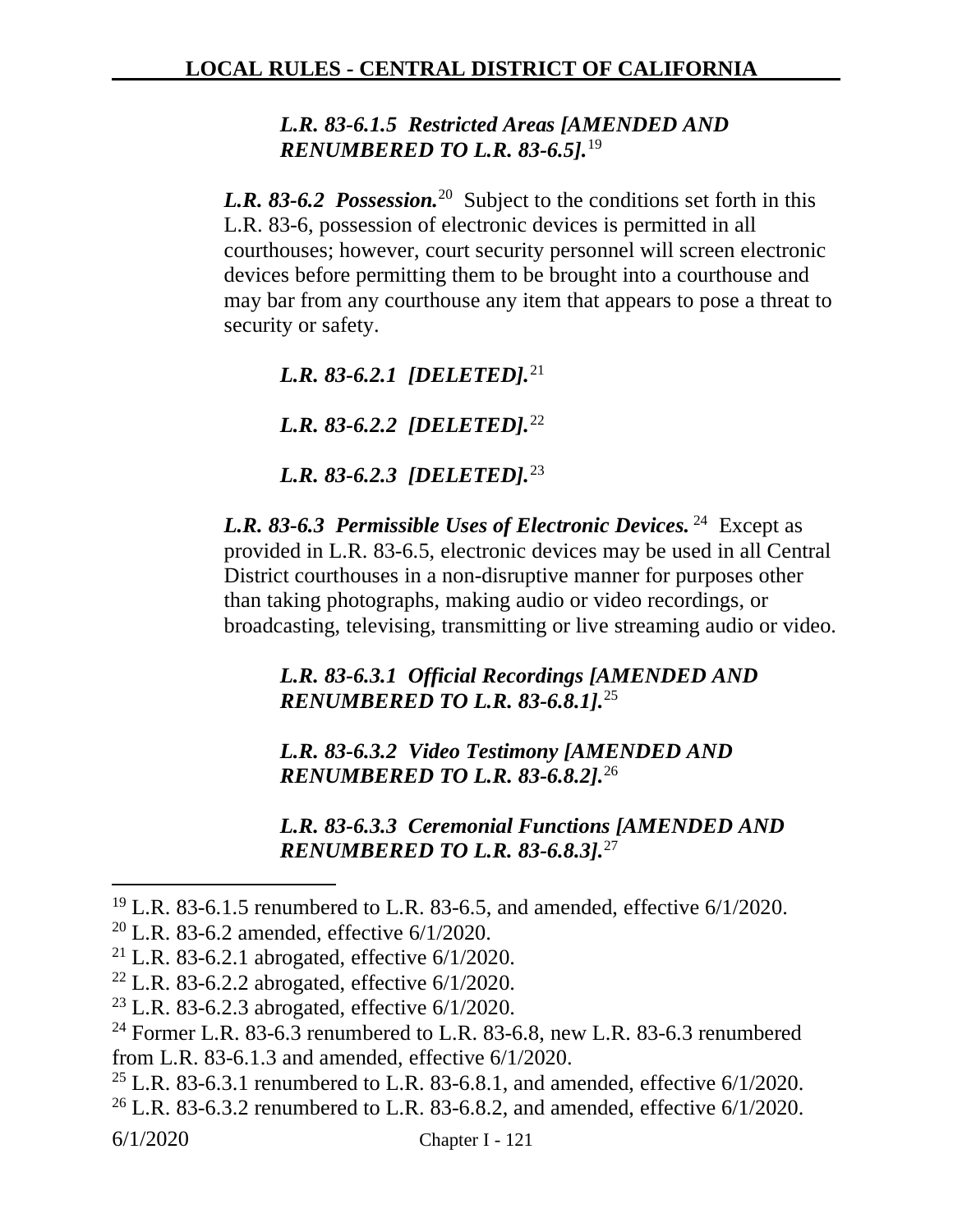#### *L.R. 83-6.3.4 Press Conferences [AMENDED AND RENUMBERED TO L.R. 83-6.8.4].* [28](#page-141-0)

#### *L.R. 83-6.3.5 Dictating Equipment [AMENDED AND RENUMBERED TO L.R. 83-6.8.5].* [29](#page-141-1)

*L.R. 83-6.4 Prohibited Uses.*[30](#page-141-2) Except as otherwise provided in this L.R. 83-6 or as expressly approved in advance by the court in writing, electronic devices must not be used in any public area of a courthouse to take photographs, make audio or video recordings, or broadcast, televise, transmit or live stream any audio or video. Use of electronic devices in areas of a courthouse occupied by other federal agencies will be subject to such regulations as those agencies may impose.

#### *L.R. 83-6.4.1 Violations of Rule [AMENDED AND RENUMBERED TO L.R. 83-6.9.1].* [31](#page-141-3)

#### *L.R. 83-6.4.2 Contempt [AMENDED AND RENUMBERED TO L.R. 83-6.9.2]*. [32](#page-141-4)

*L.R. 83-6.5 Restricted Areas.* [33](#page-141-5) Except as approved in advance by the court, all electronic devices must be turned off completely in the following areas at the designated times: (1) all courtrooms at all times; (2) any other room in which court proceedings are being held, while those proceedings are in progress; (3) any designated jury room, during jury deliberations; and (4) any area where relevant restrictions are posted.

<span id="page-141-1"></span><span id="page-141-0"></span><sup>&</sup>lt;sup>27</sup> L.R. 83-6.3.3 renumbered to L.R. 83-6.8.3, and amended, effective  $6/1/2020$ . <sup>28</sup> L.R. 83-6.3.4 renumbered to L.R. 83-6.8.4, and amended, effective  $6/1/2020$ . <sup>29</sup> L.R. 83-6.3.5 renumbered to L.R. 83-6.8.5, and amended, effective  $6/1/2020$ . <sup>30</sup> Former L.R. 83-6.4 renumbered to L.R. 83-6.9, new L.R. 83-6.4 renumbered from L.R. 83-6.1.4 and amended, effective 6/1/2020.

<span id="page-141-3"></span><span id="page-141-2"></span> $31$  L.R. 83-6.4.1 renumbered to L.R. 83-6.9.1, and amended, effective  $6/1/2020$ .

<span id="page-141-4"></span> $32$  L.R. 83-6.4.2 renumbered to L.R. 83-6.9.2, and amended, effective 6/1/2020.

<span id="page-141-5"></span><sup>&</sup>lt;sup>33</sup> L.R. 83-6.5 new, renumbered from L.R. 83-6.1.5, and amended, effective 6/1/2020.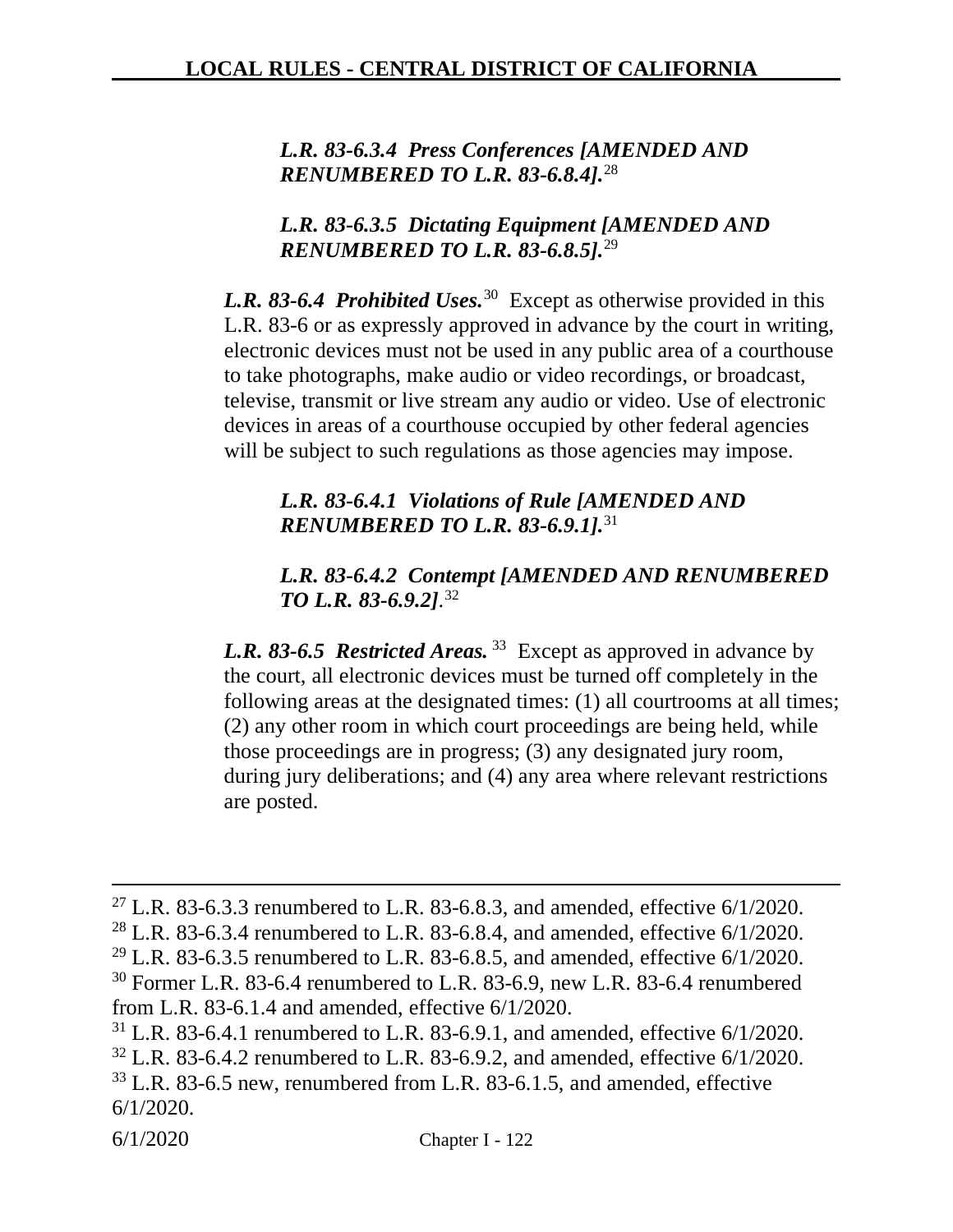*L.R. 83-6.6 Use of Electronic Devices from Remote Locations.* [34](#page-142-0) Photographing or recording any part of any court proceeding from a location outside the courthouse is prohibited, including in conjunction with an appearance made by telephone or videoconference.

*L.R. 83-6.7 Use of Electronic Devices by Jurors.* [35](#page-142-1) Jurors may not use electronic devices for any purpose during judicial proceedings or in jury rooms during, or in connection with, deliberations. Grand jurors may not use electronic devices for any purpose during, or in connection with, any proceedings before, or deliberations by, the grand jury.

## *L.R. 83-6.8 Exceptions.* [36](#page-142-2)

*L.R. 83-6.8.1 Official Recordings*. [37](#page-142-3) Nothing in this L.R. 83-6 shall prohibit recordings made by official court reporters, recorders, or judges in the performance of their official duties. No use may be made of an official recording of a court proceeding without an express, written order of the court.

**L.R. 83-6.8.2 Video Testimony.**<sup>[38](#page-142-4)</sup> Nothing in this L.R. 83-6 shall prohibit the recording of depositions for trial purposes, or the preparation and perpetuation of testimony, taken by or under the direction of a judge of this court or a duly designated visiting judge.

*L.R. 83-6.8.3 Ceremonial and Educational Functions*. [39](#page-142-5) Nothing in this L.R. 83-6 shall prohibit the taking or making of photographs or audio or video recordings at ceremonial functions (including naturalization ceremonies, investiture

<span id="page-142-0"></span><sup>34</sup> L.R. 83-6.6 new, effective 6/1/2020.

<span id="page-142-1"></span> $35$  L.R. 83-6.7 new, effective  $6/1/2020$ .

<span id="page-142-2"></span> $36$  L.R. 83-6.8 new, renumbered from L.R. 83-6.3, effective  $6/1/2020$ .

<span id="page-142-3"></span> $37$  L.R. 83-6.8.1 new, renumbered from L.R. 83-6.3.1, and amended, effective 6/1/2020.

<span id="page-142-4"></span><sup>38</sup> L.R. 83-6.8.2 new, renumbered from L.R. 83-6.3.2, and amended, effective 6/1/2020.

<span id="page-142-5"></span> $39$  L.R. 83-6.8.3 new, renumbered from L.R. 83-6.3.3, and amended, effective 6/1/2020.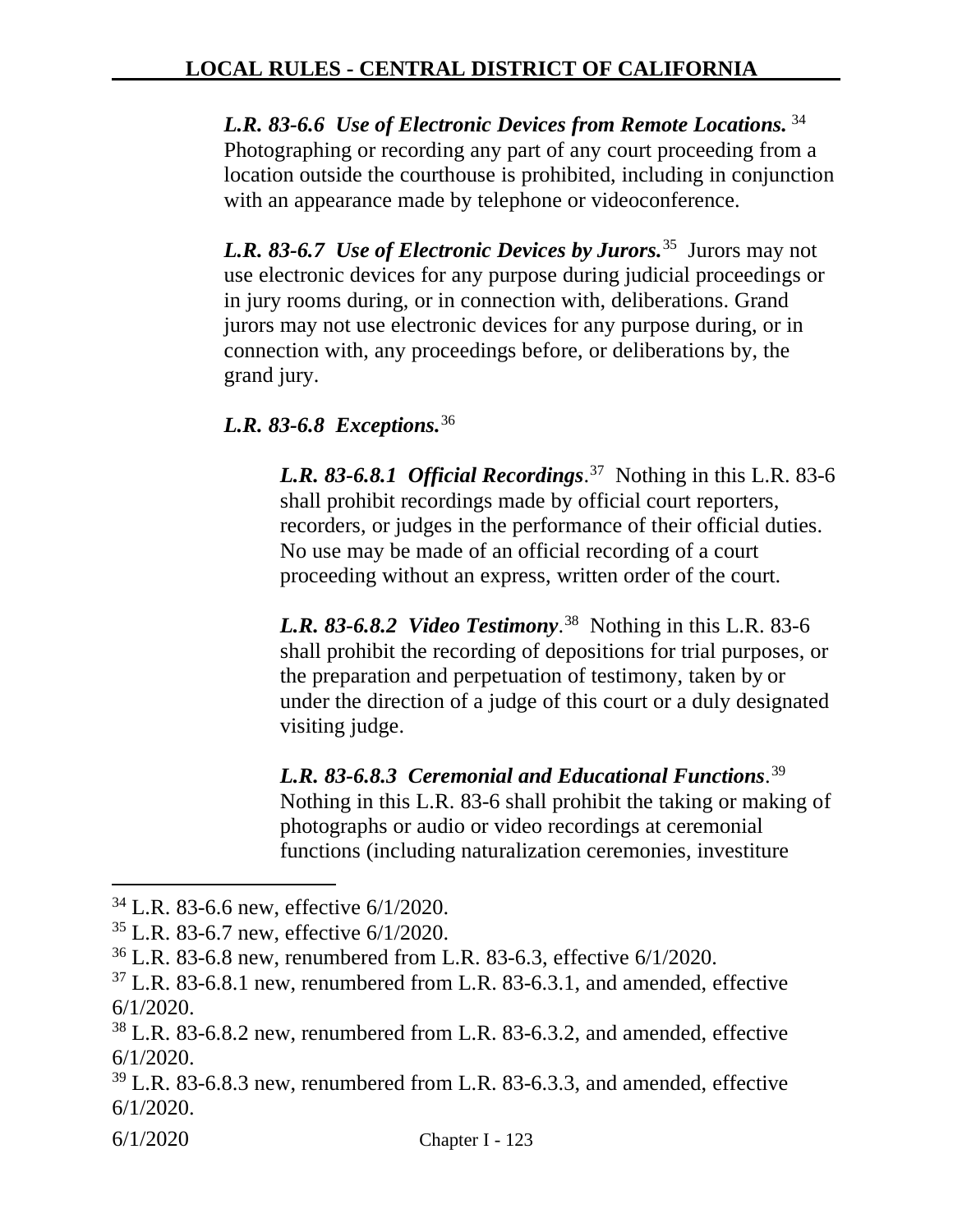ceremonies, memorial services, etc.) or educational functions (moot court, training, meetings, etc.) if specifically authorized by the Chief Judge or the judge presiding at such an event and subject to any limitations set by that judge. Any judge authorizing the use of electronic devices at such an event will notify the U.S. Marshals Service in advance of the event that use of such devices is authorized.

*L.R. 83-6.8.4 Press Conferences*. [40](#page-143-0) Nothing in this L.R. 83-6 shall prohibit the use of any equipment or devices at press conferences or public announcements made by the U.S. Attorney, the Federal Public Defender, or the District Court Executive, who will provide the United States Marshals Service advance written notification of such press conferences or public announcements. A Court Security Officer will escort communications media personnel and their equipment to and from the site of such press conference or public announcement.

*L.R. 83-6.8.5 Dictation*. [41](#page-143-1) Nothing in this L.R. 83-6 shall prohibit attorneys admitted to practice before this court or bona fide members of the print or electronic media (that is, newspaper, magazine, radio, online, or television) from using electronic devices to take dictation by making audio recordings in the following areas: the attorney's lounge, a press room, a witness room, or the Clerk's Office.

## *L.R. 83-6.9 Enforcement.* [42](#page-143-2)

*L.R. 83-6.9.1 Violations of Rule*. [43](#page-143-3) In response to a violation of this L.R. 83-6 or of any court order addressing matters covered by this rule, court security personnel may order

<span id="page-143-0"></span><sup>&</sup>lt;sup>40</sup> L.R. 83-6.8.4 new, renumbered from L.R. 83-6.3.4, and amended, effective 6/1/2020.

<span id="page-143-1"></span><sup>&</sup>lt;sup>41</sup> L.R. 83-6.8.5 new, renumbered from L.R. 83-6.3.5, and amended, effective 6/1/2020.

<span id="page-143-2"></span><sup>&</sup>lt;sup>42</sup> L.R. 83-6.9 new, renumbered from L.R. 83-6.4, and amended, effective 6/1/2020.

<span id="page-143-3"></span> $^{43}$  L.R. 83-6.9.1 new, renumbered from L.R. 83-6.4.1, and amended, effective 6/1/2020.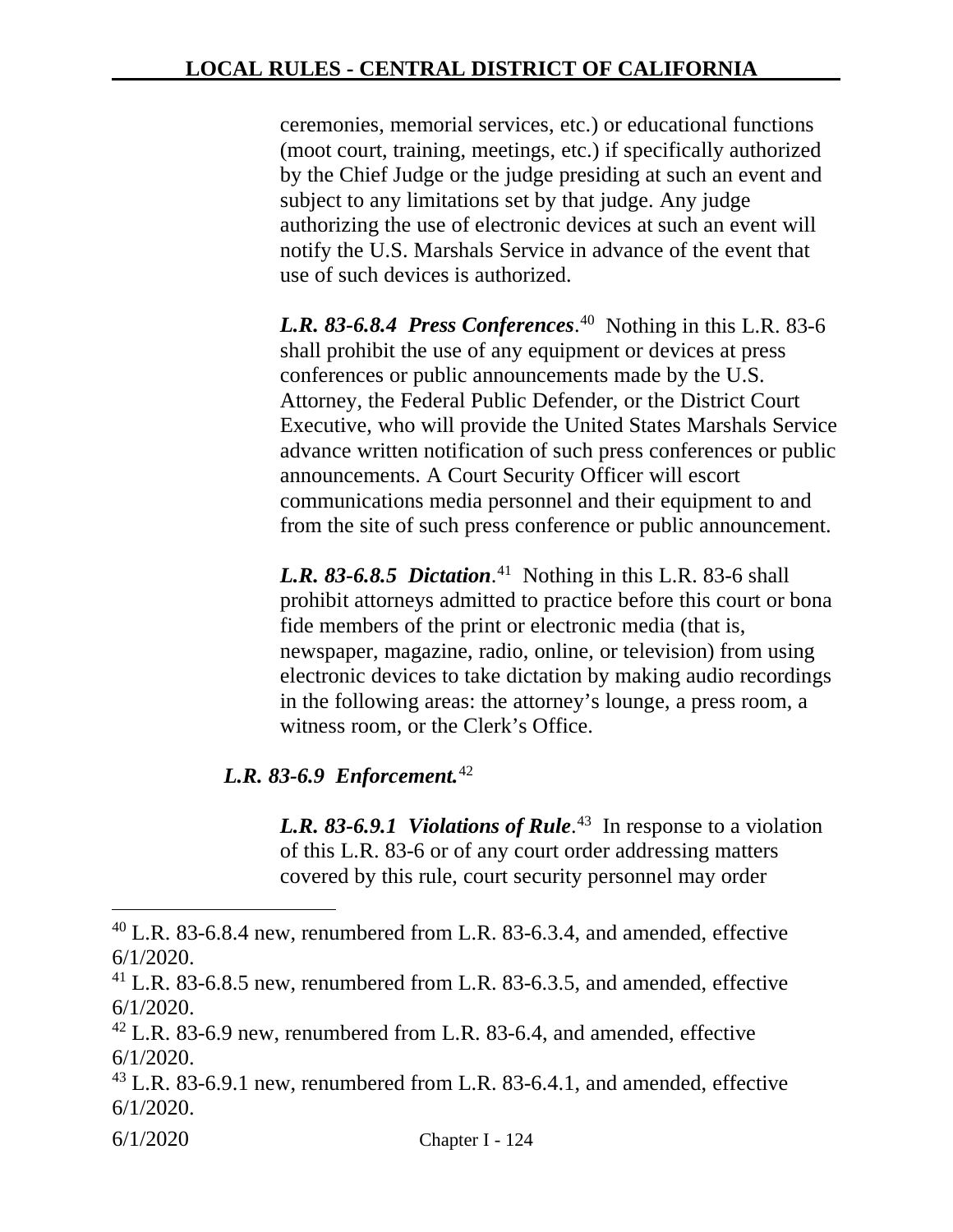immediate compliance, direct the offender to leave the courtroom or the building, temporarily confiscate the device(s) used in violation of this rule, report the violation to the presiding judge, the Chief Judge, the Clerk of Court, or the United States Attorney, or take any other action allowed by law.

*L.R. 83-6.9.2 Contempt*. [44](#page-144-0) A violation of L.R. 83-6 may constitute contempt of court.

*L.R. 83-7 Sanctions - Violation of Rule.* The violation of or failure to conform to any of these Local Rules may subject the offending party or counsel to:

- (a) monetary sanctions, if the Court finds that the conduct was willful, grossly negligent, or reckless;
- (b) the imposition of costs and attorneys' fees to opposing counsel, if the Court finds that the conduct rises to the level of bad faith and/or a willful disobedience of a court order; and/or
- (c) for any of the conduct specified in (a) and (b) above, such other sanctions as the Court may deem appropriate under the circumstances.

#### *L.R. 83-8 Vexatious Litigants*

*L.R. 83-8.1 Policy.* It is the policy of the Court to discourage vexatious litigation and to provide persons who are subjected to vexatious litigation with security against the costs of defending against such litigation and appropriate orders to control such litigation. It is the intent of this rule to augment the inherent power of the Court to control vexatious litigation and nothing in this rule shall be construed to limit the Court's inherent power in that regard.

*L.R. 83-8.2 Orders for Security and Control.* On its own motion or on motion of a party, after opportunity to be heard, the Court may, at any time, order a party to give security in such amount as the Court determines to be appropriate to secure the payment of any costs, sanctions or other amounts which may be awarded against a vexatious

<span id="page-144-0"></span><sup>&</sup>lt;sup>44</sup> L.R. 83-6.9.2 new, renumbered from L.R. 83-6.4.2, and amended, effective 6/1/2020.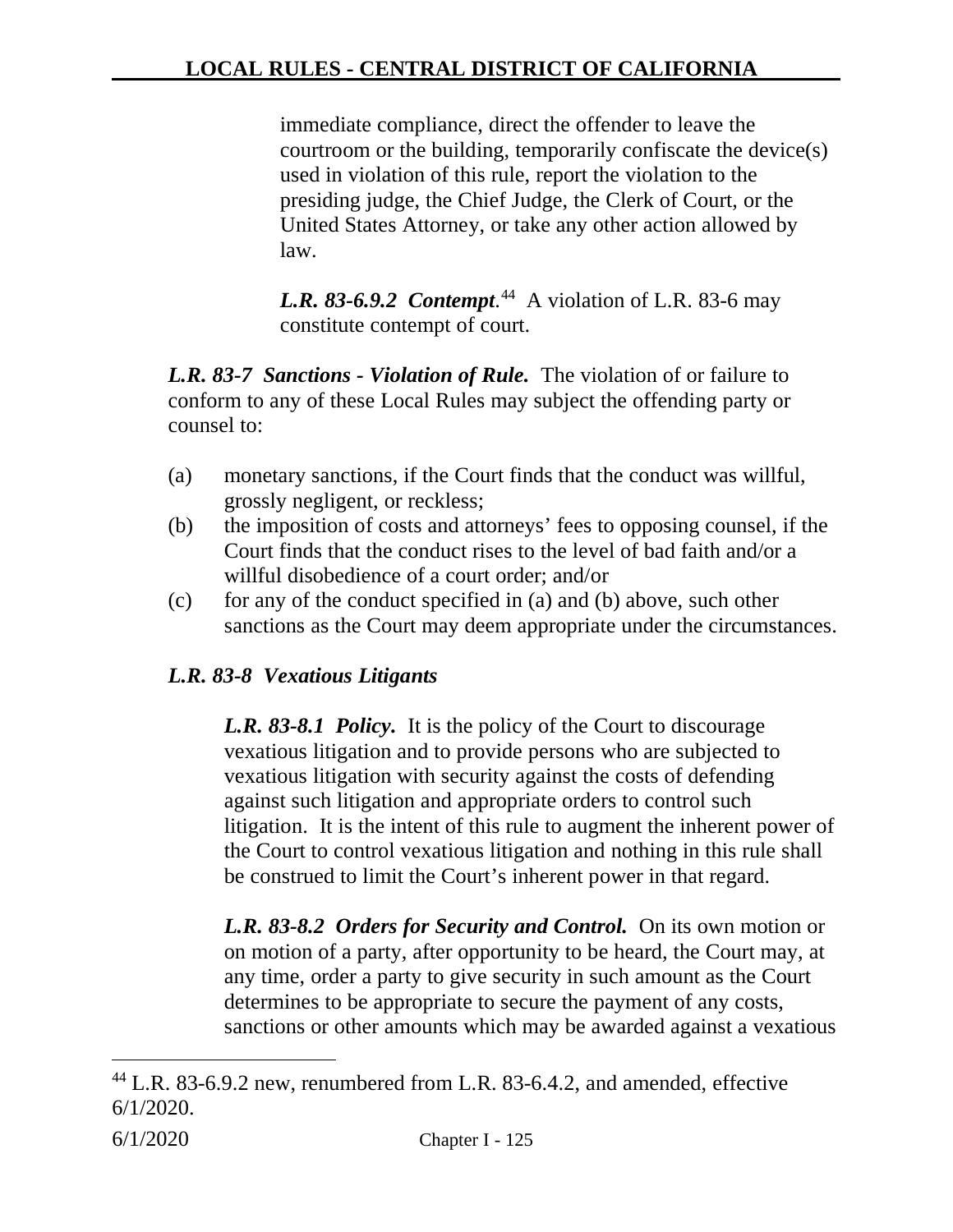litigant, and may make such other orders as are appropriate to control the conduct of a vexatious litigant. Such orders may include, without limitation, a directive to the Clerk not to accept further filings from the litigant without payment of normal filing fees and/or without written authorization from a judge of the Court or a Magistrate Judge, issued upon such showing of the evidence supporting the claim as the judge may require.

*L.R. 83-8.3 Findings*. Any order issued under L.R. 83-8.2 shall be based on a finding that the litigant to whom the order is issued has abused the Court's process and is likely to continue such abuse, unless protective measures are taken.

*L.R. 83-8.4 Reference to State Statute.* Although nothing in this rule shall be construed to require that such a procedure be followed, the Court may, at its discretion, proceed by reference to the Vexatious Litigants statute of the State of California, Cal. Code Civ. Proc. §§ 391 - 391.8.

## *L.R. 83-9 Time Limits for Decisions by Court*

*L.R. 83-9.1 Time Limit Established.* The Court shall render and file its decision on motions and non-jury trials within 120 days after the matter is submitted for decision.

## *L.R. 83-9.1.1 "Submitted" Defined*

- (a) A motion shall be deemed submitted for decision (I) on the date the Court announces on the record in open court, at the conclusion of the hearing thereon, that the matter is submitted for decision; or (ii) on the date the last memorandum or other document is permitted to be filed. If no oral argument is conducted on the motion, a motion shall be deemed submitted for decision as of the date the last memorandum or other pleading is permitted to be filed.
- (b) A non-jury trial shall be deemed submitted for decision (i) on the date the Court announces on the record in open court, at the conclusion of the trial, that the matter is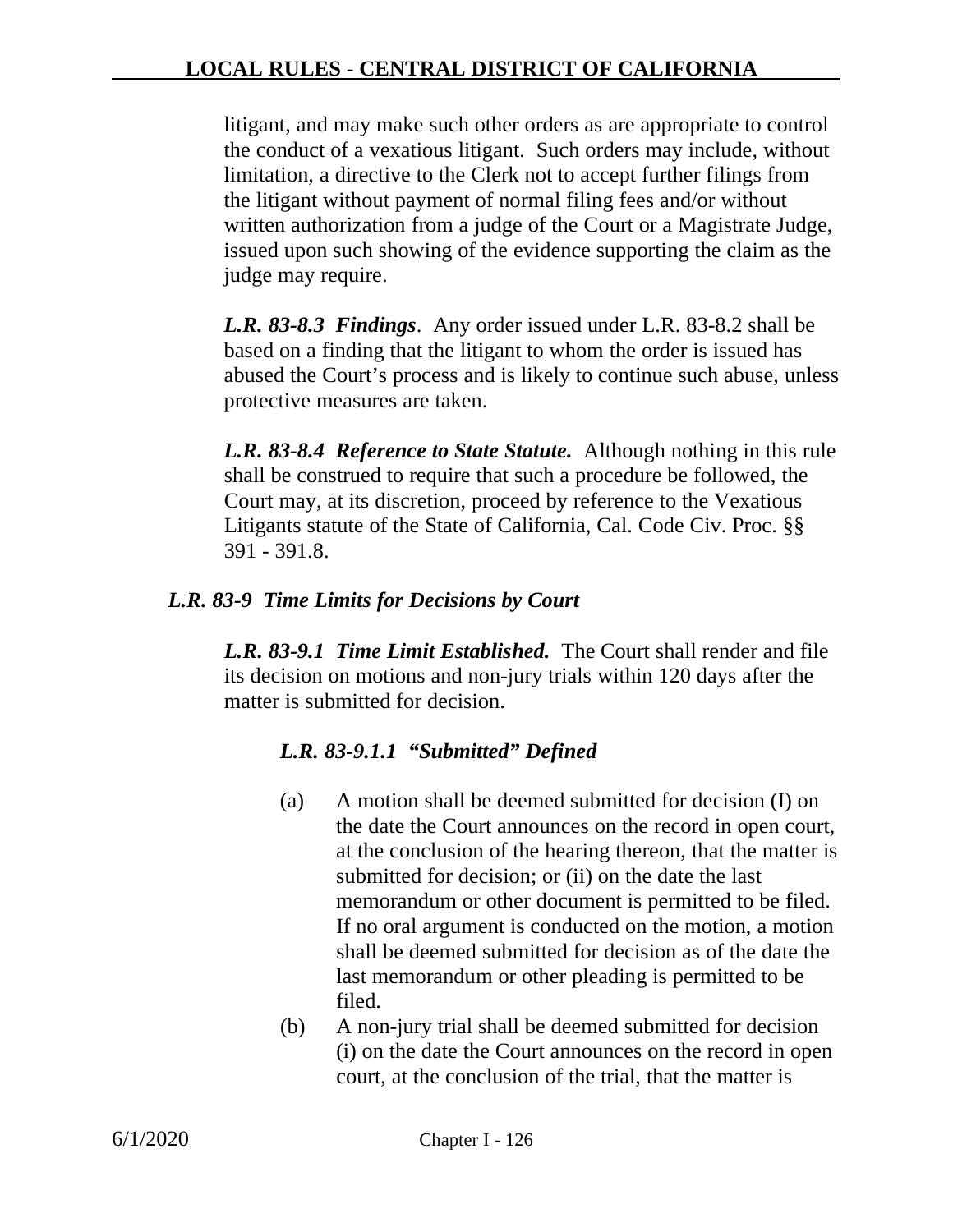submitted for decision; or (ii) on the date the last memorandum or other document is permitted to be filed.

*L.R. 83-9.2 Duty of Counsel.* If the Court does not render and file its decision on a submitted matter within 120 days of submission, all counsel shall, within 130 days after the matter is submitted for decision, file with the Court a joint request that such decision be made without further delay. A copy of such request shall be sent to the Chief Judge.

*L.R. 83-9.3 Duty of Court to Respond.* Unless the Court makes its decision within 30 days after the filing of a joint request, it shall, within the same time period, advise the parties in writing of the date by which the decision will be made. A copy of such written advice shall be filed in the case and sent to the Chief Judge.

*L.R. 83-9.4 Follow-Up Duty of Counsel.* In the event the Court fails timely to make its decision or to advise the parties of an intended decision date, as required by L.R. 83-9.3, counsel shall then file a joint request with the Chief Judge to establish an intended decision date. A copy of such request shall be filed in the case.

*L.R. 83-9.5 Date of Intended Decision.* Upon receipt of a request under L.R. 83-9.4, the Chief Judge shall, after consultation with the judge to whom the matter is assigned, establish a firm intended decision date by which the Court's decision shall be made. Such setting of a final intended decision date shall be in writing, shall be filed in the case, and shall be served on the parties.

*L.R. 83-10 Appeals - Designation of Reporter's Transcript*. The designation of a reporter's transcript on appeal shall specify each hearing date or dates ordered from the court reporter. That designation shall be made on the appropriate form, which is available from the Clerk.

## *L.R. 83-11 through 83-15 [Reserved]*

*L.R. 83-16 Habeas Corpus Petitions and Motions Under 28 U.S.C. Section 2255*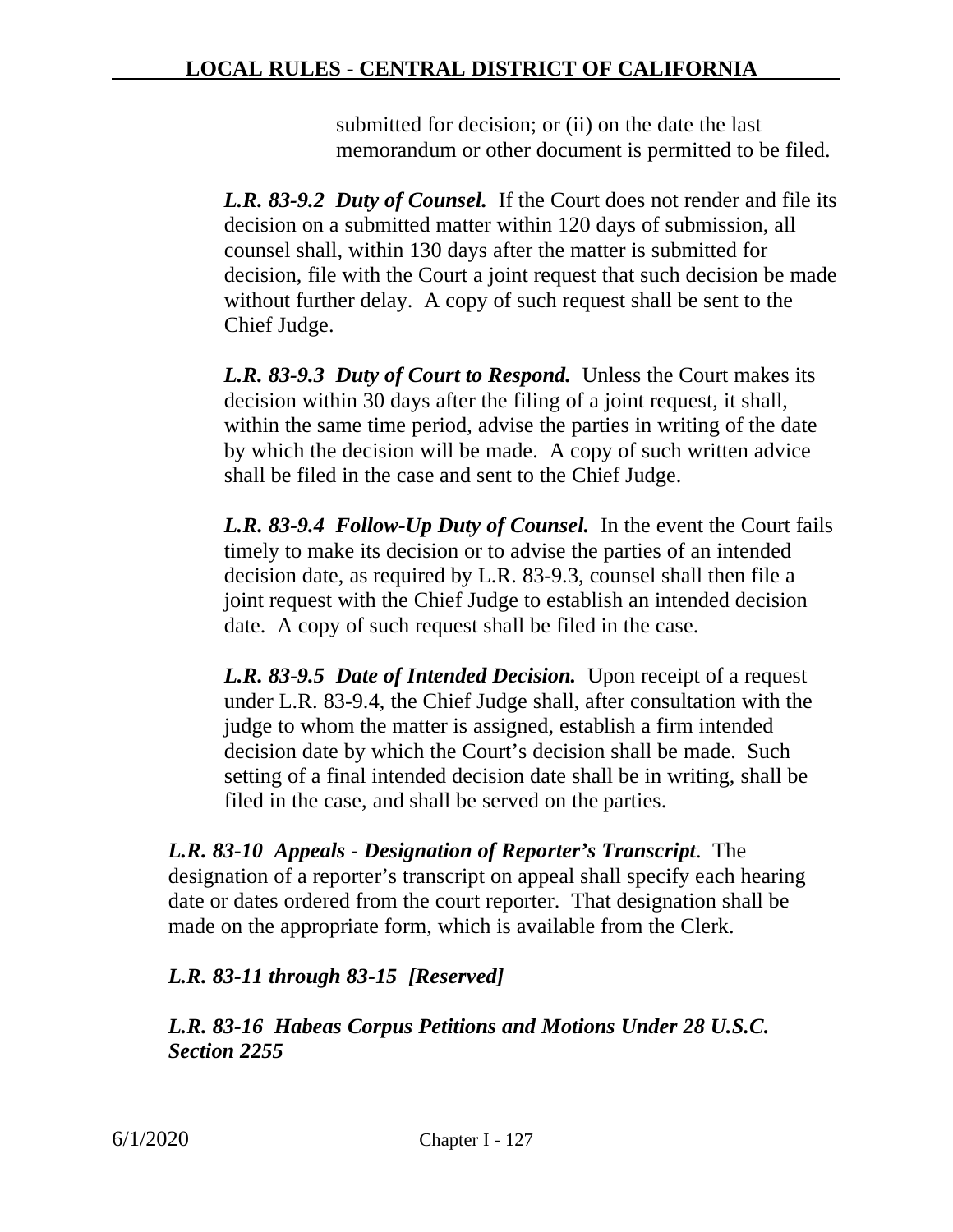*L.R. 83-16.1 Court Forms.* A petition for a writ of habeas corpus or a motion filed pursuant to 28 U.S.C. § 2255 shall be submitted on the forms approved and supplied by the Court.

*L.R. 83-16.2 Verification - Other Than By Person in Custody.* If the petition or motion is verified by a person other than the individual in custody, the person verifying the document shall set forth the reason why it has not been verified by the person in custody. The person verifying the document shall allege only facts personally known to that person. If facts are alleged upon information and belief, the source of the information and belief shall be stated.

*L.R. 83-16.3 Habeas Corpus - Exclusion, Deportation and Removal Cases.* A next friend petition for a writ of habeas corpus in exclusion, deportation and removal cases must allege that the petitioner has been authorized by the applicant for admission or respondent in the proceedings to file the petition. If the petition is filed by a relative who is the father, mother, husband, wife, brother, sister, uncle or aunt of the applicant for admission in the proceedings, that fact shall be alleged and authorization to file the petition need not be shown.

## *L.R. 83-17 Special Requirements for Habeas Corpus Petitions Involving the Death Penalty*

*L.R. 83-17.1 Applicability.* This rule shall govern the procedures for a first federal habeas proceeding under Chapter 153 of Title 28 of the United States Code in which a petitioner seeks relief from a judgment imposing the penalty of death. The application of this rule may be modified by the judge to whom the case is assigned. These rules shall supplement the Rules Governing Section 2254 Cases in the United States District Courts.

*L.R. 83-17.2 Timely Notice of Execution Dates From California Attorney General.* Whenever an execution date is set for a petitioner who was convicted and sentenced in a county within the jurisdiction of the Central District of California, the California Attorney General shall notify the Court of the date of the scheduled execution by preparing and filing Form CV-138, Notice of Setting of Date For Execution of Sentence on Judgment of Death, within seven (7) days of the state court's setting of the execution date. The Attorney General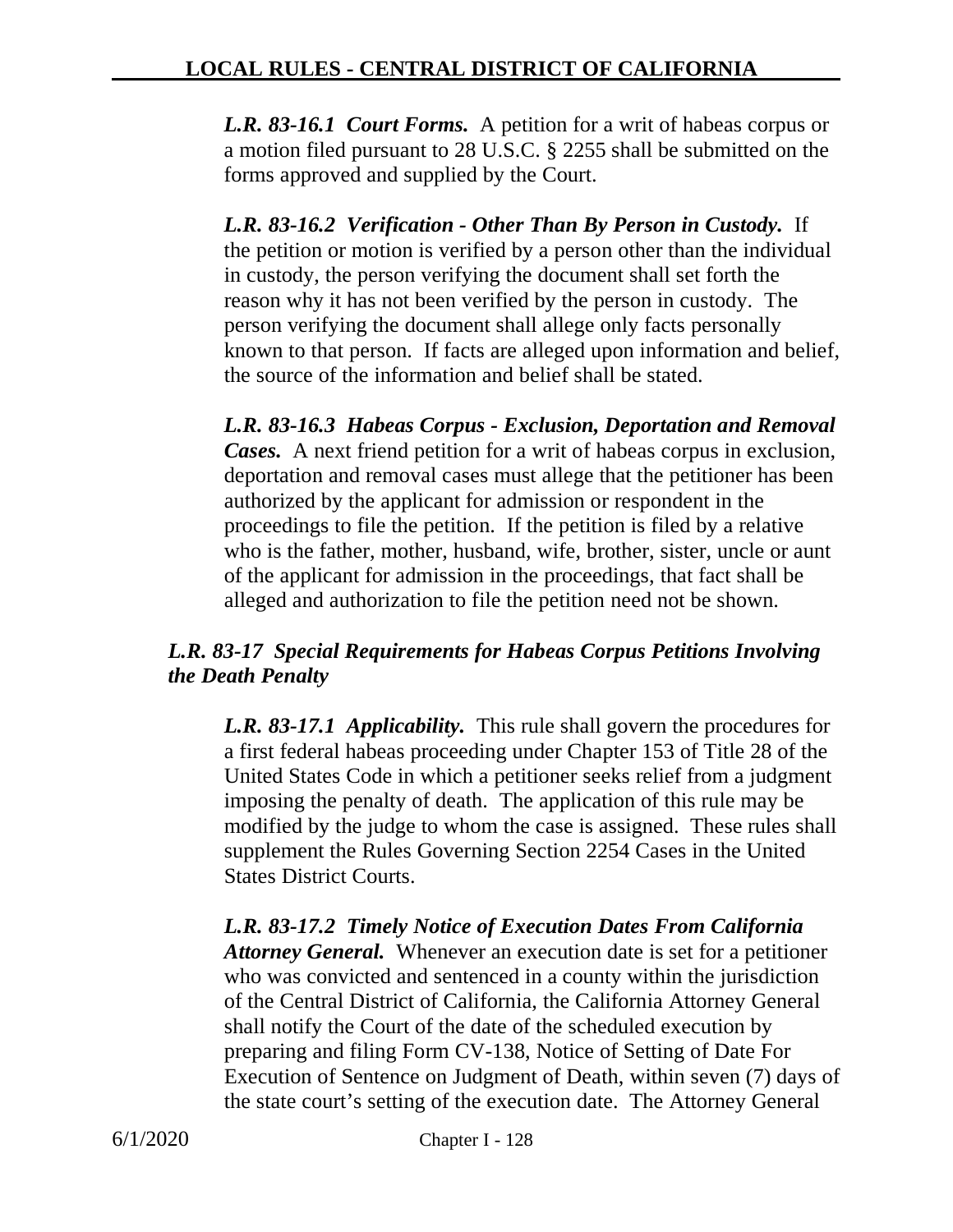shall ensure that the notice is filed under the same case number as the original petition for writ of habeas corpus filed in this Court.

#### *L.R. 83-17.3 Initial Filings and Petitions*

- (a) A prisoner under a judgment of death may file a petition for writ of habeas corpus or a request for appointment of counsel. Such filings shall be made in the Western Division (Los Angeles) of the Central District. Upon such filing, the case shall be randomly assigned to a district judge through the district-wide Death Penalty Assignment Wheel. After filing and assignment, the matter shall be immediately referred to the Capital Case Committee for the appointment of counsel.
- (b) Petitions shall be submitted on a form supplied by the Clerk of Court, filled in by printing or typewriting, or as a legible typewritten document which contains all of the information required by that form. All petitions or requests for appointment of counsel: (i) shall state whether the petitioner has previously sought habeas relief arising out of the same matter from this court or any other federal court, together with a copy of the ruling; and (ii) shall clearly identify in the caption any scheduled execution date. Any petition exceeding ten (10) pages in length, excluding exhibits, shall be accompanied by an indexed table of contents setting forth the headings or subheadings contained in the body thereof.
- (c) A pro se petitioner need only file the original of the petition. If the petitioner is represented by counsel, counsel for the petitioner shall file the petition in accordance with L.R. 5-4. No filing fee is required.
- (d) If the petitioner is not represented by counsel, the Clerk of Court shall immediately serve the California Attorney General's Office by mail, e-mail or fax when an initial filing is received by the Court.
- (e) When a petition or request for appointment of counsel is filed by a petitioner who was convicted outside of this district, the Clerk of the Court shall immediately advise the Clerk of the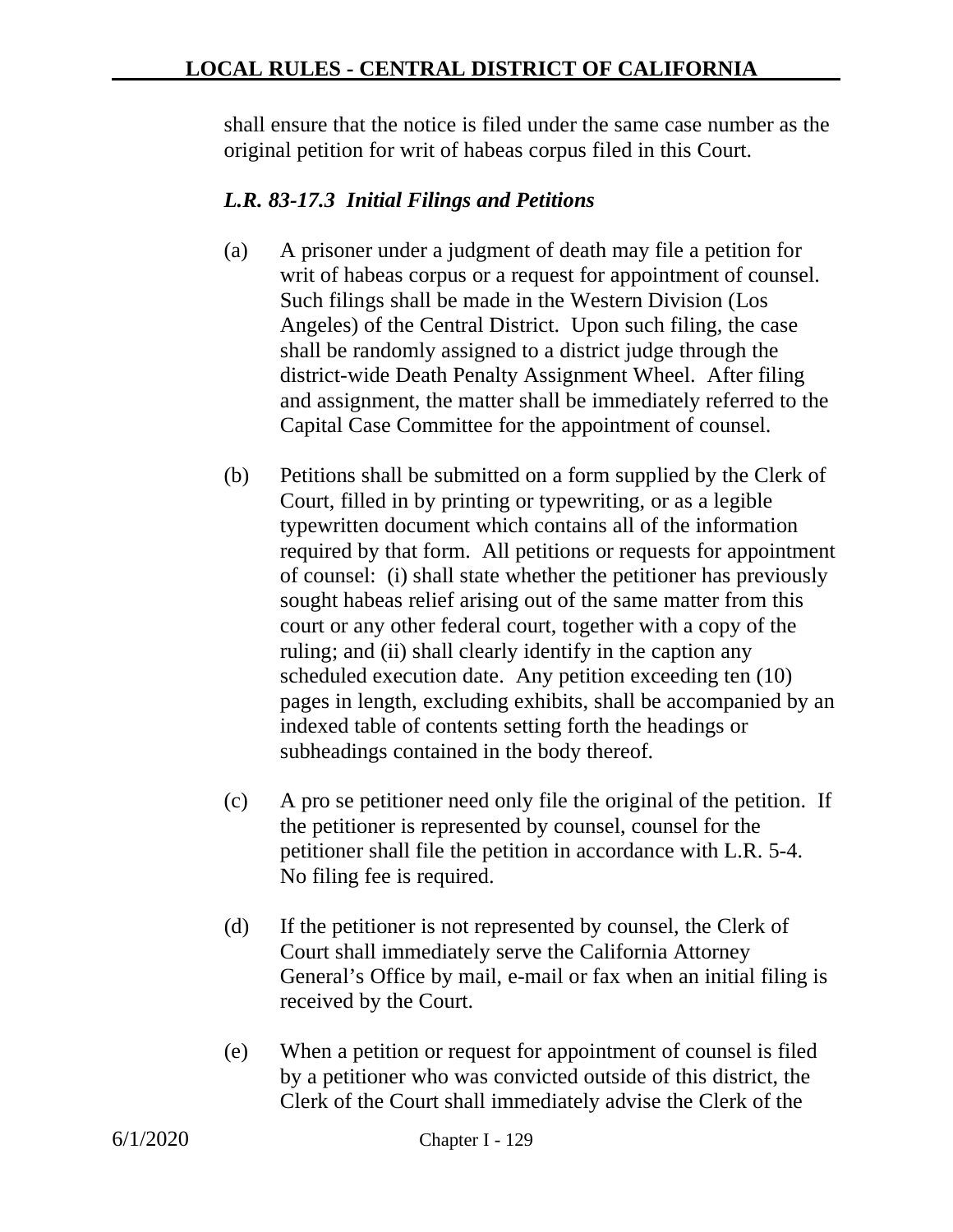Court of the district in which the petitioner was convicted, and prepare a stay and transfer order for signature of a district court judge.

## *L.R. 83-17.4 Appointment of Counsel*

- (a) Initial Appointment of Counsel Upon receipt of the habeas corpus petition or the initial request for appointment of counsel, unless the petition is patently frivolous, or the request for appointment of counsel is clearly premature, the Federal Public Defender's Office ("FPDO") will be appointed. If the FPDO has already been assigned the maximum number of cases, as determined by the Defender Services Committee of the United States Judicial Conference, and the FPDO has not agreed to an excess appointment, or otherwise has a conflict or cannot accept the appointment, lead and second counsel must be selected and appointed from a panel of attorneys, qualified for appointment in capital habeas corpus cases. In exceptional circumstances, the Court may appoint an attorney who is not a member of the panel.
- (b) Subsequent Appointment of Second Counsel If second counsel is not appointed at the time lead counsel is appointed, and lead counsel recommends that second counsel be appointed, lead counsel must apply to the assigned judge for appointment of a second counsel.
- (c) Substitution of First or Second Counsel If the assigned judge, in his or her discretion, determines that the substitution of counsel is necessary, section (a) applies.

## *L.R. 83-17.5 Transfer of Venue*

- (a) Subject to the provisions of 28 U.S.C.  $\S$  2241(d), it is the policy of this Court that a petition should be heard in the district in which petitioner was convicted, rather than in the district of petitioner's present confinement.
- (b) If an order for transfer of venue is made on a first petition for habeas corpus, the Court shall order a stay of execution which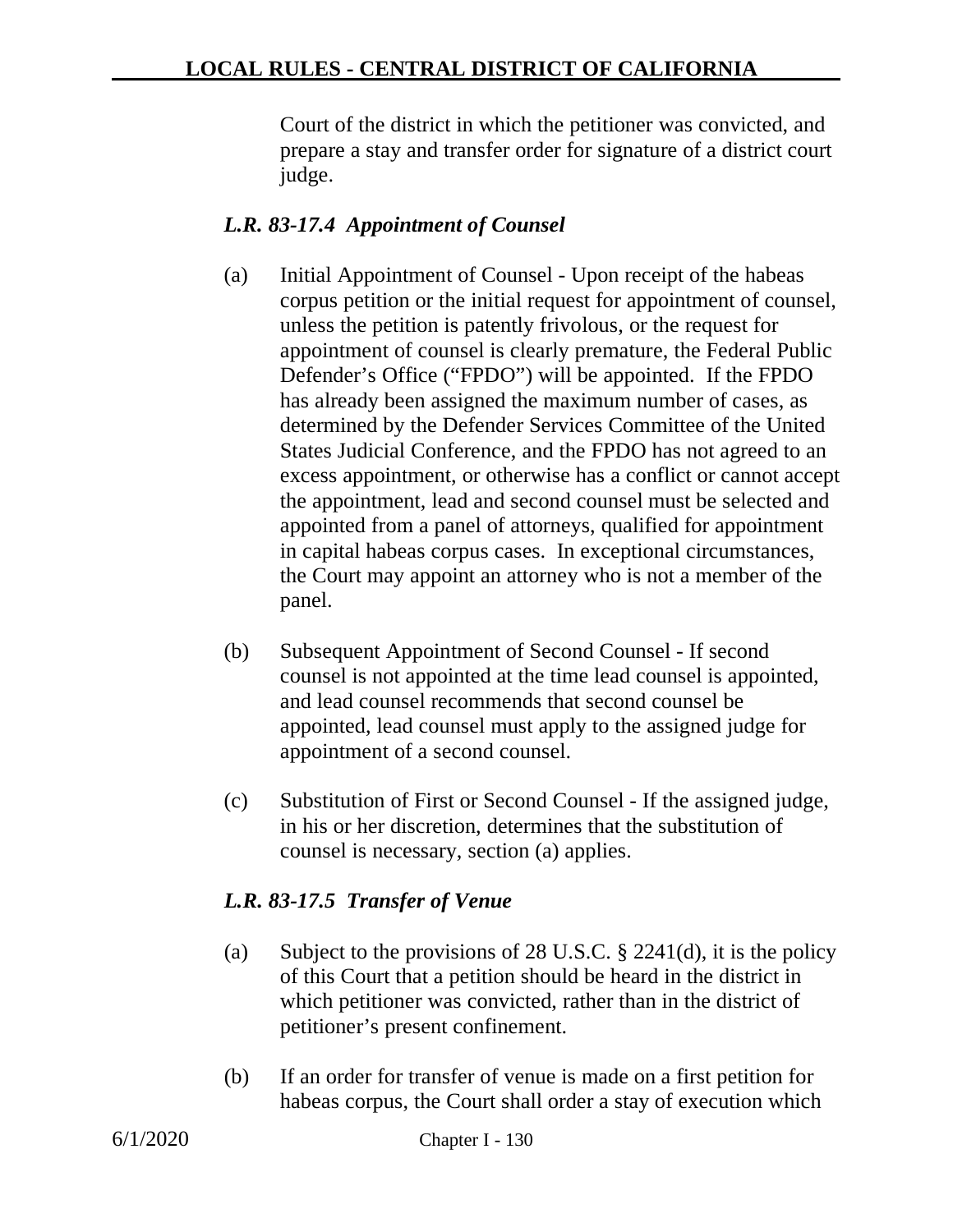shall continue until such time as the transferee court acts upon the petition or the order of stay.

### *L.R. 83-17.6 Stays of Execution*

- (a) Stay Pending Final Disposition Upon the filing of a habeas corpus petition, unless the petition is patently frivolous or clearly premature, the Court may issue a stay of execution pending final disposition of the petition in the district court.
- (b) Stay for the Request for Appointment of Counsel Upon the filing of a request for appointment of counsel, unless the request is patently frivolous or clearly premature, the Court must issue a temporary stay of execution. The stay must terminate not later than 90 days after counsel is appointed or the request for appointment of counsel is withdrawn or denied.
- (c) Stay Pending Appeal If the petition is denied and a certificate of appealability is issued, the Court may grant a stay of execution which will continue in effect until the Court of Appeals acts upon the appeal or the order of stay.
- (d) Notice of Stay Upon the granting of any stay of execution, the Clerk of the Court must immediately notify the Custodian of the prisoner and the California Attorney General. The California Attorney General must assure that the Clerk of the Court has a twenty-four (24) hour telephone number to the Custodian.

*L.R. 83-17.7 Procedures for Considering the Petition.* Unless the Court summarily dismisses the petition under Rule 4 of the Rules Governing Section 2254 Cases in the United States District Courts, the following schedule and procedures shall apply subject to modification by the Court. Requests for enlargement of any time period in this rule shall comply with the applicable Local Rules of the Court.

(a) Respondent shall as soon as practicable, but in any event on or before thirty (30) days from the date of service of the petition,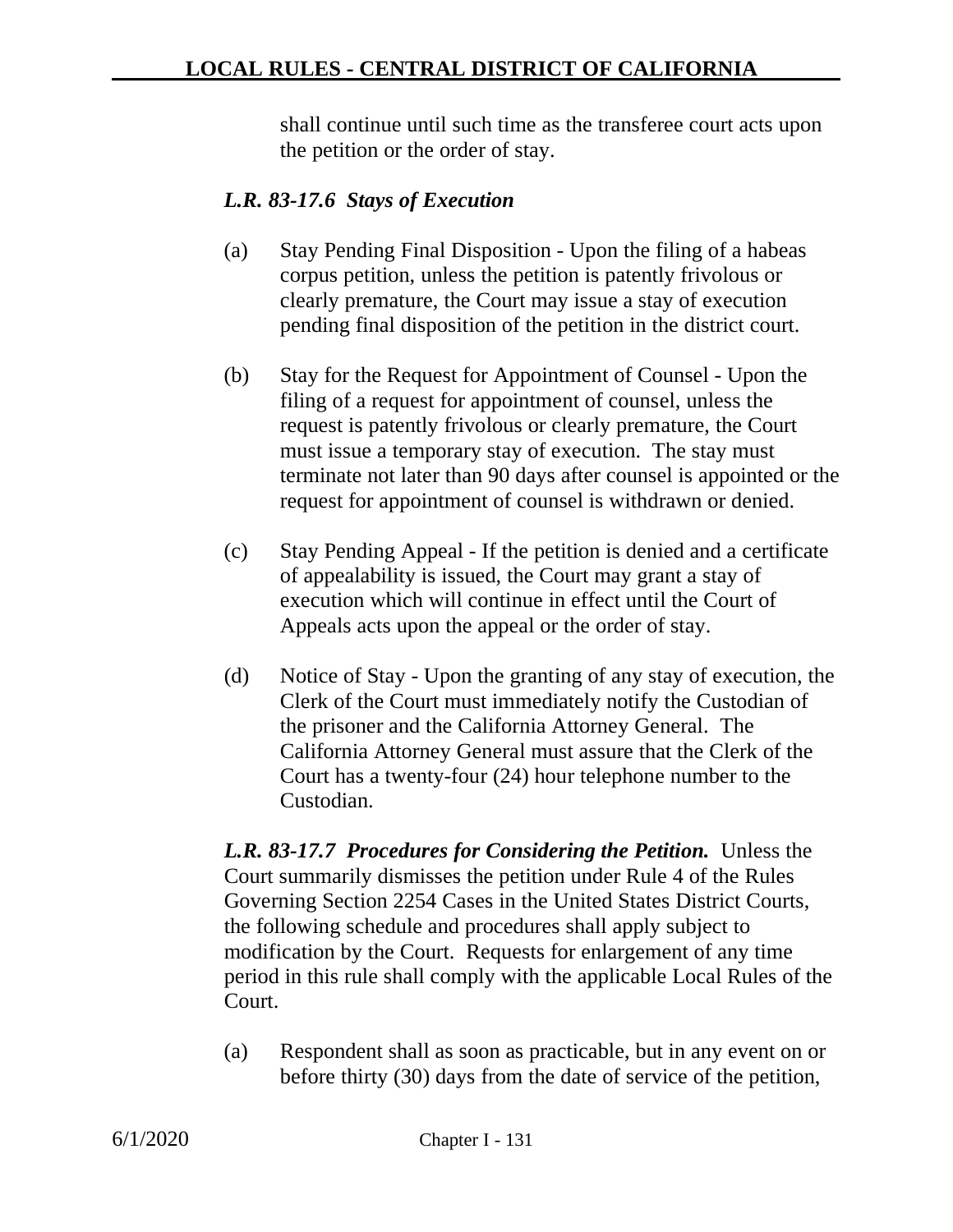electronically lodge the following with the Court in accordance with L.R. 5-1 and 5-4.3.1:

- (i) Transcripts of the state trial court proceedings.
- (ii) Appellant's and respondent's briefs on direct appeal to the California Supreme Court, and the opinion or orders of that court.
- (iii) Petitioner's and respondent's briefs in any state court habeas corpus proceedings, and all opinions, orders and transcripts of such proceedings.
- (iv) An index of all materials described in paragraphs (a)(i) through (a)(iii) above. Such materials are to be marked and numbered so that they can be uniformly cited.
- (v) If any items identified in paragraphs (a)(i)through (a)(iv) are not available, respondent shall state when, if at all, such missing material can be filed.
- (b) If counsel for petitioner claims that respondent has not complied with the requirements of paragraph (a), or if counsel for petitioner does not have copies of all the documents lodged with the Court by respondent, counsel for petitioner shall promptly file written notice thereof. Respondent shall supply copies of the missing documents forthwith, and file notice of compliance.
- (c) (i) In the interest of expediting habeas death penalty cases, it is the policy of the Court to entertain unexhausted claims if the respondent expressly waives the exhaustion issue. However, if the respondent declines to waive the exhaustion issue with respect to any or all claims in the petition, prior to filing a motion, counsel for respondent must make a good faith effort to confer with counsel for petitioner regarding the exhausted status of each such claim. Unless relieved by written order of the Court upon good cause shown, counsel for petitioner must confer with counsel for respondent within seven (7) days after service of a letter requesting such conference. The respondent's letter must identify each claim that respondent contends is unexhausted, specify the basis for asserting that the claim is unexhausted, and provide any legal authority that respondent contends is dispositive of the exhausted status of that claim.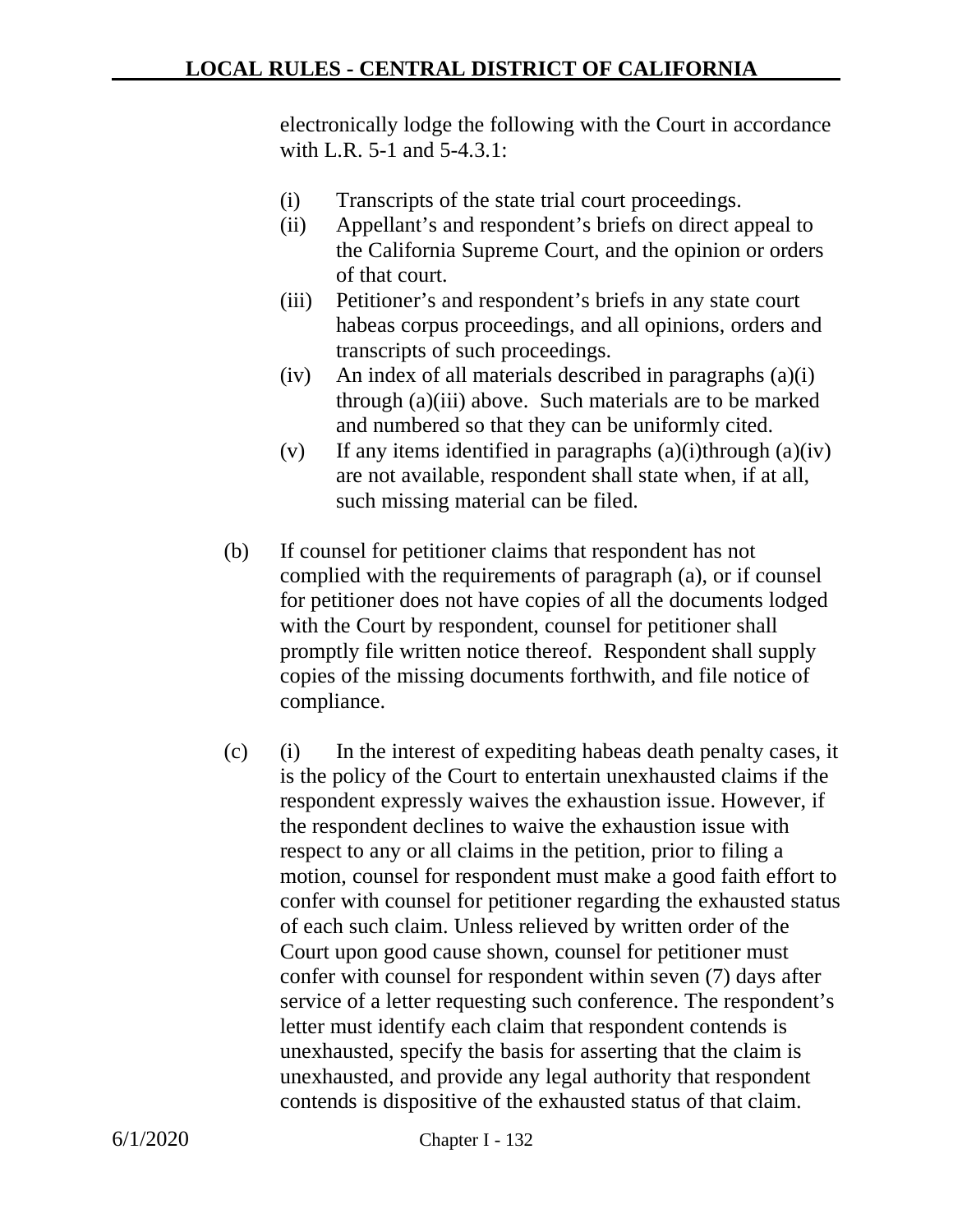(ii) If, after the meeting, the parties continue to dispute the exhausted status of one or more claims, the respondent must file an appropriate motion no later than twenty-eight (28) days after service of the petition. In connection with any motion relating to exhaustion disputes, the parties must file a joint statement indicating (1) which claims the parties agree have been fairly presented to the state supreme court, (2) which claims the parties agree have not been fairly presented to the state supreme court, and (3) on which claims the parties disagree whether the claim has been fairly presented to the state supreme court. For each claim whose exhaustion status is in dispute, the petitioner must cite the specific pages of the state court record that petitioner contends fairly presented the claim to the state supreme court.

- (d) If respondent does not intend to challenge the exhausted status of any claim in the petition, or is willing to expressly waive exhaustion as to all such claims, respondent must file an answer within twenty-eight (28) days from the date of service of the petition. Respondent must include in the answer the matters defined in Rule 5 of the Rules Governing Section 2254 Cases in the United States District Courts and must attach any other relevant documents not already lodged or filed. An answer that exceeds ten (10) pages in length, excluding exhibits, must be accompanied by an indexed table of contents setting forth the headings or subheadings contained in the body thereof.
- (e) Unless otherwise ordered by the Court, within twenty-eight (28) days after respondent has filed the answer, petitioner may file a reply to the respondent's answer.
- (f) No discovery shall be had without leave of the Court. A request for discovery shall be presented to the Court by way of a joint stipulation in substantially the same format as required by L.R. 37-2.1. The joint stipulation shall identify the discovery requested, a statement explaining the need for the requested discovery, and opposing counsel's position regarding the need for the requested discovery.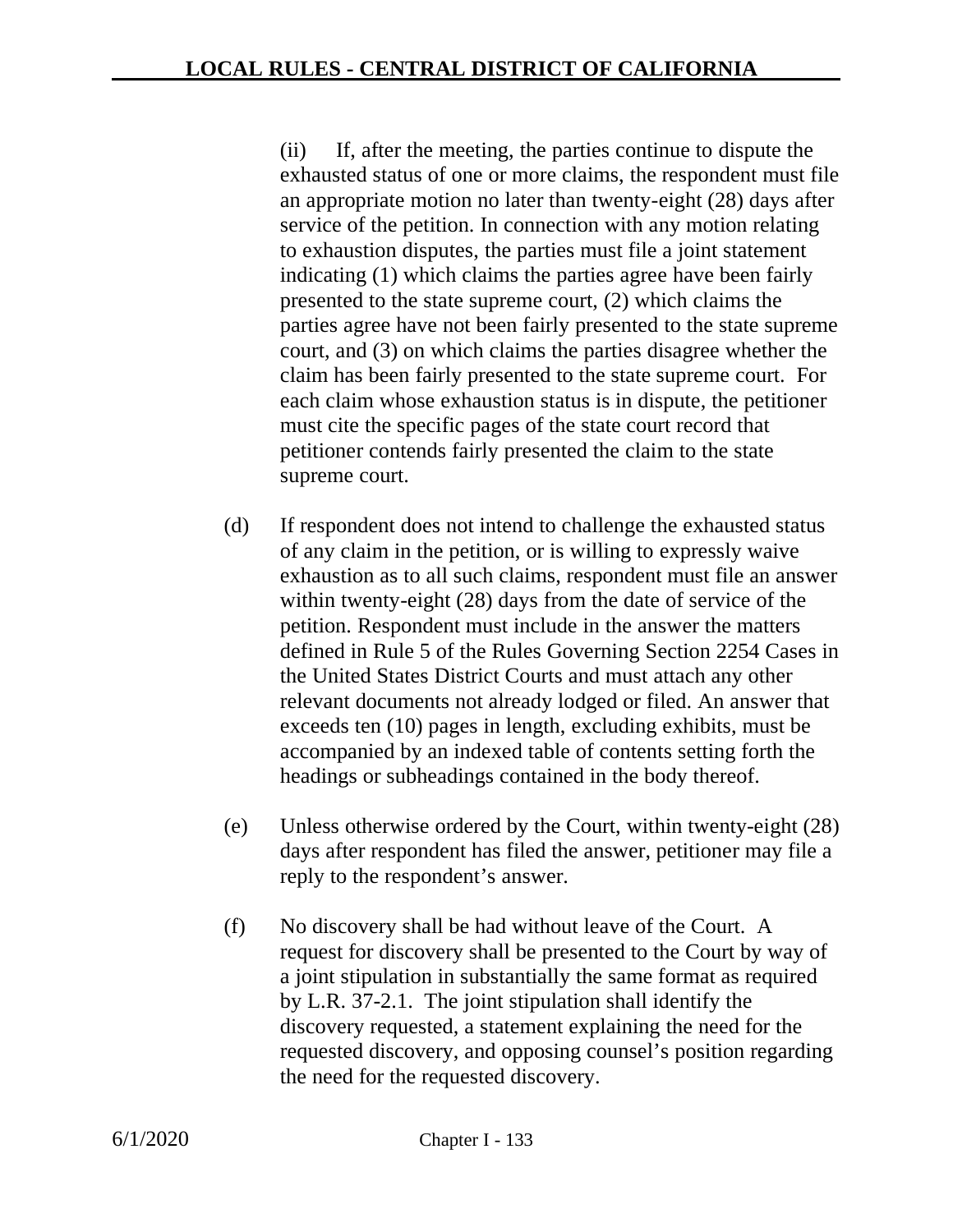(g) Any request for an evidentiary hearing by either party must be made within twenty-eight (28) days from the filing of the reply to the respondent's answer, or within twenty-eight (28) days from the expiration of the time for filing the reply. The request must include a specification of the factual issues and the legal reasoning that require a hearing and a summary of the evidence of each claim the movant proposes to offer at the hearing. Any opposition must be filed within twenty-one (21) days after the request for an evidentiary hearing was filed. A reply to the opposition must be filed within fourteen (14) days after the opposition was filed.

*L.R. 83-17.8 Evidentiary Hearing.* If an evidentiary hearing is held, the proceedings must be recorded and a transcript of the proceedings must be prepared. The parties must agree to an equitable division of the cost and which party will order the transcript. In the absence of agreement, the parties may apply to the Court for an order allocating the cost.

## *L.R. 83-17.9 Budgeting Capital Habeas Cases.*

- (a) Budgeting Required In all cases where attorneys' fees and investigative and expert fees and expenses are reimbursed pursuant to 18 U.S.C. § 3599, petitioner's counsel is required to prepare and submit to the Court a budget for each phase of the proceedings. The Court may schedule one or more ex parte conferences with petitioner's counsel to implement the budgeting process.
- (b) Filing of Budget Related Documents Once the Court orders that a proper showing of the need for confidentiality of budget related documents has been made, the petitioner may file future budget related documents under seal without further approval by the Court. The title page for budget related documents, filed after the Court has so ordered, must contain the following language: "To Be Filed Under Seal Pursuant to Local Rule 79- 5.1."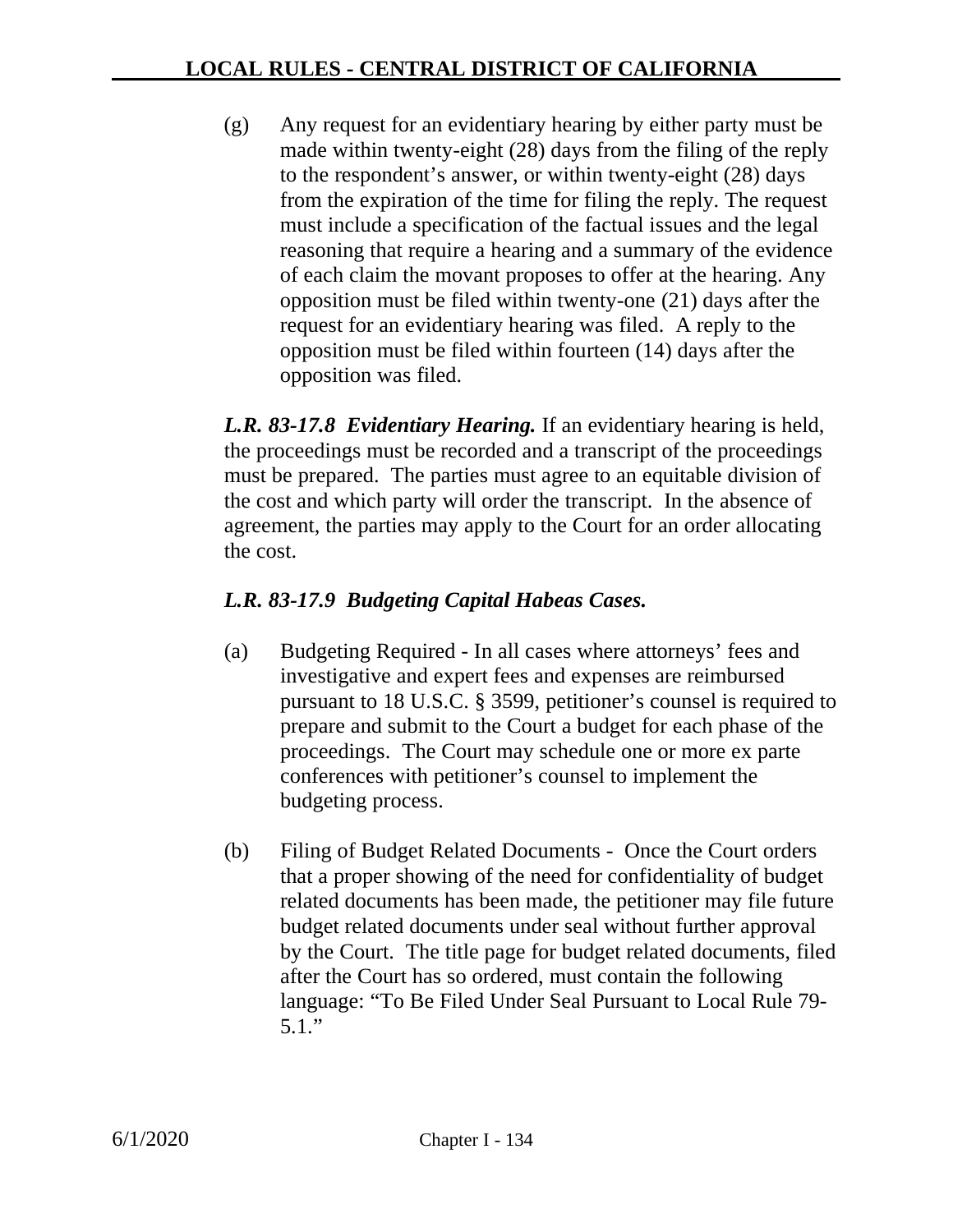*L.R. 83-17.10 Rulings.* The Clerk of Court must immediately notify the Custodian of the prisoner and the California Attorney General whenever relief is granted on a petition.

The Clerk of the Court must immediately notify the Clerk of the United States Court of Appeals for the Ninth Circuit by telephone of:

- (a) the issuance of a final order denying or dismissing a petition without a certificate of appealability, or
- (b) the denial of a stay of execution.

When a notice of appeal is filed, and if the certificate of appealability was denied in full, the Clerk of the Court must immediately transmit the record to the Court of Appeals. In all other instances the record must only be transmitted upon a request from the Court of Appeals.

After the issuance of the mandate of a reviewing court that results in the denial with prejudice of all habeas relief, and if the Court so orders, the respondent must lodge a complete copy of the state court record and all other items identified in L.R. 83-17.7 by the date set by the Court.

#### *F.R.Civ.P. 84. FORMS [ABROGATED]*

#### **F.R.Civ.P. 85. TITLE**

*L.R. 85-1 Short Title.* These rules may be cited as the Local Rules.

#### *F.R.Civ.P. 86. EFFECTIVE DATES*

#### **END OF CHAPTER I - LOCAL CIVIL RULES**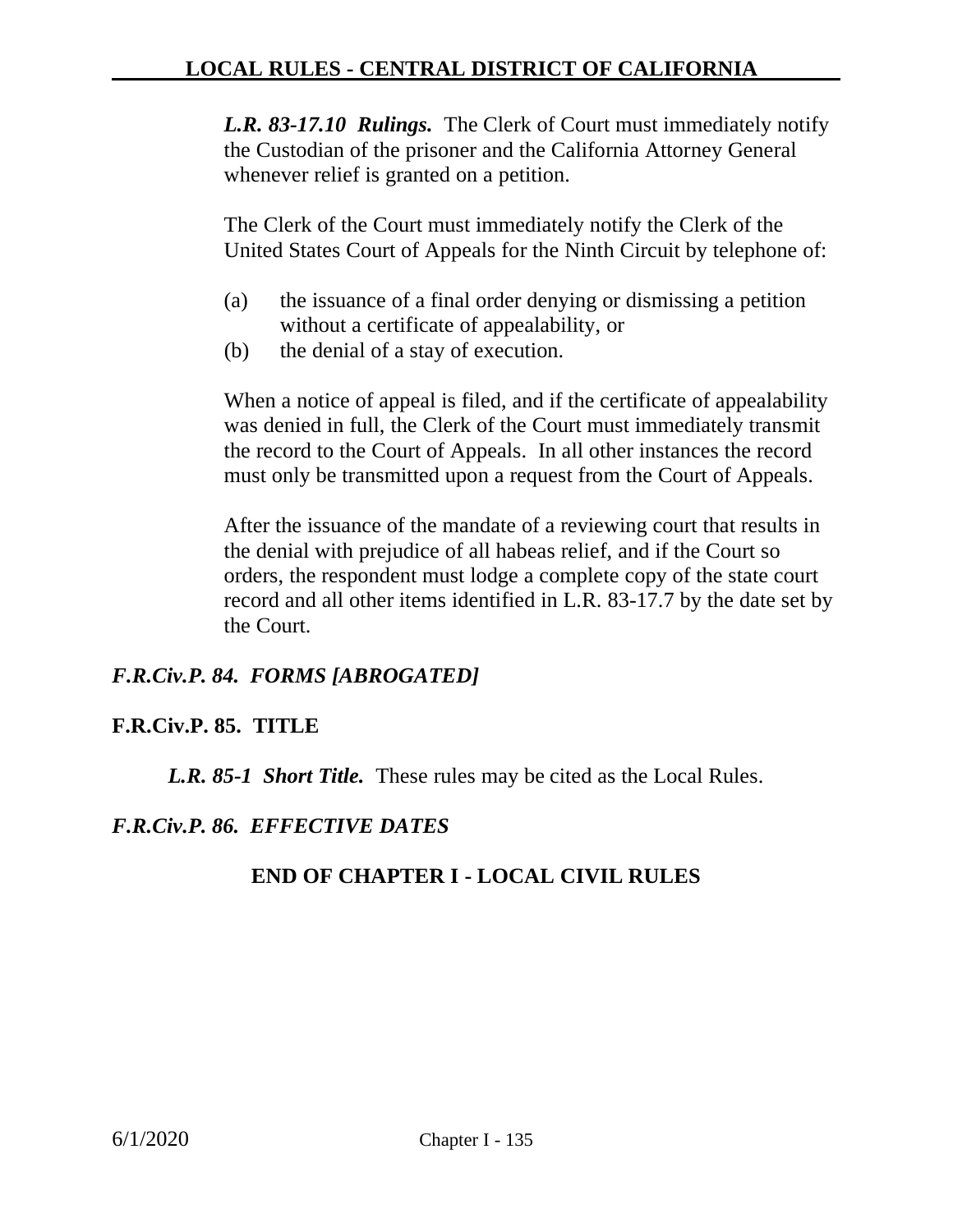# **Appendix A to Local Rules**

PRETRIAL FORM NO. 1

## UNITED STATES DISTRICT COURT CENTRAL DISTRICT OF CALIFORNIA

| (TITLE OF CASE) | CASE NO.                                         |
|-----------------|--------------------------------------------------|
|                 | <b>FINAL PRETRIAL</b><br><b>CONFERENCE ORDER</b> |
|                 |                                                  |
|                 |                                                  |
|                 |                                                  |

Following pretrial proceedings, pursuant to F.R.Civ.P. 16 and L.R. 16, IT IS ORDERED:

1. The parties are: [list]

Each of these parties has been served and has appeared. All other parties named in the pleadings and not identified in the preceding paragraph are now dismissed.

The pleadings which raise the issues are: [list]

2. Federal jurisdiction and venue are invoked upon the grounds: [Give a concise statement of facts necessary to confer federal jurisdiction and venue. State whether the facts requisite to federal jurisdiction are denied or admitted.

3. The trial is estimated to take trial days. [Where counsel cannot agree set forth each side's estimate.]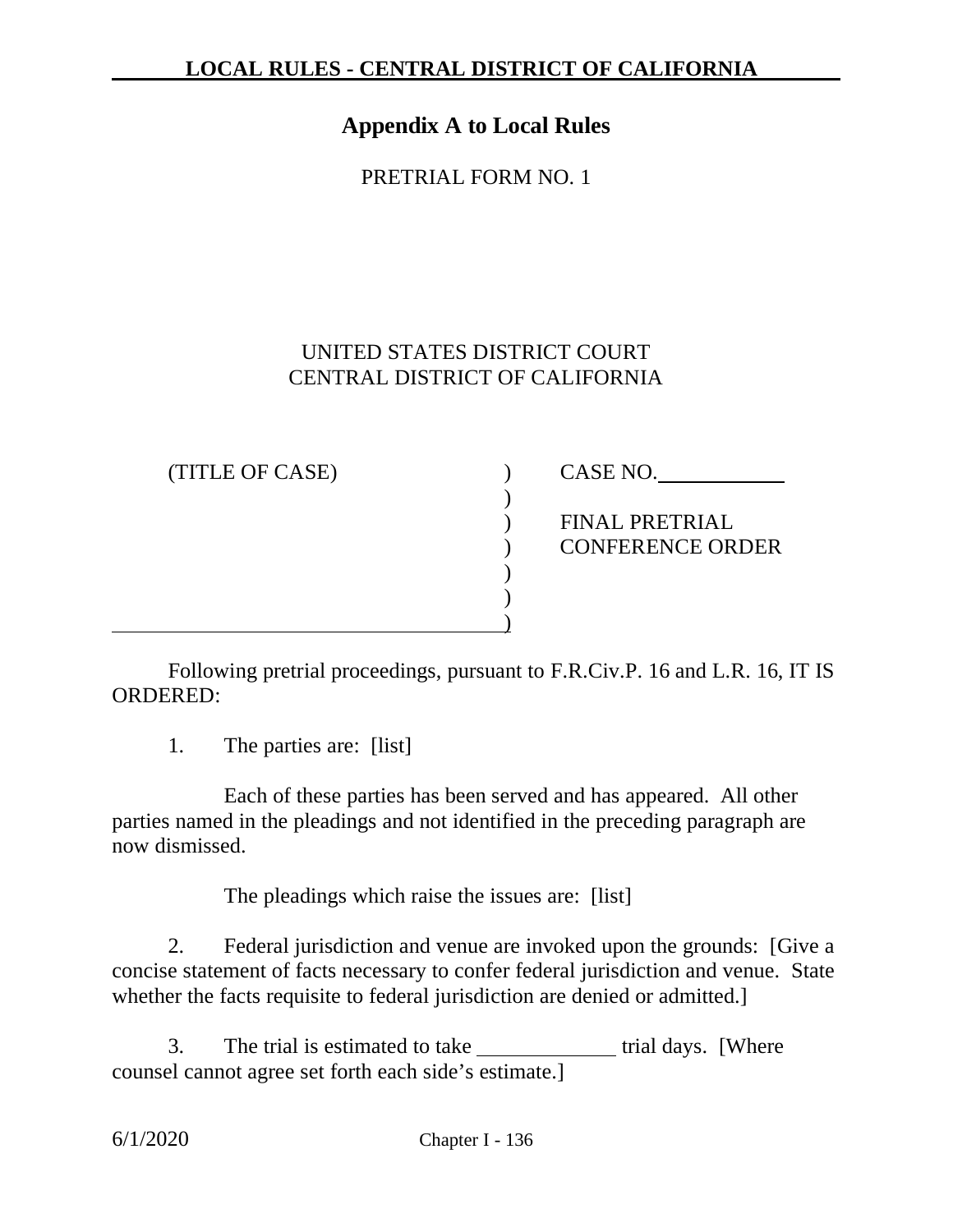4. The trial is to be a jury [non-jury] trial.

[If a jury trial add: At least seven (7) days prior to the trial date the parties shall file and serve by e-mail, fax, or personal delivery: (a) proposed jury instructions as required by L.R. 51-1 and (b) any special questions requested to be asked on voir dire.]

[If a non-jury trial add: At least seven (7) days prior to the trial date the parties shall lodge and serve by e-mail, fax, or personal delivery the findings of fact and conclusions of law the party expects the Court to make upon proof at the time of trial as required by L.R. 52-1.]

5. The following facts are admitted and require no proof: [list admitted facts]

6. The following facts, though stipulated, shall be without prejudice to any evidentiary objection: [list facts not to be contested though not admitted]

7. [This section of the Final Pretrial Conference Order is intended to finalize, in advance of trial, the claims and defenses to be presented at trial. In accordance with F.R.Civ.P. 16(c), parties will be precluded from presenting claims or defenses not set forth in this order, in the manner required by this order, unless the order is modified to prevent manifest injustice. Only claims or defenses contained in the complaint and answer and any court authorized amendment or supplement may be included in this Final Pretrial Conference Order. If a party chooses to abandon a claim or defense previously alleged, it may do so by not including it in this order, and the failure to include any pleaded claim or defense will be deemed to effect such a waiver. The following format must be employed:

## Plaintiff(s):

(a) Plaintiff plans to pursue the following claims against the following defendants:

[Here list claims in summary fashion, for example:

Claim 1: Defendant A breached his contract with Plaintiff; Claim 2: Defendant A violated the Americans with Disabilities Act, 42 U.S.C. § 12101 et seq.]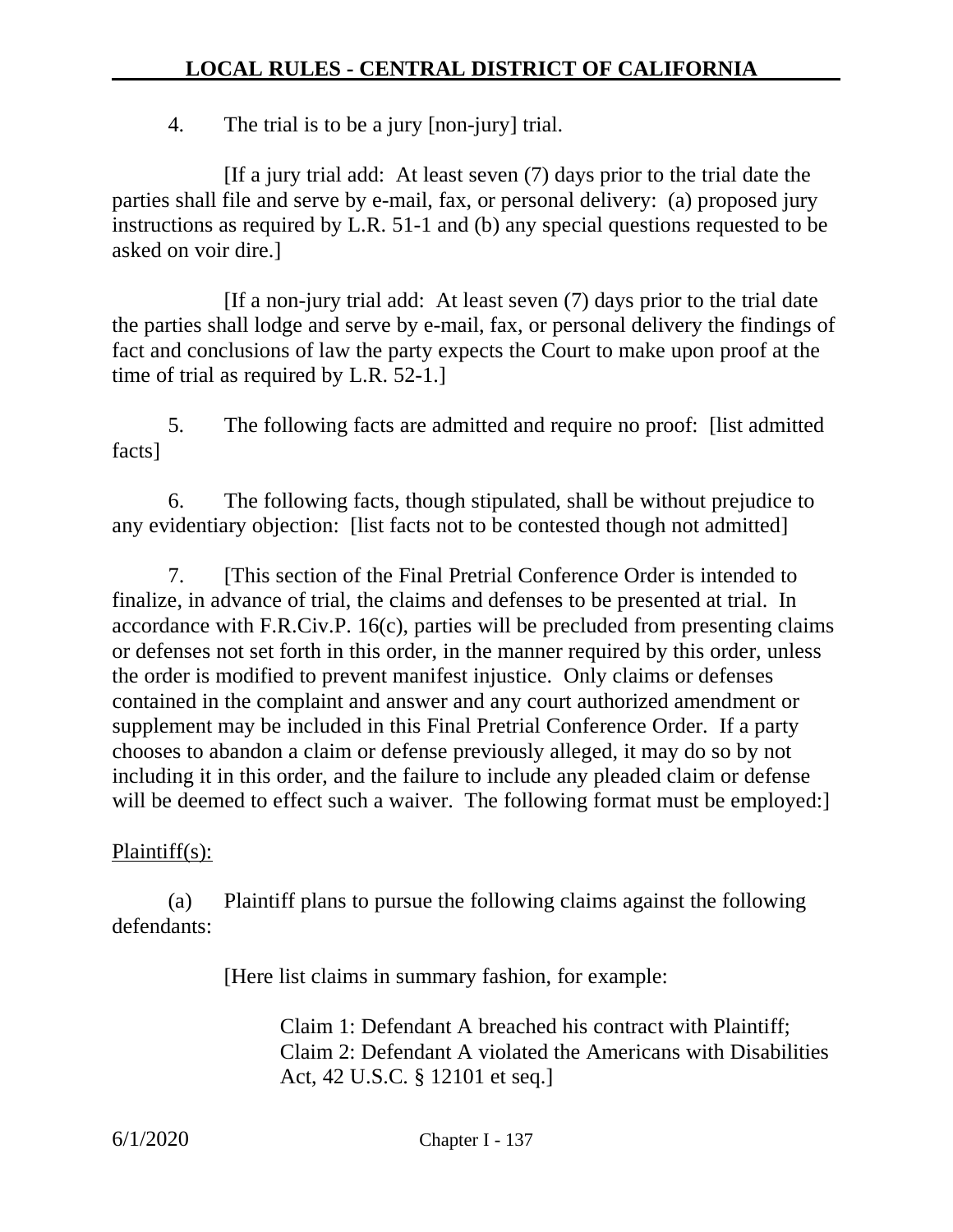(b) The elements required to establish Plaintiff's claims are: [List the elements separately for each claim, as found in standard jury instructions or case law. The parties should strive to agree on the elements. If the parties cannot agree on an element, then each party may state its version of the elements.]

(c) In brief, the key evidence Plaintiff relies on for each of the claims is: [List separately for each element of each claim.]

## Defendant(s):

(a) Defendant plans to pursue the following counterclaims and affirmative defenses: [Insofar as defenses are concerned, Defendant should identify only *affirmative* defenses, which are those matters on which the Defendant bears the burden of proof. They are matters which would defeat Plaintiff's claim even if Plaintiff established the elements of the claim. Examples of such affirmative defenses – which must have been pleaded in Defendant's Answer – appear in F.R.Civ.P. 8(c). Insofar as counterclaims are concerned, Defendant should follow the same format as Plaintiff in listing claims.]

(b) The elements required to establish Defendant's counterclaims and affirmative defenses are: [List the elements separately for each counterclaim or affirmative defense as found in standard jury instructions or case law. The parties should strive to agree on the elements. If the parties cannot agree on an element, then each party may state its version of the elements.]

(c) In brief, the key evidence Defendant relies on for each counterclaim and affirmative defense is: [List separately for each element of each counterclaim or defense.]

# Third Party Plaintiffs and Defendants:

[Claims and defenses in third-party cases should be analyzed and set forth in the same way as those of plaintiffs and defendants. Separate proposed pretrial conference orders will not be accepted.]

8. In view of the admitted facts and the elements required to establish the claims, counterclaims and affirmative defenses, the following issues remain to be tried: [list ultimate issues, not evidentiary issues]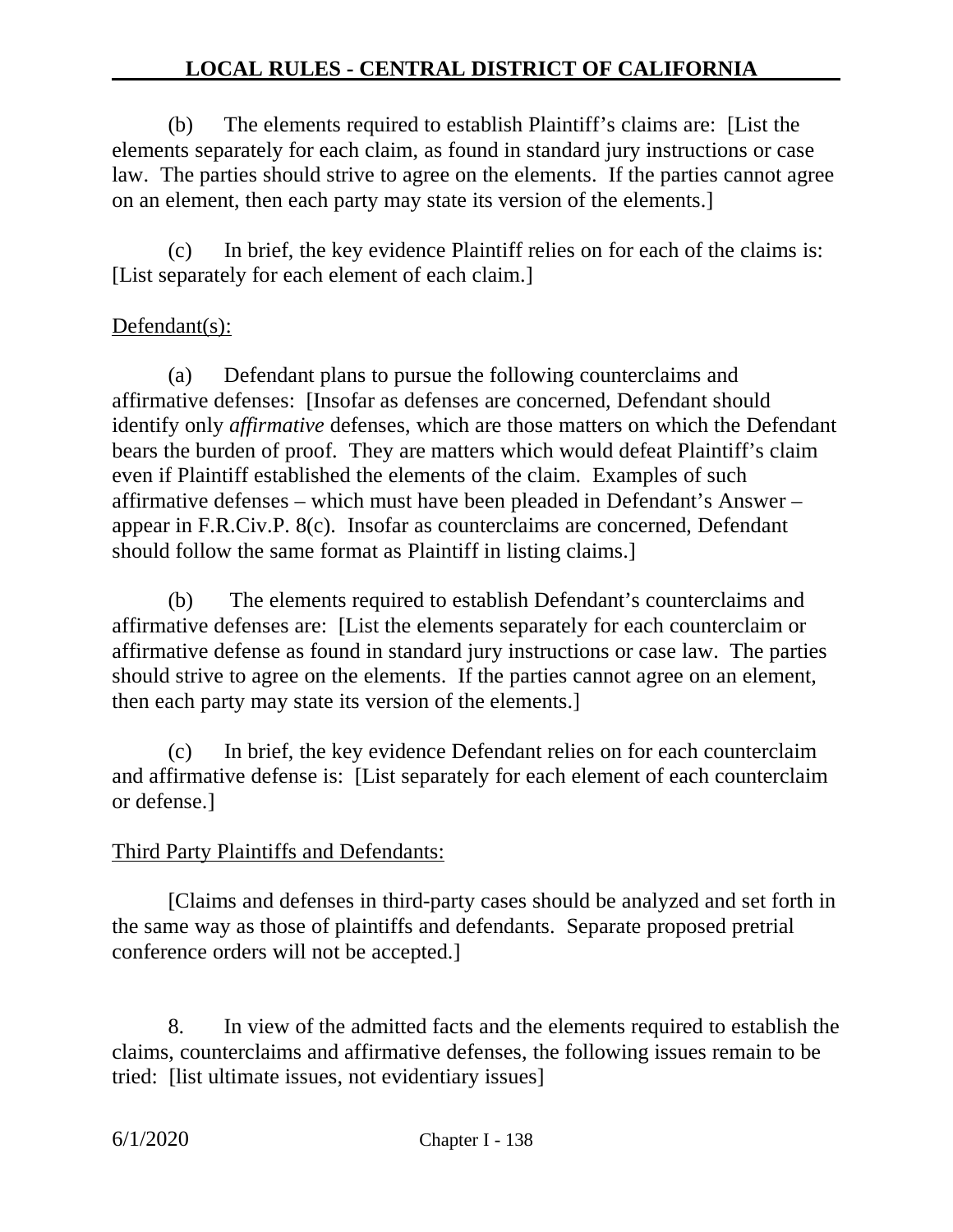9. All discovery is complete.

10. All disclosures under F.R.Civ.P. 26(a)(3) have been made.

The joint exhibit list of the parties has been filed under separate cover as required by L.R. 16-6.1. Unless all parties agree that an exhibit shall be withdrawn, all exhibits will be admitted without objection at trial, except those exhibits listed below:

Plaintiff objects to Exhibit Nos.

Defendant objects to Exhibit Nos.

The objections and grounds therefor are: [list exhibit and grounds for objections separately as to each exhibit]

11. Witness lists of the parties have been filed with the Court.

Only the witnesses identified in the lists will be permitted to testify (other than solely for impeachment).

Each party intending to present evidence by way of deposition testimony has marked such depositions in accordance with L.R. 16-2.7. For this purpose, the following depositions shall be lodged with the Clerk as required by L.R. 32-1: [list]

[if appropriate:] Plaintiff (Defendant) objects to the presentation of testimony by deposition of the following witnesses:

12. The following law and motion matters and motions in limine, and no others, are pending or contemplated: [state "none" or list]

13. Bifurcation of the following issues for trial is ordered. [State "none" or identify those issues to be tried during the first stage of the trial and those to be tried later.]

14. The foregoing admissions having been made by the parties, and the parties having specified the foregoing issues remaining to be litigated, this Final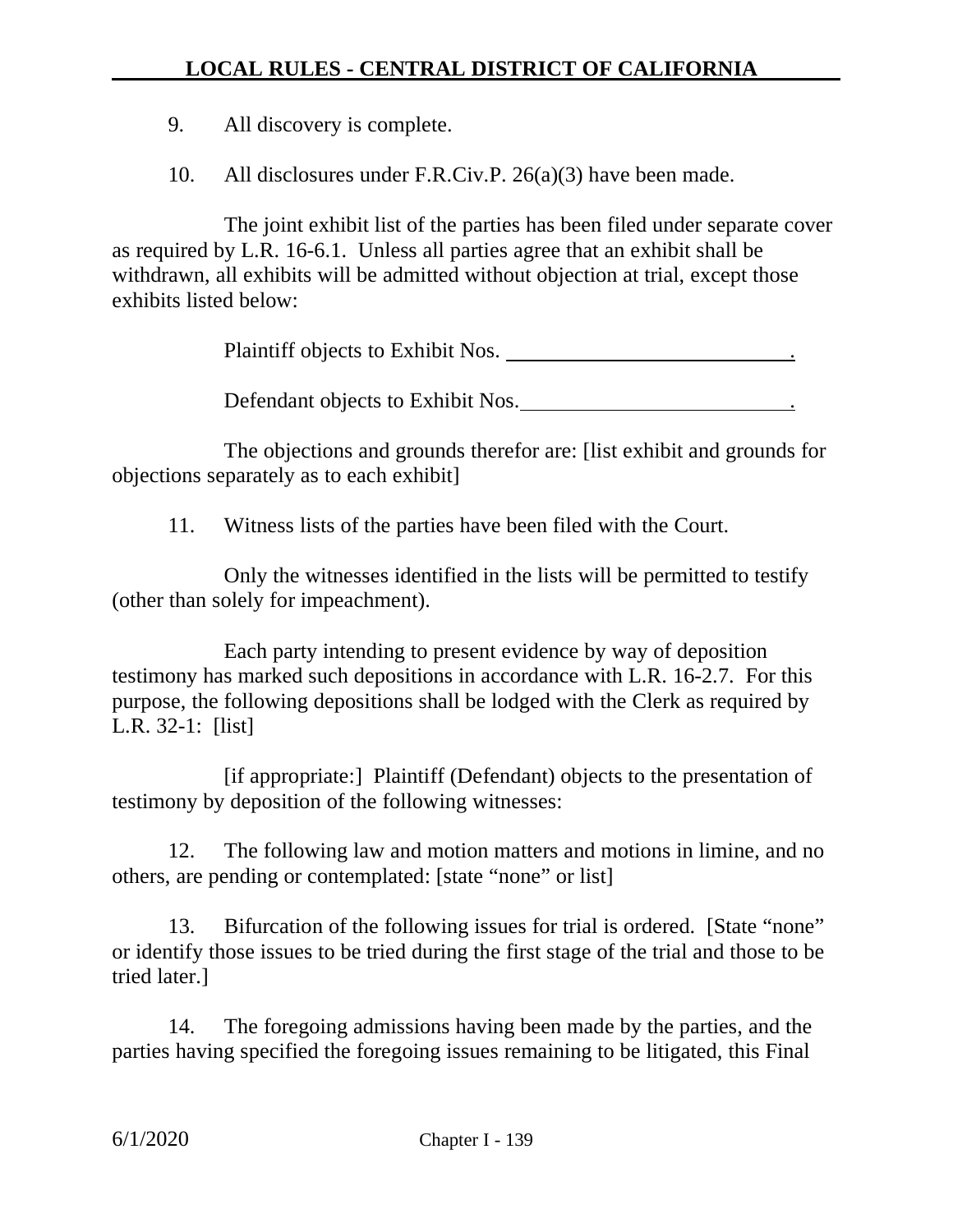Pretrial Conference Order shall supersede the pleadings and govern the course of the trial of this cause, unless modified to prevent manifest injustice.

Dated: , 20 .

## UNITED STATES DISTRICT JUDGE

Approved as to form and content.

Attorney for Plaintiff

Attorney for Defendant

Attorney for (indicate party represented)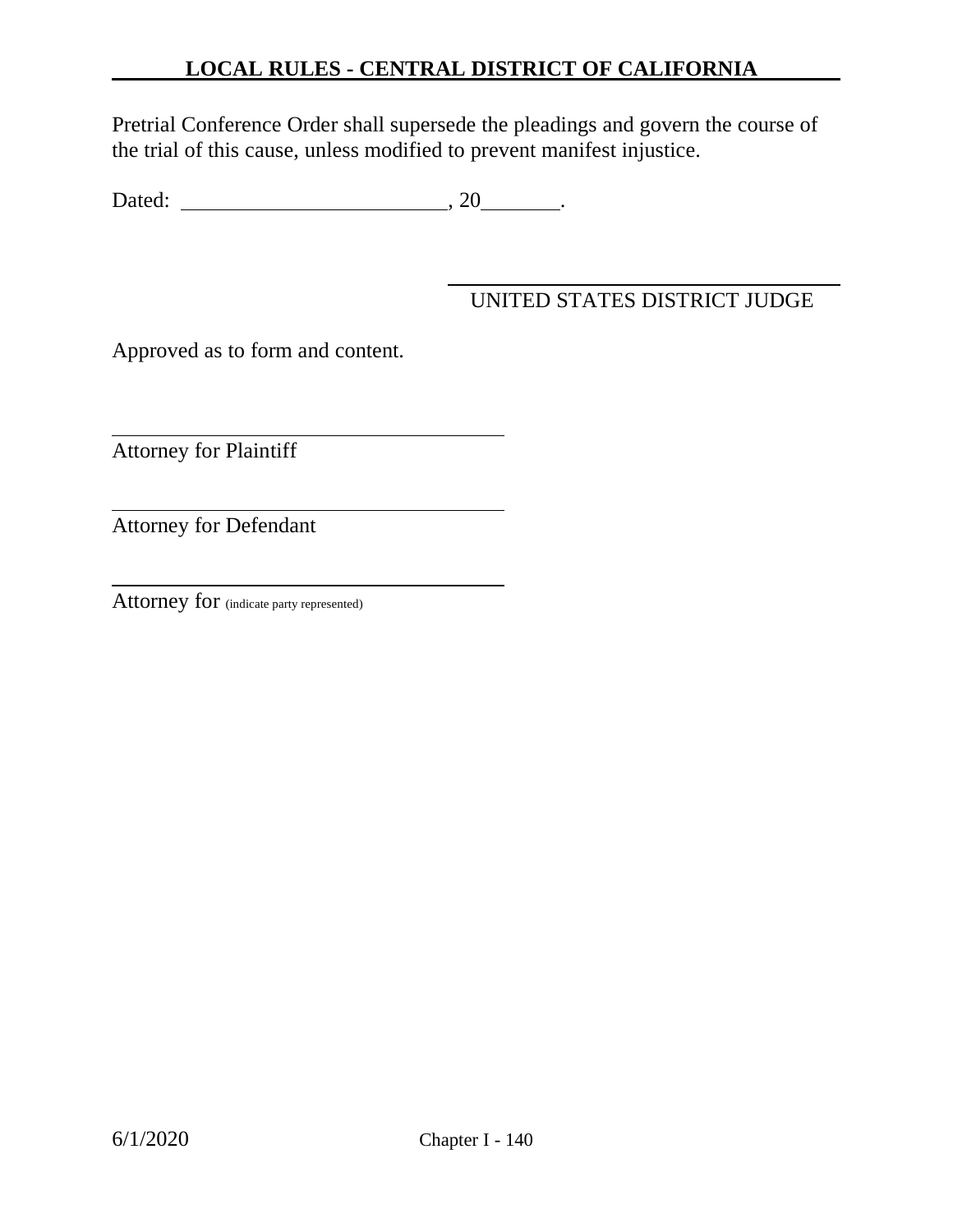# **Appendix B to Local Rules**

#### AGREEMENT ON ACCEPTANCE OF SERVICE

To facilitate and assure timely service of process and to provide adequate time to answer habeas corpus petitions under 28 U.S.C. § 2241 or § 2254, the Clerk of Court of the United States District Court for the Central District of California and the Offices of the Attorney General of the State of California for Los Angeles and San Diego agree to the following procedures. This agreement addresses cases in which the United States District Judge or Magistrate Judge determines that service documents are to issue in all cases where petitioners have filed a habeas corpus petitions under 28 U.S.C. § 2241 or 28 U.S.C. § 2254.

#### 1. **General Provisions**

- A. At case opening, the case manager will add an appropriate entity which specifies the Attorney General as a "Notice Only Party" to the court's Case Management and Electronic Case Filing System (CM/ECF). The Attorney General's Office will thereby receive electronic notice of all case filings and activity, including the case initiating documents, to any e-mail accounts specified by that office in their "Notice Only" designation. If the Attorney General ultimately enters an appearance on behalf of one or more defendants in the case, the "Notice Only Party" will be terminated and the attorney/(s) who enters his/her appearance will be designated as the counsel to whom notice is sent.
- B. These procedures shall take effect for any case filed after June 1, 2013, and remain in effect until terminated by the Attorney General or the Clerk.

#### 2. **Habeas Corpus Petitions**

Pursuant to the Rules 4 and 5 Governing § 2254 Cases and 28 U.S.C. § 2243, following preliminary review by the Court, the respondent is only required to answer or otherwise respond to the petition if ordered to do so by the court. In its order the Court will fix the time by which response must be made. The Attorney General agrees that entry of the order to respond on the docket by the clerk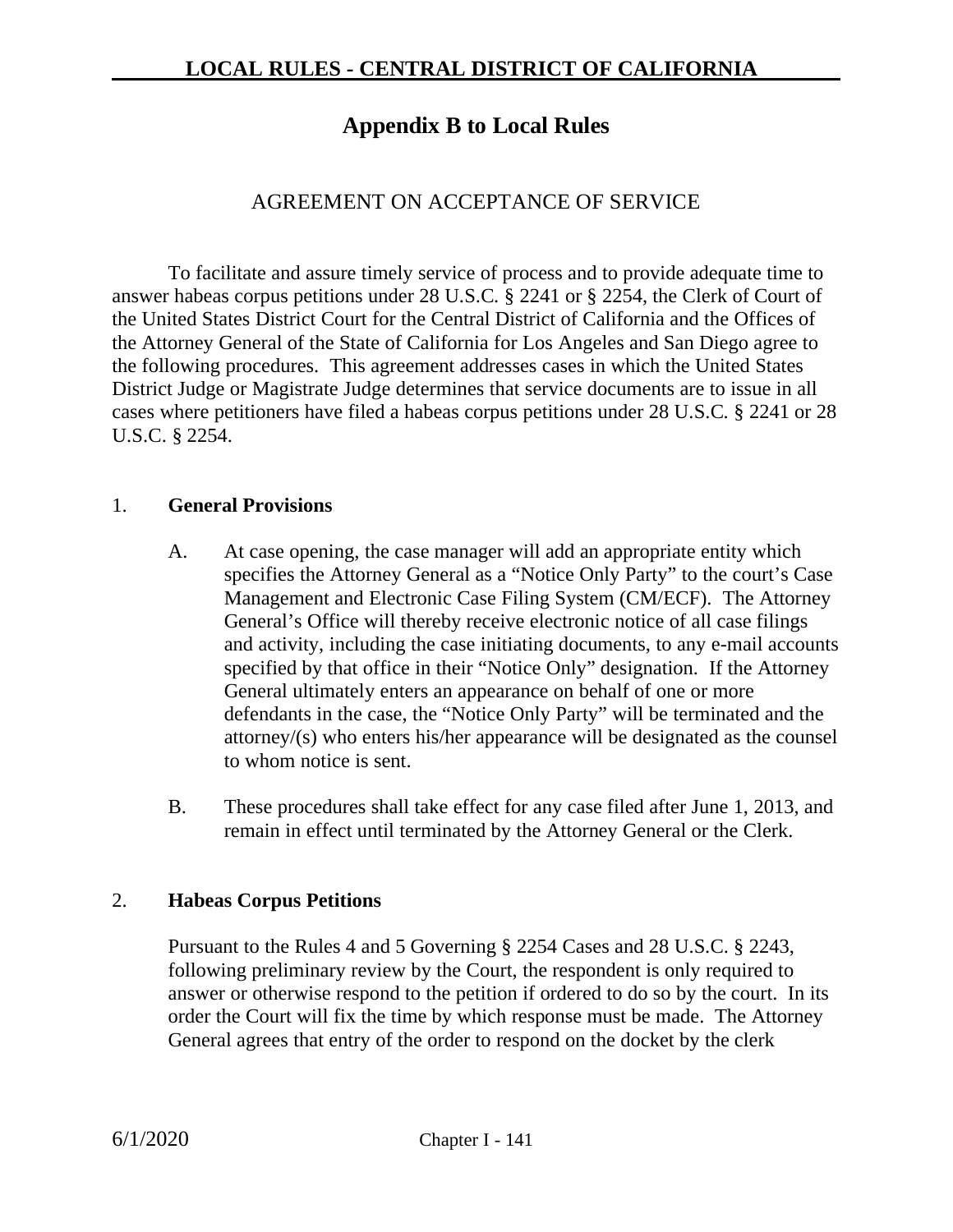complies with the requirement of service of the petition on the respondent, the Attorney General, or other appropriate officer and will accept service of the same.

> Office of the Attorney General State of California

Terry Nafisi District Executive & Clerk of Court U.S. District Court, Central District of California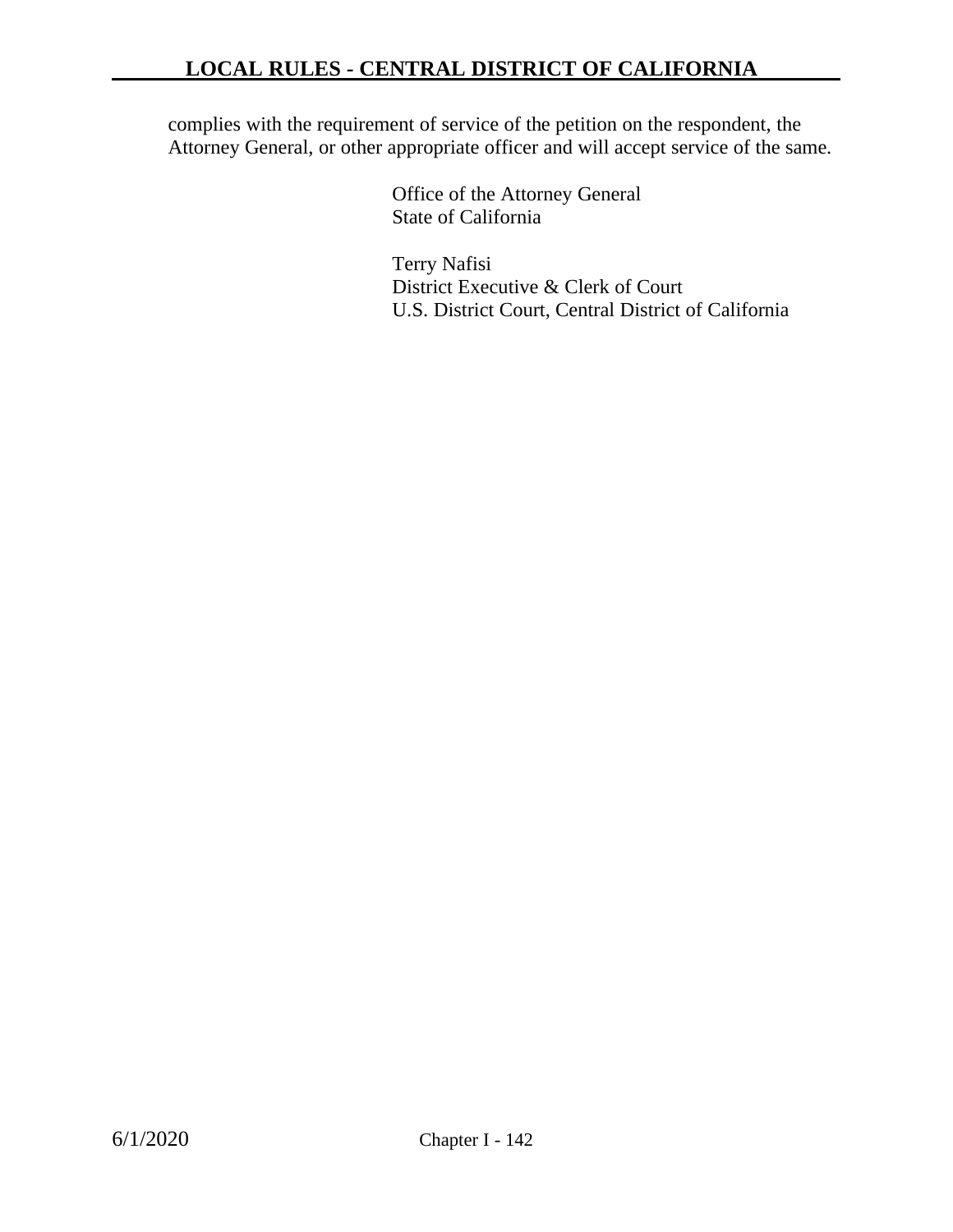# **Appendix C to Local Rules**

#### AGREEMENT ON ACCEPTANCE OF SERVICE

To facilitate and assure timely service of process and to provide adequate time to answer habeas corpus petitions under 28 U.S.C. § 2241 and 28 U.S.C. § 2255, the Clerk of Court of the United States District Court for the Central District of California and the United States Attorney's Office of the Central District of California agree to the following procedures. This agreement addresses cases in which the United States District Judge or Magistrate Judge determines that service documents are to issue in all cases where petitioners have filed habeas corpus petitions under 28 U.S.C. § 2241 and motions under 28 U.S.C. § 2255.

#### 1. **General Provisions**

- A. At case opening, the case manager will add an appropriate entity which specifies the U.S. Attorney's Office as a "Notice Only Party" to the court's Case Management and Electronic Case Filing System (CM/ECF). The U.S. Attorney's Office will thereby receive electronic notice of all case filings and activity, including the case initiating documents, to any e-mail accounts specified by that office in their "Notice Only" designation. If the U.S. Attorney's Office ultimately enters an appearance on behalf of one or more defendants in the case, the "Notice Only Party" will be terminated and the attorney/(s) who enters his/her appearance will be designated as the counsel to whom notice is sent.
- B. These procedures shall take effect for any case filed after June 1, 2013, and remain in effect until terminated by the U.S. Attorney's Office or the Clerk.

#### 2. **Habeas Corpus Petitions**

Pursuant to the Rules 4 and 5 Governing § 2254 Cases and 28 U.S.C. § 2243, following preliminary review by the Court, the respondent is only required to answer or otherwise respond to the petition if ordered to do so by the court. In its order the Court will fix the time by which response must be made. The U.S. Attorney's Office agrees that entry of the order to respond on the docket by the clerk complies with the requirement of service of the petition on the respondent,